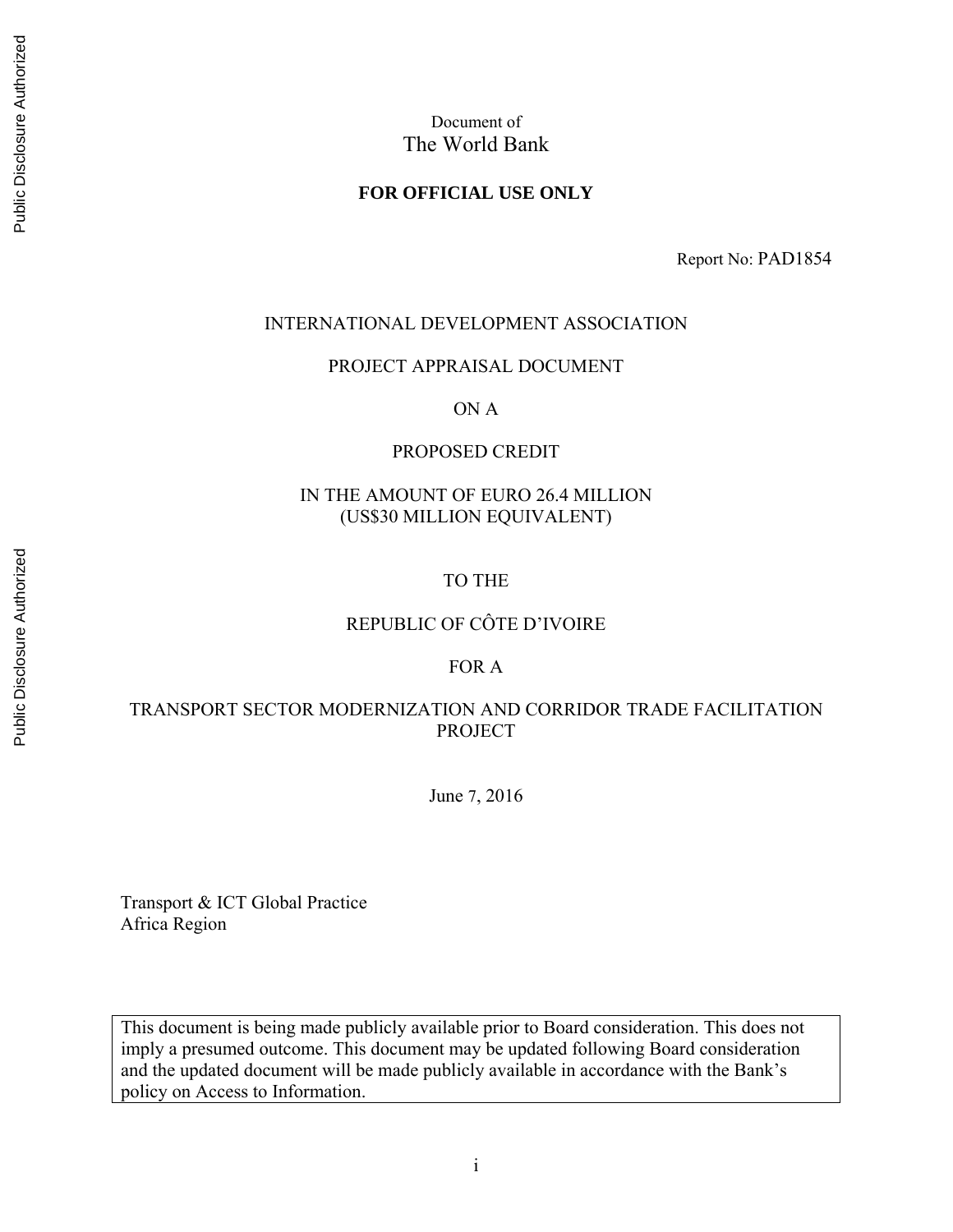### CURRENCY EQUIVALENTS

(Exchange Rate Effective April 30, 2016)

Currency Unit = EUR EUR  $0.877 = US$1$  $US$1.415 = SDR 1$ 

# FISCAL YEAR

January 1 – December 31

### ABBREVIATIONS AND ACRONYMS

| <b>AEO</b>     | <b>Authorized Economic Operator</b>                                            |
|----------------|--------------------------------------------------------------------------------|
| AfDB           | <b>African Development Bank</b>                                                |
| <b>ALTTFP</b>  | Abidjan-Lagos Trade and Transport Facilitation Project                         |
| <b>ANDE</b>    | Agence Nationale de l'Environment (National Environnemental Agency)            |
| <b>ASYCUDA</b> | Automated System for Customs Data                                              |
| <b>BAAC</b>    | Bulleting d' analyse des accidents corporels (Bulletin of casualties Analysis) |
| <b>BCEAO</b>   | Banque Centrale des Etats de l'Afrique de l'Ouest (Central Bank of West        |
|                | African States)                                                                |
| Corridor       | Abidjan - Ouagadougou regional road transport corridor                         |
| <b>CPF</b>     | <b>Country Partnership Framework</b>                                           |
| DA             | Designated Account                                                             |
| <b>DPO</b>     | <b>Development Policy Operation</b>                                            |
| <b>ECOWAS</b>  | Economic Community of West African States                                      |
| <b>EIRP</b>    | <b>Emergency Infrastructure Renewal Project</b>                                |
| <b>ESIA</b>    | <b>Environmental and Social Impact Assessment</b>                              |
| <b>ESMP</b>    | <b>Environmental and Social Management Plan</b>                                |
| <b>FDI</b>     | Foreign Direct Investment                                                      |
| <b>FDTR</b>    | Fonds de Development des Transports Routiers (Road Transport                   |
|                | Development Fund)                                                              |
| <b>FER</b>     | Fonds d'Entretien Routier (Road Maintenance Fund)                              |
| <b>GDP</b>     | <b>Gross Domestic Product</b>                                                  |
| <b>GHG</b>     | Green House Gas                                                                |
| <b>GIE</b>     | Groupement d'Interêt Economique (Economic Interest Group)                      |
| <b>GRSF</b>    | Global Road Safety Facility                                                    |
| HCPETR-CI      | Haut Conseil du Patronat des Entreprises de Transport Routier en Côte          |
|                | d'Ivoire (High Council of Road Transport Companies Owners)                     |
| <b>HGV</b>     | Heavy Goods Vehicle                                                            |
| IA             | <b>Implementing Agency</b>                                                     |
| <b>ICB</b>     | <b>International Competitive Bidding</b>                                       |
| <b>ICD</b>     | <b>Inland Container Depot</b>                                                  |
| <b>IDA</b>     | <b>International Development Association</b>                                   |
| <b>IFC</b>     | <b>International Finance Corporation</b>                                       |
| <b>IFR</b>     | <b>Interim Financial Report</b>                                                |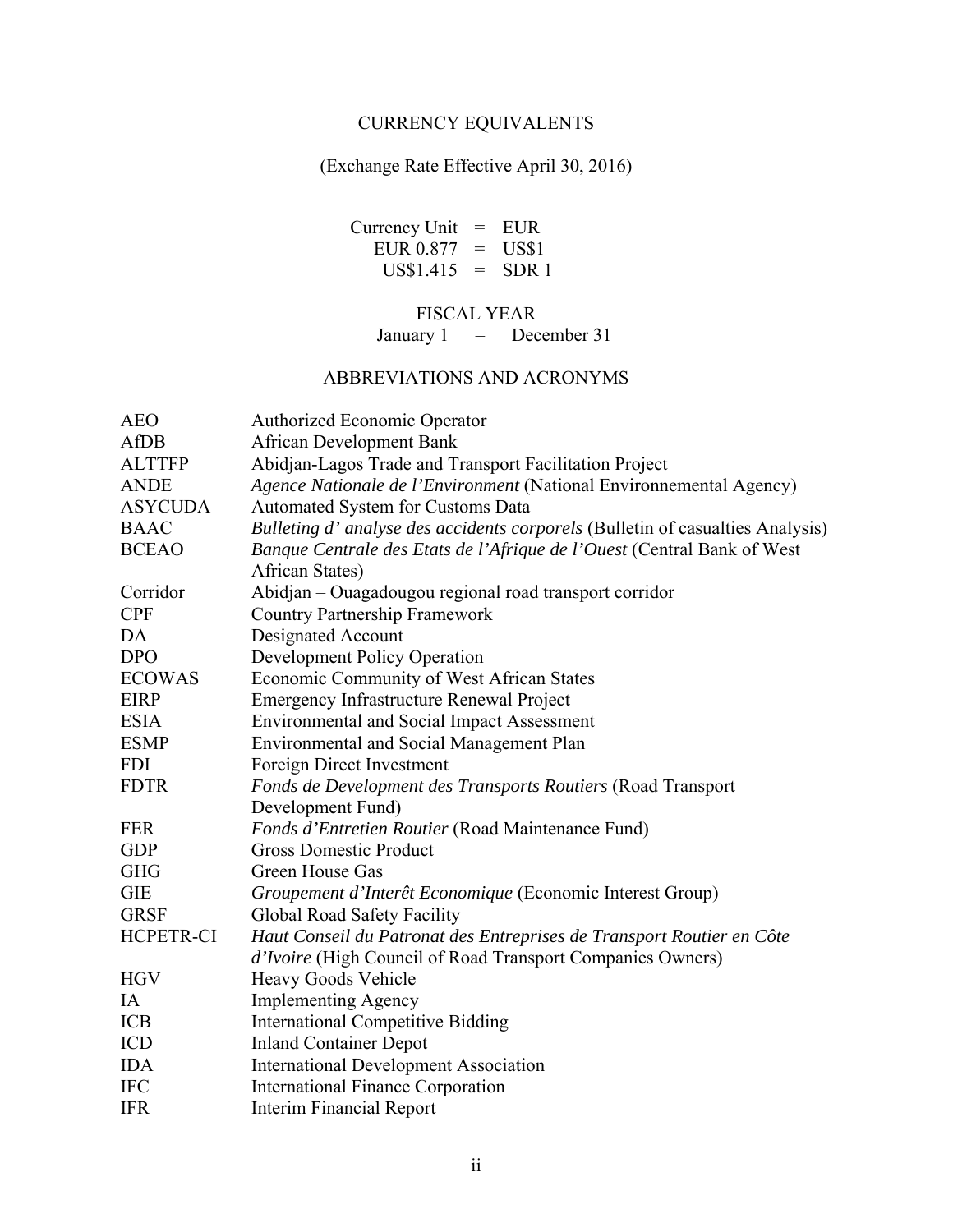| <b>IMF</b>       | <b>International Monetary Fund</b>                                        |
|------------------|---------------------------------------------------------------------------|
| <b>IPF</b>       | <b>Investment Project Financing</b>                                       |
| <b>ISP</b>       | <b>Implementation Support Plan</b>                                        |
| <b>LCS</b>       | <b>Least Cost Selection</b>                                               |
| <b>LDP</b>       | Letter of Development Policy                                              |
| <b>MTR</b>       | Mid-Term Review                                                           |
| <b>NCB</b>       | <b>National Competitive Bidding</b>                                       |
| <b>ODA</b>       | Overseas Development Aid                                                  |
| <b>OIC</b>       | Office Ivoirien des Chargeurs (Ivorian Shippers' Council)                 |
| <b>OFT</b>       | Observatoire de la Fluidité du Transport (Transport Fluidity Observatory) |
| <b>OHADA</b>     | Organisation pour L'Harmonisation du Droit des Affaires en Afrique        |
|                  | (Organization for the Harmonization of Business Law in Africa)            |
| <b>OP</b>        | <b>Operational Policy</b>                                                 |
| <b>OSER</b>      | Office de la Sécurité Routière (Road Safety Agency)                       |
| <b>PACIR</b>     | Programme d'Appui au Commerce et à l'Intégration Régionale (Trade and     |
|                  | Regional Integration Support Program)                                     |
| <b>PCU</b>       | <b>Project Coordination Unit</b>                                          |
| <b>PIA</b>       | Project Impact Area                                                       |
| <b>PIM</b>       | <b>Project Implementation Manual</b>                                      |
| <b>PND</b>       | Plan National de Développement (National Development Plan)                |
| <b>PSC</b>       | Project Steering Committee                                                |
| <b>PTC</b>       | <b>Project Technical Committee</b>                                        |
| <b>QCBS</b>      | <b>Quality and Cost Based Selection</b>                                   |
| <b>REC</b>       | Regional Economic Community                                               |
| <b>RFP</b>       | <b>Request For Proposal</b>                                               |
| <b>RTFCC</b>     | Regional Trade Facilitation and Competitiveness Credit                    |
| <b>SCADD</b>     | Stratégie pour la Croissance Accélerée et le Développement Durable        |
|                  | (Strategy for Accelerated Growth and Sustainable Development)             |
| <b>SCD</b>       | <b>Systematic Country Diagnostic</b>                                      |
| <b>SICTA</b>     | Société Ivoirienne de Contrôle Technique Automobile (Agency responsible   |
|                  | for vehicles' technical inspection on behalf of the Government)           |
| <b>SORT</b>      | <b>Systematic Operation Risk-rating Tool</b>                              |
| <b>SSA</b>       | Sub Saharan Africa                                                        |
| <b>SSATP</b>     | Africa Transport Policy Program                                           |
| <b>SYSCOHADA</b> | Système Comptable de l'OHADA (OHADA Accounting System)                    |
| TA               | <b>Technical Assistance</b>                                               |
| <b>TDMT</b>      | Direction Générale des Transports Terrestres et de la Circulation         |
|                  | (Directorate General of Land Transport and Traffic Management)            |
| <b>TOR</b>       | Terms of Reference                                                        |
| <b>ULCR</b>      | Unité de Lutte Contre le Racket (Road Racket Fighting Unit)               |
| <b>UNCTAD</b>    | United Nations Conference on Trade and Development                        |
| <b>VOC</b>       | <b>Vehicle Operating Costs</b>                                            |
| <b>WCO</b>       | World Customs Organization                                                |
| <b>WTO</b>       | World Trade Organization                                                  |
|                  |                                                                           |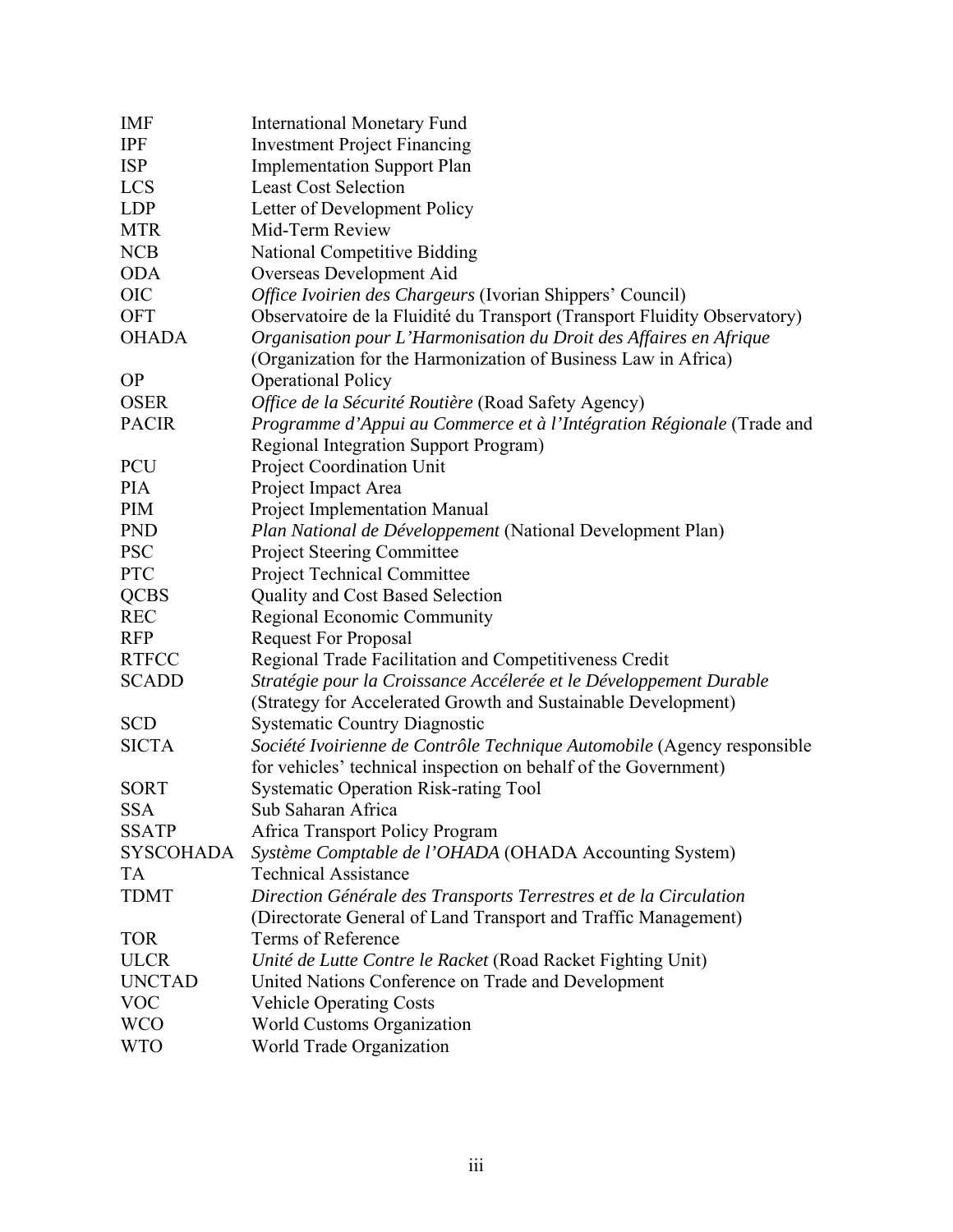| Regional Vice President:         | Makhtar Diop             |
|----------------------------------|--------------------------|
| Country Director:                | Pierre Frank Laporte     |
| Senior Global Practice Director: | Pierre Guislain          |
| Practice Manager:                | Nicolas Peltier-Thiberge |
| Task Team Leaders:               | Ibou Diouf/Fabio Galli   |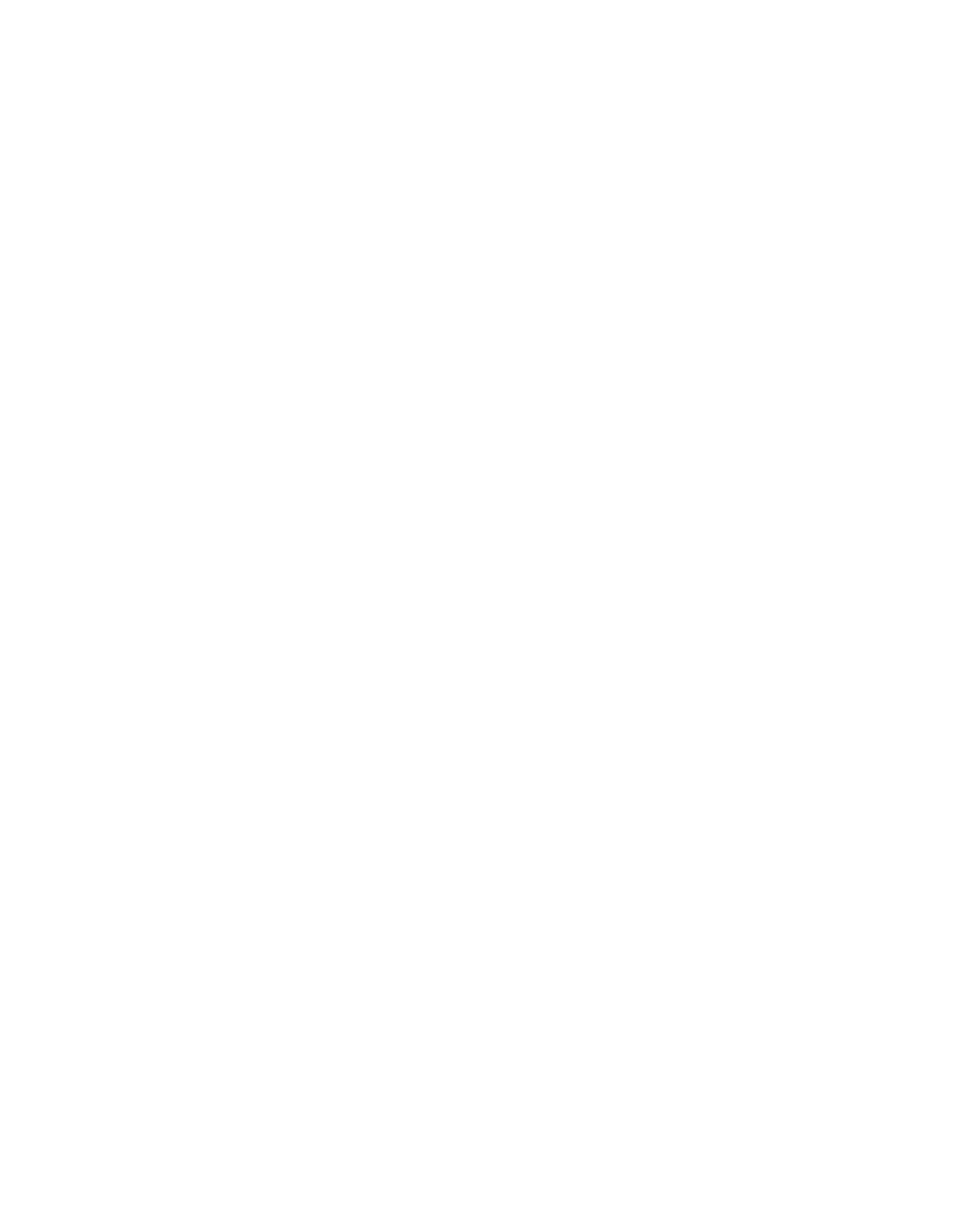## **CÔTE D'IVOIRE Transport Sector Modernization and Corridor Trade Facilitation Project (P156900)**

## **TABLE OF CONTENTS**

| I.          |    |  |
|-------------|----|--|
|             |    |  |
|             |    |  |
|             |    |  |
| II.         |    |  |
|             |    |  |
|             |    |  |
|             |    |  |
| III.        |    |  |
|             |    |  |
|             |    |  |
|             |    |  |
| IV.         |    |  |
|             |    |  |
|             |    |  |
|             |    |  |
| $V_{\cdot}$ |    |  |
|             |    |  |
| VI.         |    |  |
|             |    |  |
|             |    |  |
|             |    |  |
|             |    |  |
|             | E. |  |
|             | F. |  |
|             |    |  |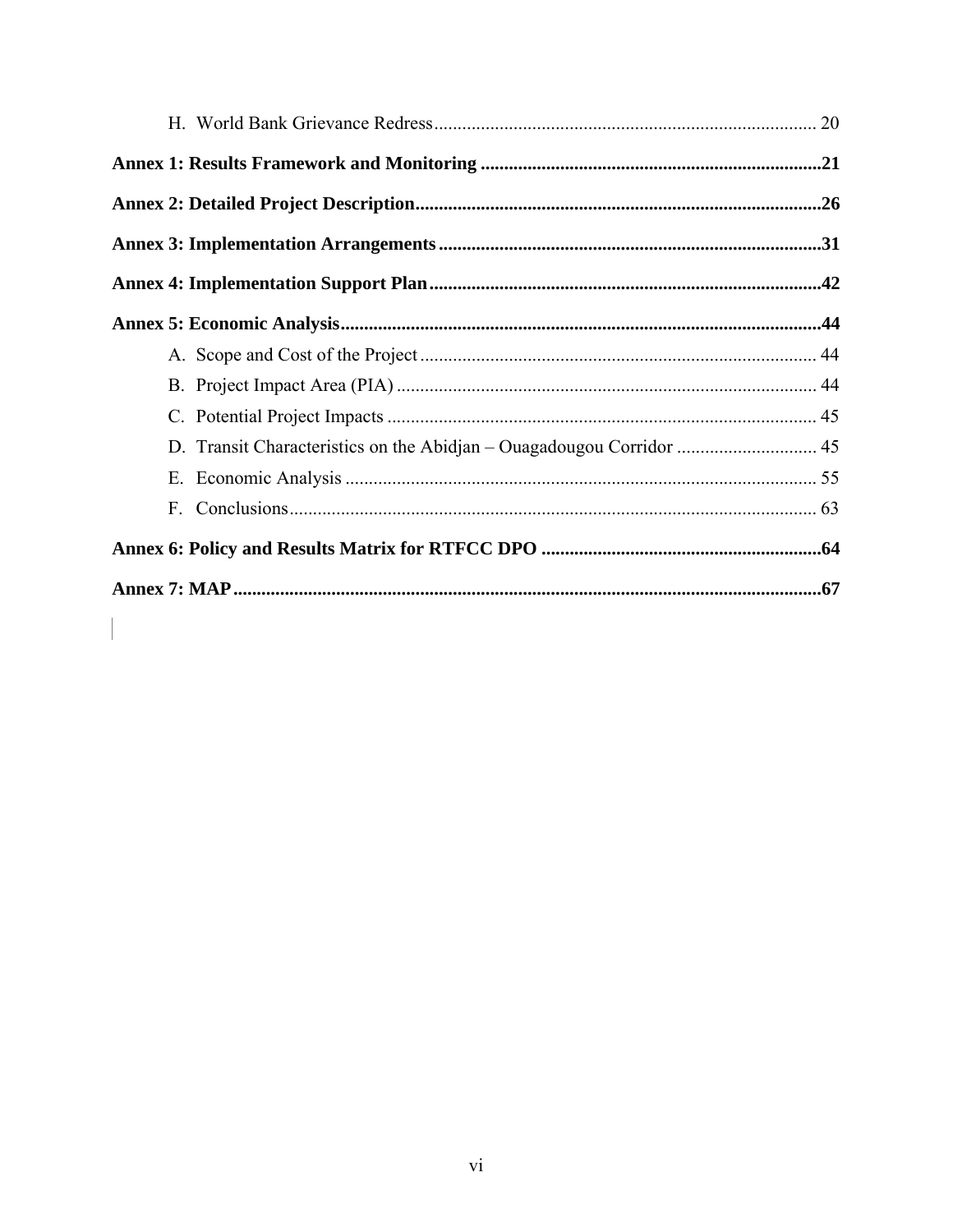## **PAD DATA SHEET**

## *Cote d'Ivoire*

# *Transport Sector Modernization and Corridor Trade Facilitation Project (P156900)* **PROJECT APPRAISAL DOCUMENT**

## *AFRICA*

#### Report No.: PAD1854

| <b>Basic Information</b>                                                                             |                                                                          |                                         |                              |                            |  |                                                               |
|------------------------------------------------------------------------------------------------------|--------------------------------------------------------------------------|-----------------------------------------|------------------------------|----------------------------|--|---------------------------------------------------------------|
| Project ID                                                                                           |                                                                          | <b>EA</b> Category                      |                              |                            |  | Team Leader(s)                                                |
| P156900                                                                                              |                                                                          | <b>B</b> - Partial Assessment           |                              |                            |  | Ibou Diouf, Fabio Galli                                       |
| Lending Instrument                                                                                   |                                                                          | Fragile and/or Capacity Constraints [ ] |                              |                            |  |                                                               |
| <b>Investment Project Financing</b>                                                                  |                                                                          | Financial Intermediaries [ ]            |                              |                            |  |                                                               |
|                                                                                                      |                                                                          | Series of Projects [ ]                  |                              |                            |  |                                                               |
| <b>Project Implementation Start Date</b>                                                             |                                                                          | Project Implementation End Date         |                              |                            |  |                                                               |
| 28-Jun-2016                                                                                          |                                                                          | 31-Dec-2020                             |                              |                            |  |                                                               |
| <b>Expected Effectiveness Date</b>                                                                   |                                                                          | <b>Expected Closing Date</b>            |                              |                            |  |                                                               |
| 28-Sep-2016                                                                                          |                                                                          | 30-Jun-2021                             |                              |                            |  |                                                               |
| Joint IFC                                                                                            | Joint Level                                                              |                                         |                              |                            |  |                                                               |
| Yes                                                                                                  | Complementary or Interdependent project requiring<br>active coordination |                                         |                              |                            |  |                                                               |
| Practice<br>Manager/Manager                                                                          | Director                                                                 | Senior Global Practice                  | <b>Country Director</b>      |                            |  | <b>Regional Vice President</b>                                |
| Nicolas Peltier-Thiberge Pierre Guislain                                                             |                                                                          |                                         | Pierre Frank Laporte         |                            |  | Makhtar Diop                                                  |
| Borrower: Ministry of transports                                                                     |                                                                          |                                         |                              |                            |  |                                                               |
| Responsible Agency: Direction Générale des Transports Terrestres et de la Circulation                |                                                                          |                                         |                              |                            |  |                                                               |
| Contact:                                                                                             | Romain Kouakou                                                           |                                         | Title:                       |                            |  | Directeur Général des Transports<br>Terrestres et Circulation |
| Telephone No.: 22520218224                                                                           |                                                                          |                                         |                              | Email: rokkouakou@yahho.fr |  |                                                               |
| <b>Project Financing Data(in USD Million)</b>                                                        |                                                                          |                                         |                              |                            |  |                                                               |
| <b>IDA</b> Grant<br>$\lceil \rceil$<br>$\lceil \; \rceil$<br>Guarantee<br>$\lceil \; \rceil$<br>Loan |                                                                          |                                         |                              |                            |  |                                                               |
| [X]<br>Credit<br>$\lceil \; \rceil$                                                                  | Grant                                                                    | Other<br>ſ                              |                              |                            |  |                                                               |
| <b>Total Project Cost:</b>                                                                           | 45.00                                                                    |                                         | <b>Total Bank Financing:</b> |                            |  | 30.00                                                         |
| Financing Gap:                                                                                       | 0.00                                                                     |                                         |                              |                            |  |                                                               |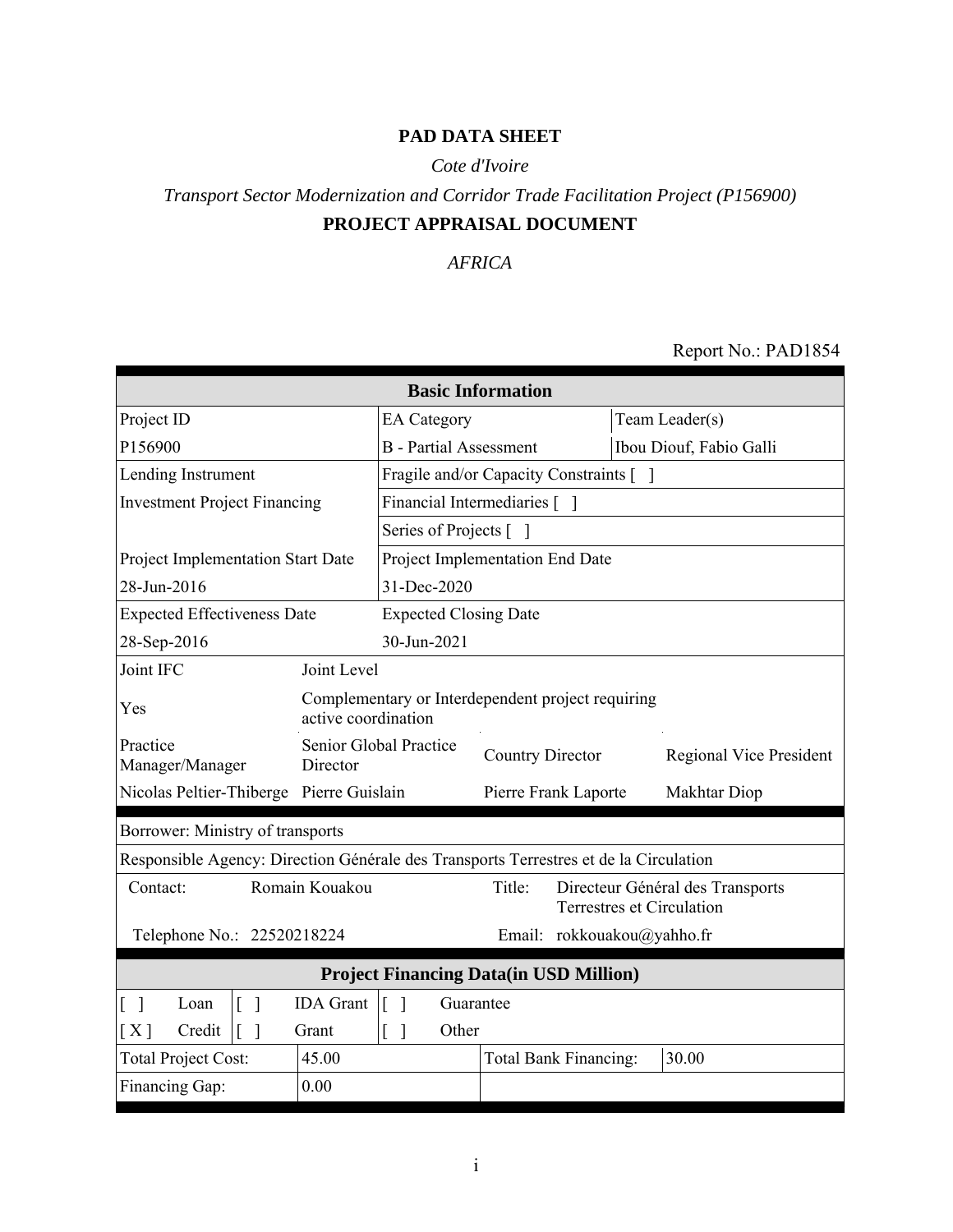| <b>Financing Source</b>                    |                |                                    |                                                |                |                                           |      |               |                                                                                                |      |      | <b>Amount</b> |
|--------------------------------------------|----------------|------------------------------------|------------------------------------------------|----------------|-------------------------------------------|------|---------------|------------------------------------------------------------------------------------------------|------|------|---------------|
| <b>BORROWER/RECIPIENT</b>                  |                |                                    |                                                |                |                                           |      |               |                                                                                                |      |      | 15.00         |
|                                            |                |                                    | International Development Association (IDA)    |                |                                           |      |               |                                                                                                |      |      | 30.00         |
| Total                                      |                |                                    |                                                |                |                                           |      |               |                                                                                                |      |      | 45.00         |
|                                            |                |                                    | <b>Expected Disbursements (in USD Million)</b> |                |                                           |      |               |                                                                                                |      |      |               |
| Fiscal<br>Year                             | 2017           | 2018                               | 2019                                           | 2020           | 2021                                      | 0000 | 0000          | 0000                                                                                           |      | 0000 | 0000          |
| Annual                                     | 2.00           | 7.00                               | 10.00                                          | 8.00           | 3.00                                      | 0.00 | 0.00          | 0.00                                                                                           | 0.00 |      | 0.00          |
| Cumulati 2.00<br>ve                        |                | 9.00                               | 19.00                                          | 27.00          | 30.00                                     | 0.00 | 0.00          | 0.00                                                                                           | 0.00 |      | 0.00          |
|                                            |                |                                    |                                                |                | <b>Institutional Data</b>                 |      |               |                                                                                                |      |      |               |
| <b>Practice Area (Lead)</b>                |                |                                    |                                                |                |                                           |      |               |                                                                                                |      |      |               |
| Transport & ICT                            |                |                                    |                                                |                |                                           |      |               |                                                                                                |      |      |               |
|                                            |                | <b>Contributing Practice Areas</b> |                                                |                |                                           |      |               |                                                                                                |      |      |               |
| and Resilience Global Practice             |                |                                    |                                                |                |                                           |      |               | Governance, Macro Economics & Fiscal Management, Trade & Competitiveness, Social, Urban, Rural |      |      |               |
| <b>Cross Cutting Topics</b>                |                |                                    |                                                |                |                                           |      |               |                                                                                                |      |      |               |
| [X]                                        | Climate Change |                                    |                                                |                |                                           |      |               |                                                                                                |      |      |               |
| $\lceil$ 1                                 |                | Fragile, Conflict & Violence       |                                                |                |                                           |      |               |                                                                                                |      |      |               |
| [X]                                        | Gender         |                                    |                                                |                |                                           |      |               |                                                                                                |      |      |               |
| Γl                                         | Jobs           |                                    |                                                |                |                                           |      |               |                                                                                                |      |      |               |
| $\overline{\phantom{a}}$                   |                | Public Private Partnership         |                                                |                |                                           |      |               |                                                                                                |      |      |               |
| <b>Sectors / Climate Change</b>            |                |                                    |                                                |                |                                           |      |               |                                                                                                |      |      |               |
|                                            |                |                                    | Sector (Maximum 5 and total % must equal 100)  |                |                                           |      |               |                                                                                                |      |      |               |
| Major Sector                               |                |                                    |                                                | Sector         |                                           |      | $\frac{0}{0}$ | Adaptation<br>Co-benefits $\%$ Co-benefits $\%$                                                |      |      | Mitigation    |
| Transportation                             |                |                                    |                                                | sector         | General transportation                    |      | 50            |                                                                                                |      | 50   |               |
| Public Administration, Law, and<br>Justice |                |                                    |                                                | Transportation | Public administration-                    |      | 40            |                                                                                                |      |      |               |
| Industry and trade                         |                |                                    |                                                |                | Other domestic and<br>international trade |      | 10            |                                                                                                |      |      |               |
| Total                                      |                |                                    |                                                |                |                                           | 100  |               |                                                                                                |      |      |               |
| applicable to this project.                |                |                                    |                                                |                |                                           |      |               | I certify that there is no Adaptation and Mitigation Climate Change Co-benefits information    |      |      |               |
| <b>Themes</b>                              |                |                                    |                                                |                |                                           |      |               |                                                                                                |      |      |               |
|                                            |                |                                    | Theme (Maximum 5 and total % must equal 100)   |                |                                           |      |               |                                                                                                |      |      |               |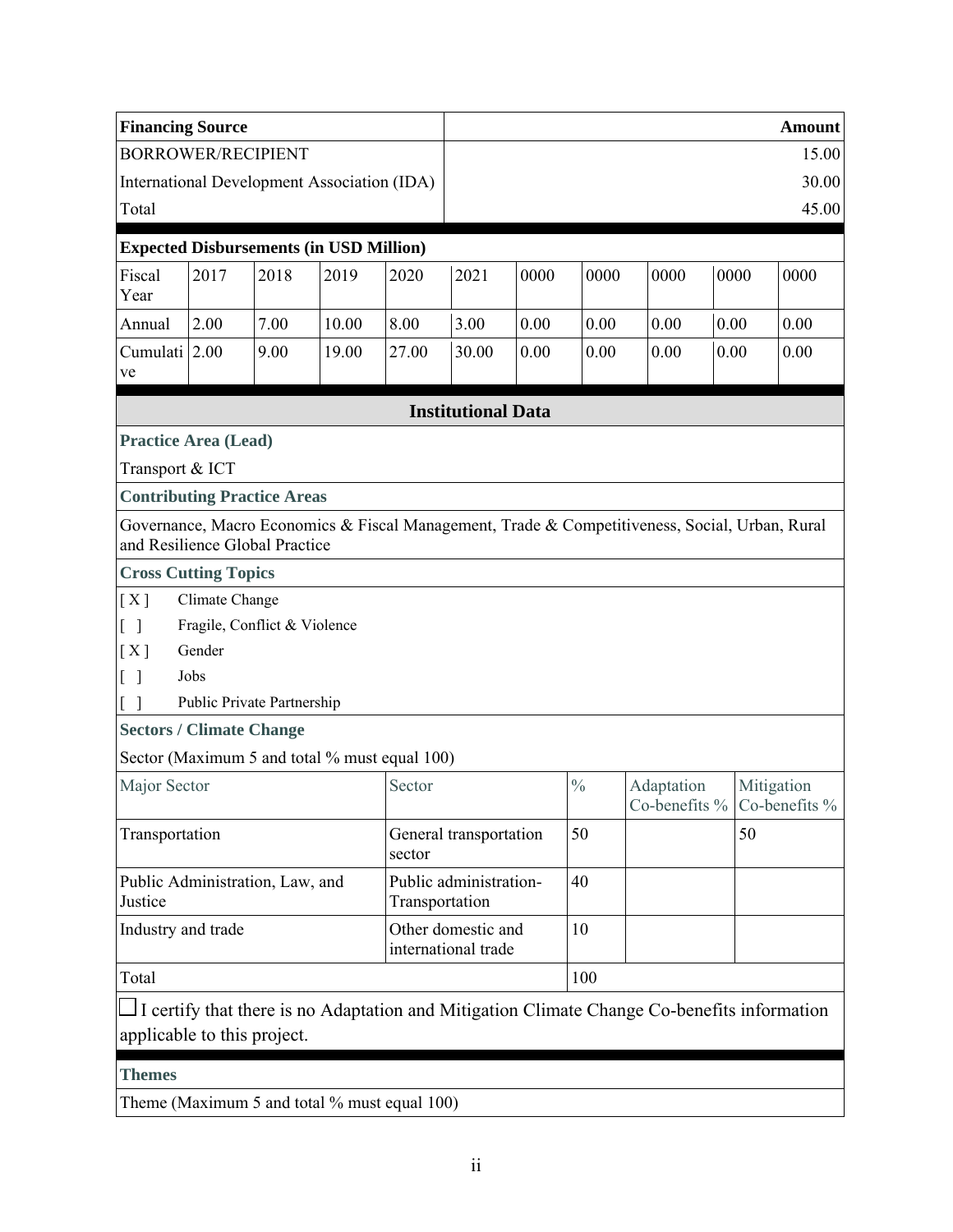| Major theme                                                                                                                                                                                                      | Theme                                  |        | $\frac{0}{0}$                      |  |
|------------------------------------------------------------------------------------------------------------------------------------------------------------------------------------------------------------------|----------------------------------------|--------|------------------------------------|--|
| Trade and integration                                                                                                                                                                                            | Regional integration                   |        | 50                                 |  |
| Trade and integration                                                                                                                                                                                            | Export development and competitiveness | 25     |                                    |  |
| Financial and private sector development Regulation and competition policy                                                                                                                                       |                                        |        | 25                                 |  |
| Total                                                                                                                                                                                                            |                                        |        | 100                                |  |
| <b>Proposed Development Objective(s)</b>                                                                                                                                                                         |                                        |        |                                    |  |
| The objective of the proposed project is to improve the efficiency and safety of transport services on the<br>Ivorian section of the Abidjan (Ivory Coast) - Ouagadougou (Burkina Faso) road transport corridor. |                                        |        |                                    |  |
| <b>Components</b>                                                                                                                                                                                                |                                        |        |                                    |  |
| <b>Component Name</b>                                                                                                                                                                                            |                                        |        | <b>Cost (USD Millions)</b>         |  |
| Institutional strengthening and capacity building support for<br>public and private sector participants in the transport sector                                                                                  |                                        |        | 5.80                               |  |
| Development of a heavy cargo truck renewal scheme                                                                                                                                                                |                                        |        | 30.75                              |  |
| Support to customs modernization and trade facilitation on the<br>Ivorian section of the Corridor                                                                                                                |                                        |        |                                    |  |
| Road safety on the Ivorian section of the Corridor                                                                                                                                                               | 3.25                                   |        |                                    |  |
| Project management, monitoring and evaluation<br>1.75                                                                                                                                                            |                                        |        |                                    |  |
| <b>Systematic Operations Risk- Rating Tool (SORT)</b>                                                                                                                                                            |                                        |        |                                    |  |
| <b>Risk Category</b>                                                                                                                                                                                             |                                        | Rating |                                    |  |
| 1. Political and Governance                                                                                                                                                                                      |                                        |        | Substantial                        |  |
| 2. Macroeconomic                                                                                                                                                                                                 |                                        |        | Substantial                        |  |
| 3. Sector Strategies and Policies                                                                                                                                                                                |                                        |        | Moderate                           |  |
| 4. Technical Design of Project or Program                                                                                                                                                                        |                                        |        | Substantial                        |  |
| 5. Institutional Capacity for Implementation and Sustainability                                                                                                                                                  |                                        |        | Substantial                        |  |
| 6. Fiduciary                                                                                                                                                                                                     |                                        |        | Substantial                        |  |
| 7. Environment and Social                                                                                                                                                                                        |                                        |        | Moderate                           |  |
| 8. Stakeholders                                                                                                                                                                                                  | High                                   |        |                                    |  |
| 9. Other                                                                                                                                                                                                         |                                        |        |                                    |  |
| <b>OVERALL</b>                                                                                                                                                                                                   |                                        | High   |                                    |  |
|                                                                                                                                                                                                                  | Compliance                             |        |                                    |  |
| <b>Policy</b>                                                                                                                                                                                                    |                                        |        |                                    |  |
| Does the project depart from the CAS in content or in other significant<br>respects?                                                                                                                             |                                        |        | Yes $\lceil \; \rceil$<br>No $[X]$ |  |
| Does the project require any waivers of Bank policies?                                                                                                                                                           |                                        |        | Yes $[$ $]$<br>No $[X]$            |  |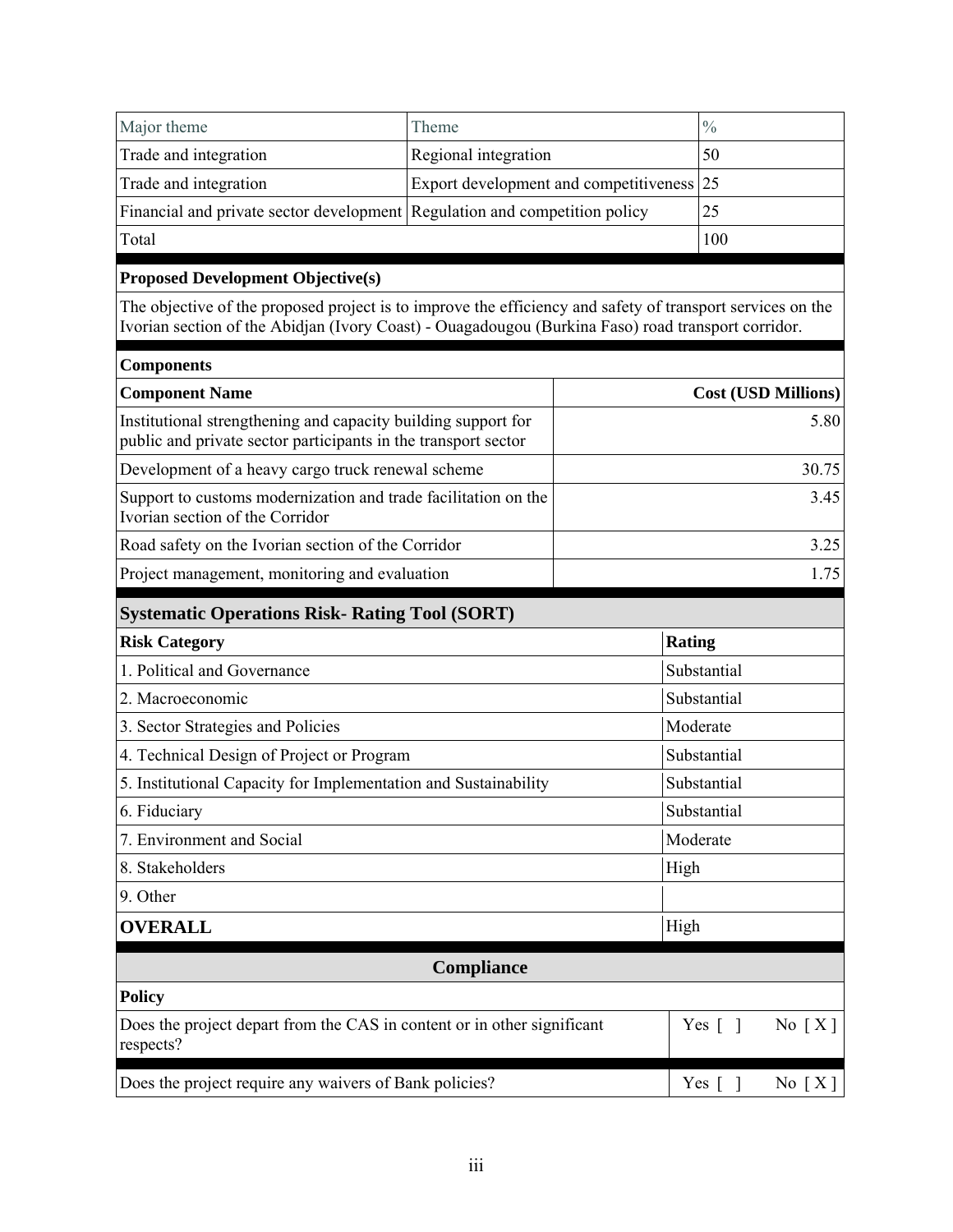| the Association.                                                                                                                                                                                                                              |             |                 |                    |                   |  |
|-----------------------------------------------------------------------------------------------------------------------------------------------------------------------------------------------------------------------------------------------|-------------|-----------------|--------------------|-------------------|--|
| <b>Description of Covenant</b><br>Schedule 2, Section I.A.3(a) The Recipient shall maintain, throughout Project implementation, within<br>the Ministry of Economic Infrastructure, a PCU with TOR, composition and resources, satisfactory to |             |                 |                    |                   |  |
| Project Coordination Unit (PCU).                                                                                                                                                                                                              | $\mathbf X$ |                 |                    | <b>CONTINUOUS</b> |  |
| <b>Name</b>                                                                                                                                                                                                                                   | Recurrent   | <b>Due Date</b> |                    | <b>Frequency</b>  |  |
| The Recipient shall establish and maintain, throughout Project implementation, a PTC with TOR,<br>composition and resources, satisfactory to the Association.                                                                                 |             |                 |                    |                   |  |
| <b>Description of Covenant</b>                                                                                                                                                                                                                |             |                 |                    |                   |  |
| Schedule 2, Section I.A.2(a) Project<br>Technical Committee (PTC)                                                                                                                                                                             | X           |                 |                    | <b>CONTINUOUS</b> |  |
| <b>Name</b>                                                                                                                                                                                                                                   | Recurrent   | <b>Due Date</b> | <b>Frequency</b>   |                   |  |
| <b>Description of Covenant</b><br>The Recipient shall establish and maintain, throughout Project implementation, a PSC with Terms of<br>Reference, composition and resources satisfactory to the association.                                 |             |                 |                    |                   |  |
| Steering Committee (PSC)                                                                                                                                                                                                                      |             |                 |                    |                   |  |
| Schedule 2, Section I.A.1(a) Project                                                                                                                                                                                                          | X           |                 | <b>CONTINUOUS</b>  |                   |  |
| <b>Name</b>                                                                                                                                                                                                                                   | Recurrent   | <b>Due Date</b> | <b>Frequency</b>   |                   |  |
| <b>Legal Covenants</b>                                                                                                                                                                                                                        |             |                 |                    |                   |  |
| Projects in Disputed Areas OP/BP 7.60                                                                                                                                                                                                         |             |                 |                    | X                 |  |
| Projects on International Waterways OP/BP 7.50                                                                                                                                                                                                |             |                 |                    | $\mathbf{X}$      |  |
| Safety of Dams OP/BP 4.37                                                                                                                                                                                                                     |             |                 |                    | $\mathbf{X}$      |  |
| Involuntary Resettlement OP/BP 4.12                                                                                                                                                                                                           |             |                 |                    | $\mathbf X$       |  |
| Indigenous Peoples OP/BP 4.10                                                                                                                                                                                                                 |             |                 |                    | X                 |  |
| Physical Cultural Resources OP/BP 4.11                                                                                                                                                                                                        |             |                 |                    | X                 |  |
| Pest Management OP 4.09                                                                                                                                                                                                                       |             |                 |                    | $\mathbf{X}$      |  |
| Forests OP/BP 4.36                                                                                                                                                                                                                            |             |                 |                    | X                 |  |
| Natural Habitats OP/BP 4.04                                                                                                                                                                                                                   |             |                 |                    | $\mathbf X$       |  |
| Environmental Assessment OP/BP 4.01                                                                                                                                                                                                           |             |                 | X                  |                   |  |
| <b>Safeguard Policies Triggered by the Project</b>                                                                                                                                                                                            |             |                 | Yes                | N <sub>0</sub>    |  |
| Does the project meet the Regional criteria for readiness for implementation?                                                                                                                                                                 |             | Yes $\lceil$    | $No \lceil \rceil$ |                   |  |
| Is approval for any policy waiver sought from the Board?                                                                                                                                                                                      |             |                 | Yes                | No $[X]$          |  |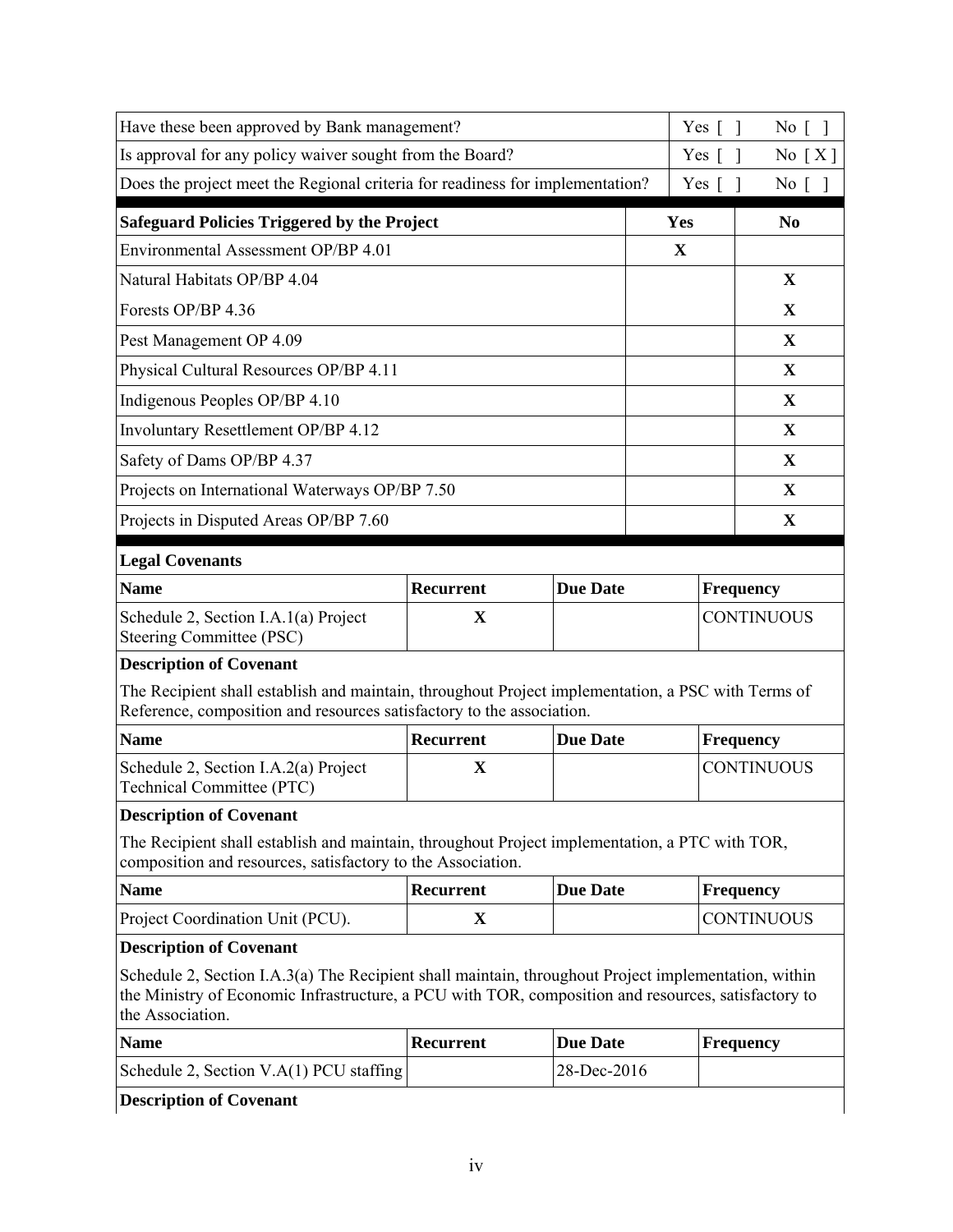The Recipient shall have recruited for the PCU a Project coordinator, a deputy Project coordinator, and accountant and a procurement specialist or assistant for the Project, with TOR, qualifications and experience satisfactory to the Association.

| <b>Name</b>                                                                         | Recurrent | <b>Due Date</b> | Frequency         |
|-------------------------------------------------------------------------------------|-----------|-----------------|-------------------|
| Schedule 2, Section I.D (a) Project<br>Implementation Manual (PIM)<br>availability. |           |                 | <b>CONTINUOUS</b> |

#### **Description of Covenant**

The Recipient shall ensure that the Project is carried out in accordance with the provisions of the PIM and shall not amend or waive any provision of said manual unless the Association otherwise agree in writing.

| <b>Name</b>                           | Recurrent | Due Date    | <b>Frequency</b> |
|---------------------------------------|-----------|-------------|------------------|
| Schedule 2, Section V.A.2 PIM changes |           | 28-Dec-2016 |                  |

### **Description of Covenant**

The recipient shall have updated the PIM to include specific arrangements related to Schedule 1, Part 2, satisfactory to the Association.

| <b>Name</b>                                                  | Recurrent | Due Date | Frequency         |
|--------------------------------------------------------------|-----------|----------|-------------------|
| Schedule 2, Section V.A.3 Recruitment<br>of external auditor |           |          | <b>CONTINUOUS</b> |

#### **Description of Covenant**

The Recipient shall have recruited an external auditor for the Project, for the purpose of completing the audit referred to in Section II, Paragraph B (3) of this Schedule.

| <b>Name</b>                                    | Recurrent | Due Date | <b>Frequency</b>  |
|------------------------------------------------|-----------|----------|-------------------|
| Schedule 2, Section V.C Counterpart<br>funding |           |          | <b>CONTINUOUS</b> |

### **Description of Covenant**

The Recipient has agreed to contribute an amount equivalent to EUR 13.2 million to support activities under Part 2(a) or Part 2 of Schedule 1. These counterpart funds shall be included in the annual work plan and budgets for the Project and shall be made available to the Project in installments of: (a) EUR3.0 million equivalent in calendar 2017; (b) EUR 5.2 million equivalent in calendar 2018; and (c) EUR 50 million equivalent in calendar 2019.

| <b>Name</b>                                                              | Recurrent | <b>Due Date</b> | Frequency         |
|--------------------------------------------------------------------------|-----------|-----------------|-------------------|
| Schedule 2, Section I.D.2 Preparation<br>and implementation of ESIA/ESMP |           |                 | <b>CONTINUOUS</b> |

### **Description of Covenant**

Prior to the commencement of the truck scrapping activity under Part 2 of the Schedule 1, the Recipient shall: (a) prepare and furnish to the Association and ESIA and ESMP for its review; (b) adopt and publicly disclose the ESIA and ESMP approved by the Association. During the truck-scrapping activity, the Recipient shall: (a) implement all measures required pursuant to the ESIA and ESMP; and (b) ensure that the implementation of such truck-scrapping activity is in accordance with the provisions of the ESIA and ESMP.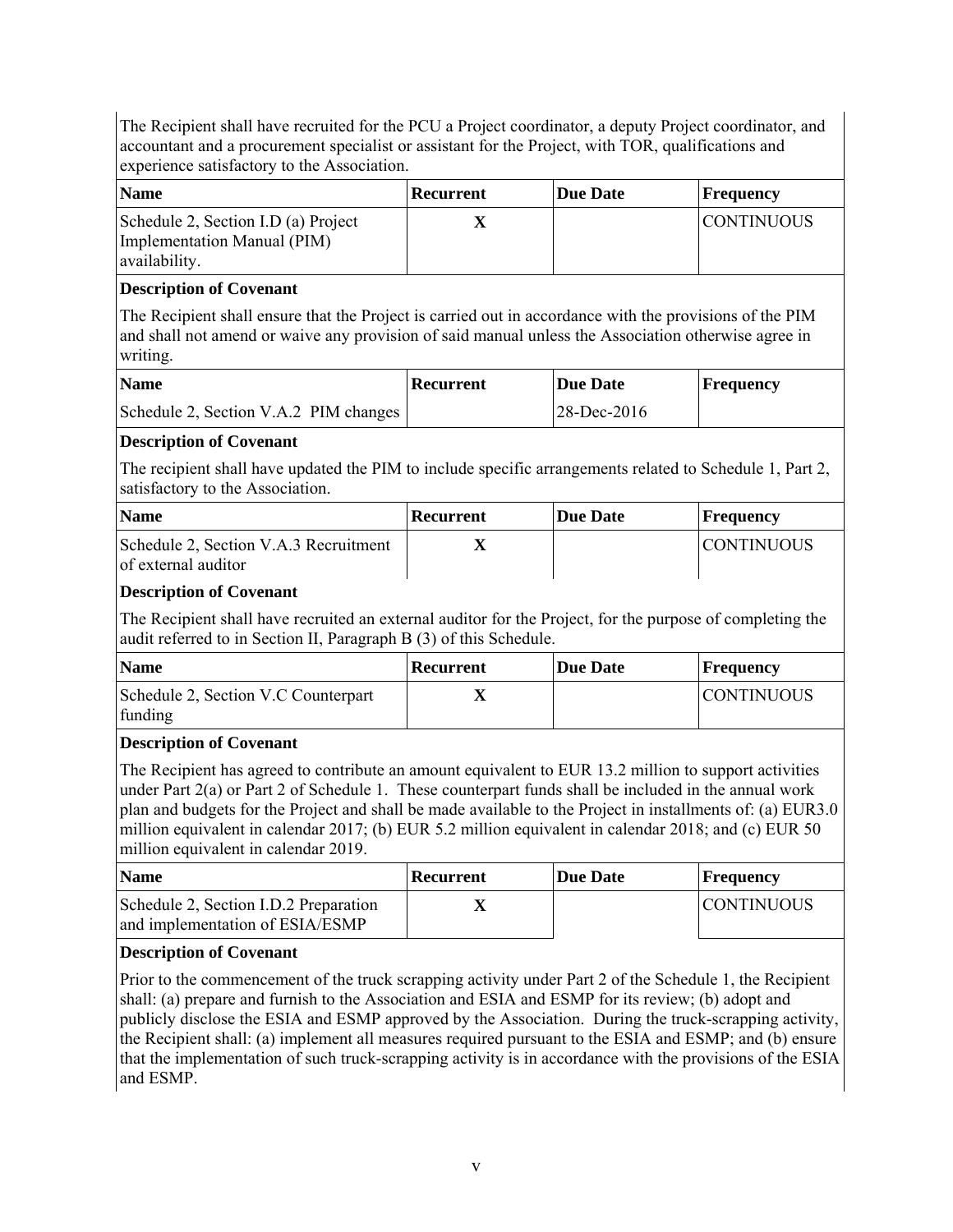| <b>Name</b>                                | Recurrent | <b>Due Date</b>   | <b>Frequency</b> |
|--------------------------------------------|-----------|-------------------|------------------|
| Schedule 2, Section V.B Mid-Term<br>Review |           | $30 - Jun - 2018$ |                  |

#### **Description of Covenant**

The Recipient and the Association shall carry out a mid-term review (MTR) of the Project, covering the progress achieved in the implementation of the Project. The MTR will take place no later than eighteen (18) months after the expected Effective Date or any other date agreed upon with the Association. The Recipient shall prepare, under terms of reference satisfactory to the Association, and furnish to the Association three months (or date agreed upon with the Association in writing) prior to the beginning of such mid-term review of the Project, a report integrating the results of the monitoring and evaluation activities performed pursuant to this Agreement, on the progress achieved in the carrying out of the Project.

### **Conditions**

| <b>Source Of Fund</b> | <b>Name</b>                                      | <b>Type</b>  |
|-----------------------|--------------------------------------------------|--------------|
| <b>IDA</b>            | Schedule 2, Section IV.B.2 Disbursement for sub- | Disbursement |
|                       | component 2A                                     |              |

### **Description of Condition**

Notwithstanding the provisions of Schedule 2, Section IV.A of the Financing Agreement, no withdrawal shall be made under Category (2) of the Financing for Part 2(a) of the Project, unless and until the Recipient has adopted an implementation manual, acceptable to the Association, defining all the modalities of the truck renewal scheme to be implemented under the Project.

| Source Of Fund | <b>Name</b>                                  | <b>Type</b>  |
|----------------|----------------------------------------------|--------------|
| <b>IDA</b>     | Retroactive financing (withdrawal condition) | Disbursement |

### **Description of Condition**

Notwithstanding the provisions of Part A of this Section, no withdrawal shall be made for payments made prior to the date of this Agreement, except that withdrawals of up to an aggregate amount not to exceed EUR 900,000 may be made for payments made prior to such date but on or after May 23, 2016.

### **Team Composition**

| <b>Bank Staff</b>     |                                                |                                                 |                                           |       |
|-----------------------|------------------------------------------------|-------------------------------------------------|-------------------------------------------|-------|
| <b>Name</b>           | Role                                           | <b>Title</b>                                    | <b>Specialization</b>                     | Unit  |
| <b>Ibou Diouf</b>     | Team Leader<br>(ADM<br>Responsible)            | Program Manager                                 | Sr. Transport Spec.                       | GTI01 |
| Fabio Galli           | Team Leader                                    | Lead Transport<br>Specialist                    | <b>Lead Transport</b><br>Specialist       | GTI05 |
| Maurice Adoni         | Procurement<br>Specialist (ADM<br>Responsible) | <b>Senior Procurement</b><br>Specialist         |                                           | GGO07 |
| Jean Charles Amon Kra | Financial<br>Management<br>Specialist          | <b>Sr Financial</b><br>Management<br>Specialist | Sr. Financial<br>Management<br>Specialist | GGO13 |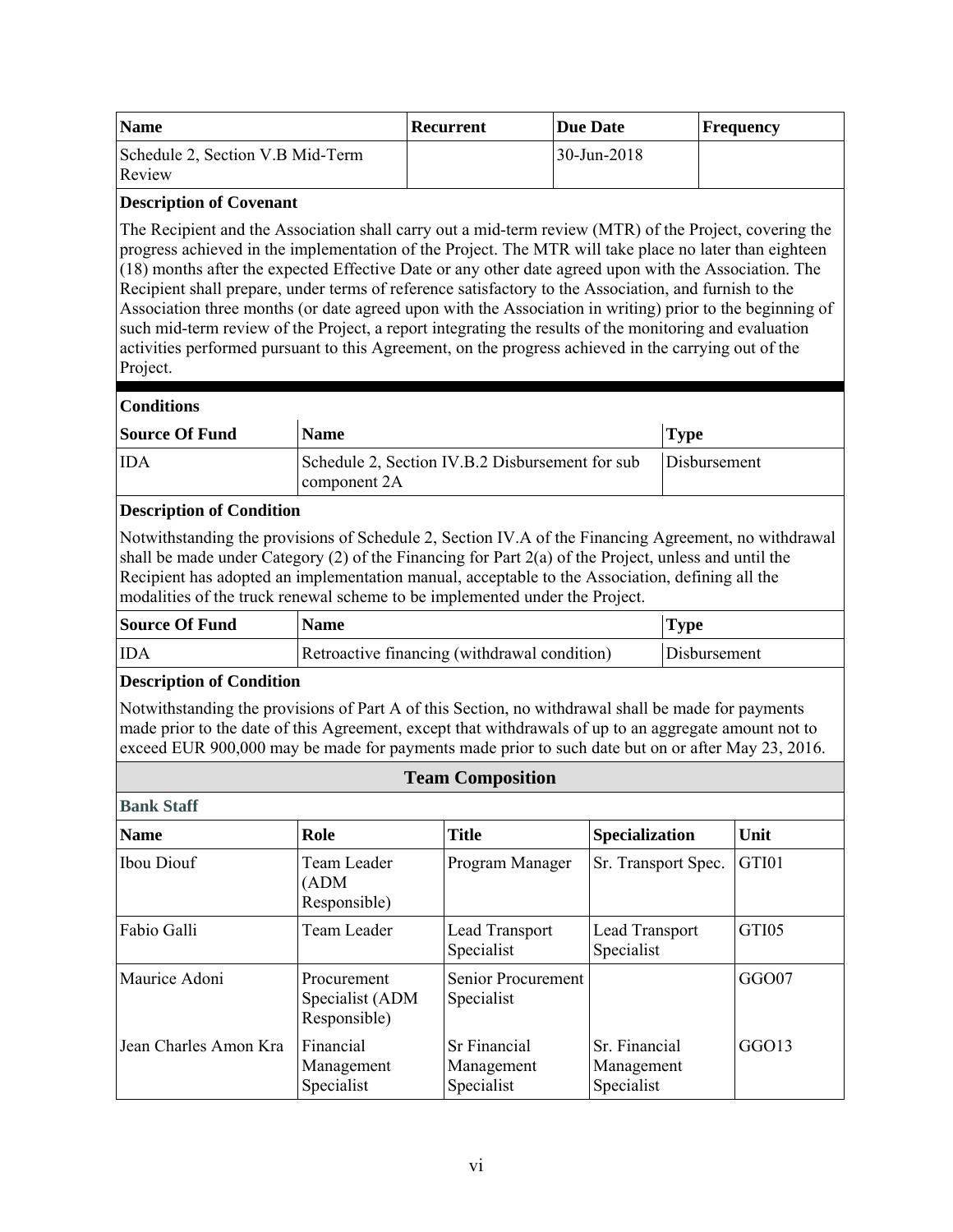| Abdoul Wahabi Seini                  |                                                          | Safeguards<br>Specialist                                                      |         | Senior Social<br>Development<br>Specialist      |                                            | Sr. Social<br>Development<br>Specialist |                                         | GSU01                                           |                                                                                                   |
|--------------------------------------|----------------------------------------------------------|-------------------------------------------------------------------------------|---------|-------------------------------------------------|--------------------------------------------|-----------------------------------------|-----------------------------------------|-------------------------------------------------|---------------------------------------------------------------------------------------------------|
| Abdoulaye Gadiere                    |                                                          | Safeguards<br>Specialist                                                      |         | Senior<br>Environmental<br>Specialist           |                                            | Sr. Environmental<br>Specialist         |                                         | GEN07                                           |                                                                                                   |
| Antoine H. M. Coste                  |                                                          | <b>Team Member</b>                                                            |         |                                                 |                                            | E T Consultant                          | <b>ET Consultant</b>                    |                                                 | GTC07                                                                                             |
| Assiata Houedanou Soro               |                                                          | <b>Team Member</b>                                                            |         | <b>OPCS</b>                                     |                                            | Operations Analyst,                     | <b>Operations Analyst</b>               |                                                 | AFCF2                                                                                             |
| <b>Cheick Omar Tidiane</b><br>Diallo |                                                          | <b>Team Member</b>                                                            |         |                                                 |                                            |                                         |                                         | Transport Specialist Transport Specialist GTI05 |                                                                                                   |
| Haoua Diallo                         |                                                          | <b>Team Member</b>                                                            |         |                                                 |                                            | <b>Team Assistant</b>                   | <b>Team Assistant</b>                   |                                                 | AFCF2                                                                                             |
| Hatem Chahbani                       |                                                          | <b>Team Member</b>                                                            |         |                                                 |                                            | Sr Transport. Spec.                     | Sr. Transport Spec.                     |                                                 | GTI05                                                                                             |
| Jacques Morisset                     |                                                          | <b>Team Member</b>                                                            |         |                                                 |                                            | Program Leader                          | Program Leader                          |                                                 | AFCF2                                                                                             |
| Jean Michel Noel<br>Marchat          |                                                          | <b>Team Member</b><br><b>Lead Private Sector</b><br>Development<br>Specialist |         | <b>Lead Private Sector</b><br>Development Spec. |                                            | GTC07                                   |                                         |                                                 |                                                                                                   |
| Jean-Christophe Maur                 |                                                          | <b>Team Member</b><br>Senior Economist                                        |         | Sr. Economist                                   |                                            | GTC07                                   |                                         |                                                 |                                                                                                   |
| Khalid Boukantar                     |                                                          | <b>Team Member</b>                                                            |         | Program Assistant                               |                                            | Program Assistant                       |                                         | GTI05                                           |                                                                                                   |
| Maimouna Mbow Fam                    |                                                          | <b>Team Member</b>                                                            |         | <b>Sr Financial</b><br>Management<br>Specialist |                                            | Sr. Financial<br>Management Spec.       |                                         | GGO13                                           |                                                                                                   |
| Olivier Hartmann                     |                                                          | <b>Team Member</b>                                                            |         |                                                 | Senior Trade<br>Facilitation<br>Specialist |                                         | Sr. Trade<br>Facilitation<br>Specialist |                                                 | <b>GTCTC</b>                                                                                      |
| Samba Ba                             |                                                          | <b>Team Member</b>                                                            |         |                                                 |                                            | Senior Economist                        | Sr. Economist                           |                                                 | GMF01                                                                                             |
| <b>Extended Team</b>                 |                                                          |                                                                               |         |                                                 |                                            |                                         |                                         |                                                 |                                                                                                   |
| <b>Name</b>                          |                                                          | <b>Title</b>                                                                  |         |                                                 |                                            | <b>Office Phone</b>                     |                                         | <b>Location</b>                                 |                                                                                                   |
|                                      |                                                          |                                                                               |         |                                                 |                                            |                                         |                                         |                                                 |                                                                                                   |
| <b>Locations</b>                     |                                                          |                                                                               |         |                                                 |                                            |                                         |                                         |                                                 |                                                                                                   |
| Country                              | <b>First</b><br><b>Administrative</b><br><b>Division</b> | Location                                                                      |         |                                                 |                                            | <b>Planned</b>                          | <b>Actual</b>                           | <b>Comments</b>                                 |                                                                                                   |
| Cote d'Ivoire                        | Savanes                                                  |                                                                               | Savanes |                                                 |                                            |                                         | $\mathbf{X}$                            | corridor                                        | Ivorian section of the<br>Abidjan (Ivory Coast) -<br>Ouagadougou (Burkina<br>Faso) road transport |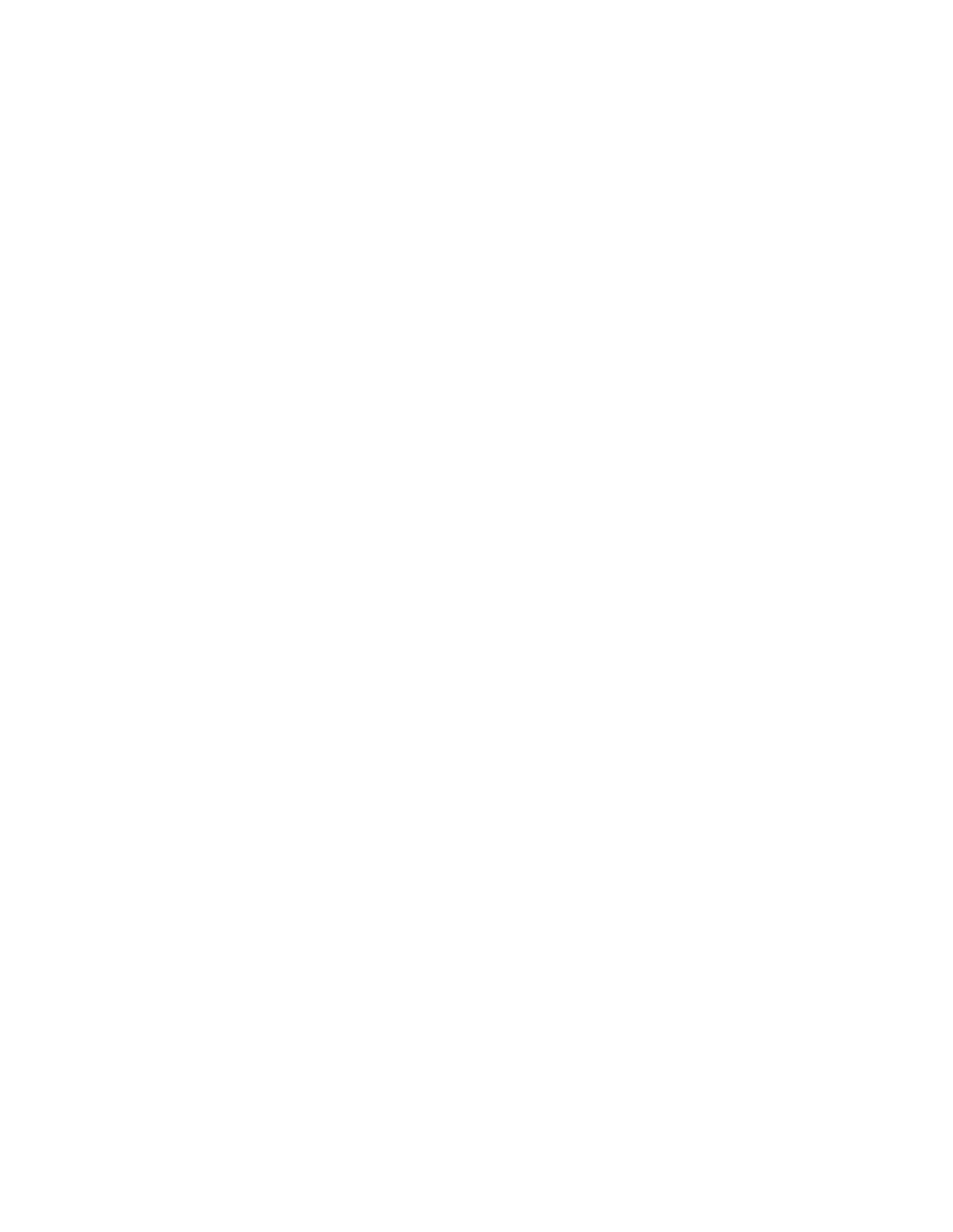### I. **STRATEGIC CONTEXT**

### **A. Country Context**

1. Côte d'Ivoire, with a Gross Domestic Product (GDP) (current US\$) of about US\$35 billion and a population of 23.3 million in 2015, is the third largest economy and third most populous country in West Africa. As a direct result of the political crisis from 1999-2011, the Ivorian economy grew by only two percent a year in nominal terms, which was among the lowest growth rates for the whole of Sub Saharan Africa (SSA), and well below the population growth rate of about three percent per year. Côte d'Ivoire's recovery since 2011 has been robust and broad based, with the economy growing at an average rate of about nine percent from 2012 to 2015. Real per capita GDP increased cumulatively by more than 20 percent over the same period. All the main sectors of the economy (agriculture, industry and construction, and services), have contributed to the renewed strong growth of GDP and employment, which were supported by an upsurge of public and private investments. GDP growth is expected to average about eight percent over the next two years.

2. In addition to establishing an appropriate macroeconomic framework and following prudent fiscal policy, the Government has dedicated significant resources in recent years to improve security and social cohesion. The Government has also adopted structural reforms to set the stage for resilient and private sector-led growth. Some of the major reforms are aimed at improving the business climate, ensuring financial stability and greater inclusion, and improving public governance and financial management. However, despite the strong post crisis recovery, Côte d'Ivoire's economy remains vulnerable to endogenous/exogenous factors such as low prices for commodities, erratic weather patterns, political instability, and reductions in Foreign Direct Investment (FDI) and Overseas Development Aid (ODA).

3. Despite the progress made since 2011, Côte d'Ivoire has only been moderately successful at reducing the poverty rate, which slightly decreased from 48.9 percent in 2008 to 46.3 percent in 2015, after having dramatically increased since the mid-1980s. Furthermore, Côte d'Ivoire ranked only 171 out of 187 in the 2014 UNDP Human Development Index (HDI). The recently concluded Systematic Country Diagnostic (SCD) (Report 98178), shows that poverty in Côte d'Ivoire is overwhelmingly concentrated in rural areas and in the Northern part of the country traversed by the Corridor.

### **B. Sectoral and Institutional Context**

4. High transport, trade and logistics costs in Côte d'Ivoire, have weakened its potential to leverage its strategic geographic position in domestic, regional and global markets to accelerate growth and reduce poverty.

### *B.1 Sectoral context*

5. **Transport sector.** The transport sector in Côte d'Ivoire is one of the most developed in West Africa, despite suffering from a dramatic reduction in investments during the political crisis. Its asset base consists of: (a) a classified road network of 82,000 km, of which 6,500 are paved and 272 km are grade separated highway standard; (b) 1,238 km (including urban sections) of meter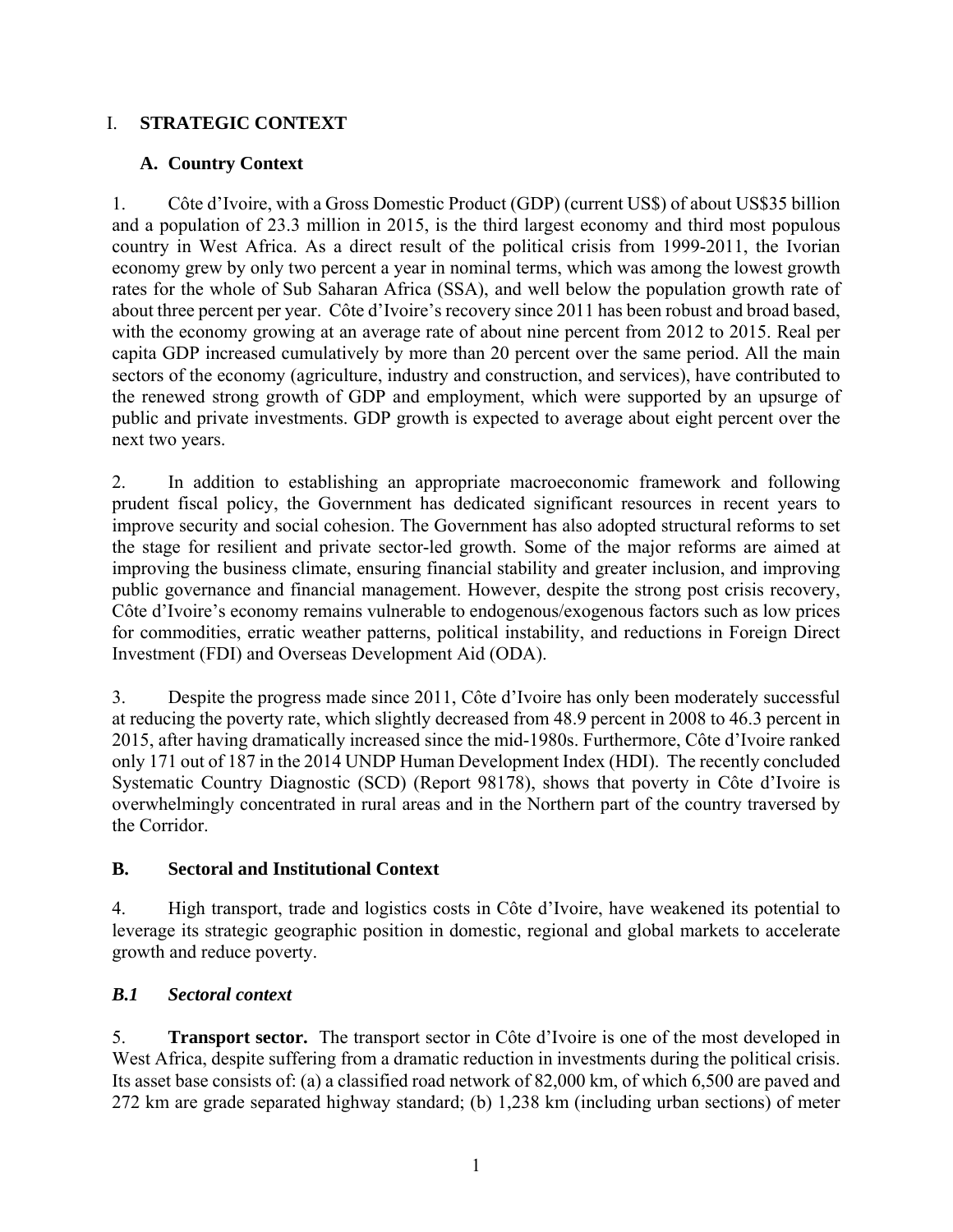gauge railway line between Abidjan and Ouagadougou; (c) two international airports at Abidjan and Bouake and five domestic airports; and (d) two international ports at Abidjan and San Pedro. Côte d'Ivoire was one of the first countries in West Africa to effectively use Public Private Partnerships (PPPs) in the transport sector with the concession of railway, airport and bridge infrastructure. Over the last five years, the Government and the private sector have invested over US\$2 billion to upgrade/rehabilitate the transport infrastructure asset stock, following more than a decade of under investment caused by the prolonged political crisis.

6. **Abidjan – Ouagadougou regional road transport corridor (Corridor).** The overall length of the Corridor is about 1,189 km of which about 653 km is in Côte d'Ivoire. A meter gauge railway line of about 1,238 km also serves the same Corridor, and the current road/rail modal split is about 75 percent road transport and 25 percent rail transport. In 2013, the Abidjan – Ouagadougou corridor (road plus rail) had a share of about 35 percent of the overall transit trade for Burkina Faso, ahead of Lomé (about 31 percent), Cotonou and Tema (about 17 percent each). This market share is likely to increase as Côte d'Ivoire regains its dominant transit corridor role for Burkina Faso and to a lesser extent Mali and Niger.

# *B.2 Challenges and opportunities*

7. **Inefficient transport service provision.** Regarding the provision of road transport services, a combination of increasingly deficient infrastructure, inadequate regulations, and market distortions have created a large gap between prices and costs in the provision of transport services and an environment not conducive to sectorial investments. Furthermore, the lack of clear criteria for access to the transport profession and of transparent market mechanisms to match supply and demand for transport services on key corridors like Abidjan - Ouagadougou, has given rise to the emergence of a few dominant operators that capture large rents through the allocation of freight to truckers. The resulting low profitability of the transport service sector creates strong incentives for truckers to resort to short-term profit maximizing behaviors, such as overloading and use of obsolete trucks. This affects the reliability and safety of transport services provision, damages the road network, and discourages containerization. As a result, the containerization rate on West African transit corridors such as the Corridor is about 20 percent for transit goods moving inland, which is amongst the lowest rate in the world.

8. In addition, key issues affecting the efficient use of the truck fleet and their profitability on intra/inter regional corridors, and which increases trade costs, are: (a) slow truck rotation times on regional corridors; (b) delays in clearing goods at the port; (c) cumbersome customs and transit procedures; (d) Non-Tariff Barriers (NTBs) and other informal barriers; and (e) the difficulty to find backhaul cargo. These factors make it difficult for the majority of transporters to fully cover the cost of capital of their operations and to renew their truck fleets with more efficient trucks.

9. **Transport sector reform.** The Government has launched over the last two years an ambitious program of reforms to modernize the road transport and trade environment, including measures to professionalize the trucking industry by reforming access to the profession, improve the functioning of the transport market, facilitate the renewal of the truck fleet, streamline trade and transit procedures, etc. One of the key objectives of this reform program is to improve the efficiency of transport services on key intra/inter regional corridors, such as the Abidjan –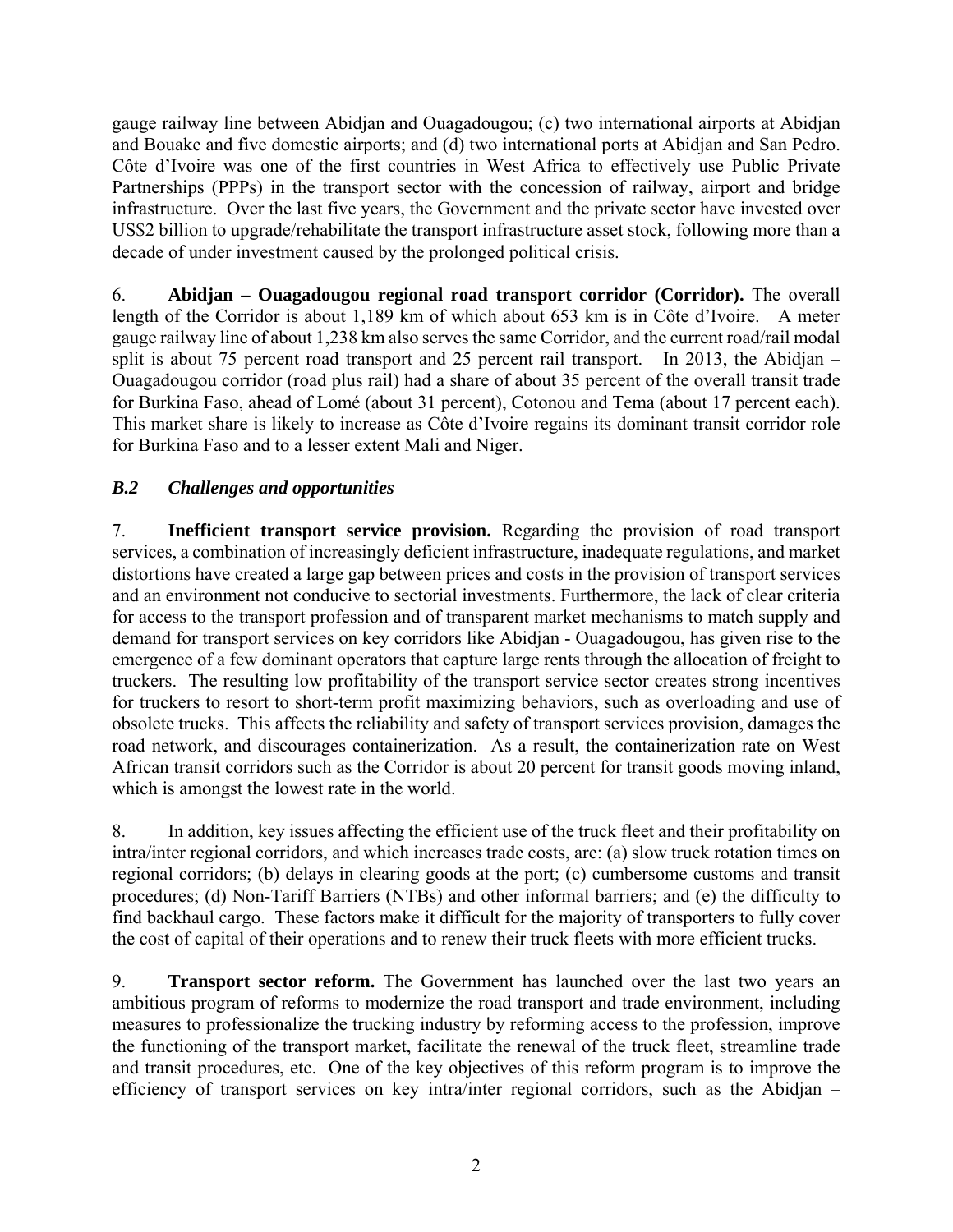Ouagadougou transport corridor, to better serve the tradable sector of the Ivorian economy and to further enhance Côte d'Ivoire's position as a key transport and trade hub for West Africa. This program of reforms is coordinated with similar reforms in Burkina Faso, which have the objective to reduce trade, transport and transit costs, and prices along the key transport regional corridor linking Abidjan to Ouagadougou.

10. **World Bank support to transport sector reform.** The World Bank, through the Regional Trade Facilitation and Competitiveness Credit (RTFCC) series of Development Policy Operations (DPOs) (P129282 and P158333), covering Côte d'Ivoire and Burkina Faso, is supporting transport sector reform efforts in both countries. More specifically, the RTFCC DPO series directly support joint efforts by the Ivorian and Burkinabe Governments to reduce trade and transport costs, especially on the Corridor, in order to improve the competitiveness of the tradable sectors of the economy.

11. The RTFCC DPO series selected the Corridor due to its economic relevance and potential. Despite the high transport costs of using the Corridor, it has regained its position as one of the main transit corridors in West Africa. As a result of this, the Port of Abidjan has progressively regained regional transit trade market share, despite a temporary setback in 2010/11 at the peak of the political crisis, and is now a major and growing transit gateway.

12. To support and sustain the implementation of some of the RTFCC DPO series longer term transport and customs-related reforms, as well as to mitigate their potential negative impacts on vulnerable stakeholders, both Côte d'Ivoire and Burkina Faso requested the World Bank's continued support. Thus, the proposed project is being prepared in parallel with a similar planned operation focusing on Burkina Faso and the Burkinabe section of the Corridor.

# **C. Higher Level Objectives to which the Project Contributes**

13. The proposed project is fully aligned with the findings of the Systematic Country Diagnostic (SCD) and Country Partnership Framework (CPF) for Côte d'Ivoire FY16-19 (Report 96515-CI), adopted respectively in June and September 2015. The SCD identifies poor trade and transport logistics as one of the main constraints to the development of agro-business and manufacturing industries in the country. In addition, the project support the World Bank Group's twin goals of reducing extreme poverty and boosting shared prosperity by enhancing access of goods and services to the poor.

14. The first pillar of the CPF focuses on sustaining strong private sector-led growth through the reduction of transport and logistics bottlenecks and the removal of trade barriers. The CPF also makes the case that regional economic infrastructure, including in transport and logistics, is key to increasing competitiveness, expanding markets and making goods and services more available and affordable for the poor. Lastly, by reducing the constraints to transport and trade, the proposed project will also contribute to the second cross cutting area of the CPF of reducing spatial inequalities.

15. The proposed project directly supports the key objectives of the RTFCC DPO series, which focuses on reducing trade transaction costs on the Corridor. Finally, the proposed project, complements/supports other development partner's interventions in the sector and Corridor,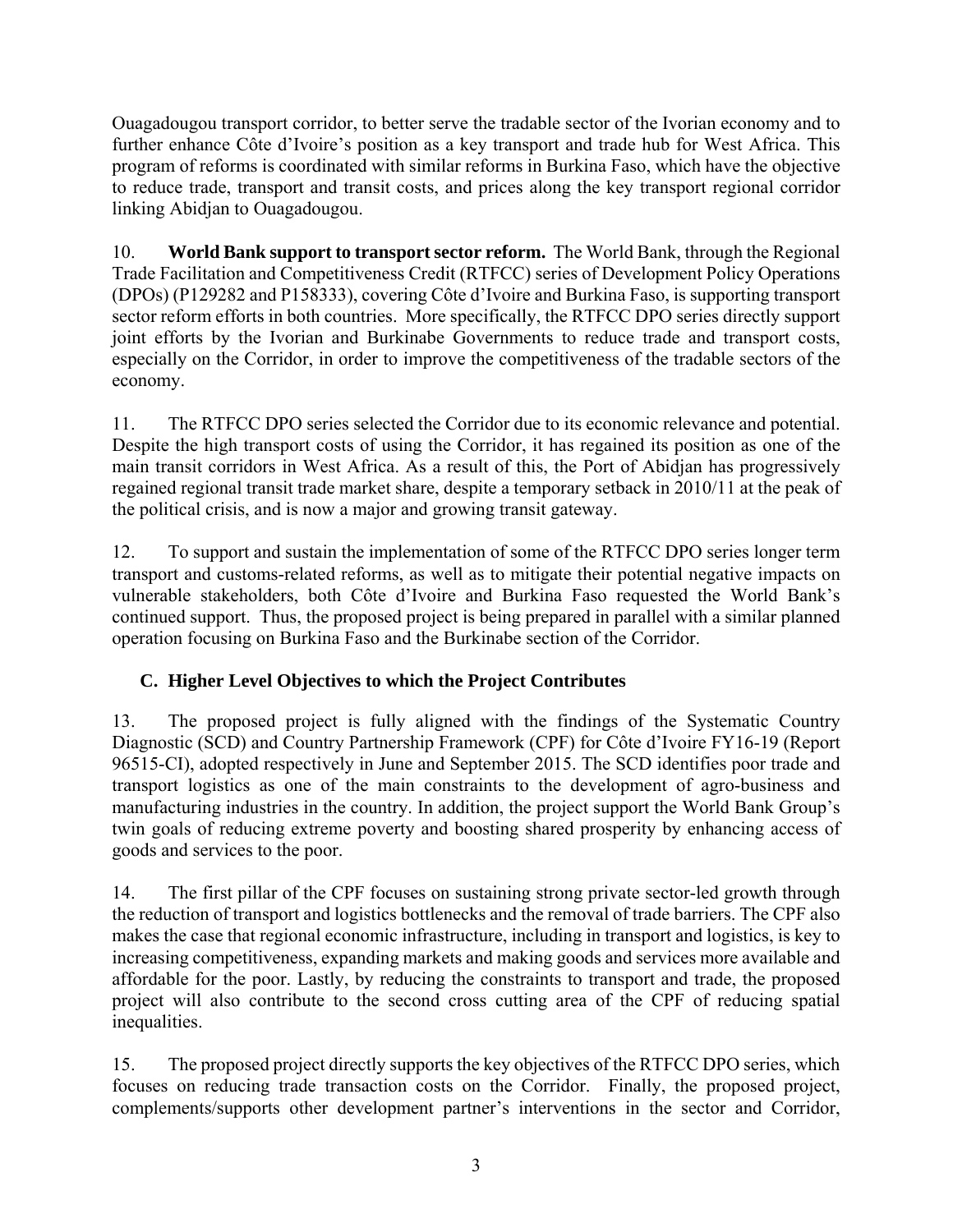including the European Union (EU), African Development Bank (AfDB), French Development Agency (AFD) and Islamic Development Bank (IDB).

# II. **PROJECT DEVELOPMENT OBJECTIVES**

# **PDO**

16. The proposed PDO is to improve the efficiency and safety of transport services on the Ivorian section of the Abidjan, Ivory Coast – Ouagadougou, Burkina Faso road transport corridor.

# **Project Beneficiaries**

17. **Population of Côte d'Ivoire and sub-region.** The general population, especially the poor, will benefit from the proposed project through lower transport costs which should affect the prices of imported goods, commodities and staples. The direct beneficiaries of the project is expected to be 4.15 million people of which 49.7 percent of women.

18. **Tradable sectors of the Ivorian economy.** The tradable sectors of the Ivorian economy will benefit from the proposed project through more efficient logistics chains and transport services provision on the Abidjan – Ouagadougou transport corridor, which should lead to better access to intra/inter regional markets. Shipping companies stand to benefit from increased efficiency in the transport industry owing to lower prices.

19. **Women traders operating on the Corridor.** Women are expected to be the biggest beneficiaries of lower prices and increased access to markets stemming from the proposed project. They are the ones mostly found operating small businesses along the Corridor, in both Côte d'Ivoire and Burkina Faso, trading produce and consumer goods destined for urban consumption.

## **PDO Level Results Indicators**

20. The following key indicators will be used to evaluate the achievement of the PDO:

- 1. Average cost of transporting a 40 foot container from Abidjan to Ouagadougou (US\$)
- 2. Average transit time and variability after exiting the Port of Abidjan to the border with BF (Hours)
- 3. Number of Casualties on the Ivorian portion of the Corridor (Number)
- 4. Direct project beneficiaries (Number), of which female (Percentage)
- 5. C02 emissions reduction per annum by scrapping 300 trucks and replacing them with an equivalent number of new trucks (tC02)

# III. **PROJECT DESCRIPTION**

21. The proposed project is designed to support the Government by: (a) providing technical and financial assistance to enable the effective implementation of transport and customs-related reforms and modernization measures identified in the Policy Matrix of the RTFCC DPO series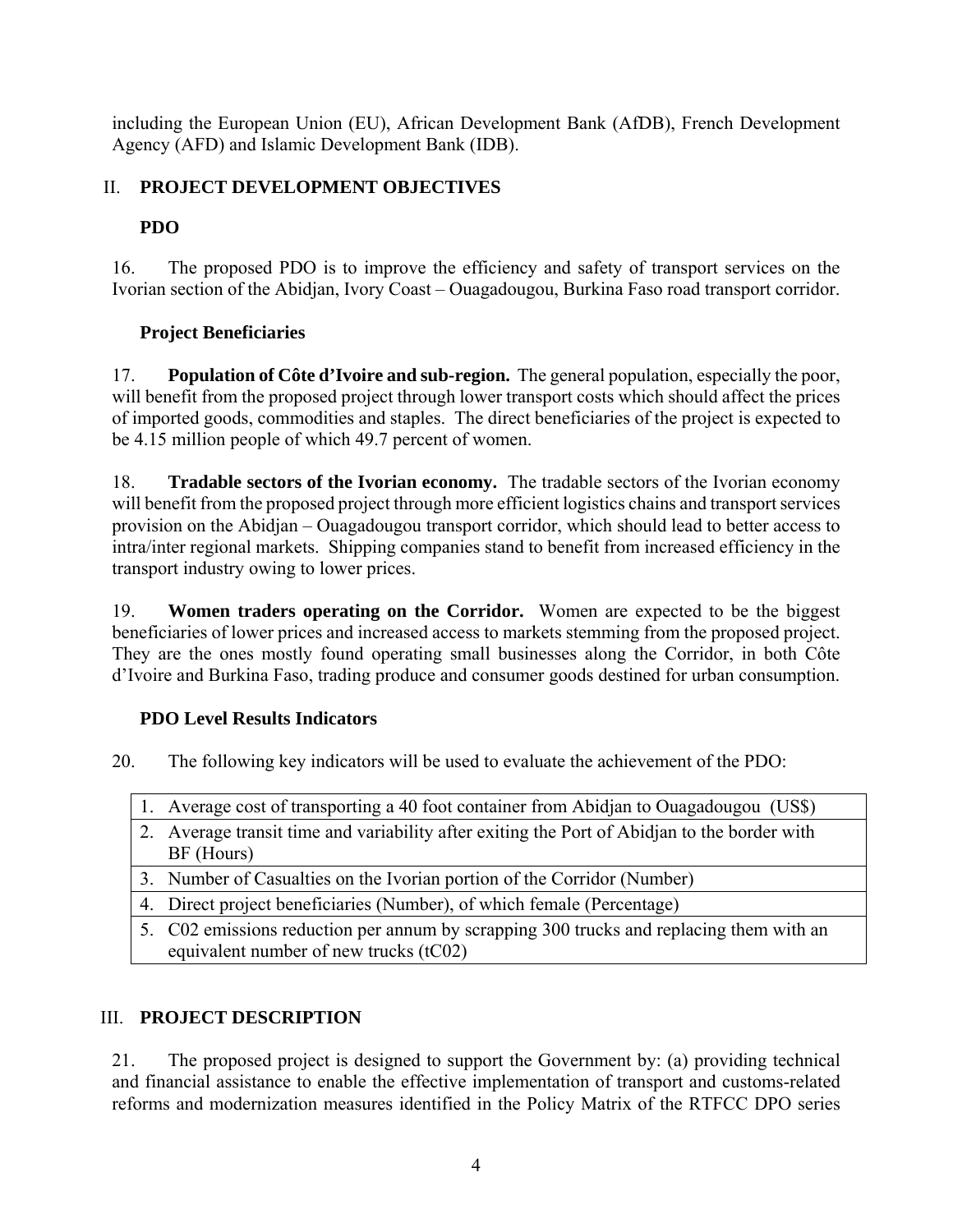(see Annex 6 for full details on the matrix); and (b) establishing support mechanisms to help private operators adapt to the new regulatory and competitive environment on the Ivorian section of the Corridor.

22. The PDO for the RTFCC DPO series, which the proposed project supports, is to "reduce trade transactions costs along the Abidjan –Ouagadougou Corridor" through the following five pillars:

- **Pillar A: Professionalizing and formalizing the trucking industry:** (A1) Businessenabling environment promoting professionalization and formalization of the trucking industry; (A2) Professional organization representing the trucking industry; and (A3) Implementation of axle load regulations.
- **Pillar B: Modernizing the organization of the trucking market:** (B1) Efficiency of road transport operations through better contractual relations between trucking companies and shippers; and (B2) Efficiency of road transport operations through a more efficient truck fleet.
- **Pillar C: Enhancing the competitiveness of maritime and inland gateways:** (C1) Port and terminals operational efficiency and prices.
- **Pillar D: Improving customs clearance:** (D1) Availability of information on trade procedures and regulations; (D2) Customs clearance procedures and reward of compliance; and (D3) Professional standards for customs and logistics service providers.
- **Pillar E: Facilitating transit:** (E1) Border crossing procedures; and (E2) Transit regime.

23. The proposed project design and scope described below aim to complement the reforms supported by the RTFCC DPO series by: (a) supporting the professionalization and formalization of the trucking industry under Pillar A; (b) improving the competitiveness of the road transport mode under Pillar B; and (c) improving customs clearance transit procedures, regulations and border crossing procedures under Pillars D & E.

24. The proposed project components directly support the RTFCC DPO series in the following manner: (a) Component 1 supports Pillar A and part of Pillar B; (b) Component 2 supports part of Pillar B; and (c) Component 3 supports Pillar D and part of Pillar E. Component 4 supports the country towards achieving the United Nations Decade of Action and Africa Plan of Action 2011- 2020, with an emphasis on sensitization and awareness campaigns related to the Corridor.

25. An almost identical project is being prepared in Burkina Faso to support the objectives of the RTFCC DPO series on the Burkinabe section of the Corridor. The proposed project in Burkina Faso is expected to be presented to the World Bank Board of Directors by the end of calendar 2016. Lastly, IFC has expressed strong interest in this project, in particular in terms of building on the project's fleet renewal mechanism to expand minibuses and taxis for passenger transport.

## **A. Description of Project Components**

26. The proposed project will include the following components (details are presented in Annex 2 of the PAD):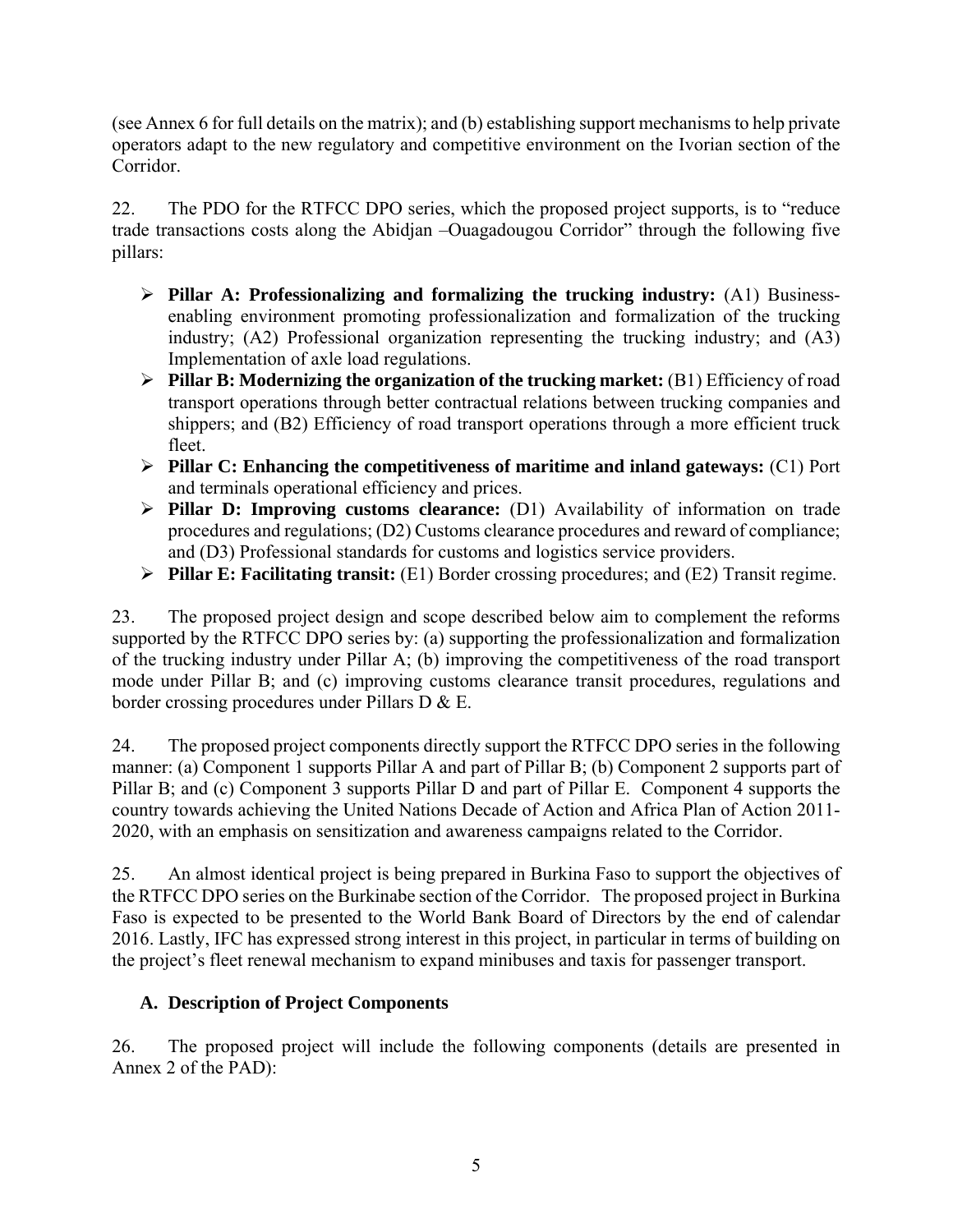### **Component 1: Institutional strengthening and capacity building support for public and private sector participants in the transport sector (US\$5.8 million, of which IDA 100 percent)**

27. This component will strengthen the capacity of the Government and of professional associations in the transport, transit and trade sector to effectively provide efficient support and services to private operators operating primarily on the Ivorian section of the Corridor. The components will also support activities that promote the professionalization of the road transport industry, as well as accompanying measures for the transport and logistics operators who may not be able to adapt to the new regulatory framework. The proposed component will be implemented by the Directorate General of Land Transport and Traffic Management (TDMT) and fund the following activities:

- *Sub-component 1A (US\$3.8 million): Strengthening the institutional capacity of the Ministry of Transport (TDMT) and related agencies including Observatoire de la Fluidité du Transport (OFT - Transport Fluidity Observatory ) and Unité de Lutte Contre le Racket (ULCR - Road Racket Fighting Unit)).*
- *Sub-component 1B (US\$1.5 million): Support to transport operators by:*
	- Building capacity for professional transport sector associations through the development of public and private training capacity for transport and logistics profession.
	- Supporting informal transport operators who cannot comply with new regulatory requirements to convert them to other transport related activities or retrain them.
- *Subcomponent 1C (US\$0.3 million): Support the establishment of a modern marketbased freight allocation mechanism by:* 
	- Promoting of a virtual and/or physical market-based freight system.
	- Supporting monitoring of transport conditions on the Corridor through road users' survey, logistics costs measurements, and studies of pricing in the trucking industry.
- *Subcomponent 1D (US\$0.2 million): Support to joint initiatives and coordination to facilitate trade on the Corridor by:* 
	- Supporting communication campaigns on transport and trade reforms to build broad ownership and support.
	- Supporting regional dialogue with Burkina Faso on transport and transit facilitation issues on the Corridor.

### **Component 2: Development of a Heavy Cargo Truck renewal scheme (US\$30.75 million, of which IDA US\$15.75 million (51.2 percent) and GovernementUS\$15 million).**

28. This component will include activities to support the development of a long haul Heavy Cargo Truck renewal scheme. It will also support the institutional strengthening of the Road Transport Development Fund (*Fonds de Développement des Transports Routiers* – *FDTR*), to ensure it has the capacity to adequately manage the proposed project activities, including the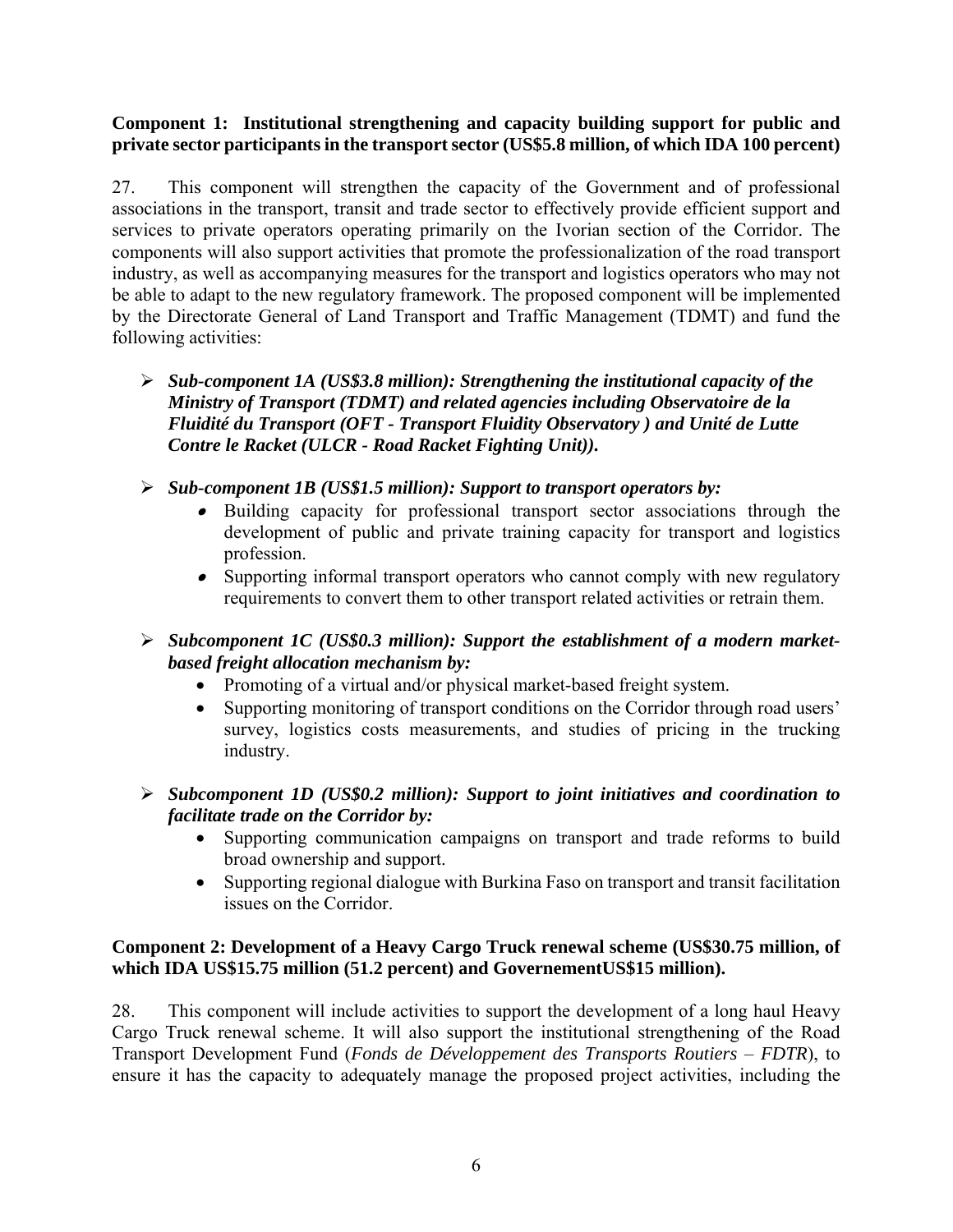relationship with both the commercial banks and the truck industry companies. The proposed component will fund the following activities:

- *Sub-component 2A: Support to the development of a self-sustaining, Heavy Cargo Truck renewal scheme and institutional strengthening of the FDTR to ensure it has adequate institutional and management capacity to administer and manage the truck renewal scheme on behalf of the Government (about US\$30 million) by:* 
	- Supporting the design of institutional and implementation arrangements for the involved stakeholders (commercial banks, FDTR, PCU and truck operators), including technical safeguards for operators and vehicles to qualify for the credit line.
	- Supporting the selection of commercial banks to host the line of credit and the selection of operators qualified for truck renewal, including clear flow of funds.
	- Support the competitive selection of a contractor to manage the truck scrapping system.
- *Sub-component 2B: Capacity building and Technical Assistance (TA) for FDTR to more effectively manage truck renewal scheme (about US\$0.75 million).*

### **Component 3: Support to customs modernization and trade facilitation on the Ivorian section of the Corridor (US\$3.45 million, of which IDA 100 percent)**

29. This component will focus on increasing the efficiency of trade and transit procedures on the Ivorian section of the Corridor. Activities under this component will focus primarily on the operationalization of the interconnection module/interface of the two customs' information systems (ASYCUDA World) to facilitate trade and transit along the Corridor. The proposed component will fund the following activities:

- *Sub-component 3A (US\$0.5 million): Supporting the interconnection of the existing customs' management system on the Corridor and implementation of new ICT systems to facilitate regional trade by aligning customs procedures.*
- *Sub-component 3B (US\$1.9 million): Modernization of customs' clearance procedures and promotion of coordination between customs departments to reduce congestion at gateway port (Abidjan) and border posts on the Corridor and capacity building for customs officials.*
- *Sub-components 3C (US\$0.55 million): Training of customs and external users of customs systems, including support to professionalization of the clearing and forwarding industry through capacity building.*
- *Sub-components 3D (US\$0.5 million): Communication campaigns and sensitization of operators on the Ivorian section of the Corridor.*

**Component 4: Road safety on the Ivorian section of the Corridor (US\$3.25 million, of which IDA 100 percent)**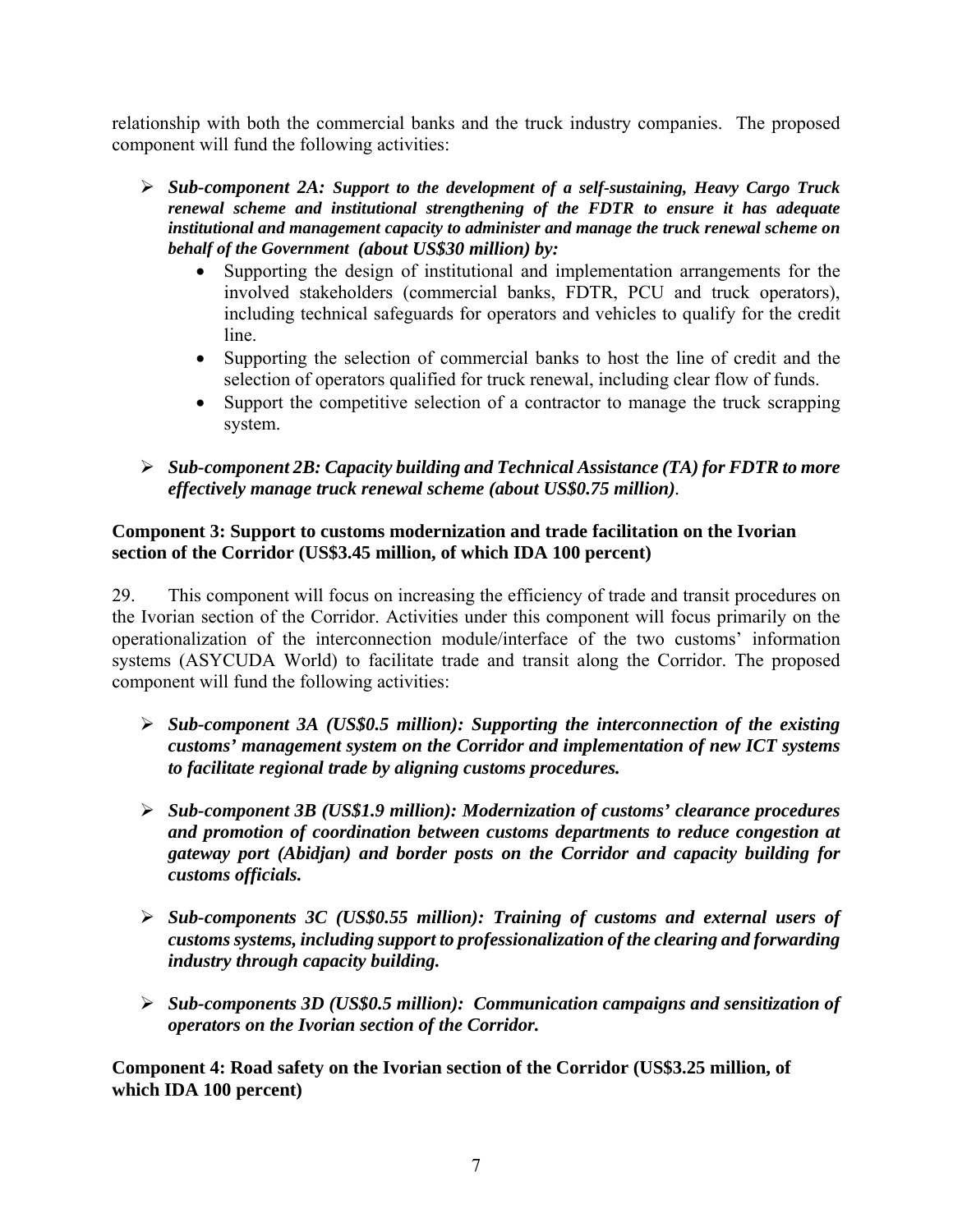30. This component will focus on activities to improve the safety of the Ivorian section of the Corridor. It will also support the institutional strengthening and capacity building of the Road Safety Agency (*Office de la Sécurité Routière* - *OSER*), which has the overall mandate for road safety oversight in Côte d'Ivoire. The following activities will be financed by the proposed project:

- *Sub-component 4A (US\$1.5 million): Capacity building for OSER and monitoring of road safety on the Corridor.*
- *Sub-component 4B (US\$0.65 million): Sensitization campaigns on the Ivorian section of the Corridor.*
- *Sub-components 4C (US\$0.4 million, of which IDA 100percent): Identifying accident blacks spots on the Ivorian section of the Corridor.*
- *Sub-component 4D (US\$0.7 million, of which IDA 100percent): Training equipment and other materials for OSER training center.*

31. The Government plans to submit a request to the Global Road Safety Fund (GRSF) to finance the road safety audit and implementation of the action plan on the Ivorian section of the Corridor. It is also submitting a request to the African Transport Policy Program (SSATP) to support the development of a National Road Safety Strategy and a Priority Investment Plan. These activities will be closely coordinated with the activities directly financed under the project to provide synergistic complementarity.

### **Component 5: Project management, monitoring, and evaluation (US\$1.75 million of which IDA 100 percent)**

32. The following activities will be financed by the proposed component: (a) Operating costs for already established Emergency Infrastructure Renewal Project (EIRP) Project Coordination Unit (PCU); (b) project management, financial and technical audits; (c) Monitoring, reporting and evaluation of project activities; (d) support to implement citizen engagement; (e) studies and technical assistance to project implementation; and (f) HIV/AIDS prevention campaigns, including monitoring of HIV/AIDS along the Ivorian section of the corridor.

## **B. Project Financing**

## **Lending Instrument and Total Project Cost**

33. The lending instrument found to best meet the funding requirements of the proposed project is the Investment Project Financing (IPF). This is because the proposed IPF can directly support the implementation of the key objectives and reforms agreed under the RTFCC DPO series. The total cost of the proposed project is estimated at **US\$45 million** to be implemented over a four and half year period. IDA is expected to finance about **US\$30 million**<sup>1</sup> equivalent of the total project

<sup>&</sup>lt;sup>1</sup> In accordance with current Republic of Coted d'Ivoire per capita income and IDA 17 lending criteria, the credits will be financed under the Single Currency IDA blend terms, with a 25-year maturity including a 5-year grace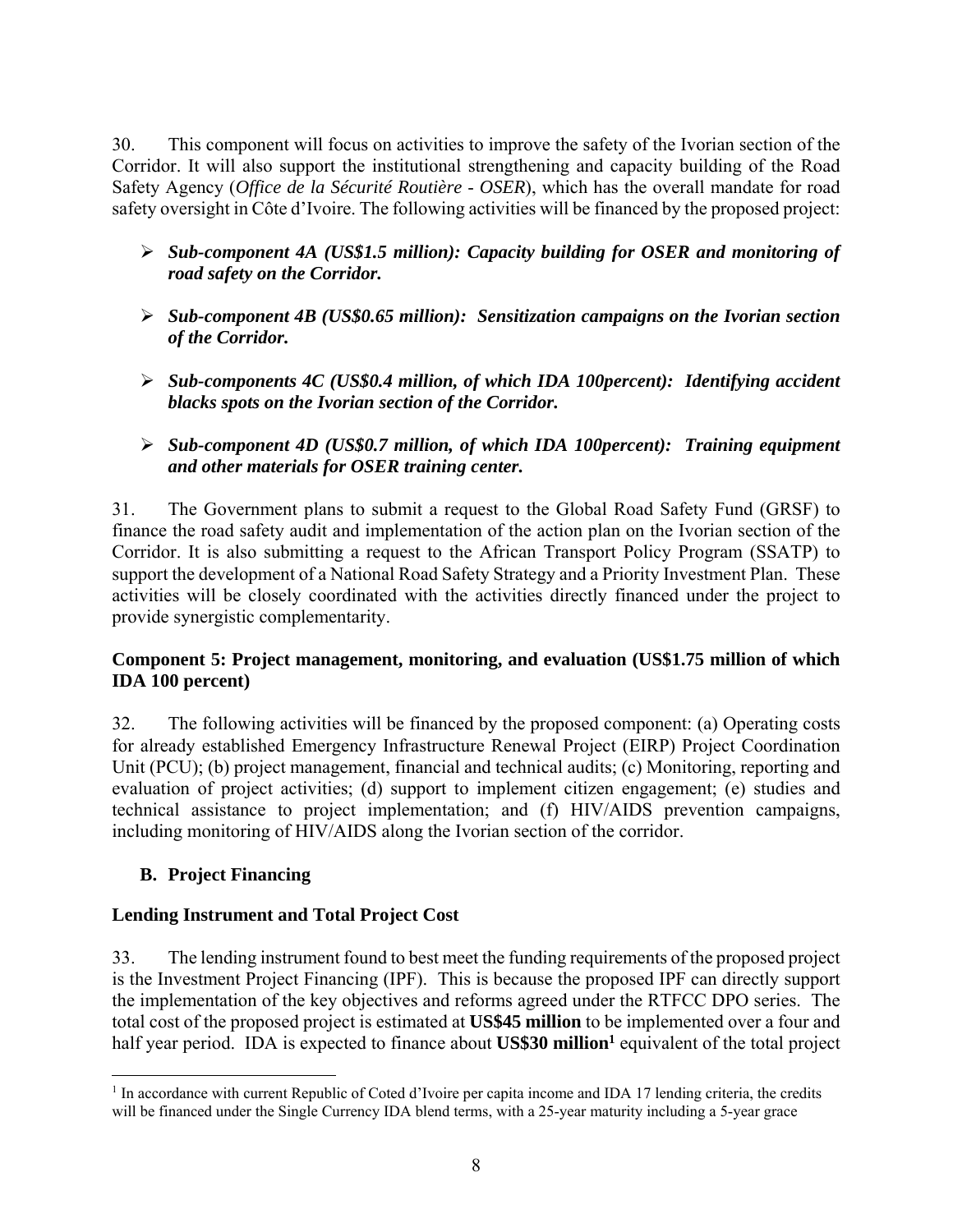costs, while the Government will finance the balance (**about US\$15 million equivalent**), through counterpart funding.

| <b>Components</b>                                                                                                                 | <b>Total</b><br>amount in | <b>IDA</b><br>amount in | Government<br>funding in | <b>IDA</b><br>percentage |
|-----------------------------------------------------------------------------------------------------------------------------------|---------------------------|-------------------------|--------------------------|--------------------------|
|                                                                                                                                   | million US\$              | million US\$            | million US\$             |                          |
| 1. Institutional strengthening and<br>capacity building support for public<br>and private participants in the<br>transport sector | 5.8                       | 5.8                     |                          | 100%                     |
| 2. Development of a heavy cargo<br>truck renewal scheme                                                                           | 30.75                     | 15.75                   | 15.00                    | 51.2%                    |
| 3. Support to customs modernization<br>and trade facilitation on the Ivorian<br>section of the Corridor                           | 3.45                      | 3.45                    |                          | 100%                     |
| 4. Road safety on the Ivorian section<br>of the Corridor                                                                          | 3.25                      | 3.25                    |                          | 100%                     |
| 5. Project management, monitoring<br>and evaluation                                                                               | 1.75                      | 1.75                    |                          | 100%                     |
| <b>TOTAL</b>                                                                                                                      | 45.00                     | 30.00                   | 15.00                    | 66.7%                    |

## **Table 1: Project Cost and Financing**

## IV. **IMPLEMENTATION**

### **A. Institutional and Implementation Arrangements**

34. The institutional arrangements to effectively prepare and implement the proposed project activities are as follows.

35. **Project Steering Committee (PSC).** A PSC, chaired by the Minister of Transport or his representative will ensure that throughout the life of the proposed project, strategic direction, overall oversight of the proposed project, and adequate coordination with line Ministries and alignment with sector strategies, will be ensured. The PSC will include, but not be limited to, the following: Ministry of Economic Infrastructure, Ministry of Economy and Finance, Ministry of Trade and Ministry of Interior and Security. The PSC will meet on a quarterly basis during the first two years of implementation to ensure strategic oversight of the proposed project.

 $\overline{a}$ period. The single currency amount (EUR 26.4 million) will be converted to the final SDR amount for commitment authority and country allocation management purposes on the day of project approval. The estimated value of the credit in Special Drawing Rights (SDR) is SDR21.2 million.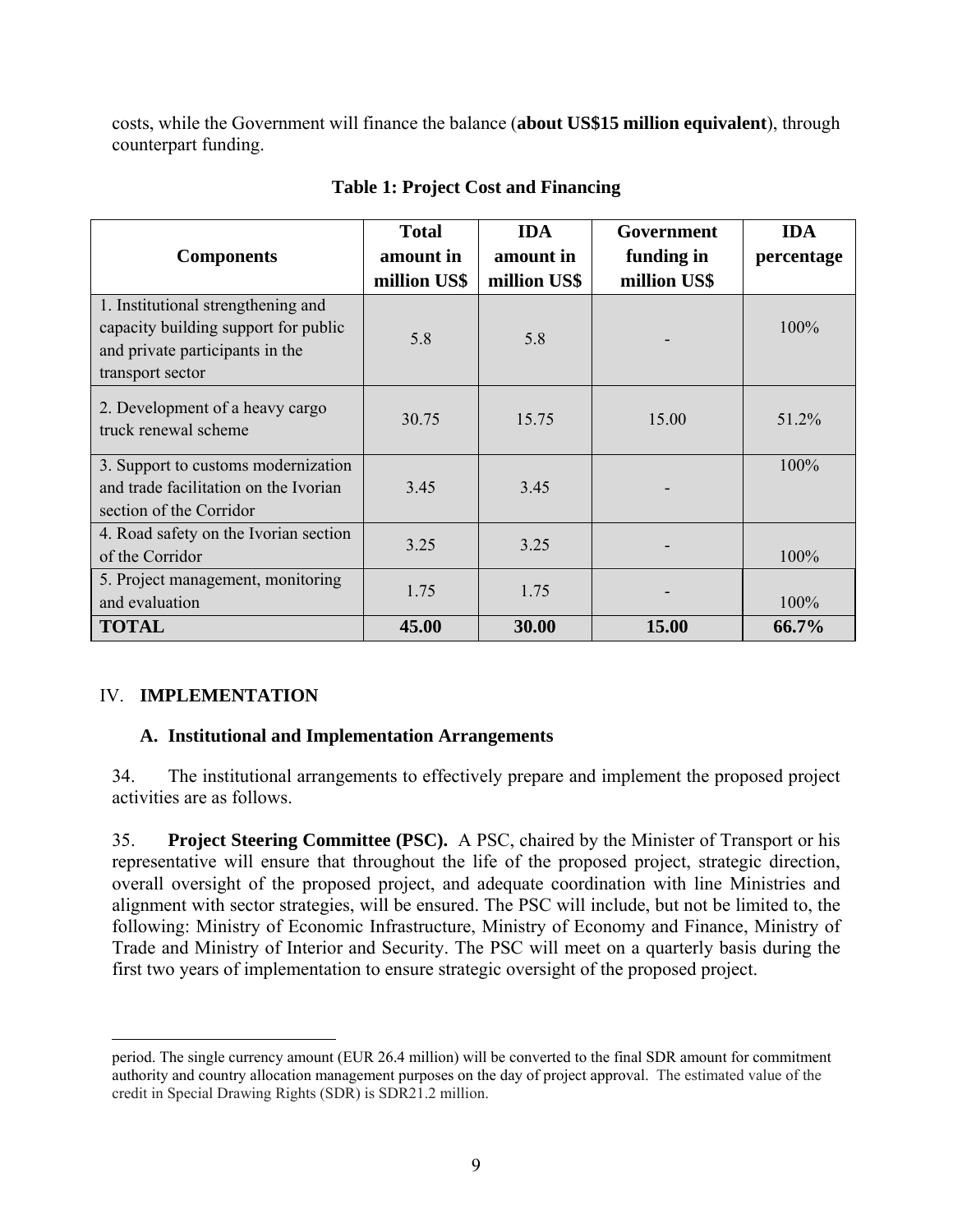36. **Project Technical Committee (PTC).** Once the proposed project has been approved, the PTC will be responsible for the day-to-day technical oversight and implementation of all project components, sub-components, and activities to ensure that the proposed project meets its objectives, outcomes, and outputs. The PTC will include the coordinator of the EIRP PCU and designated focal points from the implementation agencies.

37. **Implementing Agencies (IAs).** The proposed four major project components will be implemented by dedicated IAs to ensure implementation focus and rapid on the ground results. It is proposed to use a mainstreamed approach, which consists of using existing Government structures as IAs, to ensure greater ownership of project activities. The proposed IAs consist of the following: (a) TDMT for Component 1; (b) FDTR for Component 2; (c) Ivorian Customs for Component 3; and (d) OSER for Component 4.

38. **EIRP PCU.** The already existing and fully operational EIRP PCU will be in charge of the overall fiduciary aspects (procurement and financial management), monitoring and evaluation, coordination and sensitization for the proposed project activities. It will also be responsible for the technical and financial audits. Although the unit has extensive experience in implementing World Bank funded projects, its capacity will be reinforced given the multi-sectoral nature of the project.

# **B. Results Monitoring and Evaluation**

39. **Institutional framework for monitoring outcomes/results**. The monitoring of outcomes/results will be based on the agreed results framework and monitoring arrangements that are described in detail in Annex 1.

40. **Responsibility for monitoring activities**. The monitoring of outcomes will be done at the country level led by the EIRP PCU with project stakeholders. The monitoring will be conducted within the framework of the preparation of a Semestrial Progress Report (SPR), and Annual Progress Report (APR). These reports will present progress in respect of the monitoring indicators in the results framework (see Annex 1).

# **C. Sustainability**

41. The proposed project directly supports and complements the PDO of the RTFCC DPO series, which is to 'reduce trade transaction costs along the Abidjan – Ouagadougou corridor'. This means that by combining the support from the RTFCC DPO series, together with the proposed project and its equivalent in Burkina Faso, the sustainability of the improved efficiency and safety of the Ivorian section of the Corridor should be ensured. Furthermore, the combination of medium term capacity building support from the proposed project and short term policy reform support from RTFCC DPO series should facilitate the creation of an appropriate institutional environment and commitment by both countries to ensure that the Corridor is efficient, safe and sustainable. Furthermore, the truck renewal scheme sustainability is based on two pillars. Firstly, resources provided to the project under this activity would be e-marked as a revolving fund to continue beyond the project lifetime. Secondly, by supporting the institutional strengthening and the operational performance of FDTR, the institutional sustainability of the scheme is ensured.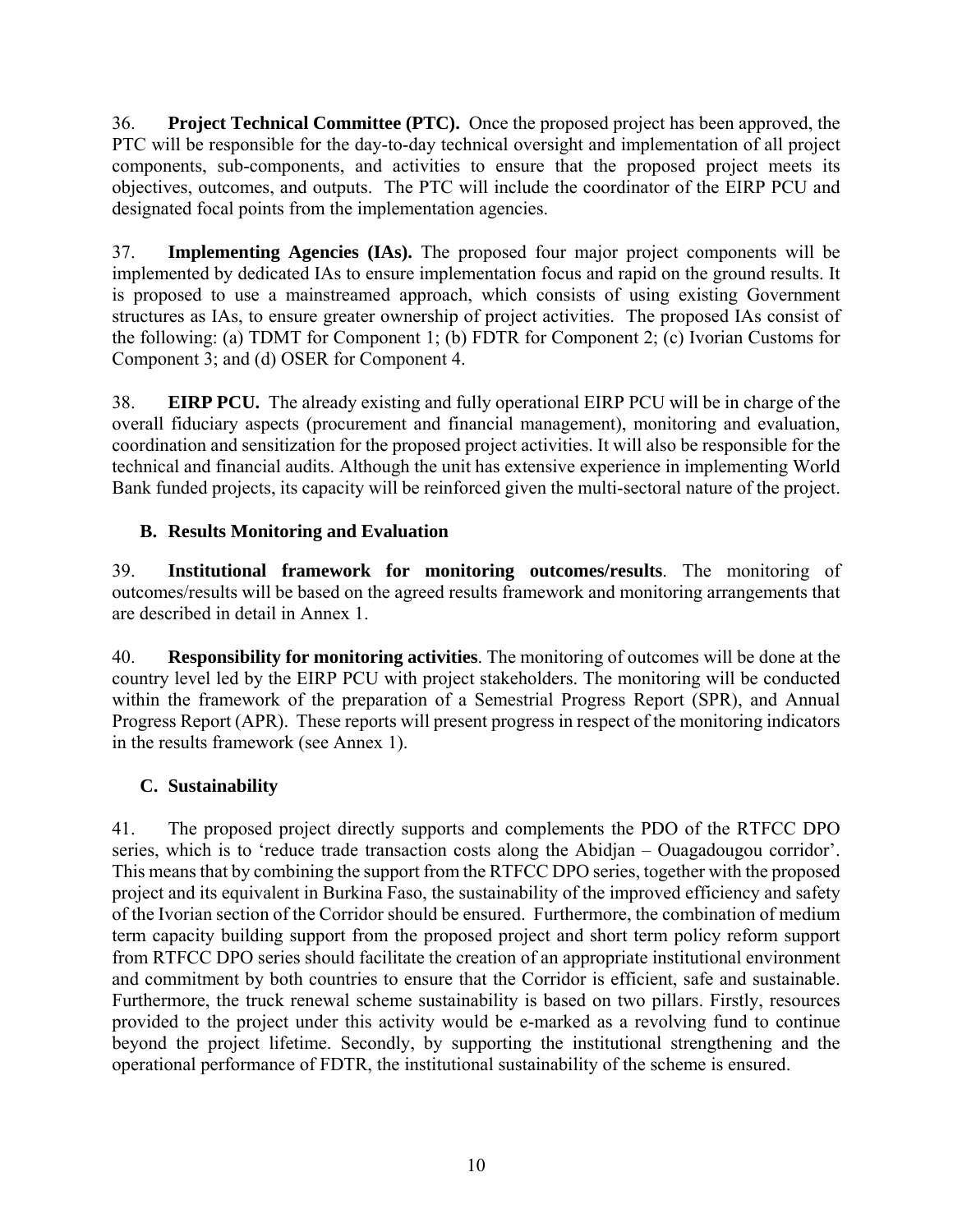## V. **KEY RISKS**

## **A. Overall Risk Rating and Explanation of Key Risks**

42. As summarized in the risk table (systematic operations risk-rating tool), the proposed project is rated as an overall **High** risk project. What follows is a more detailed description of the key risks:

43. *Political and governance.* This risk has been rated **Substantial** due to the fact that without a full strategic alignment between Côte d'Ivoire and Burkina Faso it will be difficult to achieve the objectives of the proposed project. Furthermore, a deterioration of the security situation could restrict trade flows along the Corridor. The confirmed alignment of the proposed project with national reform priorities, and strong political commitment expressed at the highest level of the Government of Côte d'Ivoire, and of the new Government in Burkina Faso, should contribute to sustain the reform momentum. Furthermore, the preparation of the second tranche of the RTFCC DPO series is under way, demonstrating continued support by both Governments to the objectives of the DPO series.

44. *Macroeconomic***.** This risk has been rated **Substantial**. This is because Côte d'Ivoire remains vulnerable to endogenous/exogenous shocks that may affect the production and price of its main export commodities such as cocoa, coffee and oil. These shocks could have major impacts on its external balances, fiscal position, and rural income. They could directly translate into reductions in trade flows and eventually affect traffic volumes on the Corridor. Furthermore, increased non-concessional borrowing by the Government could rapidly lead to debt distress by the country. Continued prudent fiscal management by the Government, and a strong effort to diversify the economy, should ensure more resilience by the Ivorian economy to endogenous/exogenous shocks. Furthermore, a better environment for trade could also promote diversification of exports, reducing vulnerability to external shocks.

45. *Technical design of the proposed project.* This risk has been rated **Substantial** due to the pioneering design of the proposed project, which requires the Côte d'Ivoire and Burkina Faso to coordinate a set of transport and trade reforms on their respective portions of the Corridor. To mitigate this risk the proposed project: (a) is directly linked and supports the activities/outcomes of the RTFCC DPO series; (b) its objectives are fully aligned in both countries; (c) establishes an effective joint mechanism for the two countries to monitor reforms; and (d) regular and transparent consultations with key stakeholders.

46. *Institutional capacity for implementation and sustainability.* This risk has been rated as **Substantial** in light of the complex and coordinated nature of some of the proposed reforms on the Corridor, which could stretch the Government's technical capacity to implement them. In order to mitigate this risk, all the planned reforms supported by the proposed project are consistent with the priorities of the Government and will be implemented over a four and a half year period. The rating of the risk as substantial is also linked to the ability of the PCU to coordinate among four implementation agencies and the risk of it being overloaded given the fact that it is already managing other World Bank projects. While this seems challenging, the existing PCU is well experienced in implementing Bank projects and working and coordinating among different implementation agencies in the ministries. The EIRP, currently under its coordination, is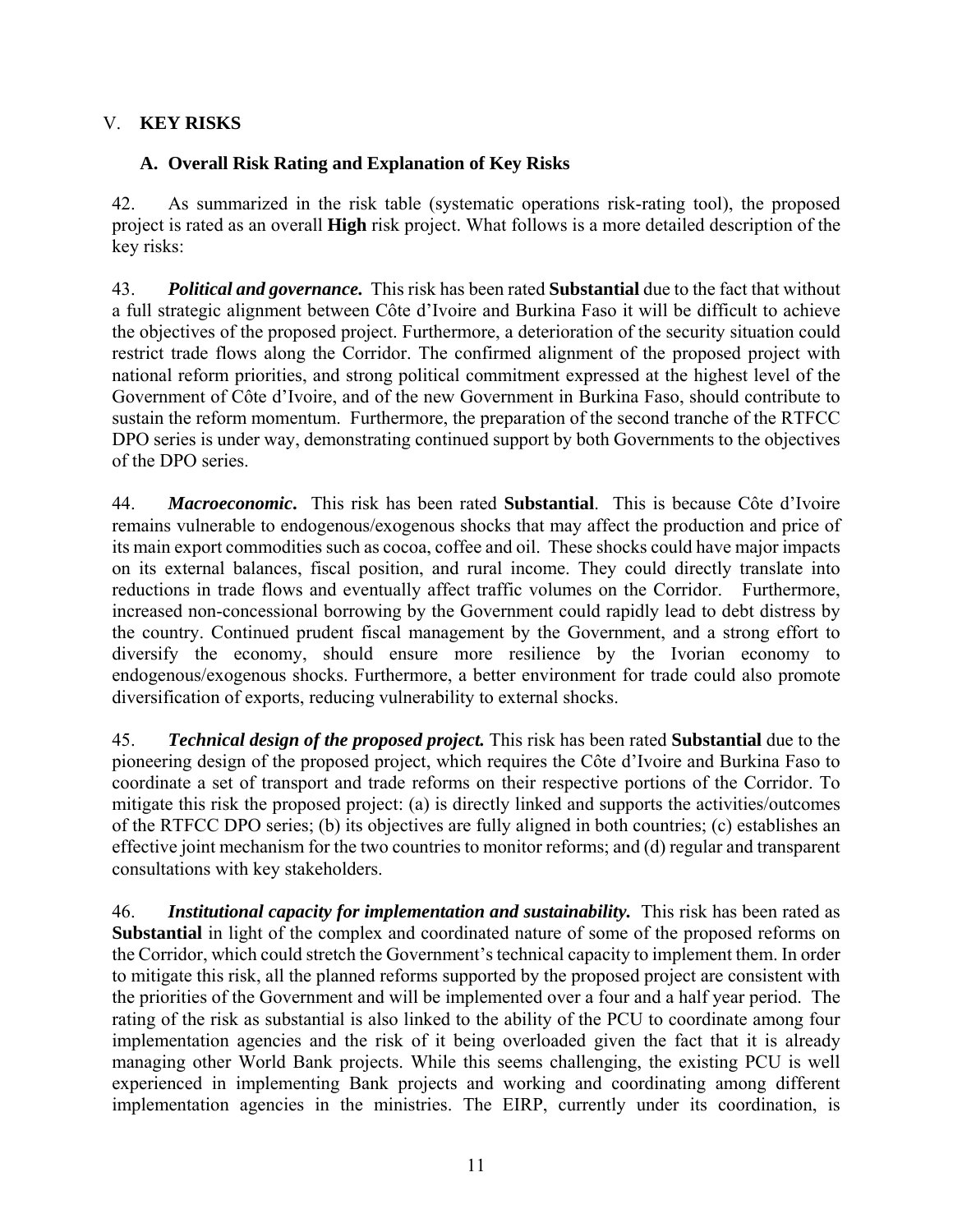implemented by six agencies and the PCU has been able to implement the project almost one year ahead of the closing date. Furthermore, the Government plans to leverage ongoing technical assistance programs to give it the capacity to manage the proposed technical aspects of the proposed project.

47. *Stakeholders.* This risk has been rated **High** since the RTFCC DPO series and supporting/complementary proposed project actions would tackle structural inefficiencies and vested interests. Areas of highest risk are the reform of access to the trucking profession, as small operators may be pushed out of the industry if they cannot meet the new criteria. In addition, measures such as the development of a virtual freight exchange may be resisted by intermediaries, who currently benefit from the status quo. All these vested interests that have lived off of rent seeking activities especially along the corridor, could potentially coalesce to block some of the proposed project activities. The proposed project mitigates these risks by taking into account the findings of the Political Economy Study and Poverty and Social Impact Analysis that was conducted to support the preparation of the RTFCC DPO series, which provided a deeper understanding of interests that could possibly block reforms and helped design measures to prevent reform slippage. Finally, the proposed project activities were elaborated on the basis of extensive consultations organized with all stakeholders during project preparation.

# VI. **APPRAISAL SUMMARY**

## **A. Economic Analysis**

## *A.1 Rationale for public sector provision/financing and Value added of Bank's support*

48. The proposed project supports a series of institutional transport and trade related reforms and capacity building in the provision of core public sector activities, as well as the provision of public goods. Involvement in some activities, for which the private sector plays an important role, is justified by the existence of market failure, distortions and vested interests. However, ultimately, the proposed project intends to promote private sector development where feasible (e.g. development of certification mechanism for private training institutions).

49. The World Bank has a solid track record in building capacity for public institutions, notably in the transport sector, and in implementing social mitigation measures. More specifically, the proposed project builds on the extensive policy dialogue and agreements reached between the World Bank, the Government and private stakeholders in the context of the RTFCC. As emphasized by the Board of Executive Directors upon approval of the RTFCC-1, the proposed project is fully justified by the need to ensure effective implementation of the proposed reforms, mitigate any negative social impacts and ensure their long term sustainability.

## *A.2 Project Impact Area (PIA)*

50. The Abidjan – Ouagadougou Corridor is a 1,189 km long road and a rail corridor, including a 653 km (55 percent of the total length) section on the Ivorian territory. The Abidjan – Bamako Corridor follows the same road from Abidjan to Ouangolodougou and then branches off to Bamako (a distance of 1,180 km), while the multimodal road/rail route takes the railway from Abidjan to Ouangolodougou and then continues by road to Bamako. The Ouagadougou route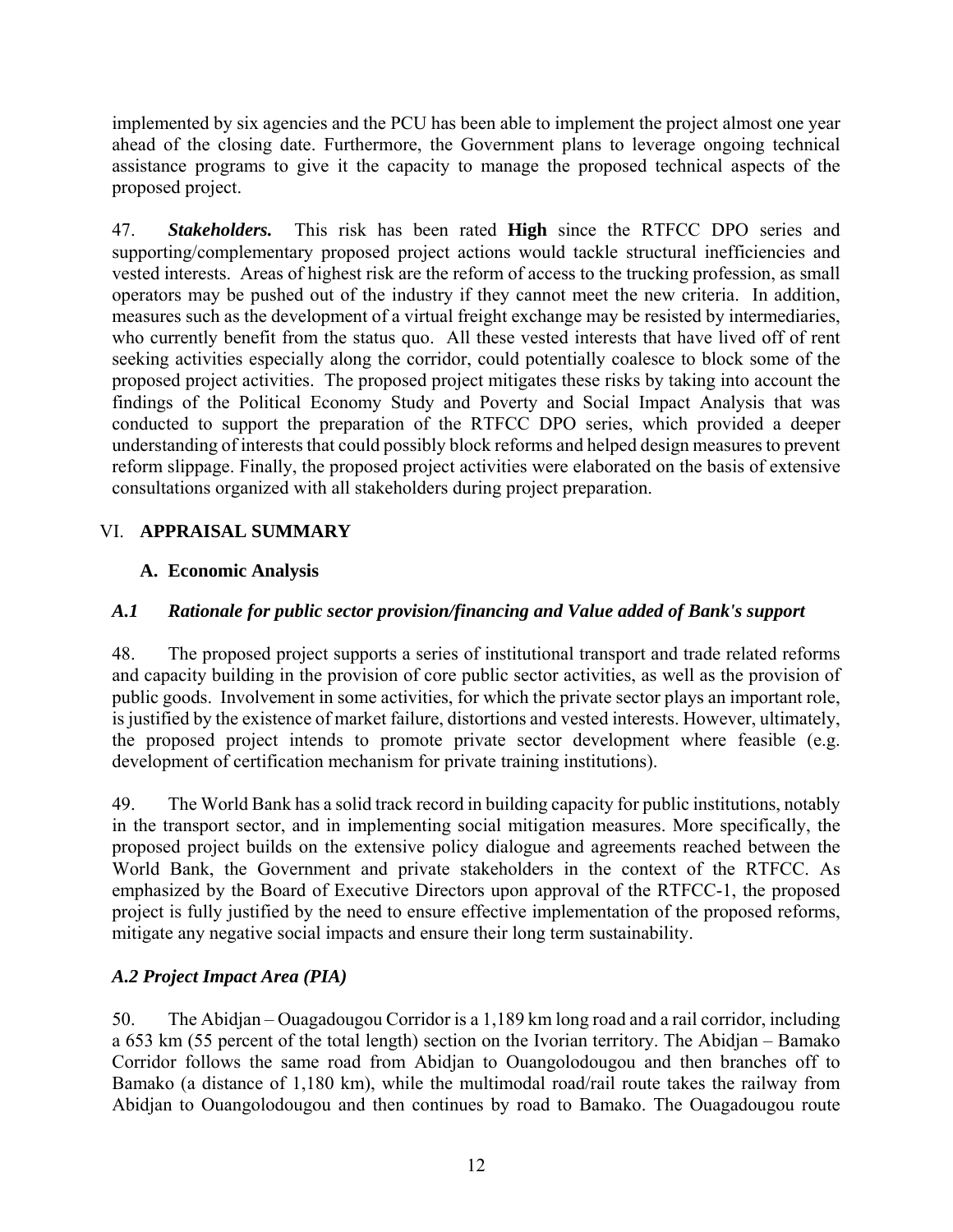passes through the border posts of Ouangolodougou (some 30 km from the border town of La Léraba in Côte d'Ivoire and Niangoloko in Burkina Faso). The Bamako route passes through the border posts of Pogo (Côte d'Ivoire) and Zegoua (Mali).

51. The PIA is the Ivorian section of the Corridor. However, as some of the project activities are not corridor specific, the related impacts are expected to benefit the transport industry as a whole, to varying degrees, in Côte d'Ivoire, as well as other positive spin offs on jobs creation, safety, and security.

# *A.3 Potential project impacts*

52. As designed, the proposed project aims to support the Government in two main ways: (a) providing technical and financial assistance to enable the effective operationalization of the policy and regulatory reforms under the World Bank financed RTFCC DPO series addressing the road transport, transit and trade facilitation; and (b) establishing support mechanisms to help private operators adapt to the new regulatory environment and mitigate the potential negative socioeconomic impact of such reforms.

53. The implementation of the project components is expected to generate a number of positive impacts that vary in terms of their: (a) materialization time span (short term vs. mid/long term); (b) geographical area (Ivorian section of the Corridor vs. the remainder of the Corridor with all the branching-outs outside Côte d'Ivoire vs. rest of the Ivorian territory); (c) attributions (fully versus partially attributable to the project activities); and (d) impacts order (direct vs. indirect/second order impacts); and measurability (quantitative versus qualitative impacts). Such diversity of project impacts makes it difficult to derive a single economic rate of return for the entire project investments. Consequently, the economic efficiency at appraisal was undertaken through a costbenefit analysis of the quantifiable and directly attributable project impacts, listed in the following Table 2.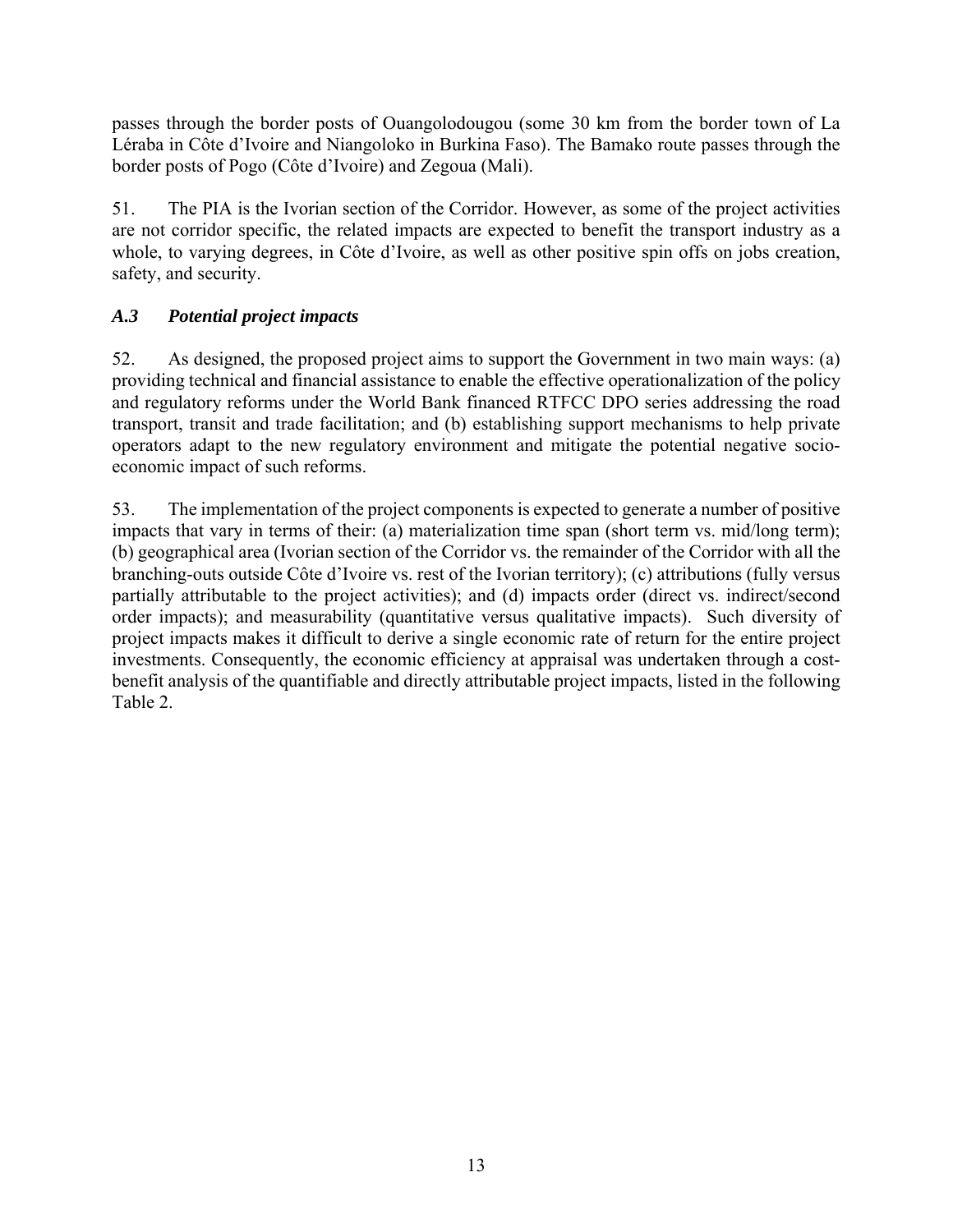|                                                                                                                                                                                                   | $(2015$ US\$ million)                  |           |                                                                                               |  |
|---------------------------------------------------------------------------------------------------------------------------------------------------------------------------------------------------|----------------------------------------|-----------|-----------------------------------------------------------------------------------------------|--|
| <b>Estimated Project Benefits (2021 – 2040)</b>                                                                                                                                                   | <b>Estimated</b><br>yearly<br>benefits | period    | <b>Profile</b>                                                                                |  |
| Reduction in transport and logistics costs due<br>a)<br>to better regulated market and professionalization of<br>the industry                                                                     | 23.403                                 | 2021-2040 | Five years linear ramp up                                                                     |  |
| b)<br>Reduction in Vehicle Operating Costs (VOCs)<br>(fuel consumption & maintenance) thanks to fleet<br>renewal                                                                                  | 7.679                                  | 2021-2040 | constant over first 10<br>years, then decreasing to<br>zero by 2040                           |  |
| Reduction in transit time due to removal of<br>$\mathbf{c})$<br>road blocks and improved clearance procedures                                                                                     | 3.729                                  | 2021-2040 | Five years linear ramp up                                                                     |  |
| Reduction in vehicle emissions, with the<br>$\mathbf{d}$<br>consequent environmental and economic impacts<br>(GHG emissions) and savings in health costs.                                         | 0.493                                  | 2021-2040 | increasing $\omega$ 2.8 percent<br>over first 10 years, then<br>decreasing to zero by<br>2040 |  |
| e)<br>Reduction in road accidents due to newer fleet,<br>better trained drivers, better police patrol, higher<br>awareness among the corridor riparian populations                                | 10.942                                 | 2021-2040 | Five years linear ramp up                                                                     |  |
| f<br>Increase in trade as a consequence of lower<br>transport costs and more reliability of transport<br>journeys, with the consequent new jobs creation and<br>higher added value and better pay | 40.554                                 | 2021-2040 | Ten years linear ramp up                                                                      |  |

## **Table 2: Summary of Project Benefits (2021-2040)**

### *A.3 Economic analysis*

54. The above impacts were computed using standard econometric methods. Baseline and past trend data was provided by the Ivorian authorities, and complemented with data collected by the World Bank from various available studies.

55. Based on the above project costs and benefits' cash flows, the following economic efficiency indicators were estimated:

| 2015 US\$ million   | NPV @ $12\%$ | <b>NPV @ 5%</b> |  |  |
|---------------------|--------------|-----------------|--|--|
| <b>Benefits</b>     | \$231.02     | \$609.49        |  |  |
| <b>Costs</b>        | $(\$30.62)$  | $(\$38.02)$     |  |  |
| <b>Net Benefits</b> | \$200.41     | \$571.47        |  |  |
|                     |              |                 |  |  |
| <b>EIRR</b>         | 40.2%        |                 |  |  |

## **Table 3: Economic Internal Rate of Return (EIRR)**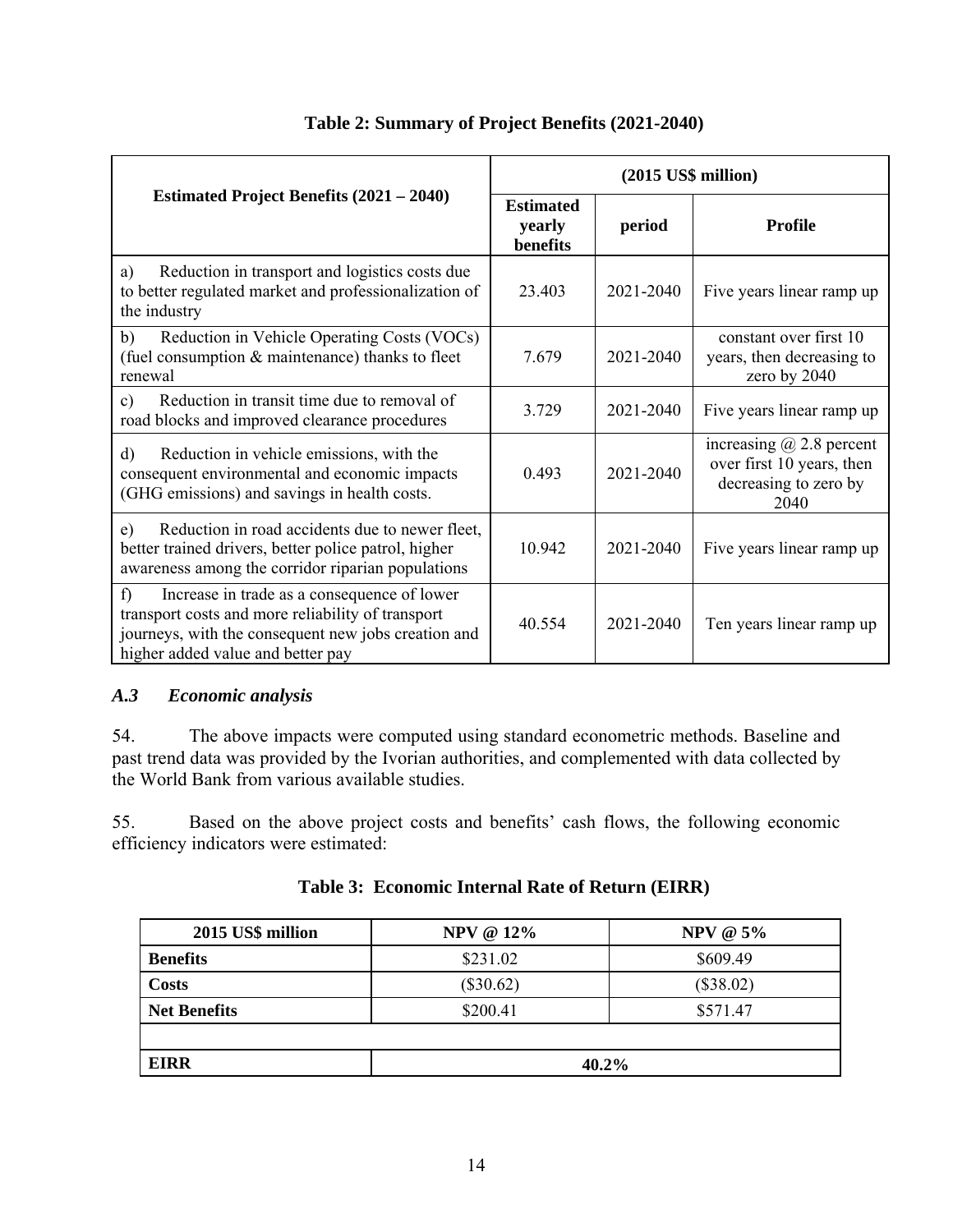56. As Table 3 above shows, the project EIRR is estimated at **40.2 percent** and the project net present value improves with a lower discount rate, reflecting the long-term nature of the project impacts. The investments aim to introduce deep reforms that will gradually yield a lasting behavioral change and create a sustainable business environment that is auspicious and conducive to an efficient and competitive trucking industry in Côte d'Ivoire and the neighboring countries.

57. **Sensitivity Analysis.** Given the low uncertainty on the project costs (little physical investments) and the higher uncertainty on the benefits, we have run a sensitivity analysis of the results, to an increase in project costs by 10 percent and a reduction of the benefits by 20 percent. As the following Table shows, the project remains highly economically viable, highlighting the robustness of the viability conclusions. In addition, given that the highest contribution to the proposed project benefits come from the increase in trade as a consequence of lower generalized transport costs (monetary costs, enhanced reliability of transport journeys, with the subsequent new jobs creation, higher added value, and better paid jobs), we have run a sensitivity analysis of the results to the elasticity of Trade to generalized costs, assuming a reduction of the latter by 50 percent (half).

| 2015 US\$ million    | <b>NPV @ 12%</b><br><b>NPV @ 5%</b> |             |  |  |
|----------------------|-------------------------------------|-------------|--|--|
| <b>Benefits:</b>     | \$184.82                            | \$487.59    |  |  |
| <b>Costs:</b>        | $(\$33.68)$                         | $(\$41.82)$ |  |  |
| <b>Net Benefits:</b> | \$151.14<br>\$445.77                |             |  |  |
|                      |                                     |             |  |  |
| EIRR:                | 34.5%                               |             |  |  |

**Table 4: Sensitivity Analysis of Cost Increase and Benefit reduction** 

| 2015 US\$ million    | <b>NPV @ 12%</b> | NPV @ $5\%$ |  |
|----------------------|------------------|-------------|--|
| <b>Benefits:</b>     | \$186.79         | \$483.89    |  |
| Costs:               | $(\$30.62)$      | $(\$38.02)$ |  |
| <b>Net Benefits:</b> | \$156.17         | \$445.87    |  |
| EIRR:                | $37.2\%$         |             |  |

**Table 5: Sensitivity Analysis to Trade Elasticity** 

### **B. Financial Analysis**

58. The evidence below suggests that, for most transporters, revenue from transport on the Corridor only is insufficient to finance better quality trucks. Operating new trucks is only affordable for transport companies having regular contracts with large shippers or clearing and forwarding firms, and with transport containers between the port terminal and the dry port. Others are likely to be excluded from that segment and to focus on non-containerized freight, where overloading is seen as a short term solution to improve revenue per trip.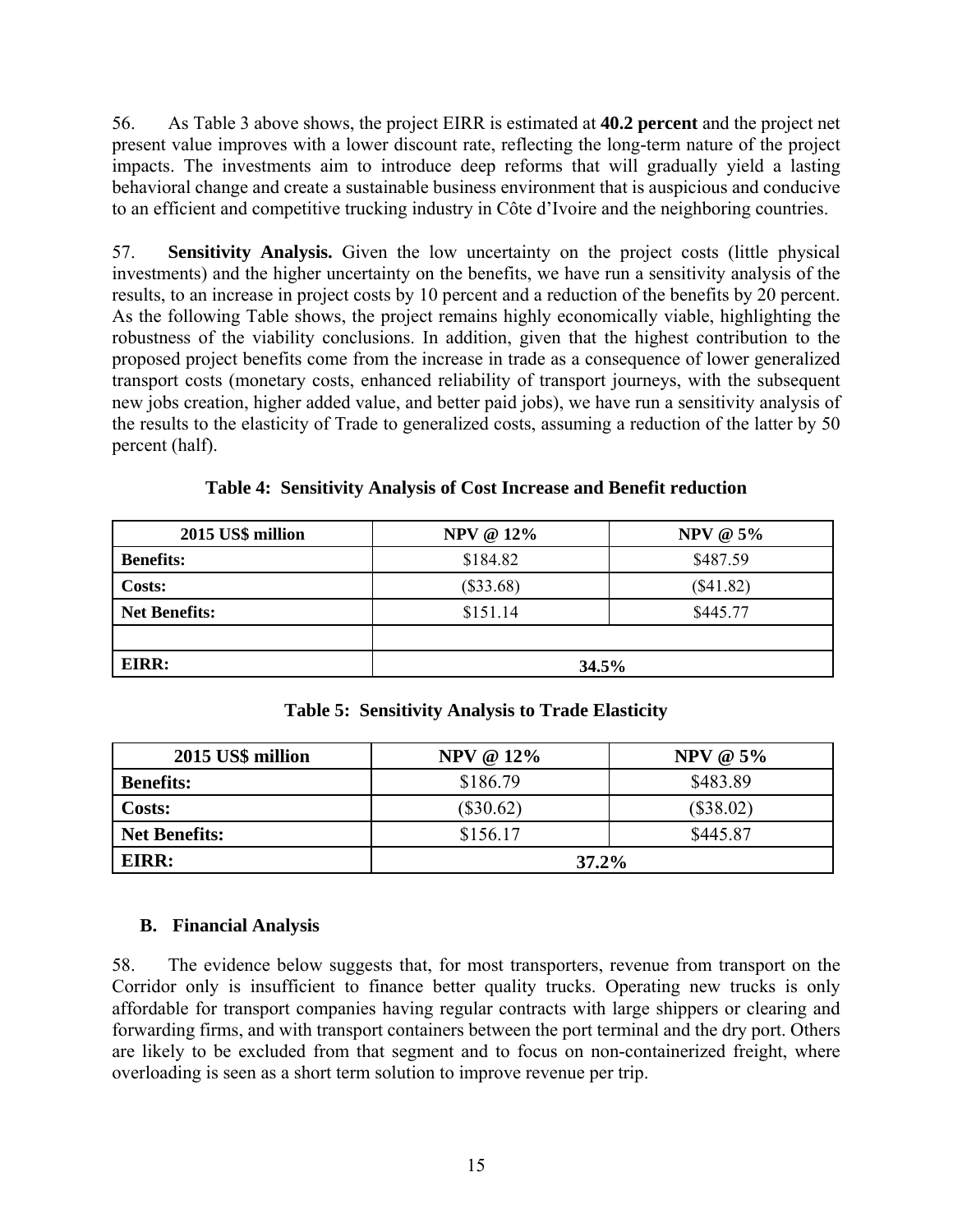### **Box 1: Rotations per Year per Truck and Truck Financing**

Beyond transport time from Abidjan to Ouagadougou, assessing truck utilization rates with the number of round trips per year is essential to understand trucking companies' capacity to acquire better trucks.

This is because the revenue for truck renewal financing can be estimated as a function of the number of round trips per year. VOCs, such as driver, fuel, and tires, are estimated to represent 55 percent of the price charged to transport a 40 feet container between Abidjan and Ouagadougou (with an empty backhaul to return the container to the port). The balance is considered the amount needed to: (a) cover company overheads (e.g. licenses, staff, and offices), which are higher for large/formal operators than for small/informal ones; and (b) finance the acquisition of trucks. A new truck, costing for instance FCFA 90 million, financed at 50 percent under a bank loan over five years and amortized over seven years, requires around FCFA 15 million per year. As shown in Figure 2.7, it is only beyond twenty round trips per year that operations start to be compatible with the acquisition of new trucks. Even a second-hand truck, frequently costing FCFA 18 million for a 10-year old truck, requires FCFA 6 million per year to finance over three years, which is only possible with at least eight round trips per year. These thresholds can be considered lower-bound estimates, as the calculations do not include fixed costs.



### **C. Technical**

59. The proposed project was designed to address major constraints that are making the Corridor costly and uncompetitive for trade. The proposed project supports the following measures to make the Corridor more competitive while modernizing the transport industry: (a) putting in place strong institutions to implement and enforce transport rules and regulations; (b) accompanying measures for the professionalization of the trucking industry such as creating a body of professional truckers; (c) access to credit for truck renewal; (d) supporting the interconnection of customs management systems to facilitate transit and trade and promote containerization along the Corridor; and (e) supporting road safety on the Corridor. All of these measures are also essential to support the objectives of the RTFCC DPO series which is to support the two countries' coordinated efforts (Burkina Faso and Cote d'Ivoire) to reduce trade and transport transaction costs along the Abidjan-Ouagadougou road corridor.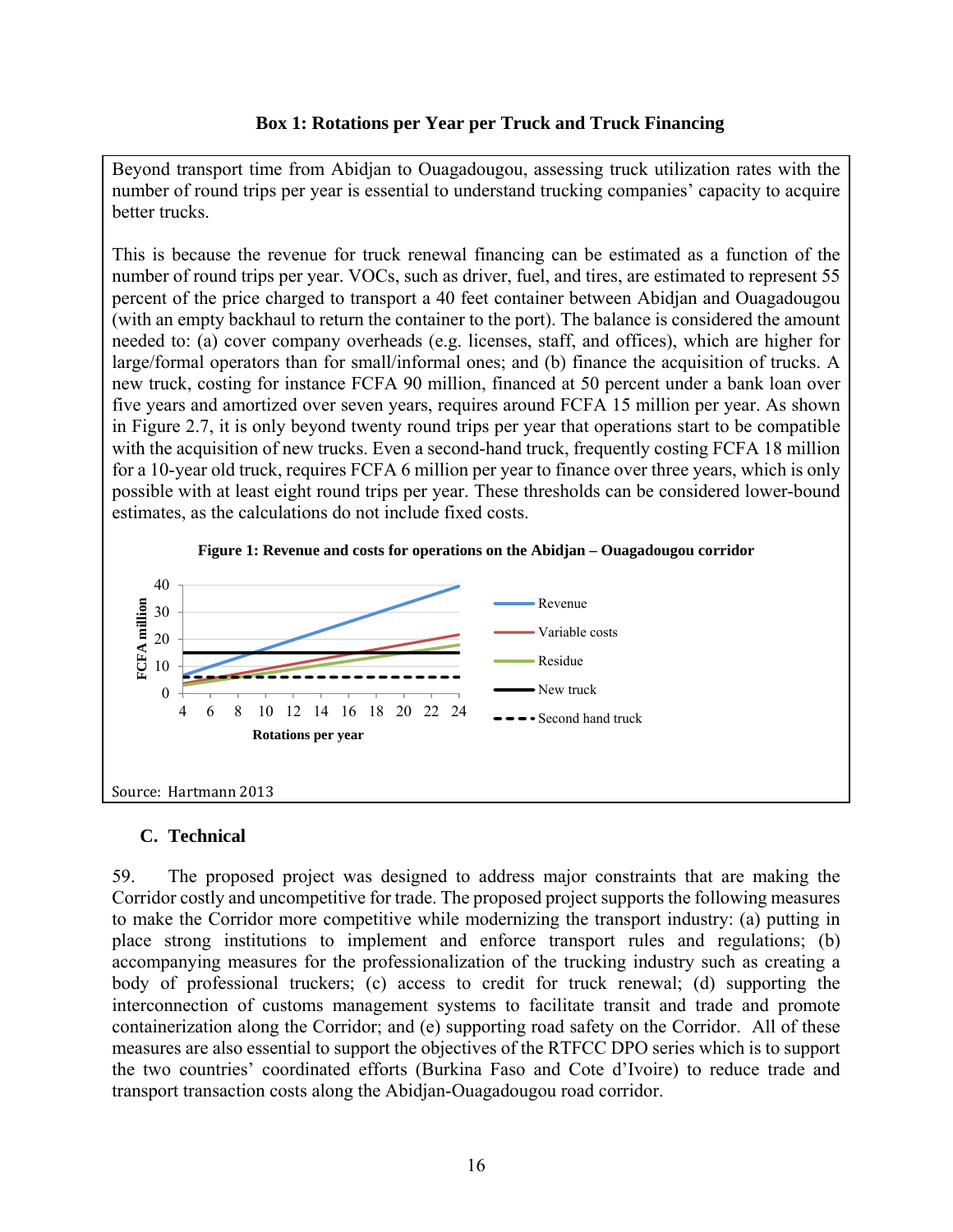### *C.1 Green House Gas Accounting (GHG)*

58. The GHG emissions savings resulting from the scrapping and replacement of 300 heavy long-haul trucks in Côte d'Ivoire are estimated at 16,421 tCO2/year, a 39 percent savings from the baseline scenario.

59. In the baseline scenario, heavy-duty trucks (35-40 tons) with an average age of 20 years are estimated to operate on a fuel efficiency of 52.5-liters/100 km and an annual truck mileage of 100,000 km. With project financing, about 300 of these heavy-duty trucks are expected to be replaced by newer vehicle truck models at an average fuel consumption efficiency of 32 liters/100 km, according to standards reported by the IRU trucking handbook for 2006.

60. Table below provide the GHG figures.

| <b>Topics</b> |         | Mileage   Baseline Scenario<br>$(20yr$ old 35-40ton<br>trucks) | Project Scenario<br>(New truck fleet)<br>2006 standard) | CO <sub>2</sub> savings<br>per truck/<br>year | CO <sub>2</sub> savings<br>per 300 trucks/<br>year |  |
|---------------|---------|----------------------------------------------------------------|---------------------------------------------------------|-----------------------------------------------|----------------------------------------------------|--|
| Unit          | km      | tCO2/yr                                                        | tCO2/yr                                                 | tCO2/yr                                       | tCO2/yr                                            |  |
| <b>Total</b>  | 100,000 | 140.175                                                        | 85.44                                                   | 54.74                                         | 16,421                                             |  |

**Table 5: GHG Figures** 

### *C.2 Climate change mitigation benefits*

61. The proposed project has climate mitigation benefits. More specifically, sub-component 2(A) (Support the establishment of a truck renewal scheme to facilitate the replacement of old unsafe trucks with modern trucks to primarily ply on the Corridor) (about US\$30 million of which US\$15 million funded by IDA and US\$15 million funded by the Government) has 100 percent mitigation benefits thanks to the truck scrapping scheme that it directly supports, which replaces old trucks with new far more fuel efficient trucks. The calculation of the mitigation co-benefit is the ratio of the commitment to the sub-component per the total amount of IDA financing for this particular sub-component. Since 50 percent of the total IDA financing has been allocated for Subcomponent A, the overall mitigation co-benefit that can be attributed to the proposed project activities is 50 percent.

## **D. Financial Management**

62. The PCU of the ongoing EIRP, under the oversight of the PSC, will have the overall fiduciary responsibility for the proposed project. The financial management arrangements for the proposed project will be based on the existing arrangements in place under the EIRP. The overall financial management performance of the EIRP is **Satisfactory**. Staffing has remained adequate and proper books of accounts and supporting documents have been kept in respect of all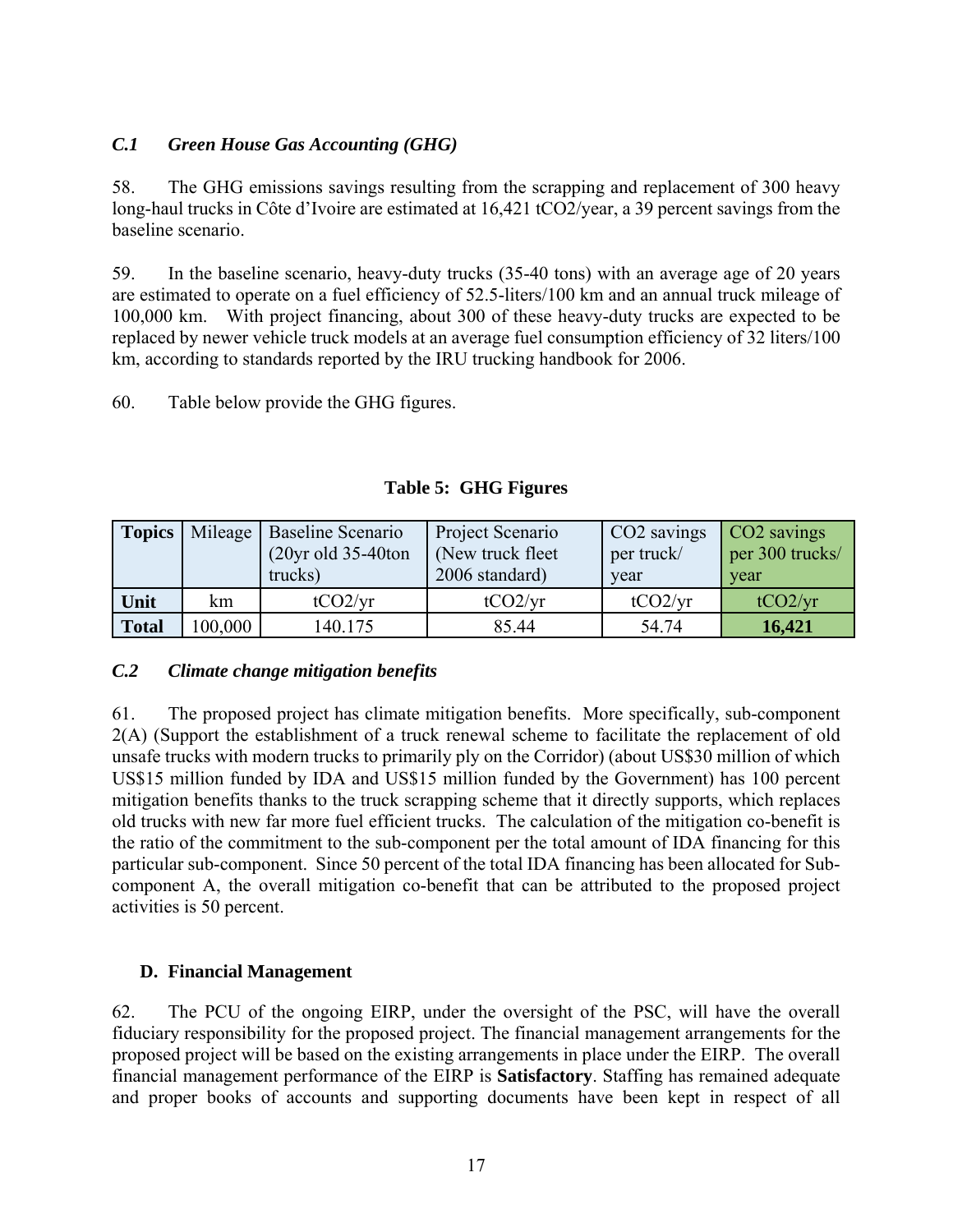expenditures. The EIRP PCU is familiar with the World Bank FM requirements. In line with the principles of mainstreaming project implementation arrangement within the Government, a Financial Controller from the Ministry of Budget and a Public Accountant from the Ministry of Finance have been assigned to the PCU and their overall performance is adequate. The audit for the year that ended December 31, 2014 for the EIRP was submitted on time, and was unqualified. The interim un-audited financial reports for the on-going project are also submitted on time.

63. The overall FM risk for the proposed project is rated Moderate. This means that the financial management system satisfies the World Bank's minimum requirements under OP/BP 10.00. However, in order to maintain timeliness and reliability of information produced by the PCU and an adequate segregation of duties, an accountant with qualifications and experience satisfactory to the World Bank will be appointed and fully dedicated to the accounting and disbursements tasks of the proposed project. The Implementation Manual including fiduciary procedures will also be updated to include specific arrangements related to the management of Component 2 and 4, and in particular the establishment of credit lines in commercial banks to support the truck renewal scheme and vehicle scrapping program. These two mitigation measures are dated covenants and should be implemented within three months following the effectiveness of the proposed project.

## **E. Procurement**

64. The overall procurement risk for the project is rated **Moderate.** The EIRP PCU has been entrusted with the procurement management of the proposed project, the implementation of the ongoing EIRP and already closed Emergency Urban Infrastructure Project (EUIP). The EIRP is managed according to traditional institutional arrangements in Côte d'Ivoire. More specifically, the procurement unit within the EIRP PCU will carry out procurement activities for the proposed project, while the technical responsibility of procurement (TORs and technical standards) will remain with the relevant implementing agencies. Procurement activities will be carried out in accordance with the World Bank's Guidelines and the provisions stipulated in the Financing Agreement. Details are provided in Annex 3.

65. The capacity assessment has shown that apart from OSER, the other implementing agencies do not have the experience, skills, and personnel acceptable to the World Bank to handle the procurement of their respective activities. This means that they will be implementing agencies with only technical mandate and responsibilities.

66. The EIRP PCU will be responsible for the coordination of all procurement activities, including the following: (a) preparation and update of the procurement plans; (b) preparation, finalization and launch of the requests for proposals and bidding documents; (c) drafting of minutes of bids/proposals opening and preparation of the evaluation reports; (d) submission of procurement documents (TORs, Request For Proposal (RFP), bidding documents, evaluation reports, contracts, etc.) to the World Bank when prior review is required; (e) preparation of the contracts, and overseeing the payments to contractors; and (f) drafting of procurement progress report and coordination of the activities. Each implementation agency will be involved in implementation.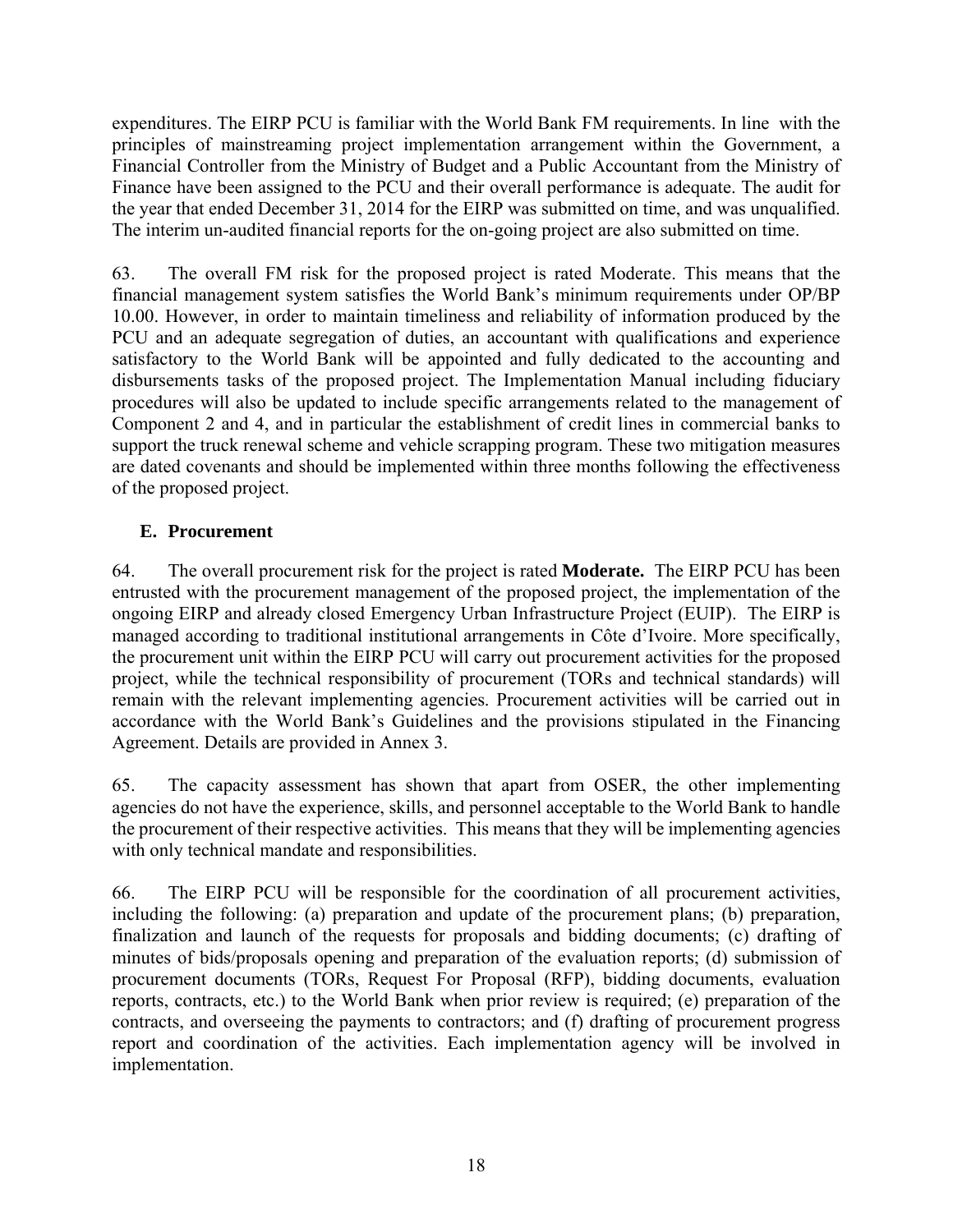67. The EIRP PCU has a Senior Procurement specialist and four assistants. However, it is expected that the current procurement work load for the EIRP PCU will increase due to the following World Bank funded projects coming on stream: (a) proposed project; (b) EIRP additional financing; and (c) water sector project. Therefore, to reduce the procurement risk for the EIRP PCU, its capacity will need to be strengthened. See Annex 3 for details.

## **F. Social (including Safeguards)**

68. The proposed project has been designed as a TA project, which means that no direct adverse social impacts are foreseen. More precisely, the proposed project does not involve any civil works or land acquisition, and therefore does not trigger any social safeguards policies. The proposed project aims to facilitate transit and trade primarily on the Corridor, which should have positive social impact in terms of lower prices for tradable goods.

69. In addition, the truck fleet renewal scheme together with the road safety activities supported by the proposed project, should increase the safety of people living in the vicinity of the Corridor by reducing the frequency of accidents. The truck fleet renewal scheme should also have positive impacts on the health of people living along the Corridor in terms of reduced vehicular emissions and noise pollution.

70. Finally, in streamlining customs transit procedures along the Corridor, the proposed project will contribute to alleviating HIV/AIDS risks/exposure as a result of reduced transit times at the borders. Improvement of border crossing times should also reduce corruption on the Corridor.

71. **Citizen engagement and gender monitoring.** The preparation of the proposed project has benefited from extensive consultations with key stakeholders. More specifically, extensive consultations started early in the identification stage for the RFTCC DPO series, which the proposed project is supporting. A Poverty and Social Impact Assessment was prepared and a gender impact analysis conducted. The findings of these two studies have provided the basis to frame a citizen engagement plan and a gender impact monitoring system.

# **G. Environment (including Safeguards)**

72. The proposed project is classified as category B-partial assessment. Only safeguard policy OP 4.01 on Environmental Assessment is triggered. This is because the proposed project is a TA project, and it is not expected to cause long term irreversible adverse environmental impacts.

73. The main environmental benefit of the proposed project, through the truck-scrapping scheme, is the reduction of greenhouse gas emissions from trucks that are among key factors responsible for global warming. It is anticipated that for the truck fleet renewal component, about 300 old trucks will be scrapped. Even if most of the parts of the scrapped trucks will be salvaged, the disposal of certain materials such as lubricants, grease, batteries and brake pads, will need to be managed properly. However, the process of actually scrapping the trucks will likely be limited to one scrapping yard managed by a suitably qualified operator, selected through a competitive process. Furthermore, the quantum of trucks that will be scrapped under the proposed project will be limited both in number and weight.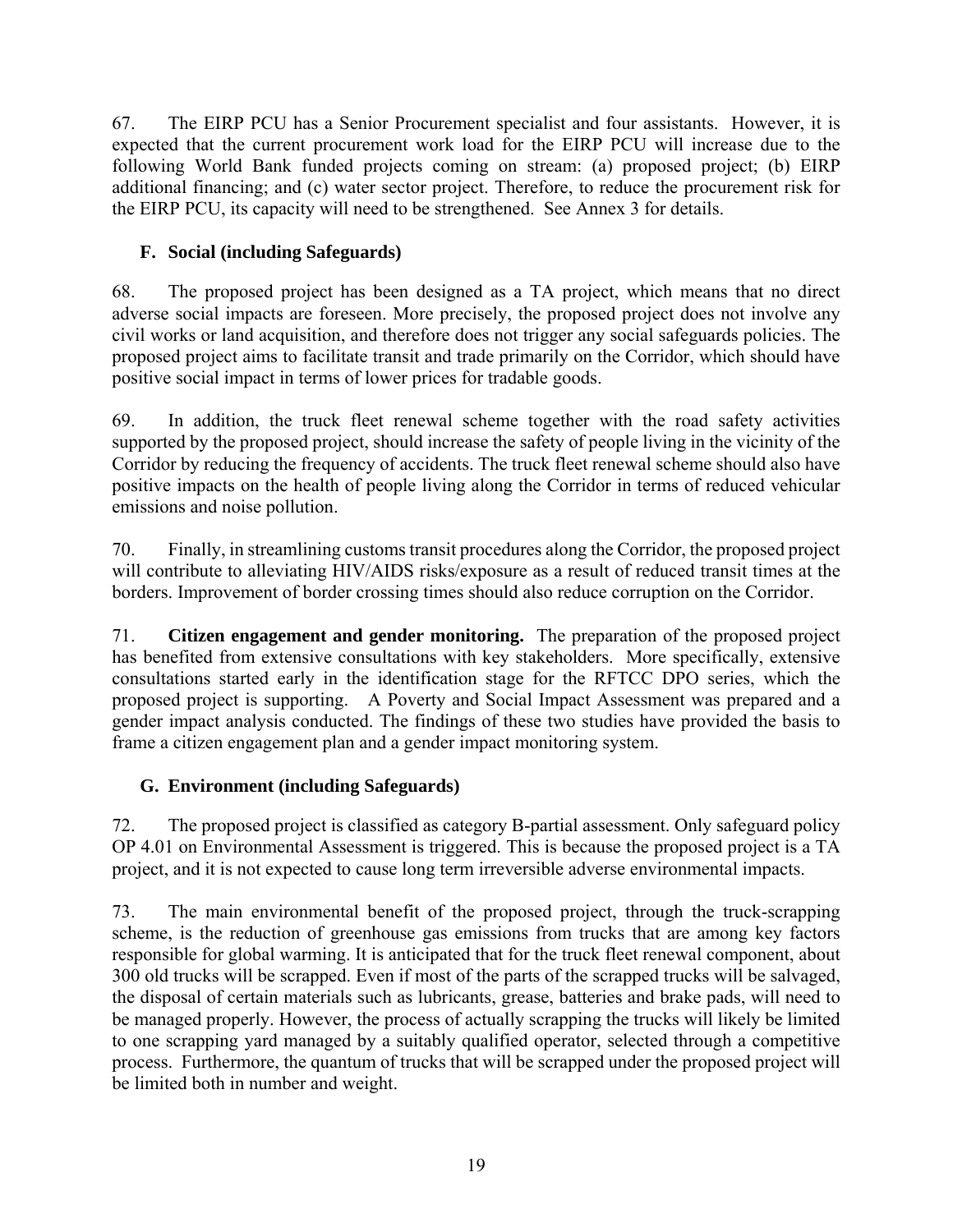74. To mitigate the potential impacts of the truck scrapping activity supported by the proposed project, a TORs requiring the preparation of a limited Environmental and Social Impact Assessment (ESIA) has been prepared and disclosed. The TOR have been reviewed by the National Environmental Agency (*Agence Nationale de l'Environnement* - ANDE) and by the World Bank, and have been disclosed in Côte d'Ivoire and at the World Bank Infoshop on May 2, 2016. During the implementation phase, and well prior to the start of the scrapping process, the ESIA will be prepared by the selected operator of the truck scrapping scheme. This ESIA, which will include an Environmental and Social Management Plan (ESMP) which will also be reviewed by the ANDE and by the World Bank to ensure that it is in full compliance with the World Bank's OP/BP 4.01 and with the Government's environmental policies. The mitigation measures proposed in the ESMP will be strictly implemented by the contractor, during the truck scrapping process. An Environmental Audit will be conducted on a regular basis to make sure the ESMP for the truck scrapping facility is being properly implemented, and any unidentified adverse impacts are handled in a proper and efficient manner. Each Environmental Audit report will be reviewed and validated by both the Government (ANDE) and the World Bank.

### **H.World Bank Grievance Redress**

75. Communities and individuals who believe that they are adversely affected by a World Bank supported project may submit complaints to existing project-level grievance redress mechanisms or the World Bank's Grievance Redress Service (GRS). The GRS ensures that complaints received are promptly reviewed in order to address project-related concerns. Project affected communities and individuals may submit their complaint to the World Bank's independent Inspection Panel, which determines whether harm occurred, or could occur, as a result of World Bank noncompliance with its policies and procedures. Complaints may be submitted at any time after concerns have been brought directly to the World Bank's attention, and World Bank Management has been given an opportunity to respond. For information on how to submit complaints to the World Bank's corporate Grievance Redress Service (GRS), please visit http://www.worldbank.org/GRS. For information on how to submit complaints to the World Bank Inspection Panel, please visit www.inspectionpanel.org.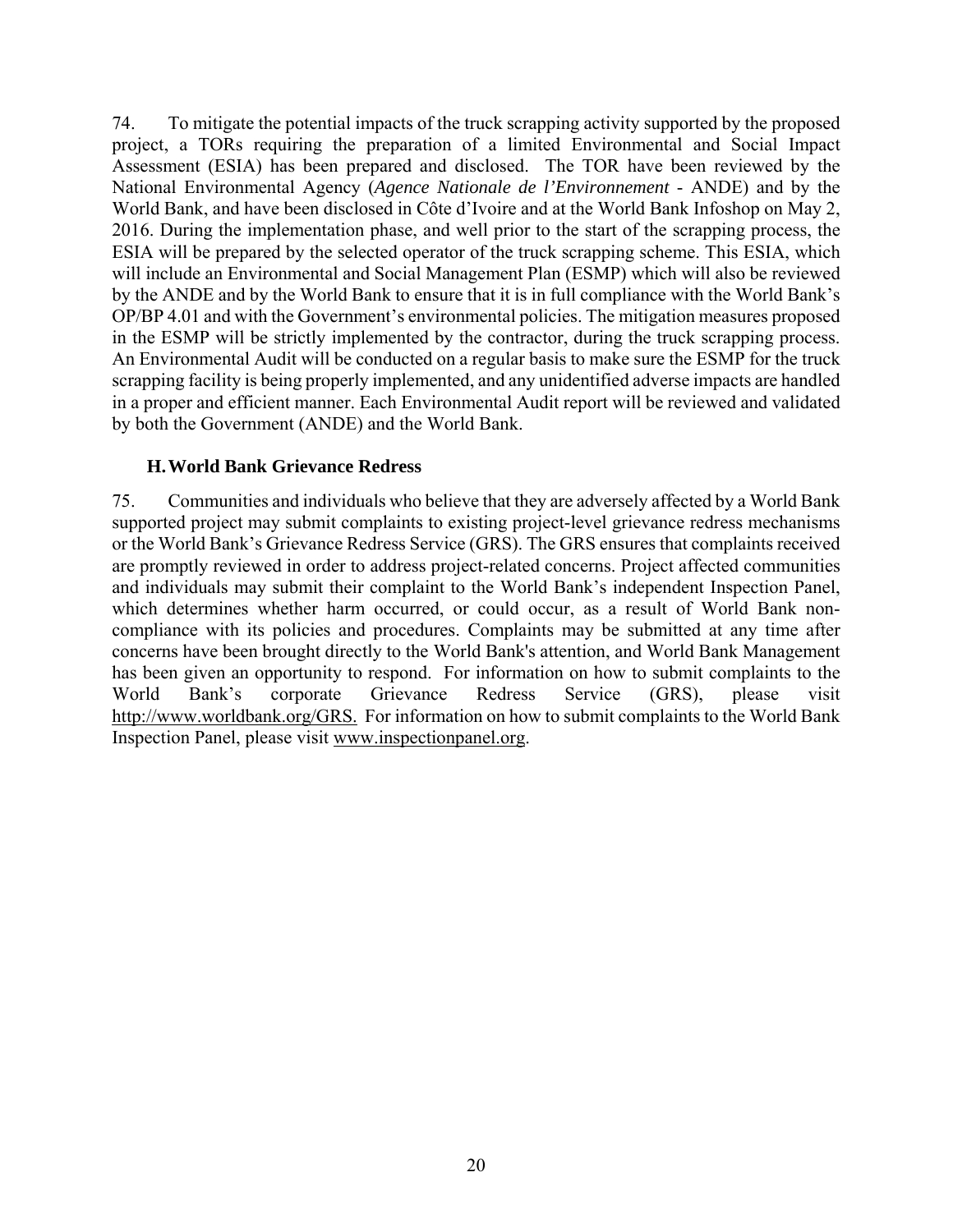### **Annex 1: Results Framework and Monitoring**

### **Côte d'Ivoire: Transport Sector Modernization and Corridor Trade Facilitation Project**

### **Results Framework**

### **Project Development Objectives**

#### PDO Statement

The proposed PDO is to improve the efficiency and safety of transport services on the Ivorian section of the Abidjan, Ivory Coast – Ouagadougou, Burkina Faso road transport corridor

**These results are at** Project Level

# **Project Development Objective Indicators**

|                                                                                                                     |                    | <b>Cumulative Target Values</b> |      |      |      |      |  |  |  |  |                   |
|---------------------------------------------------------------------------------------------------------------------|--------------------|---------------------------------|------|------|------|------|--|--|--|--|-------------------|
| <b>Indicator Name</b>                                                                                               | Baseline<br>(2016) | 2016                            | 2017 | 2018 | 2019 | 2020 |  |  |  |  | <b>End Target</b> |
| Average cost of<br>transporting a 40<br>foot container by<br>road from<br>Abidjan to<br>Ouagadougou<br>(US\$)       | 3500               | 3500                            | 3500 | 3500 | 3450 | 3350 |  |  |  |  | 3350              |
| Average transit<br>time $&$ variability<br>after exiting the<br>Port of Abidjan to<br>the Border with<br>BF (Hours) | 96                 | 96                              | 84   | 72   | 60   | 60   |  |  |  |  | 50                |
|                                                                                                                     |                    |                                 |      |      |      |      |  |  |  |  |                   |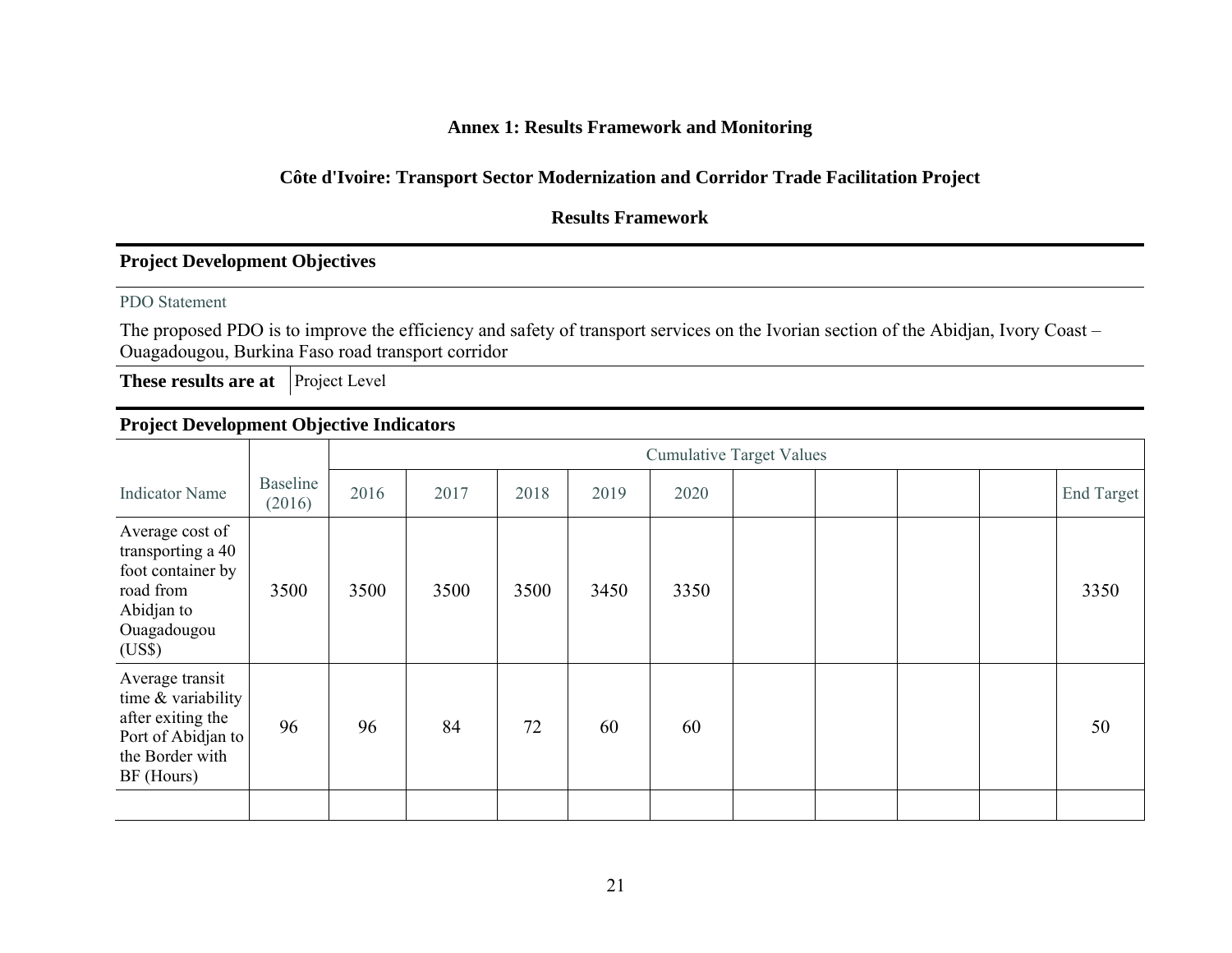| Number of<br>Casualties on the<br>Ivorian portion of<br>the Corridor<br>(Number)                                                                            | 110              | 110              | 100             | 75              | 70              | 55              |  |  | 55              |
|-------------------------------------------------------------------------------------------------------------------------------------------------------------|------------------|------------------|-----------------|-----------------|-----------------|-----------------|--|--|-----------------|
| Direct project<br>beneficiaries<br>(Number) (Core)                                                                                                          | 3.77<br>million  | 3.77<br>million  | 3.86<br>million | 3.95<br>million | 4.05<br>million | 4.15<br>million |  |  | 4.15<br>million |
| Female<br>beneficiaries<br>(Percentage)<br>Sub-Type:<br>Supplemental)<br>(Core)                                                                             | 49.7%            | 49.7%            | 49.7%           | 49.7%           | 49.7%           | 49.7%           |  |  | 49.7%           |
| CO2 emissions<br>reduction per<br>annum from<br>scrapping 300<br>trucks and<br>replacing them<br>with an<br>equivalent<br>number of new<br>trucks $(t/C02)$ | $\boldsymbol{0}$ | $\boldsymbol{0}$ | 4,000           | 8,000           | 12,000          | 16,000          |  |  | 16,000          |

#### Intermediate Results Indicators

|                                                              |                    |                | <b>Cumulative Target Values</b> |                |      |      |  |  |  |            |
|--------------------------------------------------------------|--------------------|----------------|---------------------------------|----------------|------|------|--|--|--|------------|
| <b>Indicator Name</b>                                        | Baseline<br>(2016) | 2016           | 2017                            | 2018           | 2019 | 2020 |  |  |  | End Target |
| Enforcement of<br>authorized<br>economic<br>operators system | No                 | N <sub>o</sub> | N <sub>0</sub>                  | N <sub>0</sub> | Yes  | Yes  |  |  |  | Yes        |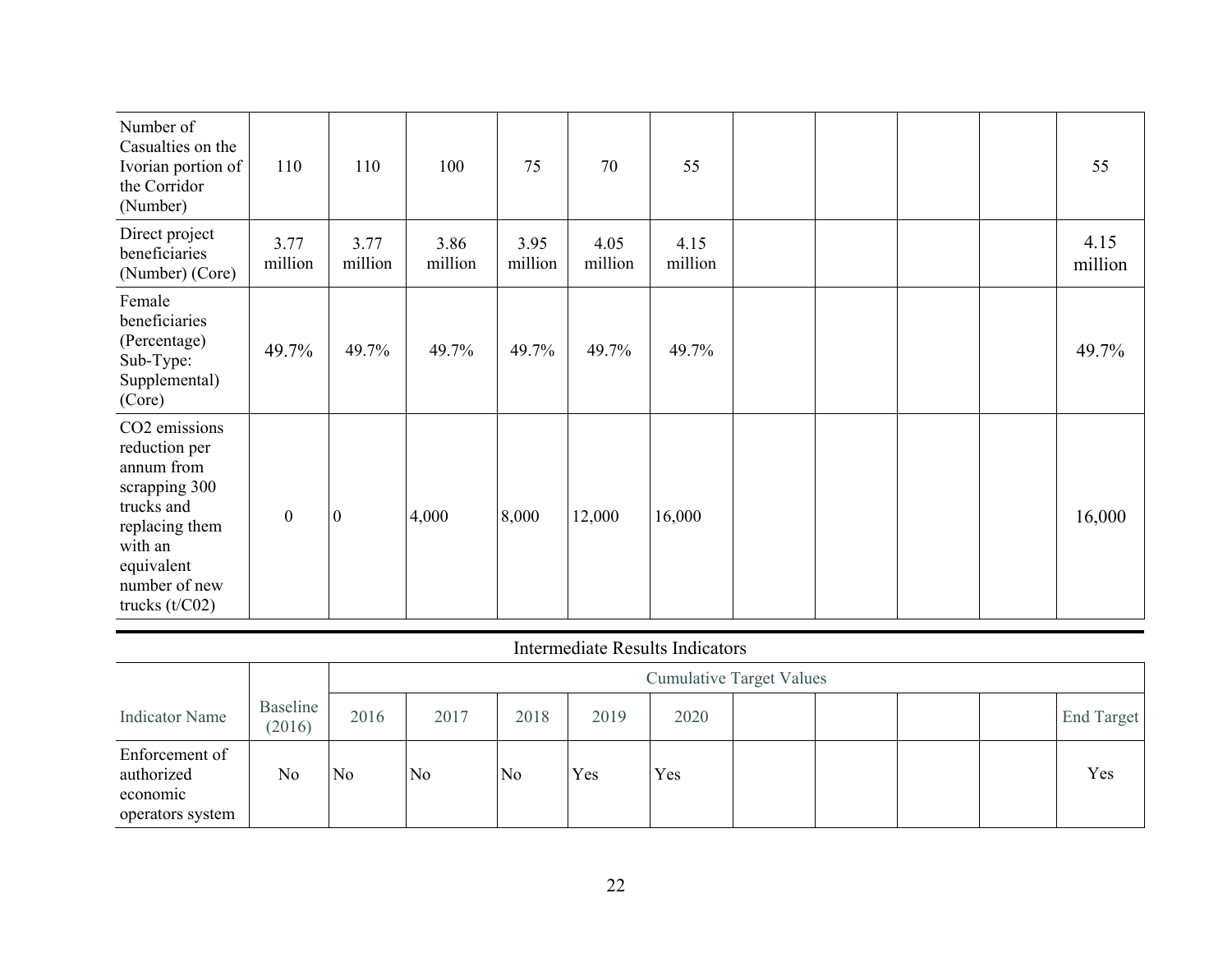| (Yes/No)                                                                                                                                         |                  |                  |                |                |     |                |  |  |                |
|--------------------------------------------------------------------------------------------------------------------------------------------------|------------------|------------------|----------------|----------------|-----|----------------|--|--|----------------|
| Percentage of<br>overloaded trucks<br>on the Corridor<br>(Percentage)                                                                            | 60               | 60               | 55             | 50             | 40  | 35             |  |  | 35             |
| <b>Border Crossing</b><br>time at<br>Ouangolodougou<br>(CI/BF border)<br>(Hours)                                                                 | 8                | 8                | $\overline{7}$ | 5              | 3   | $\overline{2}$ |  |  | $\overline{2}$ |
| Electronic<br>transmission of<br>transit document<br>collected by<br>Ivorian customs<br>is provided in<br>real-time to BF<br>Customs<br>(Yes/No) | N <sub>o</sub>   | N <sub>o</sub>   | No             | N <sub>o</sub> | Yes | Yes            |  |  | Yes            |
| Customs<br>clearance time at<br>destination<br>(Abidjan))<br>(Hours)                                                                             | 48               | 48               | 40             | 40             | 36  | 36             |  |  | 36             |
| Number of new<br>long haul trucks<br>put in service<br>(Number)                                                                                  | $\boldsymbol{0}$ | $\boldsymbol{0}$ | 100            | 150            | 200 | 300            |  |  | 300            |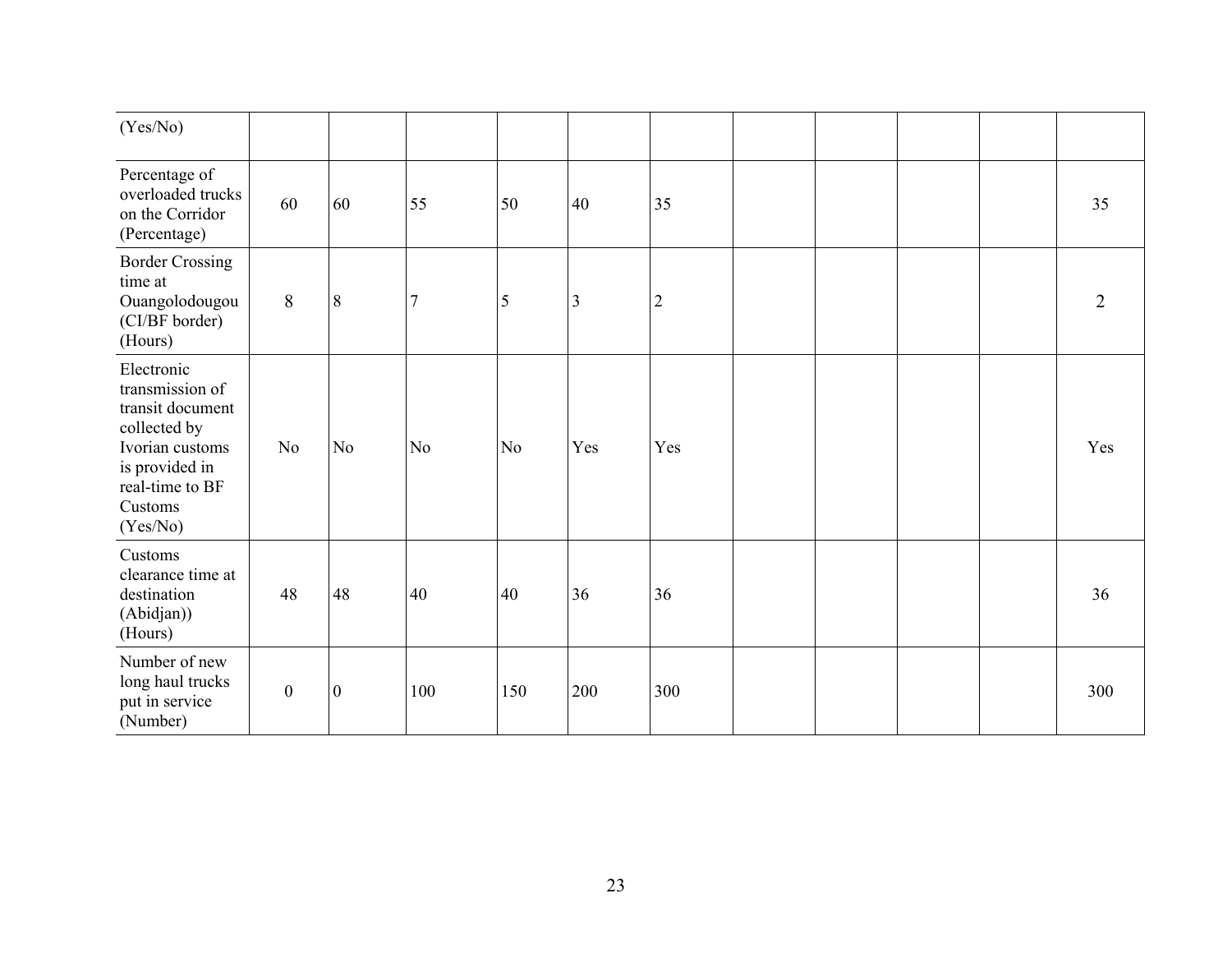# **Indicator Description**

| 1 roject Development Objective multators                                                                             |                                                                                                                                                                                                                                                                                                                                                                                                                                                                                                                                                                                  |           |                                                                     |                                                                                                      |
|----------------------------------------------------------------------------------------------------------------------|----------------------------------------------------------------------------------------------------------------------------------------------------------------------------------------------------------------------------------------------------------------------------------------------------------------------------------------------------------------------------------------------------------------------------------------------------------------------------------------------------------------------------------------------------------------------------------|-----------|---------------------------------------------------------------------|------------------------------------------------------------------------------------------------------|
| <b>Indicator Name</b>                                                                                                | Description (indicator definition etc.)                                                                                                                                                                                                                                                                                                                                                                                                                                                                                                                                          | Frequency | Data Source / Methodology                                           | Responsibility for Data<br>Collection                                                                |
| Average cost of<br>transporting by road a 40<br>foot container from Abidjan and overloading fines.<br>to Ouagadougou | The average cost is the sum of the VOC,<br>trucking company fixed cost, harassments,                                                                                                                                                                                                                                                                                                                                                                                                                                                                                             | Yearly    | Survey                                                              | Transport Directorate of the<br>Ministry of Transport/<br>Shippers Council of Côte<br>d'Ivoire (OIC) |
| Average transit time $\&$<br>variability after exiting the<br>Port of Abidjan to the<br>Border of BF (Hours)         | The average transit time spent between the<br>exit of the Port and arrival at the border of<br>Burkina Faso (including time spent at<br>illegal stops/roadblocks) and the<br>variability refers to the minimum and<br>maximum observed during the same<br>period.                                                                                                                                                                                                                                                                                                                | Yearly    | Survey                                                              | Customs/Observatory of<br>traffic fluidity                                                           |
| Number of Casualties on<br>the Ivorian Portion of the<br>Corridor                                                    | The number of Casualties on the Corridor<br>outside urban agglomerations                                                                                                                                                                                                                                                                                                                                                                                                                                                                                                         | Yearly    | Survey/ "Bulleting d'<br>analyse des accidents<br>corporels" (BAAC) | <b>OSER</b>                                                                                          |
| Direct project beneficiaries                                                                                         | Direct beneficiaries are people or groups Yearly<br>who directly derive benefits from an<br>intervention (i.e., children who benefit<br>from an immunization program; families<br>that have a new piped water connection).<br>Please note that this indicator requires<br>supplemental information. Supplemental<br>Value: Female beneficiaries (percentage).<br>Based on the assessment and definition of<br>beneficiaries,<br>direct project<br>specify<br>what proportion of the direct project<br>beneficiaries are female. This indicator<br>is calculated as a percentage. |           | Survey                                                              | <b>EIRP PCU</b>                                                                                      |

#### **Project Development Objective Indicators**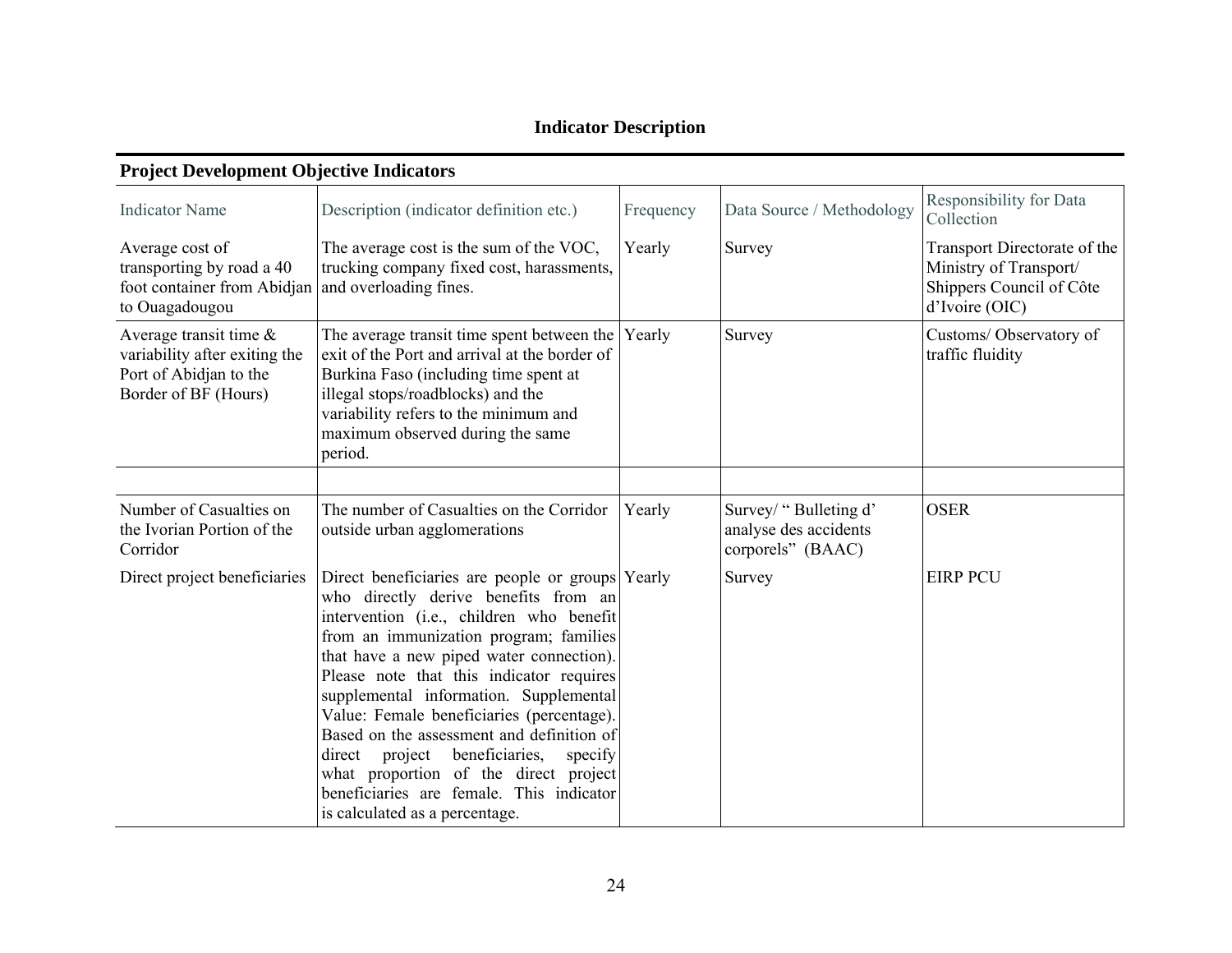| Female beneficiaries                                                                                                                         | Based on the assessment and definition of Yearly<br>direct project beneficiaries, specify what<br>percentage of the beneficiaries are female. |         | Population census $\&$<br>projections | Government                                               |
|----------------------------------------------------------------------------------------------------------------------------------------------|-----------------------------------------------------------------------------------------------------------------------------------------------|---------|---------------------------------------|----------------------------------------------------------|
| C02 emissions reduction<br>per annum from scrapping<br>about 300 trucks and<br>replacing them with an<br>equivalent number of new<br>trucks. | No description provided.                                                                                                                      | Yearly. | Survey                                | <b>FDTR/Ivorian Center of</b><br>Anti-Pollution (CIAPOL) |

#### **Intermediate Results Indicators**

| <b>Indicator Name</b>                                                                                                       | Description (indicator definition etc.)                                                                                                                                                           | Frequency | Data Source / Methodology                     | Responsibility for Data<br>Collection                                                          |
|-----------------------------------------------------------------------------------------------------------------------------|---------------------------------------------------------------------------------------------------------------------------------------------------------------------------------------------------|-----------|-----------------------------------------------|------------------------------------------------------------------------------------------------|
| <b>Enforcement of Authorized</b><br><b>Economic Operators</b>                                                               | Certification system for economic<br>operators compliant with all transit<br>customs procedures                                                                                                   | Yearly    | Survey                                        | Customs                                                                                        |
| Percentage of overloaded<br>trucks on the Corridor                                                                          | Percentage of trucks that go beyond the 20<br>percent tolerance of axle load limit with<br>regards to West African Economic and<br>Monetary Union (WAEMU) provisions<br>(Regulation 14 of WAEMU). | Yearly    | Data from Weigh Station $\&$<br>Mobile Weight | OSER/Directorate of<br>Transport                                                               |
| Border crossing time at<br>Ouangolodougou (CI/BF)                                                                           | No description provided.                                                                                                                                                                          | Yearly    | <b>ASYCUDA</b>                                | Customs/Observatory of<br>traffic fluidity/ Shippers<br>Association of Côte<br>d'Ivoire (OIC). |
| Electronic transmission of<br>transit document collected<br>by Ivorian customs is<br>provided in real-time to BF<br>Customs | No description provided.                                                                                                                                                                          | Yearly    | Survey                                        | Customs                                                                                        |
| Number of new long haul<br>trucks put into services                                                                         | Once the new truck title are delivered to<br>the operator, the truck will be counted.                                                                                                             | Yearly    | Survey                                        | <b>FDTR</b>                                                                                    |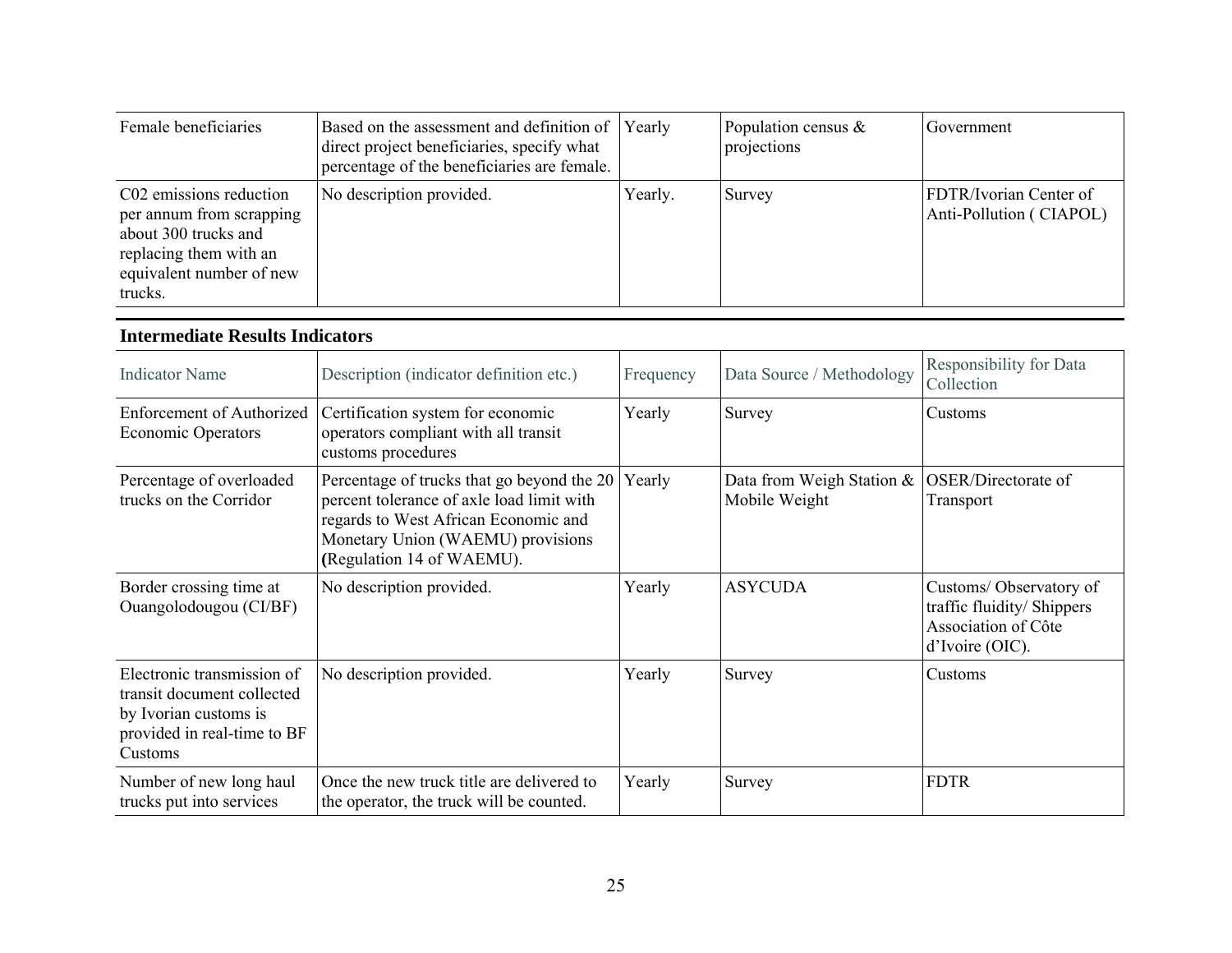## **Annex 2: Detailed Project Description**

## **Côte d'Ivoire: Transport Sector Modernization and Corridor Trade Facilitation Project**

1. To better align with the current reform priorities of the Government, the proposed project focuses on supporting the implementation of regulatory reforms and addressing policy issues concerning road transport, transit and trade facilitation, with particular focus on the Corridor. The project directly complements/supports the objectives of the RTFCC DPO series in Côte d'Ivoire and Burkina Faso. See Annex 6 for details on the Policy and Results Matrix for the RTFCC DPO series.

2. The proposed project also complements/supports other active World Bank projects in Côte d'Ivoire, which include investment in physical transport infrastructure, such as the Emergency Infrastructure Renewal Project (P124715) and Abidjan- Lagos Trade and Transport Facilitation Project (P116323). In addition, an almost identical project is being prepared in Burkina Faso to support the objectives of the RTFCC DPO series on the Burkinabe section of the Corridor. This means that the proposed project and the other project being prepared in Burkina Faso will complement each other in supporting the overall objectives of the RTFCC DPO series. Furthermore, the International Finance Corporation may support the fleet renewal part of the proposed project to ensure a quicker modernization of the long haul trucking fleet in Côte d'Ivoire. Finally, it complements/supports other development partner's interventions in the sector, such as the EU, AfDB, AFD and ISDB.

3. The proposed project includes the following five components:

## **Component 1: Institutional strengthening and capacity building support for public and private sector participants in the transport sector (US\$5.8 million, of which IDA 100 percent)**

4. This component will strengthen the capacity of the Government and of professional associations/organizations in the transport, transit, and trade sectors to provide efficient support and services to private operators operating primarily on the Ivorian section of the Corridor. It will also support activities that promote the professionalization of the road transport industry, as well as accompanying measures for transport and logistics operators who may not be able to adapt to the new regulatory framework. This component will be implemented by the TDMT and will include the following four sub-components/activities:

5. *Sub-Component 1A (US\$3.8 million): Strengthening the institutional capacity of the Ministry of Transport (TDMT) and related agencies (OFT and ULCR).* The following activities are expected to be financed: (a) updating of the national training program for professional driving license; (b) putting in place an electronic system for the management of driver license exams and monitoring of driver's training schools; (c) Information and Communications Technology (ICT) equipment and software; (d) capacity building for inspectors in order to improve the training for drivers; (e) public awareness of regulations and enforcement of the axle load controls; (f) acquisition of mobile weighbridges and vehicles to transport them; and (g) procurement of ICT equipment and telephone communication services to support OFT and ULCR in monitoring and reducing illegal practices along the Corridor.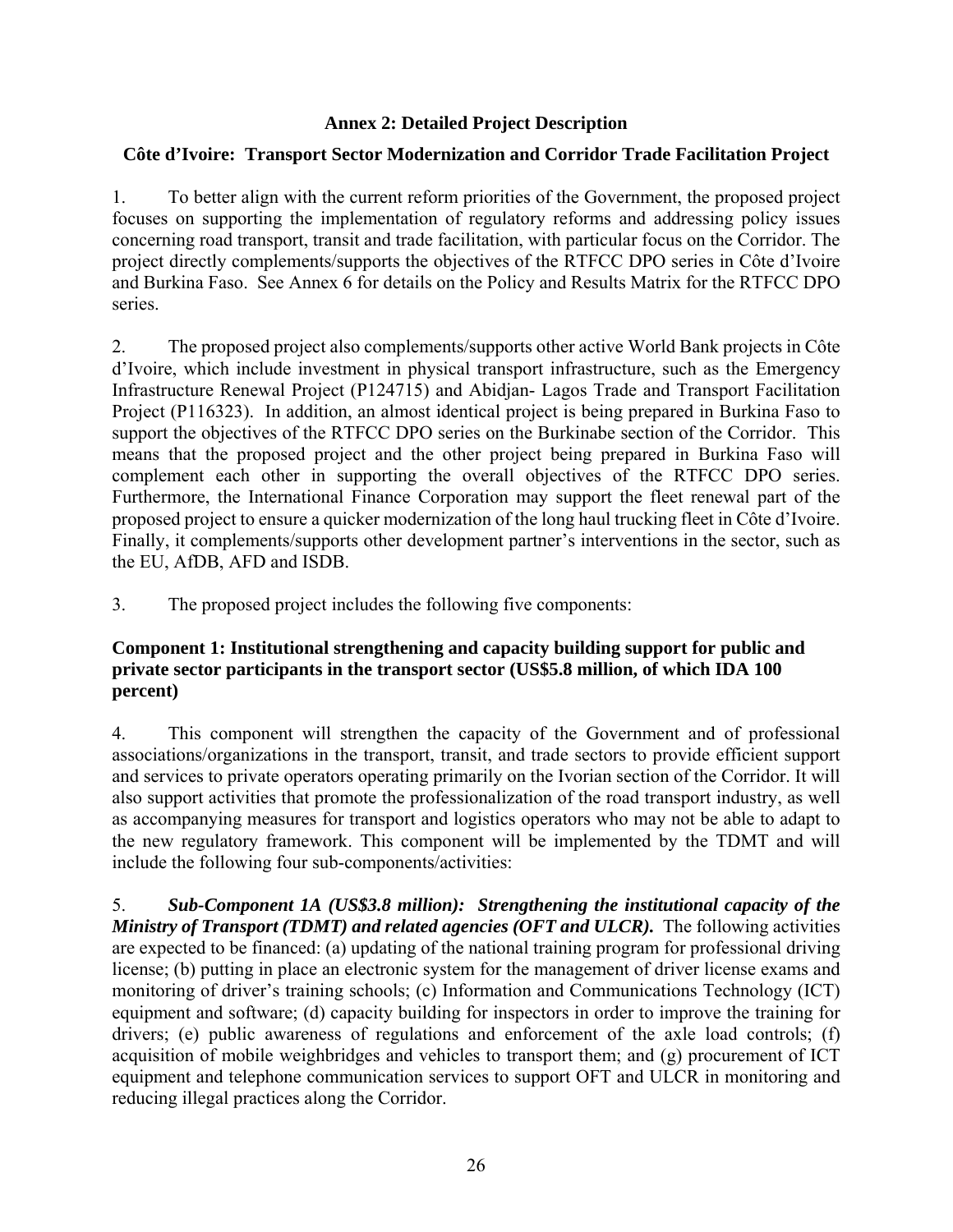6. *Sub-Component 1B (US\$1.5 million): Support to transport operators.* This subcomponent will include activities to support the professionalization of the road transport industry, capacity building for professional transport sector associations, as well as accompanying measures for the transport and logistics operators who may not be able to adapt to the new regulatory framework. It would also support the development of public and private training capacity for transport and logistics professions (e.g. transport company managers, truck drivers, freight forwarders), through the development of new/existing vocational training institutions and the encouragement of private provision of training.

7. *Sub-Component 1C (US\$0.3 million): Support the establishment of a modern marketbased freight allocation mechanism.* This sub-component includes formalization of the publicprivate dialogue on transport, transit and trade issues, communication campaigns on transport and trade reforms to build broad ownership and support to the establishment of modern market-based freight allocation mechanisms. Support to M&E activities to monitor transport conditions: road users survey; logistics costs measurement; and pricing in the trucking industry.

8. *Sub-Component 1D (US\$0.2 million): Support to joint initiatives and coordination to facilitate trade on the Corridor.* This sub-component will support communication campaigns on transport and trade reforms to build broad ownership, consensus, and support from stakeholders. It will also support regional dialogue with Burkina Faso on Corridor issues such as implementation of the bilateral road transport agreement, establishment of a permanent dialogue framework and Corridor management body.

## **Component 2: Development of a Heavy Cargo Truck renewal scheme (US\$30.75 million, of which IDA US\$15.75 million (51.2 percent) and about US\$15.00 million funded by the Government**

9. This component will include activities to support the development of a self-sustaining long haul heavy cargo truck renewal scheme. It will also support the institutional strengthening of the FDTR, to ensure it has the capacity to properly manage the component activities, including the relationship with both the Commercial Banks and the truck industry companies. This component will be implemented by FDTR and will include the following two sub-components/activities:

## 10. *Sub-component 2A (US\$30 million – IDA US\$15.00 million and Government US\$15.00 million): Support the establishment of a truck renewal scheme to facilitate the replacement of old unsafe trucks with modern trucks to primarily ply on the Corridor.* The following activities to be financed under this sub-component are:

 $\triangleright$  Support the finalization of the design and establishment of the institutional and implementation arrangements for the key stakeholders (commercial banks, FDTR, PCU and truck operators) that will be involved in the truck renewal scheme. This will be done by finalizing the preparation of an implementation manual defining all the modalities of the truck renewal mechanism that will be implemented under the proposed project. The implementation manual will specify and codify all the details of the truck renewal scheme such as: (a) criteria for selecting a truck operator for consideration under the truck renewal scheme; (b) specifications of the typology of trucks that are eligible for the truck renewal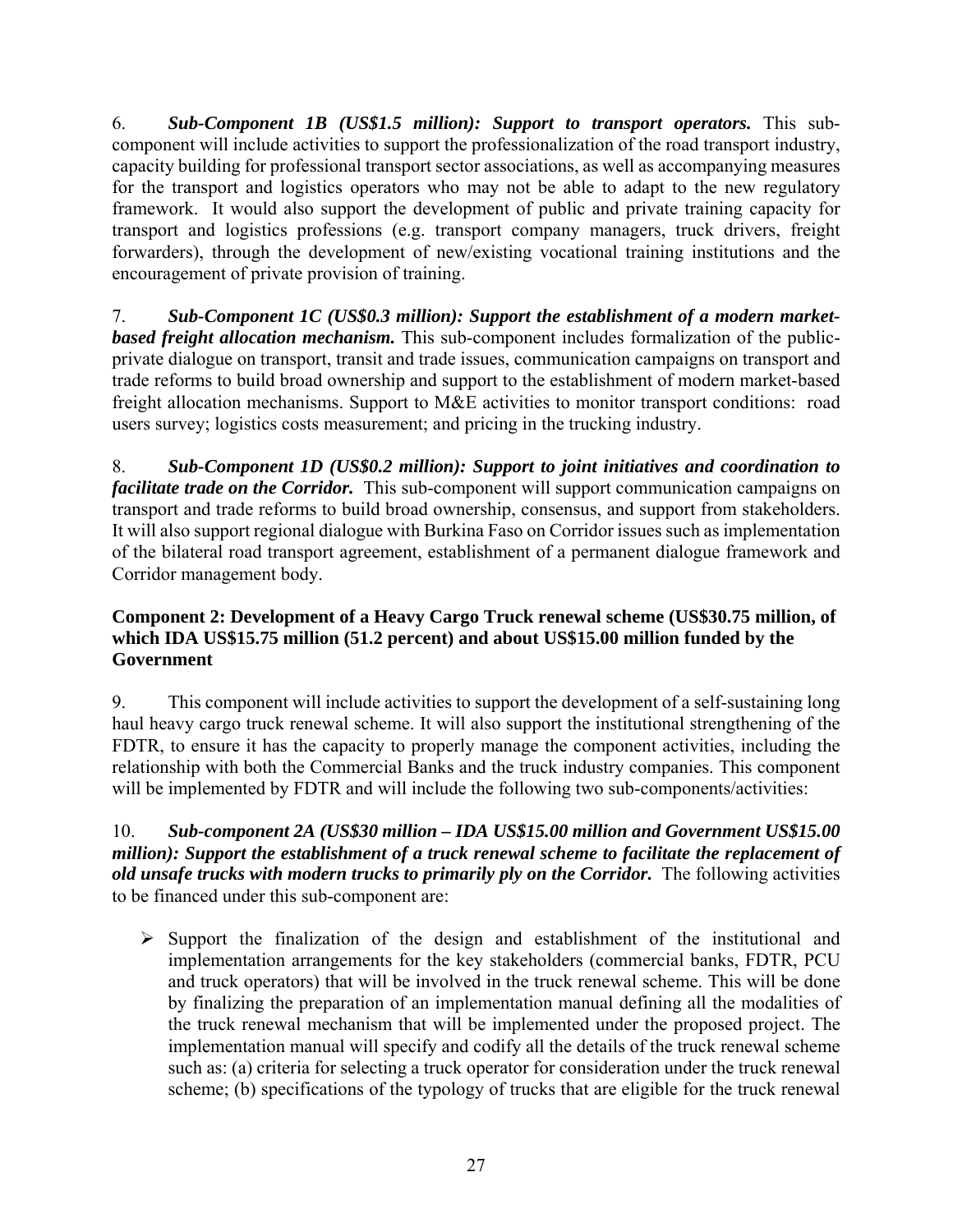scheme; (c) criteria to ensure that the truck selected for the truck renewal scheme ply primarily on the Corridor; and (d) criteria to ensure that the trucks that are selected for the truck renewal scheme meet the new vehicles 'registration standards', in terms of technical inspection, insurances, and license plate.

- $\triangleright$  Support the technical evaluation of the proposed trucks slated for scrapping through already agreed specifications in order to determine the residual value of the vehicle to be used as down payment for a commercial bank loan. A consultant will be hired to prepare the technical specifications needed for the valuation of trucks proposed to be scrapped. The " Société Ivoirienne de Contrôle Technique Automobile"(SICTA- the Agency responsible for vehicles' technical inspection on behalf of the Government) will be assisting the FDTR in the implementation of the actual technical evaluation and valuation of the trucks to be scrapped.
- $\triangleright$  Support the competitive selection for commercial banks, or other financial intermediaries, to host truck renewal lines of credit. In line with World Bank guidance and principles for appraising financial intermediates, , the selection will be done by using a multi criteria analysis which will include, amongst other things, financial soundness of bidding financial institution, the interest rate of the loans, term maturity of loans, collateral requirements and collection systems to recover overdue and delinquent loans.
- $\triangleright$  Support the process to select a qualified contractor who will manage the truck scrapping scheme on behalf of the Government. Some of the key criteria that will be used to select the contractor will be his proven technical capacity and ability to comply with the ESIA and the provisions of the ESMP.

11. *Sub-component 2B (US\$0.750 million, of which IDA 100 percent): Capacity building*  and TA for FDTR to more effectively manage truck renewal scheme. This sub-component will support the institutional strengthening and capacity building of FDTR to ensure that it meets the highest fiduciary standards in terms of financial control/audits, technical audits and monitoring/evaluation of trucks companies. The sub-component will also support the preparation of an operational manual to be finalized prior to implementation of sub-component 2A. The operational manual will support TDFR/EIRP PCU in the implementing all activities related to Component 2. Finally, this sub-component will also support the modernization of its ICT equipment and software to improve its operational efficiency

## **Component 3: Support to customs modernization and trade facilitation on the Ivorian section of the Corridor (US\$3.45 million, of which IDA 100 percent)**

12. This component will focus on activities to increase the efficiency of trade and transit procedures to facilitate trade and transport services on the Ivorian side of the Corridor. This activity will be implemented by the Customs, and will include the following four subcomponents/activities:

13. *Sub-component 3A (US\$0.5 million): Supporting the interconnection of the existing customs management system on the Corridor and implementation of new ICT systems to*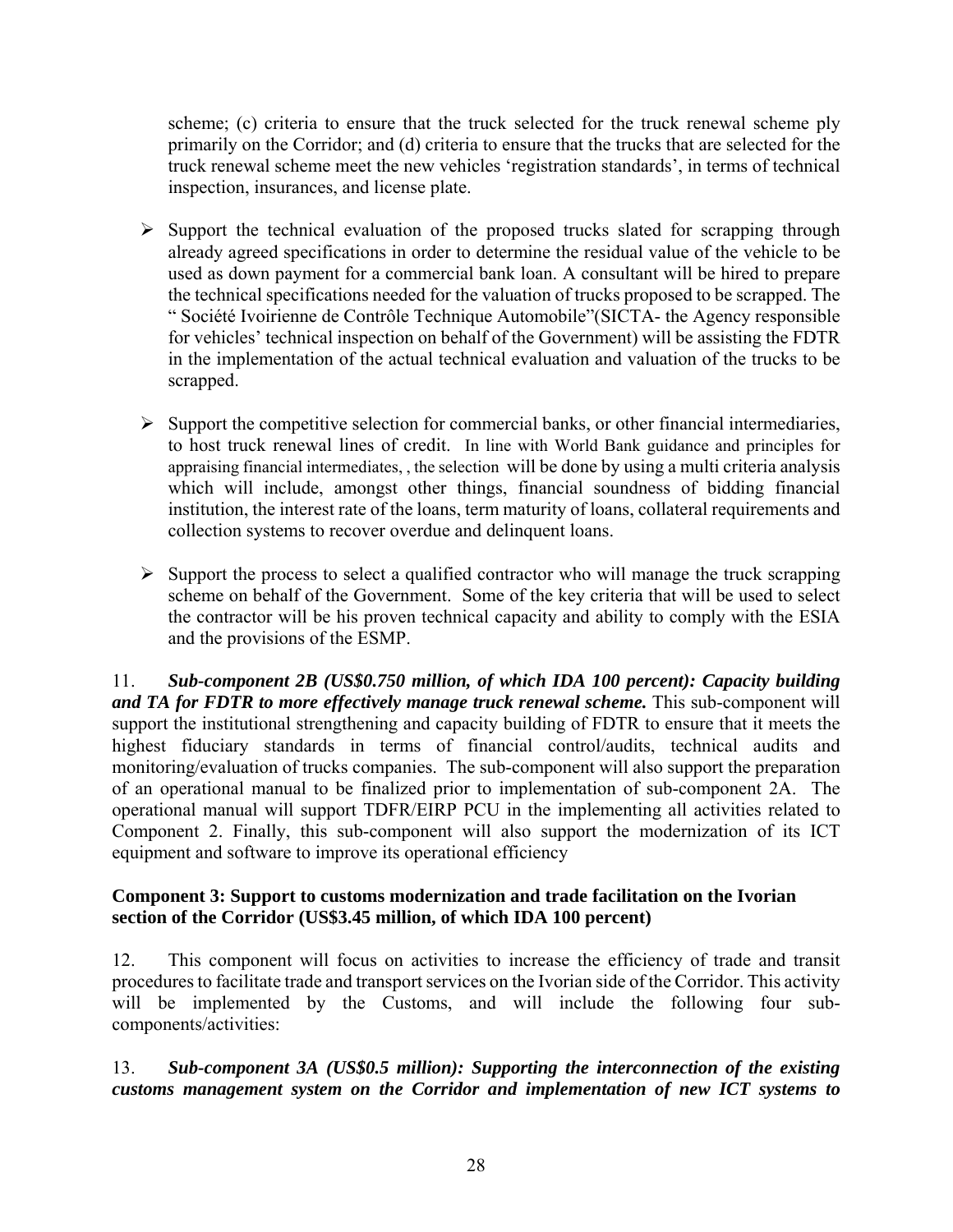*facilitate regional trade by aligning customs procedures*. This sub-component will support the operationalization of the interconnection of the Burkinabe and Ivorian customs ASYCUDA World customs management systems. The operational interconnection of the customs management systems of Côte d'Ivoire and Burkina Faso is essential to facilitate trade and transit on the Corridor since it will enable both countries to move to a more risk based customs management system. The sub-component is expected to finance the following activities:

- UNCTAD provided TA to implement and operationalize the interconnection of the ASYCUDA World customs management systems of the two countries, including transfer of knowledge to Customs ICT staff;
- $\triangleright$  Training of Customs key technical staff;
- $\triangleright$  Training of Customs stakeholders and external partners;
- $\triangleright$  Support to purchase ICT hardware and software, including network/server equipment; and
- $\triangleright$  Support to communication and sensitization campaigns to promote the interconnection.

14. *Sub-component 3B (US\$1.9 million): Modernization of customs' clearance procedures to reduce congestion at gateway port (Abidjan) and border posts on the Corridor and capacity building for customs officials.* This sub-component will support the modernization of customs procedures and trade facilitation measures on the Corridor, such as:

- $\triangleright$  Risk management, Authorized Economic Operators scheme, transition to paperless procedures and promotion of coordination between border management agencies;
- $\triangleright$  Improved access to regulatory information and transparency;
- $\triangleright$  Promotion of alignment of practices and systems with Burkina Faso to facilitate regional trade and transit (e.g. customs' interconnection, mutual recognition of geo-localization and tracking devices, support for operationalization of the Joint Border Post at La Leraba);
- Improvement of loading/unloading procedures to reduce congestion at Port of Abidjan and border posts; and
- $\triangleright$  Promotion of containerization and cooperation with transporters and shipping lines to reduce incentives to de-stuff containers by negotiation with shipping lines, trucking companies, shippers to adopt a work plan for reduction/ elimination of fees.

## 15. *Sub-components 3C (US\$0.55 million): Training of customs and external users of customs systems, including support to professionalization of the clearing and forwarding industry through capacity building*.

## 16. *Sub-components 3D (US\$0.5 million): Communication campaigns and sensitization of operators on the Ivorian section of the Corridor.*

## **Component 4: Road safety on the Ivorian section of the Corridor (US\$3.25 million, of which IDA 100 percent)**

17. This component will focus on activities to improve the safety in the provision of transport services on the Ivorian part of the Corridor. The activities of this component are consistent with and will support the objectives of the 2014 'Côte d'Ivoire Road Safety Strategy', as well as the findings of the road safety audit to be carried out on the Ivorian section of Corridor. Funding and TA from the GRSF will be requested to support the road safety audit on the Corridor. Furthermore,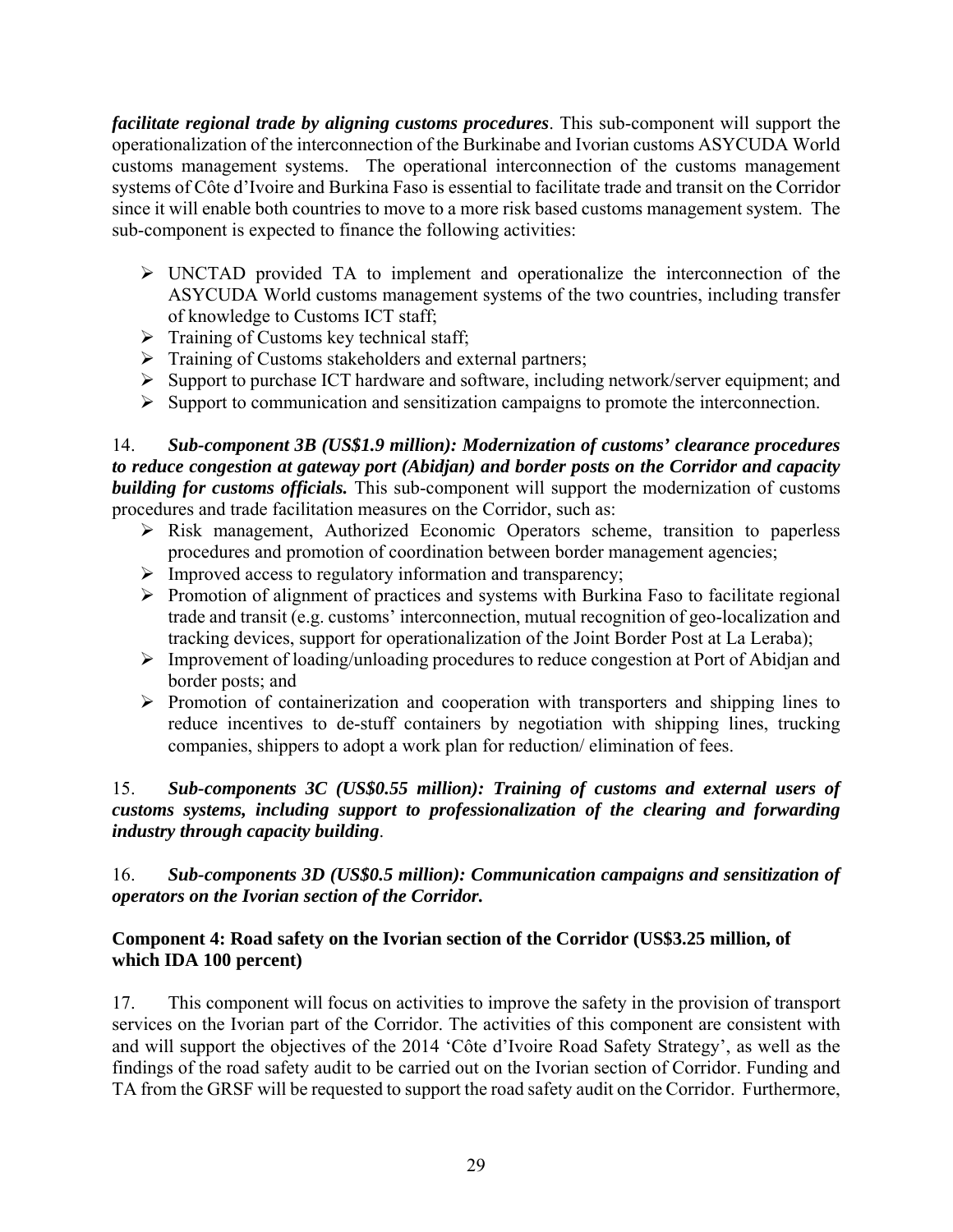support from SSATP will be sought for the elaboration of the Corridor road safety strategy in line with UN Decade of Action (2020). This component will be implemented by the dedicated road safety agency of Côte d'Ivoire called OSER and it will include the following four subcomponents/activities:

- *Sub-component 4A (US\$1.5 million): Capacity building for OSER and monitoring of road safety on Corridor*. Activities under this sub-component will include: (a) training of trainers in road safety audit, accidents' diagnostic and analysis; (b) road safety training of truck drivers and primary school teachers in cities and villages along the Corridor; (c) and strengthening OSER key senior staff in road safety management skills. Furthermore, this sub-component will support OSER to more effectively collect data and monitor road safety on the Corridor.
- *Sub-component 4B (US\$0.65 million): Sensitization campaigns on the Ivorian section of the Corridor.* Activities under this sub-component will include road user's campaigns and sensitization, installation of road safety signs along the Corridor and support to putting in place of a pilot mobile unit for road safety sensitization. It would also include training for truck drivers and select teachers of primary schools along the Ivorian section of the corridor.
- *Sub-component 4C (US\$0.4 million): Identifying accident black spots on the Ivorian section of the Corridor***:** This component will systematically identify accident black spots on Corridor to reduce accidents. It will also support the procurement and installation of road fur and traffic calming measures on Ivorian section of the Corridor. Finally, it will identify engineering improvements required to reduce accidents at key well know accident black spots.
- *Sub-component 4D (US\$0.7 million): Training equipment and other materials for OSER training center.* This sub-component will finance training equipment and other materials for the OSER training center in Abidjan. This is to give OSER the technical means and tools to provide cutting age training in Côte d'Ivoire on road safety regulations.

## **Component 5: Project management, monitoring, and evaluation (US\$1.75 million, of which IDA 100 percent):**

18. To ensure the effective and efficient implementation of all project activities in a timely fashion, the proposed project will support the Government in critical project management, monitoring, and evaluation functions. This component will be implemented by the EIRP PCU in fulfilling its functions on behalf of the Government to implement the project.

- 19. This component is expected to finance the following activities:
	- $\triangleright$  Operating costs for already established EIRP PCU;
	- $\triangleright$  Project management, financial and technical audits;
	- $\triangleright$  Monitoring, reporting and evaluation of project activities;
	- $\triangleright$  Support to implement citizen engagement along the Corridor;
	- $\triangleright$  Studies and technical assistance to project implementation; and
	- $\triangleright$  HIV/AIDS prevention campaigns, including monitoring of HIV AIDS along the Corridor.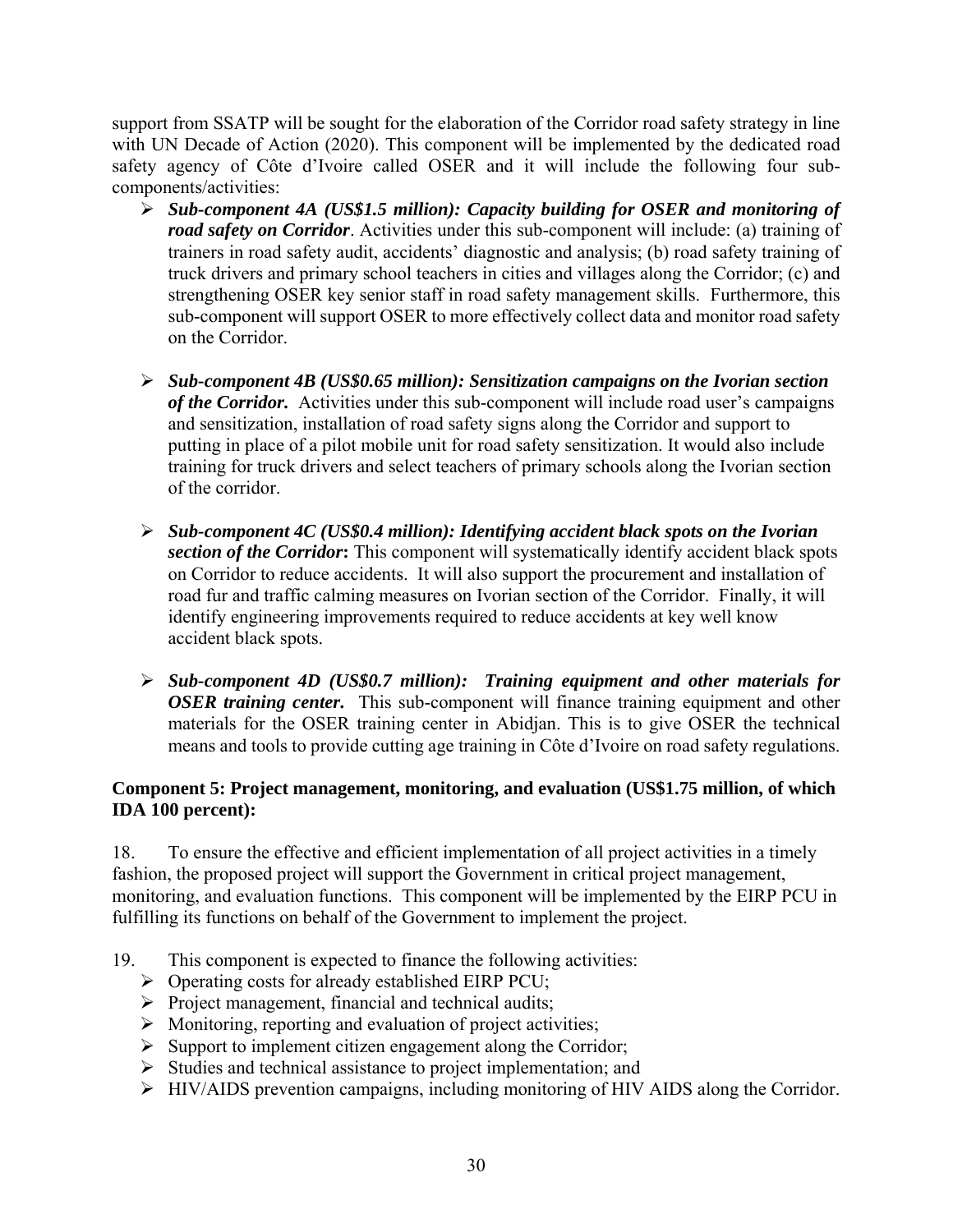## **Annex 3: Implementation Arrangements**

## **Côte d'Ivoire: Transport Sector Modernization and Corridor Trade Facilitation Project**

## *Project Institutional and Implementation Arrangements*

1. **Project Implementation Period**. The proposed project will be implemented over a period of about 4.5 years, with an expected closing date of June 30, 2021.

2. The institutional arrangements to effectively prepare and implement the proposed project activities are as follows.

3. **Project Steering Committee (PSC).** A PSC, chaired by the Minister of Transport or his representative will ensure strategic direction, overall supervision of the proposed Project, and adequate coordination with line Ministries and alignment with sector strategies. The PSC will include, but not limited to, the following: Ministry of Economic Infrastructure, Ministry of Economy and Finance, Ministry of Trade and Ministry of Interior and Security. The steering committee will meet on a quarterly basis during the first two years of project implementation to ensure strategic oversight of the proposed project.

4. **Project Technical Committee (PTC).** Once the proposed project has been approved, the PTC will be responsible for the technical oversight and implementation of all project components, sub-components, and activities to ensure that the project meets all of its objectives. The PTC will include the coordinator of the EIRP PCU and designated focal points from the designated implementation agencies (TDMT, FDTR, OSER*,* and Customs).

5. **Implementing Agencies (IAs).** The proposed four major project components will be implemented by dedicated implementing agencies to ensure focus and rapid on the ground results. The proposed IAs will be mainstreamed within existing Government structures to ensure greater ownership of activities. The proposed IAs will consist of the following: (a) TDMT of the Ministry of Transport for Component 1; (b) FDTR for Component 2; (c) Ivorian Customs for Component 3; and (d) OSER for Component 4.

6. **EIRP PCU.** The already existing and fully operational EIRP PCU will be in charge of the overall fiduciary aspect, monitoring and evaluation and sensitization activities of the proposed project activities. It will also have the responsibility of technical and financial audits. Although the unit has extensive experience in implementing World Bank funded projects, its capacity will be reinforced given the multi-sectoral nature of the proposed project.

## *Financial Management and Disbursements Arrangements*

7. An FM assessment of the EIRP PCU, which was chosen to manage the proposed project, was carried out in March 2016. The objective of the assessment was to determine whether the EIRP PCU has acceptable FM arrangements in place to ensure that the proposed project funds will be used only for intended purposes, with due attention to considerations to economy and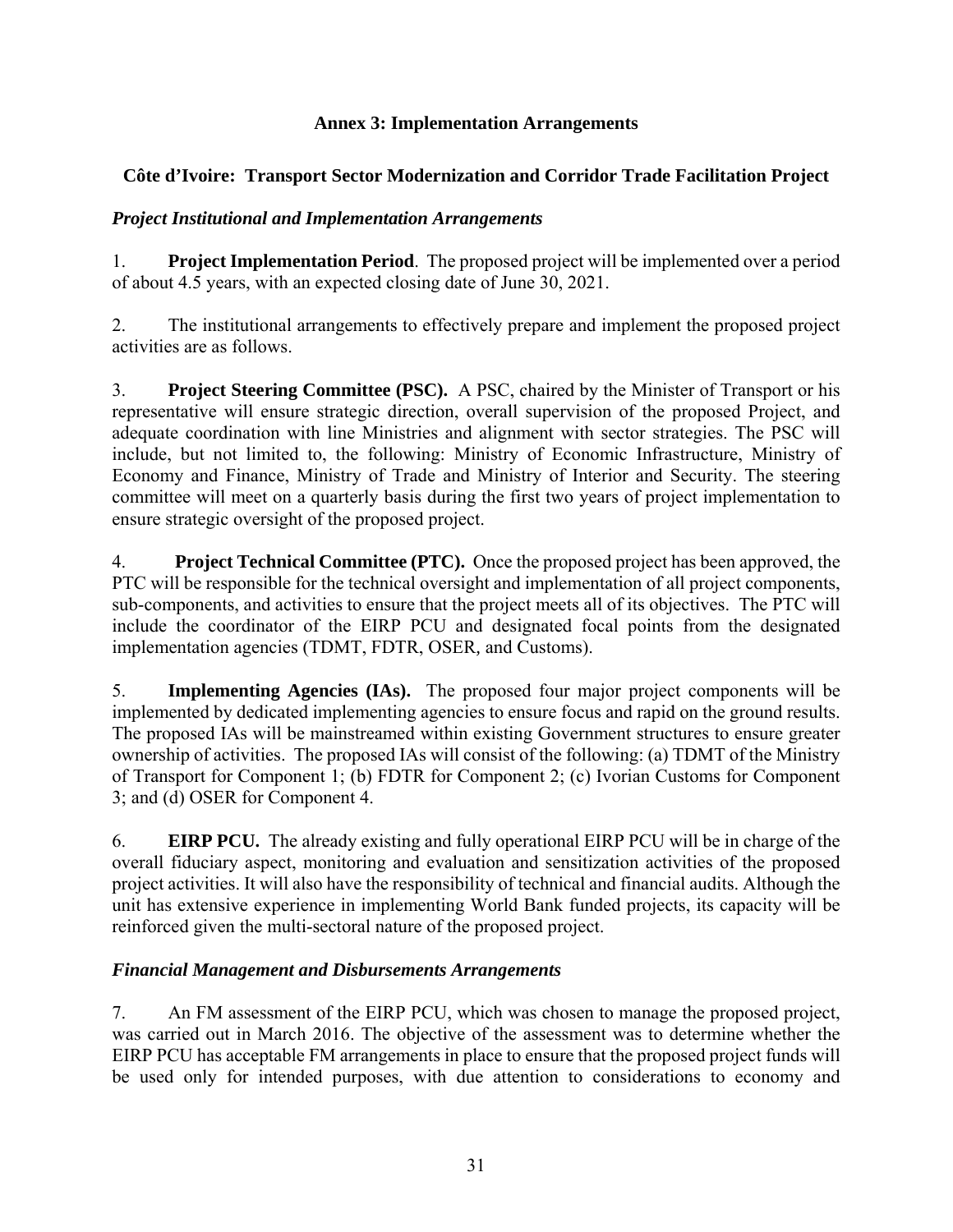efficiency. The assessment complied with the Financial Management Manual for World Bankfinanced investment operations effective March 1, 2010.

8. The FM arrangements are acceptable if they are capable of accurately recording all transactions and balances, supporting the preparation of regular and reliable financial statements, safeguarding the project's assets, and are subject to auditing arrangements acceptable to the World Bank. These arrangements should be in place when project implementation starts and should be maintained during the whole project implementation period. The assessment concluded that the financial management of the EIRP PCU satisfies the World Bank's minimum requirements under OP/BP 10.00, and therefore can provide accurate and timely financial management information on the status of the project.

9. The overall fiduciary risk rating is assessed as **Moderate** and mitigation measures proposed (see FM Action Plan) will strengthen the internal control environment and maintain the continuous timely and reliability of information produced by the PCU and an adequate segregation of duties**.**

| <b>Action</b>                                    | <b>Responsible</b> | Deadline and        |
|--------------------------------------------------|--------------------|---------------------|
|                                                  | party              | conditionality      |
| 1- Update of the implementation manual including | <b>EIRP PCU</b>    | Three months after  |
| fiduciary procedures to include specific         |                    | effectiveness       |
| arrangements related to the truck renewal        |                    |                     |
| scheme                                           |                    |                     |
| 2- Recruit an accountant with qualifications and | <b>EIRP PCU</b>    | Three months after  |
| experience satisfactory to the World Bank        |                    | effectiveness       |
| 3- Recruit an external auditor                   | <b>EIRP PCU</b>    | Six months after    |
|                                                  |                    | effectiveness       |
| Disbursement condition for sub component 2A      | <b>EIRP PCU</b>    | Before disbursement |

**Table 3.1: Financial Management Action Plan** 

10. **Internal control system.** The internal control system includes a steering committee to oversee the project activities, an FM procedures manual to define control activities, and an internal audit function to carry out ex-post reviews and to evaluate the performance of the overall internal control system. The replacement of the former internal auditor who resigned is being finalized. In addition, in line with the new Decree No. 475 governing the modalities of donors-financed project implementation in Côte d'Ivoire, the Directorate of Inspection of the Ministry of Finance **(***Inspection Générale des Finances* **(***IGF***))** will oversee the internal audit function of the project. The composition, the mandate, and frequency of meetings of the steering committee will be strengthened to ensure an adequate oversight of the proposed project. In addition, a technical committee will review the eligibility of credit requests to be funded under sub-component 2B.

11. **Planning and budgeting**. The EIRP PCU will prepare a detailed annual work plan budget, which should first be approved by the Project Steering Committee, before it is submitted to the World Bank, for no objection.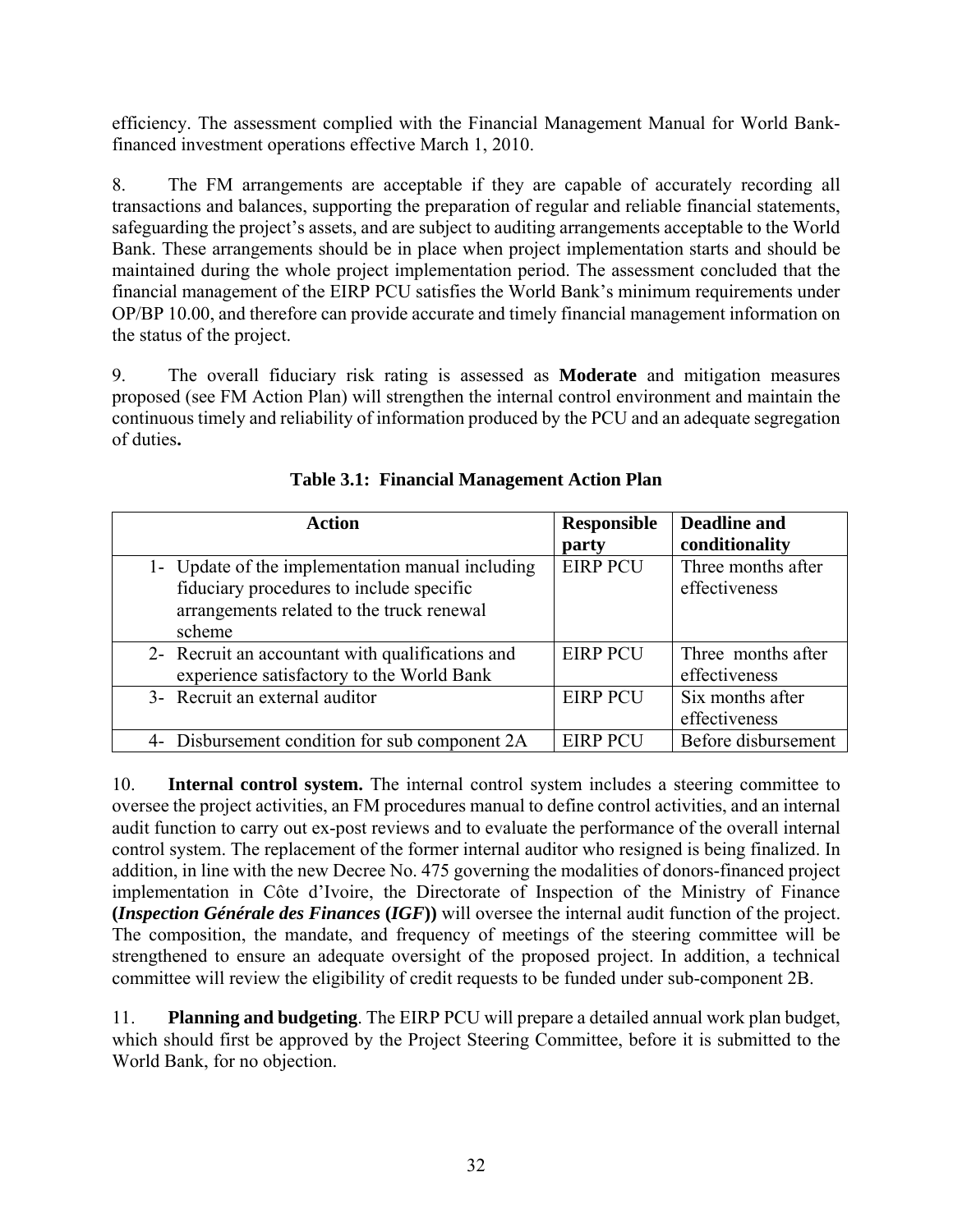12. **Accounting.** The *SYSCOHADA (Systeme Comptable de l'OHADA)*, accounting system in West African Francophone countries, will be applicable. The EIRP PCU will customize the existing accounting software to meet project requirements.

13. **Interim financial reporting.** The interim un-audited financial reports (IFR) will need to be prepared every quarter and submitted to the World Bank regularly (**45 days after the end of each quarter**) on time. The frequency of IFR preparation as well as its format and content will remain unchanged.

14. **Annual financial reporting.** The EIRP PCU will produce project annual financial statements, which will comply with *SYSCOHADA* and World Bank requirements. Financial statements may comprise of: statement of sources and uses of funds, which recognizes all cash receipts, cash payments, and cash balances:

- $\triangleright$  a statement of commitments;
- $\triangleright$  accounting policies adopted and explanatory notes;
- $\triangleright$  a management assertion that project funds have been expended for the intended purposes as specified in the relevant financing agreements; and
- $\triangleright$  project presentation and project developments and progress during the year, to provide context for the financial information reported.

15. **Auditing.** The EIRP PCU will submit audited project financial statements satisfactory to the World Bank every year within six months after closure of the fiscal year. A single opinion on the audited project financial statements in compliance with the International Federation of Accountants will be required. In addition, a management letter will be required. The management letter will contain auditor observations and comments and recommendations for improvements in accounting records, systems, controls, and compliance with financial covenants in the Financial Agreement. The EIRP PCU should recruit a technically competent and independent auditor by six months after the project effective date.

16. The proposed project will comply with the World Bank disclosure policy on audit reports and place the information provided on the official website within one month of the report being accepted as final by the team.

17. **Upon Credit effectiveness, transaction-based disbursements will be used.** The proposed project will finance 100 percent of eligible expenditures, inclusive of taxes. A new Designated Account (DA) will be opened at the Central Bank (BCEAO) and a Project Account (PA) in a commercial bank under terms and conditions acceptable to IDA. The ceiling of the DA will be established as a FCFA amount, which represents six months of forecasted project expenditures expected to be paid from the DA. An initial advance up to the ceiling of the DA will be made and subsequent disbursements will be made against submission of Statements of Expenditures (SOE) reporting on the use of the initial/previous advance. The option to disburse against submission of quarterly unaudited IFRs (also known as the Report-based disbursements) could be considered, as soon as the proposed project meets the criteria. The other methods of disbursing the funds (reimbursement, direct payment and special commitment) will also be available to the project. The minimum value of applications for these methods is 20 percent of the DA ceiling. The project will sign and submit Withdrawal Applications (WA) electronically using the e-signatures module accessible from the World Bank's Client Connection website.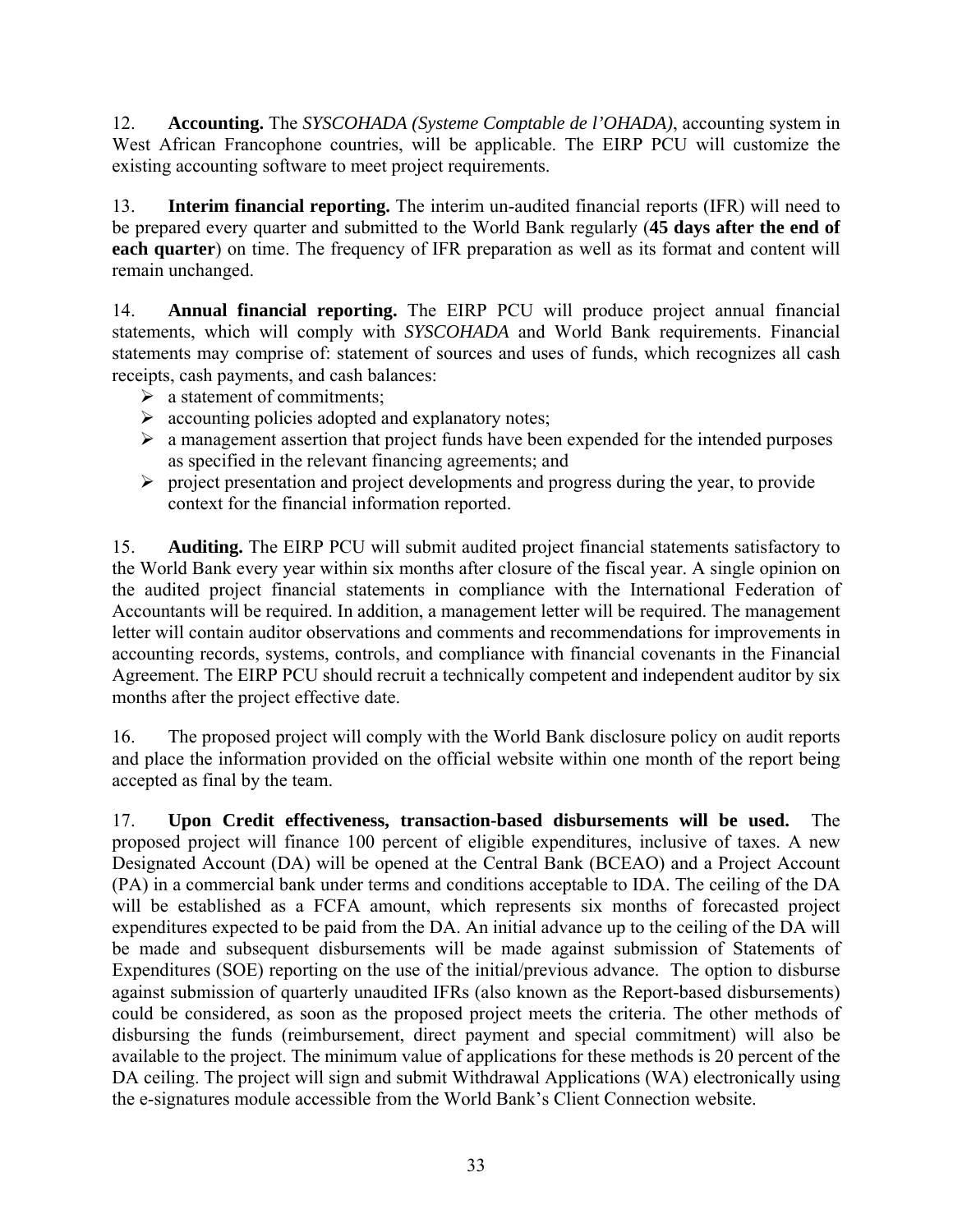18. Based on the outcome of the FM risk assessment, the following implementation support plan is proposed. The objective of the implementation support plan is to ensure that the project maintains a satisfactory FM system throughout its life.

| <b>FM</b> Activity                                            | <b>Frequency</b>                    |
|---------------------------------------------------------------|-------------------------------------|
| <b>Desk reviews</b>                                           |                                     |
| Interim financial reports review                              | Quarterly                           |
| Audit report review of the program                            | Annually                            |
| Review of other relevant information such as interim internal | Continuous as they become available |
| control systems reports                                       |                                     |
| <b>On-site visits</b>                                         |                                     |
| Review of overall operation of the FM system                  | Yearly for Moderate risk            |
| (Implementation Support Mission)                              |                                     |
| Monitoring of actions taken on issues highlighted in audit    | As needed                           |
| reports, auditors' management letters, internal audits, and   |                                     |
| other reports                                                 |                                     |
| <b>Transaction reviews</b>                                    | As needed                           |
| <b>Capacity-building support</b>                              |                                     |
| FM training sessions                                          | During implementation and as and    |
|                                                               | when needed                         |

**Table 3.2: Financial Management Implementation Support Plan** 

19. The following table specifies the categories of Eligible Expenditures that may be financed out of the proceeds of the Financing ("Category"), the allocations of the amounts of the Financing to each Category, and the percentage of expenditures to be financed for Eligible Expenditures in each Category:

#### **Table 3.3: Eligible Expenditures**

| Category                                                                                                                                                                                         | <b>Amount of the</b><br><b>Financing Allocated</b><br>(expressed in Euro) | <b>Percentage of Expenditures to</b><br>be Financed<br>(inclusive of Taxes) |
|--------------------------------------------------------------------------------------------------------------------------------------------------------------------------------------------------|---------------------------------------------------------------------------|-----------------------------------------------------------------------------|
| (1) Goods, non-consulting services, and<br>consultants' services (including audits),<br>Training, Operating Costs for Components<br>1, 4 and 5 and Sub-Components d(b) and (c)<br>of the Project | 13,200,000                                                                | $100\%$                                                                     |
| (2) Goods, non-consulting services, and<br>consultants' services (including audits),<br>Training, Operating Costs for 50% of Sub-<br>Component $2(a)$ of the Project                             | 13,200,000                                                                | $100\%$                                                                     |
| <b>TOTAL AMOUNT</b>                                                                                                                                                                              | 26,400,000                                                                |                                                                             |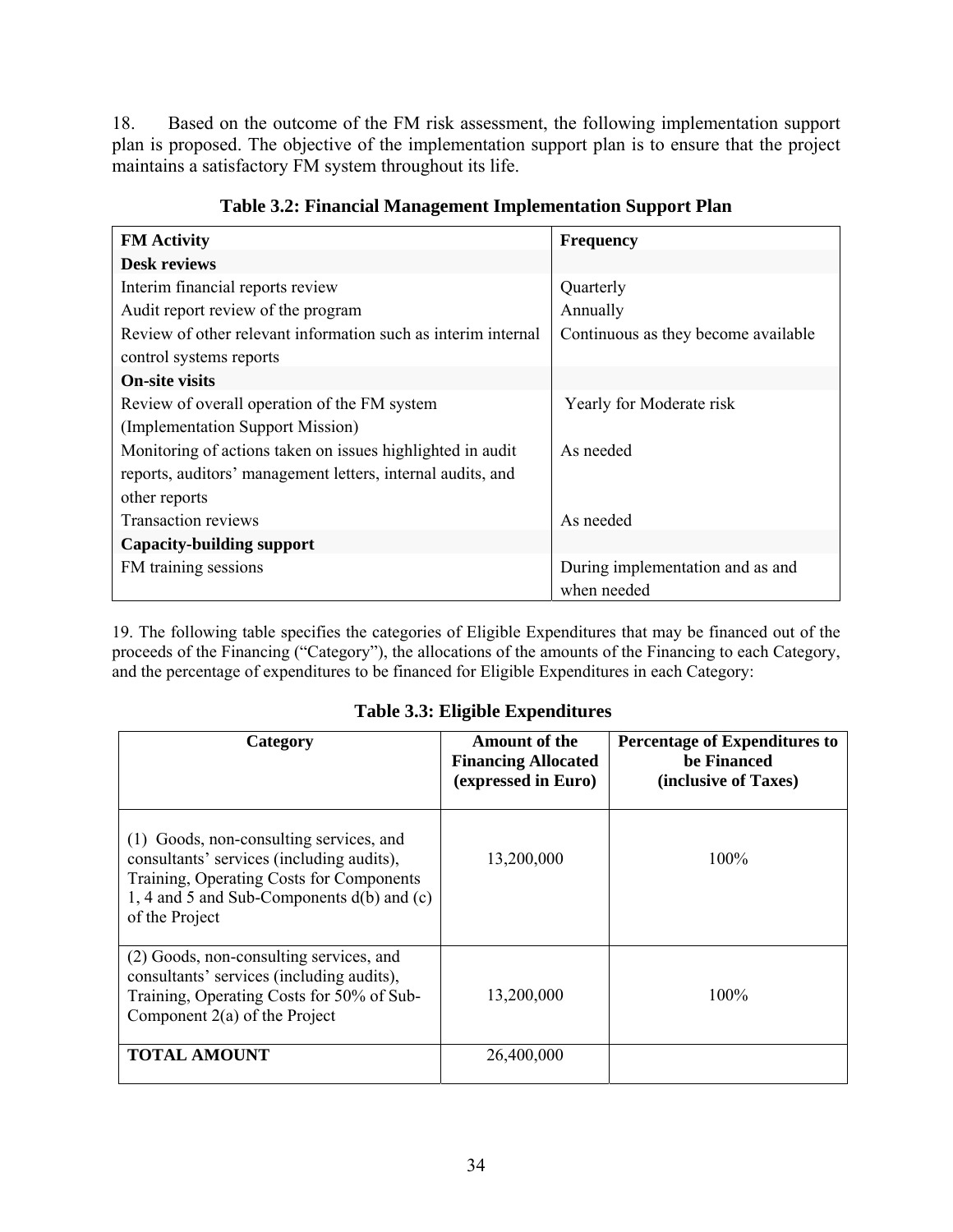### *Procurement arrangements*

19. **Overview.** A new Procurement Code (Decree N°2009-259 dated August 6, 2009), in line with the WAEMU's procurement Directives and international good practices, and key implementing regulations and documentation, have been adopted. The Procurement Code was amended and modified in July 2015 through the Decree N°2015-525 dated July 15, 2015, also with implementing regulations thereunder. A national procurement capacity building program is in place, and is being implemented at the central and decentralized entities level. An electronic system for collecting and disseminating procurement information and for monitoring procurement statistics has been set up to cover all of the contracting authorities. An audit of single source awarded contracts from 2011 to 2013 has been done in May 2014 and findings were published. However, persistent issues remain that affect transparency and efficiency of the national procurement system in terms of: (a) establishment and operation of effective procurement cells in the line ministries; and (b) training of enforcement officers on the new procurement texts is not yet effective. The current Government is trying to improve governance by implementing a code of ethics at the level of ministers and officials, but the results are not yet visible at this time due to lack of evaluation.

20. **Guidelines.** Procurement for the proposed project will be carried out in accordance with the following Guidelines of the World Bank: "*Procurement of Goods, Works, and Non-Consulting Services under IBRD Loans and IDA Credits and Grants by World Bank Borrowers*" dated January 2011; revised July 2014 (Procurement Guidelines); "*Guidelines: Selection and Employment of Consultants under IBRD Loans and IDA Credits and Grants by World Bank Borrowers*" dated January 2011, revised July 2014 (Consultant Guidelines); "*Guidelines on Preventing and Combating Fraud and Corruption in Projects Financed by IBRD Loans and IDA Credits and Grants",* dated October 15, 2006 and revised in January 2011; and the provisions stipulated in the Financing Agreement. National Competitive Bidding (NCB) shall be in accordance with procedures acceptable to the Bank.

21. **Procurement documents.** Procurement would be carried out using the Bank's Standard Bidding Documents (SBD) for all International Competitive Bidding (ICB) for goods and works and for Standard Request for Proposal (RFP) for the selection of consultants through competitive procedures. The Recipient will develop standard documents based on the Bank's SBDs for National Competitive Bidding (NCB) for goods and works and the Bank's RFP for the selection of consultants through methods other than Quality and Cost Based Selection (QCBS), with modifications that will be submitted to the IDA for prior approval.

22. The different procurement or consultant selection methods, the need for pre-qualification, estimated costs, prior review requirements, and time frame are agreed between the recipient and the World Bank in the Procurement Plan dated April 26, 2016. The Procurement Plan will be updated at least annually or as required to reflect the actual project implementation needs and improvements in institutional capacity.

23. **Advertising procedure.** General Procurement Notice, Specific Procurement Notices, Requests for Expression of Interest and results of the evaluation and contracts award should be published in accordance with advertising provisions in the guidelines mentioned above.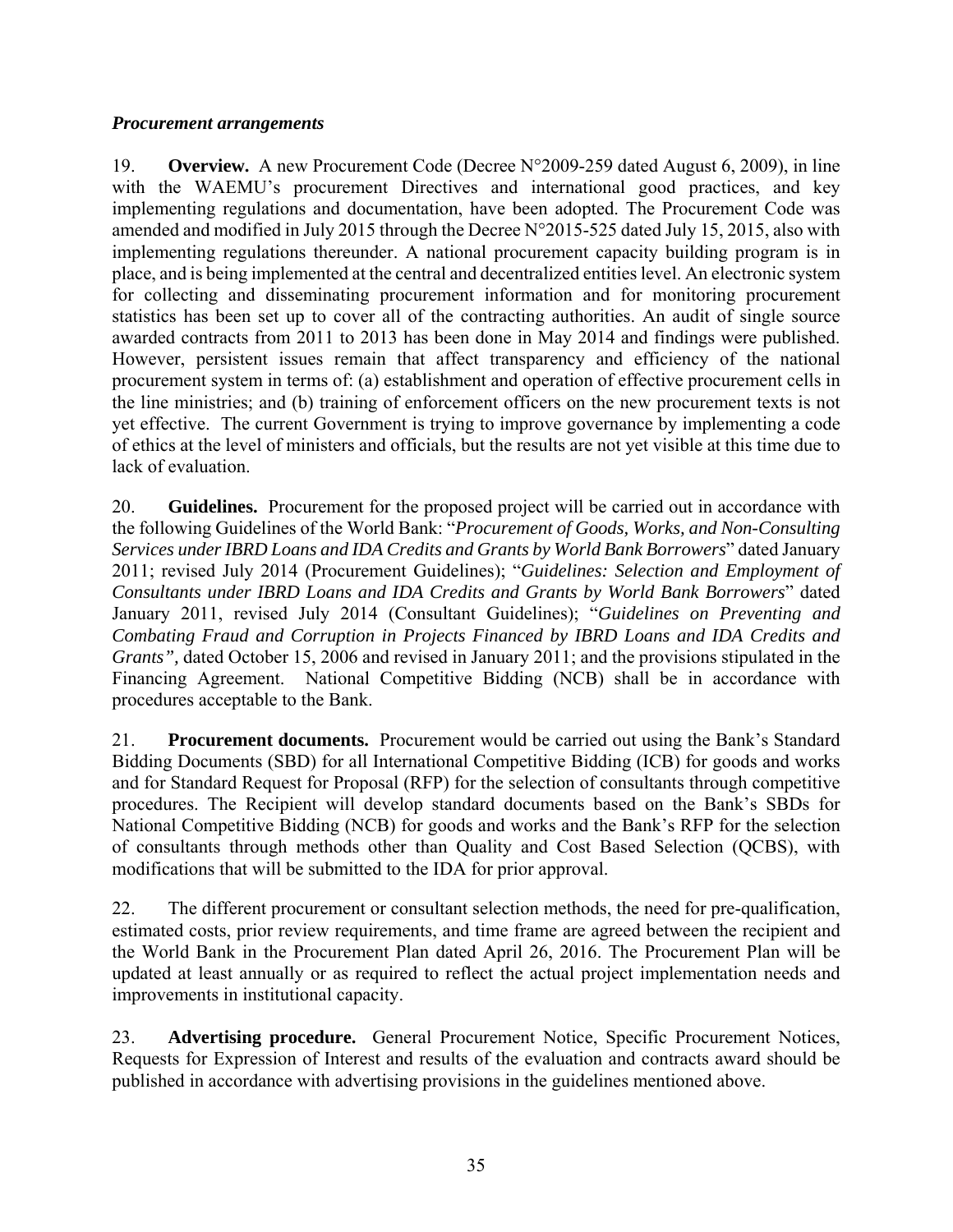24. For ICB contracts and RFPs that involve international consultants, the contract awards shall be published in the United Nations Development Business (UNDB) online within two weeks of receiving IDA's "no objection" to the recommendation of contract award. For Goods, the information to publish shall specify: (a) name of each bidder who submitted a bid; (b) bid prices as read out at bid opening; (c) name and evaluated prices of each bid that was evaluated; (d) name of bidders whose bids were rejected and the reasons for their rejection; and (e) name of the winning bidder, and the price it offered, as well as the duration and summary scope of the contract awarded. For Consultant services, the following information must be published: (a) names of all consultants who submitted proposals; (b) technical points assigned to each consultant; (c) evaluated prices of each consultant; (d) final point ranking of the consultants; and (e) name of the winning consultant and the price, duration, and summary scope of the contract. The same information will be sent to all consultants who submitted proposals. The other contracts should be published in national gazette periodically (at least, quarterly) and in the format of a summarized table covering the previous period with the following information: (a) name of the consultant to whom the contract was awarded; (b) the price; (c) duration; and (d) scope of the contract.

25. **Procurement methods.** What follows are the procurement methods applicable to the proposed project.

- *Procurement of Works.* The proposed project is not expected to finance any civil works.
- *Procurement of Goods.* The Goods to be financed by IDA would include: office furniture and equipment, office supplies, etc. Similar Goods that could be provided by the same vendor would be grouped in bid packages estimated to cost at least US\$1,000,000 per contract and would be procured through ICB. Contracts estimated to cost less than US\$1,000,000 equivalent may be procured through NCB. Goods estimated to cost less than US\$100,000 equivalent per contract may be procured through shopping procedures. For shopping, the project procurement officer will keep a register of suppliers updated at least every six month.
- *Selection of consultants***.** The proposed project is expected to finance consultant services such as technical and financial audits, technical assistance, and activities under the institutional strengthening component, engineering designs, and supervision of works, trainers, and workshops facilitators. Consultant firms will be selected through the following methods: (a) Quality and cost based selection (QCBS); (b) selection based on the Consultant's Qualification (CQS) for contracts which amounts are less than US\$300,000 equivalent and are relative to exceptional studies and researches which require a rare and strong expertise; (c) Least Cost Selection (LCS) for standard tasks such as insurances and, financial and technical audits costing less than US\$300,000; and (d) Single Source Selection, with prior agreement of IDA, for services in accordance with the paragraphs 3.8 to 3.11 of Consultant Guidelines. Individual Consultant (IC) will be hired in accordance with paragraph 5.1 to 5.6 of the World Bank Guidelines and Sole Source Selection may be used only with prior approval of the World Bank. Whatever the cost, any Terms of Reference (TOR) that are required for the selection of consultants must get prior approval of the World Bank.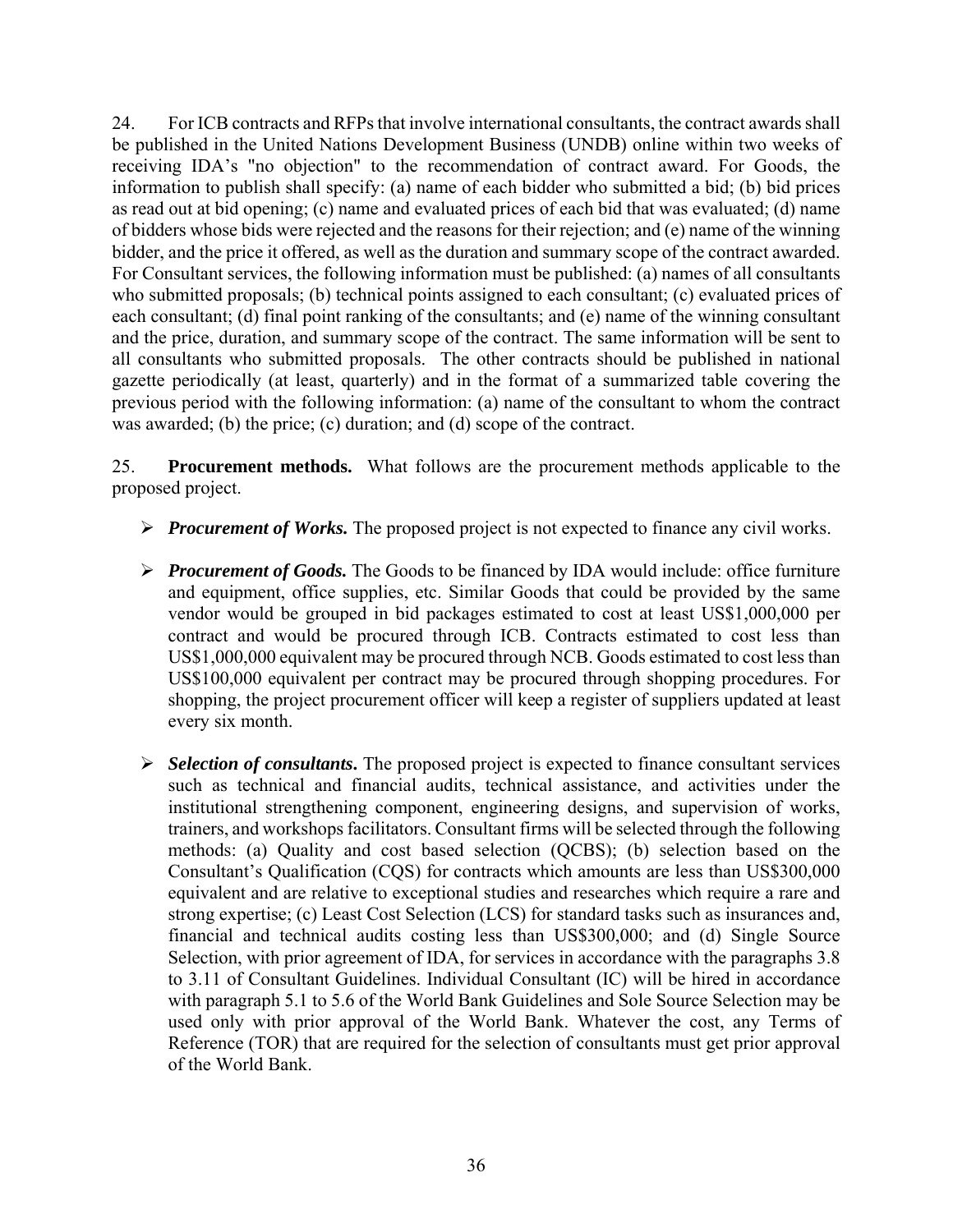[Short lists of consultants for services estimated to cost less than US\$300,000 equivalent per contract may be composed entirely of national consultants in accordance with the provisions of paragraph 2.7 of the Consultant Guidelines, if a sufficient number of qualified individuals or firms are available. However, if foreign firms express interest, they would not be excluded from consideration.]

- *Procurement from United Nations Agencies.* There may be situations in which procurement directly from UN agencies may be the most appropriate method of procurement. In such circumstances, the project would make specific arrangement with the UN Agencies concerned through a single source selection and then they follow their own procurement procedures to purchase and deliver the goods and services needed.
- *Procurement of consulting services other than consulting services covered by Consultant Guidelines.* These may include designing, editing and printing project promotion supports, providing logistic support such as car rental for field visits, travel services and logistic support for workshop and the like. The LCS or shopping selection methods will be used.
- *Training, Workshops and Conferences.* The training (including training material and support), workshops and conference attendance, will be carried out on the basis of approved annual training and workshop/conference plan. A detailed plan giving the nature of training/workshop, number of trainees/participants, duration, staff months, timing and estimated cost will be submitted to IDA for review and approval prior to initiating the process. The appropriate methods of selection will be derived from the detailed schedule. After the training, the beneficiaries will be requested to submit a brief report indicating which skills have been acquired and how these skills will contribute to enhance his/her performance and contribute to the attainment of the project objective.
- *Operational Costs***.** Operating costs financed by the proposed project will include office supplies, vehicles operation and maintenance, maintenance of equipment, communication costs, supervision costs (i.e. transport, accommodation and per diem), and salaries of locally contracted staff. They will be procured using the procurement procedures specified in the updated Project Financial and Accounting Manual.

26. **Frequency of procurement reviews and supervision**. The World Bank will conduct prior and post procurement reviews based on the thresholds indicated in the following table. Furthermore, the World Bank will conduct implementation support missions every six months, and annual Post Procurement Reviews (PPR). The World Bank may also conduct an Independent Procurement Review at any time until two years after the closing date of the project.

27. *EIRP PCU responsibilities.* The PCU will be responsible for the coordination of all procurement activities, including the following: (a) preparation and update of the procurement plans; (b) preparation, finalization and launch of the requests for proposals and bidding documents; (c) drafting of minutes of bids opening/proposal and preparation of the evaluation reports; (d) submission of procurement documents (TORs, RFPs, bidding documents, evaluation reports, contracts, etc.) to the World Bank when prior review is required; (e) preparation of the contracts, and overseeing the payments to contractors; and (f) drafting of procurement progress report and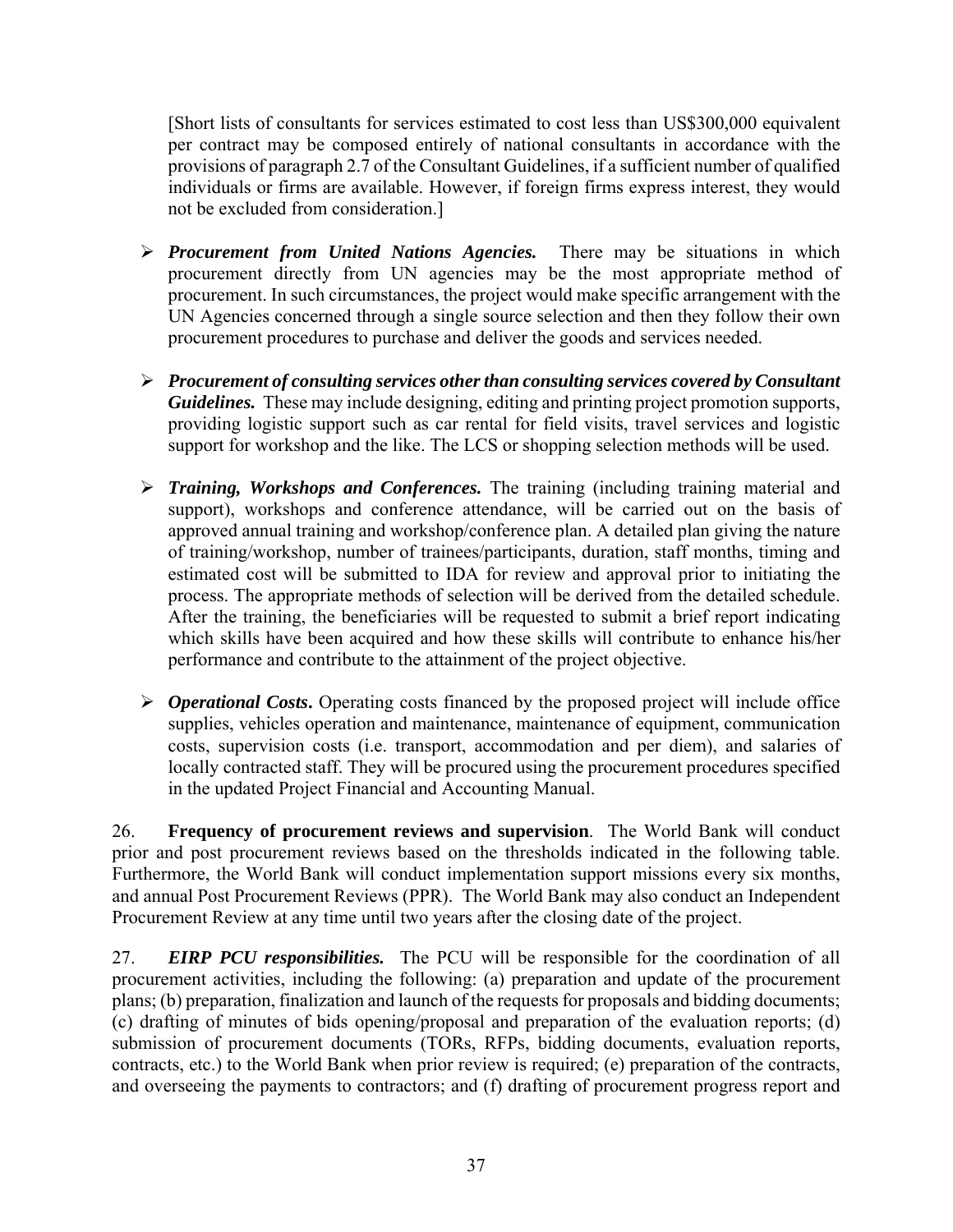coordination of the activities*.* Each beneficiary-implementing agency will be involved in the implementation.

28. The EIRP PCU has a Senior Procurement specialist and four assistants. However, it is expected that the current procurement work load of the EIRP will increase due to the following new World Bank funded projects coming on stream: (a) proposed project; (b) EIRP Additional financing scheduled to start in the last quarter of 2016; and (c) water supply project scheduled to start in June 2016.

29. This means that the procurement capacity of the EIRP PCU will need to be strengthened through the following actions to reduce possible procurement risks: (a) within three months after project effectiveness date, the EIRP PCU should have been strengthened with a procurement specialist; and (b) improve the skill set within the procurement cell within the EIRP PCU in order to take into account contract management aspects as recommended by the procurement guidelines of the World Bank.

## 30. **Country Overall Procurement Risk Assessment:**

| High    |  |
|---------|--|
| Average |  |
| Low     |  |

| <b>Expenditure</b>                 | <b>Contract Value</b>                                                                     | <b>Procurement</b>      | <b>Contract Subject to</b> |  |  |  |  |  |  |
|------------------------------------|-------------------------------------------------------------------------------------------|-------------------------|----------------------------|--|--|--|--|--|--|
| <b>Category</b>                    | (Threshold)                                                                               | <b>Method</b>           | <b>Prior Review</b>        |  |  |  |  |  |  |
|                                    | US\$                                                                                      |                         |                            |  |  |  |  |  |  |
| 1. Works                           | NA.                                                                                       |                         |                            |  |  |  |  |  |  |
| 2. Goods                           | $\geq 1,000,000$                                                                          | <b>ICB</b>              | All                        |  |  |  |  |  |  |
|                                    | < 1,000,000                                                                               | <b>NCB</b>              | The first contract         |  |  |  |  |  |  |
|                                    | < 100,000                                                                                 | Shopping                | The first contract         |  |  |  |  |  |  |
|                                    | No threshold                                                                              | Direct contracting      | All                        |  |  |  |  |  |  |
| 3. Consultants                     | $\geq 300,000$                                                                            | QCBS; QBS; LCS; FBS     | All contracts              |  |  |  |  |  |  |
| Firms                              | $<$ 300,000                                                                               | QCBS; QBS; LCS; FBS, CQ | The first contract         |  |  |  |  |  |  |
|                                    | $\geq 100,000$                                                                            | EOI                     | All contracts              |  |  |  |  |  |  |
| Individuals                        | < 100,000                                                                                 | Comparison of 3 CVs     |                            |  |  |  |  |  |  |
| (Selection Firms)<br>& Individuals | No threshold                                                                              | Single Source           | All                        |  |  |  |  |  |  |
|                                    | All Term of reference regardless of the value of the contract are subject to prior review |                         |                            |  |  |  |  |  |  |

*Table 3.4: Procurement and Selection Review Thresholds* 

*Note:* QCBS= Selection based on quality and cost; QBS= Selection based on the Consultant's qualifications; LCS = Least cost selection; FBS = Fixed Based Selection; CQ = Consultant Qualification; EOI = Expression of Interest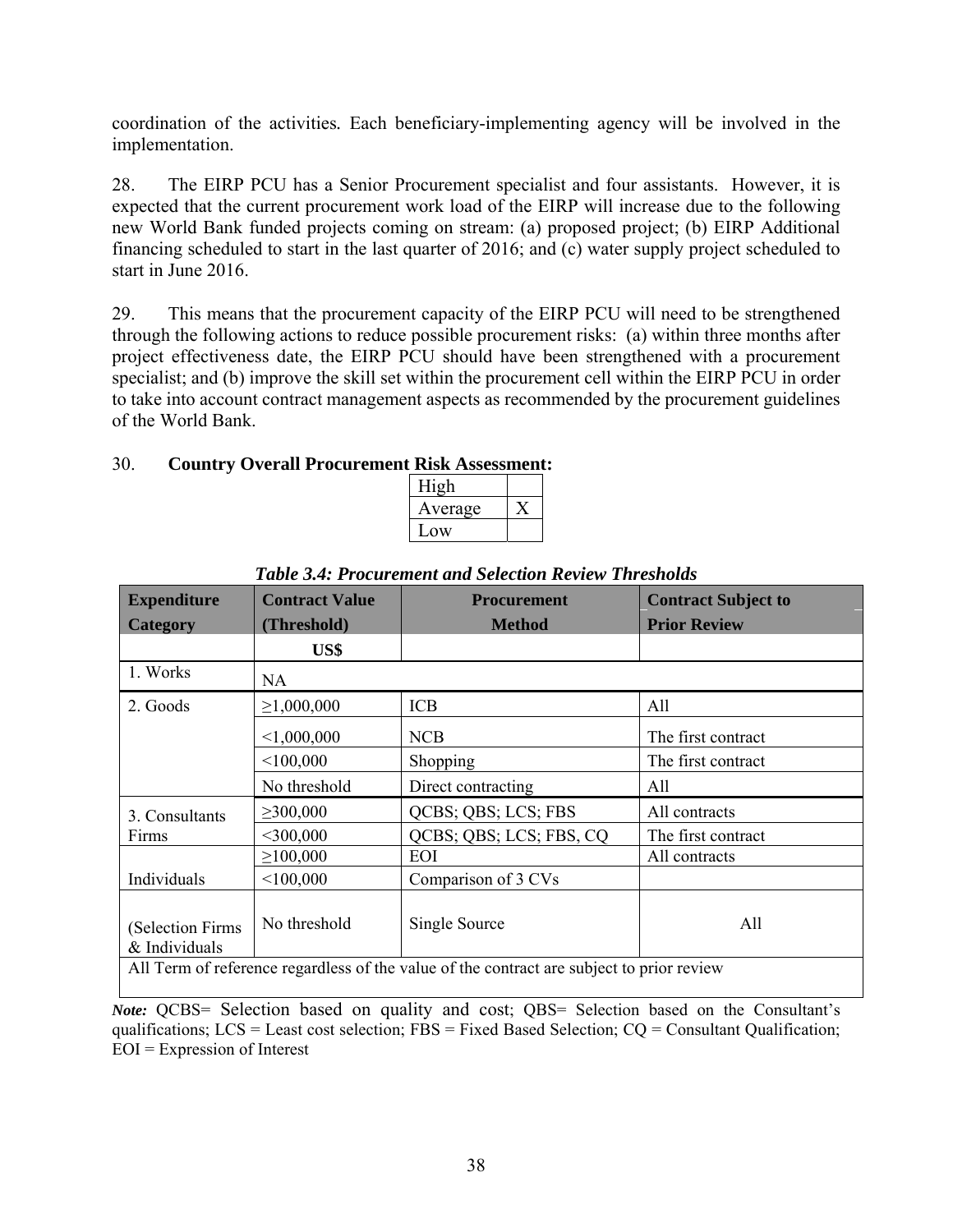## *Environmental and Social (including safeguards)*

31. *Project context.* The proposed project is a TA project, which means that it will have limited social and environmental adverse impacts. More specifically, the proposed project is not financing any civil works and will not require any land acquisition. That is why the proposed project is classified category B-partial assessment and only safeguard policy OP 4.01 on Environmental Assessment is triggered.

32. *Environmental impacts.* The proposed project is supporting a truck renewal scheme, which will support the reduction of transport greenhouse gases, a key factor in global warming. In addition, the truck renewal scheme should increase the safety of people living in the vicinity of roads by reducing the frequency of accidents due to the circulation of old unsafe trucks. It will also have a positive impact on health for people living along the Corridor due to reduced air and noise pollution from trucks.

33. For the truck-scrapping scheme supported by the project, even if most of the parts from the old trucks that will be scrapped will be recycled for export, some of the salvaged materials such as oils, grease and brake pads will need to be managed properly. Taking into account the limited quantities of trucks (about 300) that will be scrapped under the proposed project, only one scrap yard will probably be required, for which the location is not yet known. This means that TOR for a limited Environmental and Social Impact Assessment (ESIA) have been prepared by the borrower and disclosed before World Bank Board approval. The TOR have been reviewed by the Government body (ANDE) in charge of checking the compliance of environmental studies with the national regulatory framework and by the World Bank. Thereafter, they have been disclosed within Côte d'Ivoire and at the World Bank Infoshop on May 2, 2016, which was prior to appraisal.

34. During the implementation phase, and well prior to the start of the scrapping process, an ESIA will be prepared by the selected operator of the truck scrapping scheme as a due diligence. The ESIA, which will include an Environmental and Social Management Plan (ESMP) which will also be reviewed by the ANDE and by the World Bank to ensure that it is in full compliance with the World Bank's OP/BP 4.01 and with the Government's environmental policies. The mitigation measures proposed in the ESMP will be strictly implemented by the contractor, during the truck scrapping process.

35. Finally, an Environmental Audit will be conducted on a regular basis to make sure the ESMP for the truck scrapping facility is being properly implemented, and any unidentified adverse impacts are handled in a proper and efficient manner. Each Environment Audit report prepared during the implementation of the proposed project will be reviewed and validated by both the Government (ANDE) and the World Bank.

36. *Social impacts.* The proposed project does not fund any civil works, and does not require any land acquisition, and therefore does not trigger any social safeguards policies. In terms of positive social benefits, the proposed project aims to facilitate trade, transport, and transit on the Corridor, which should lead to higher travel speeds and lower prices for goods. Furthermore by modernizing customs procedures the proposed project will contribute to alleviating HIV/AIDS risks/exposure as a result of reduced transit time at borders.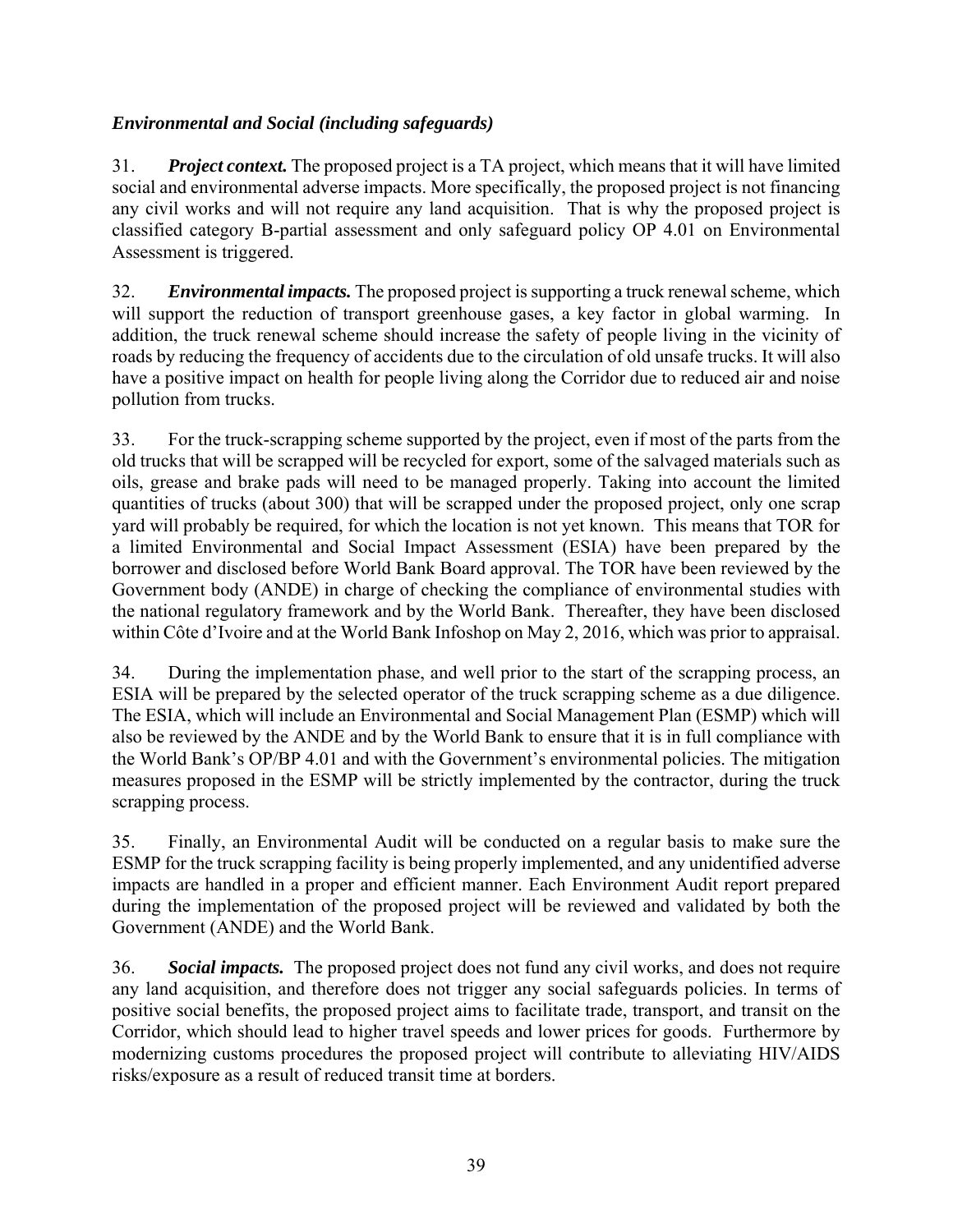## *Monitoring & Evaluation*

37. The EIRP PCU monitoring and evaluation system will be improved, especially with regards to the flow of information between the implementing agencies, the EIRP PCU and the other Government and private stakeholders, as well as the data collection/consolidation and analysis. In this regards, an appropriate draft manual of procedures that will govern the system will be available no later than three months after project effectiveness.

## *Citizen engagement and gender impact assessment/monitoring*

38. Tax paying citizens are the ultimate beneficiaries of Government, and private sector actions/activities in a country. Emerging evidence shows that sustained citizen engagement, especially in the PIA, including beneficiary feedback loops, can lead to improved development results on the ground if prerequisite conditions are met. For the proposed project, the direct beneficiaries are expected to be transport service providers, people living along the Corridor, shippers, and traders. However, increasing evidence has shown that inefficient and ineffective trade and transport practices along the Corridor not only affect the direct beneficiaries, but ultimately the end users of goods and services transported on it, in terms of higher prices. Therefore, promoting beneficiaries' participation in the project preparation and implementation through the inclusion of a citizen engagement mechanism in the project design is key to achieving satisfactory results.

39. **Citizen engagement.** To promote accountability and enhance transparency along the Corridor, the proposed project will partner with relevant Civil Society Organizations (CSOs) and/or Community-Based Organizations (CBOs), as well as professional associations (transport operators and drivers' unions), to report any illegal practice (bribes, road blocks, illegal customs checkpoint). The proposed project will partner with the *Convention de la Société Civile Ivoirienne* to collect and analyze data on the Corridor and provide regular feedback to the EIRP PCU on specific indicators. They will also be empowered to act as external reviewer of the activities implemented by: (a) *Comité National de Facilitation*, the OFT and ULCR, to report on the effectiveness of their work along the Corridor.

40. The citizen engagement mechanism and its related reporting procedures will be using low cost ICT, to ensure real-time beneficiary feedback and timely reporting to the EIRP PCU on road blocks, unauthorized customs' checkpoints and other illegal practices. In this regards, the proposed project will directly support the TFO and RRFU to ensure that they have the proper ICT technology, such as toll free numbers, GIS systems, satellite cellphones, video links and web sites, to effectively monitor transport activities on the Corridor. The "naming and shaming" approach would be reinforced through locally based community radios, and transparent disclosure of illegal practices in newspapers. Finally, annual reports on the performance of the Corridor from an illegal practices will be prepared and widely disseminated to civil society to ensure that pressure is kept on the Government to facilitate the movements of goods and services on it.

41. **Gender impacts assessment and monitoring.** The proposed project will benefit directly and indirectly all people living along the corridor and sub-region. Women will benefit in particular since many of the commercial activities and markets along the Corridor are run by women. More particularly, on the Ivorian section of the Corridor, the "*groupement des femmes du vivrier*"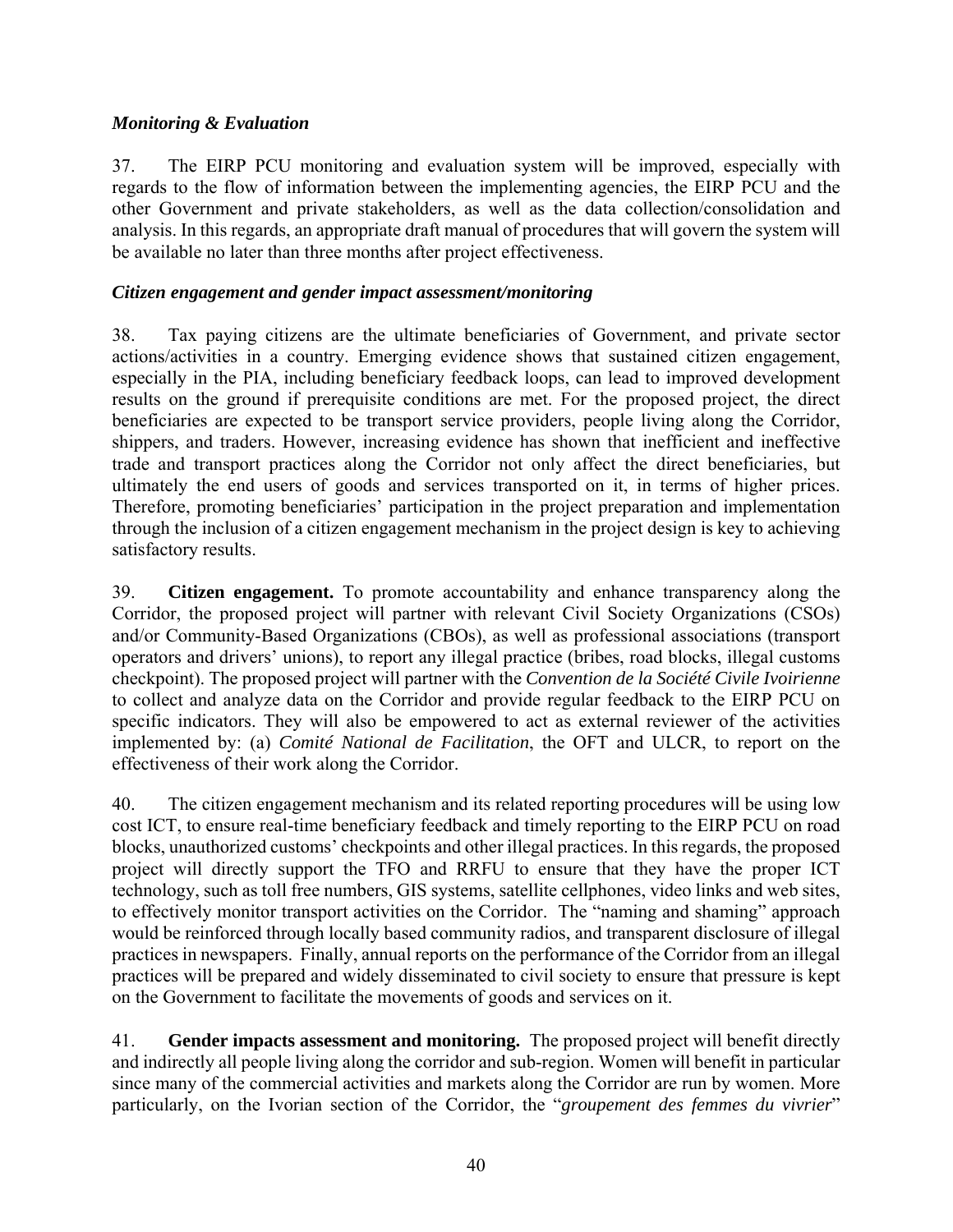(association of women food producers) are the ones that supply the Abidjan and other secondary cities markets for food products. The proposed project has conducted a Gender Impact Analysis to clearly identify the positive impacts of the proposed project activities on women groups and to monitor them.

42. **HIV/AIDS Prevention.** The proposed project will also build on the experience of the implementation of HIV/AIDS sensitization and prevention activities of the Abidjan-Lagos Trade and Transport Project and the West Africa Transport and Transit Facilitation Project. More specifically, a HIV/AIDS multiyear sensitization campaign will be carried out on the Corridor, with particular focus on women groups. This activity will be carried out as part of the mitigation measures of the gender impact mitigation plan. Furthermore, it will on high risks locations (big transit cities, major rest stops, and border posts). The EIRP PCU would have the responsibility for implementing those activities and would be relying on women associations for monitoring/evaluation.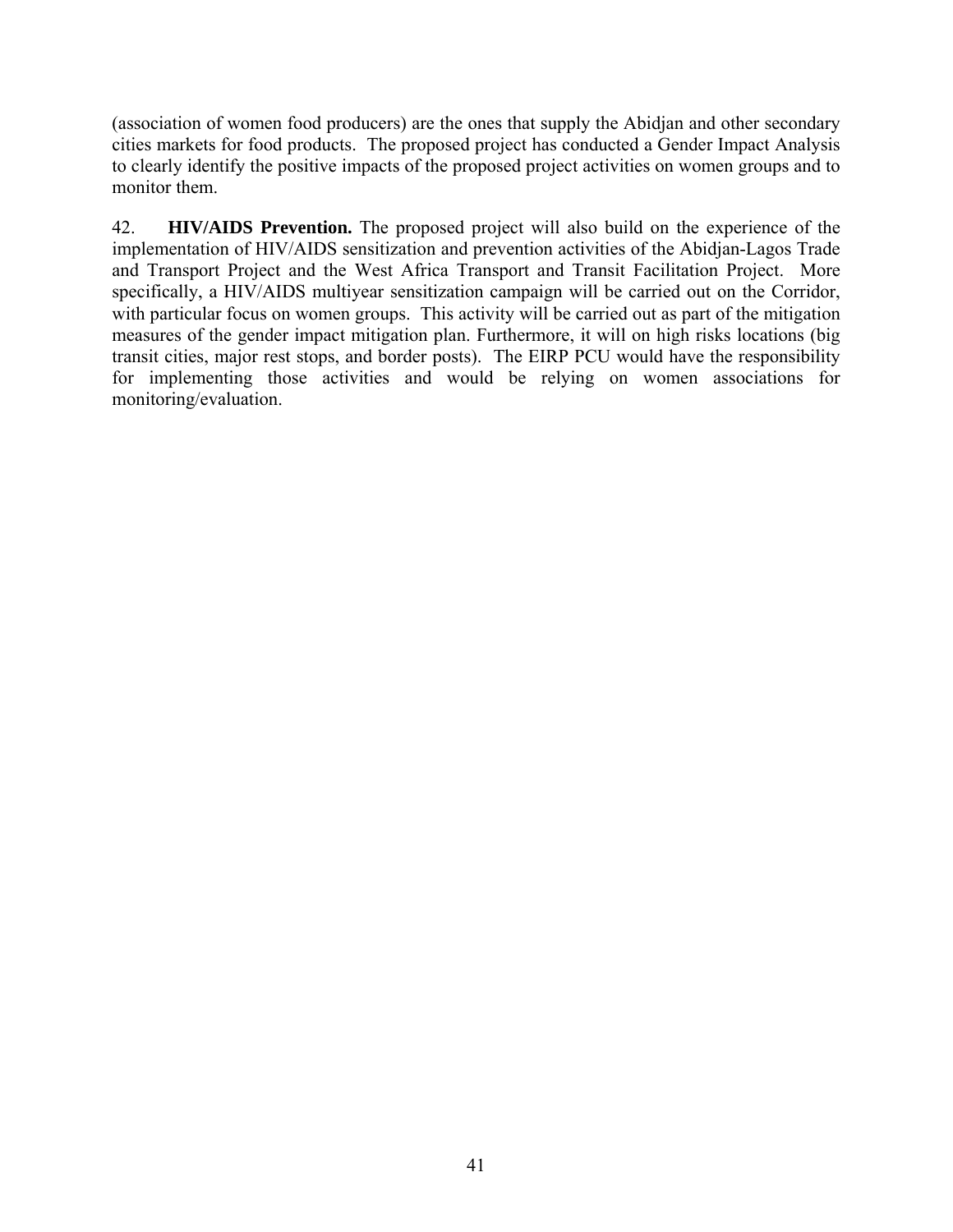### **Annex 4: Implementation Support Plan**

## **Côte d'Ivoire – Transport Sector Modernization and Corridor Trade Facilitation Project**

## **Strategy and Approach for Implementation Support**

1. The Implementation Support Plan (ISP) describes how the World Bank will support the implementation of the risk mitigation measures (identified in the –Systematic Operations Risk-Rating Tool - SORT) and provide the technical advice necessary to facilitate achieving the Project Development Objectives (PDO) (linked to results/outcomes identified in the result framework). The ISP also identifies the minimum requirements to meet the World Bank's fiduciary obligations. The contents of the ISP are as follows.

2. *Implementation support plan.* The project implementation strategy has been based on the following: (a) ensuring a high degree of quality at entry and implementation readiness of all project components; (b) focused technical, financial and procurement reviews both by the World Bank task teams and World Bank-hired consultants; (c) close and constant focus on high risk areas such as quality and speed of procurement; and (d) close and continuous follow-up on issues highlighted during implementation support missions. In order to put in place a continuous implementation support strategy, especially during the first two years of project implementation, the supervision effort will focus on efficiently and effectively implementing the procurement activities.

3. *Team composition.* The implementation support team is expected to consist of one experienced Task Team Leader (TTL) based at headquarters and assisted by one country based World Bank transport staff. In addition to this core implementation support team, country based fiduciary staff (procurement and financial management), as well as social and environmental staff will participate as full team members and be responsible for the implementation of project specific activities in their respective areas of expertise. Other consultant services will be hired on an adhoc basis.

4. *Frequency of implementation support effort.* There will be at least two implementation review missions per year and at least one limited review mission per year during the first two years of implementation. Country based staff will monitor implementation progress on a continuous basis, and quarterly video conferences to review project implementation matters will be organized.

5. *Implementation support budget.* To ensure a strong and continuous implementation support effort, especially during the first two full years of implementation, a minimum of US\$105,000 per year of implementation support budget would be required to cover all related fixed and variable costs during the first 24 months of project implementation. The below table provides the breakdown for the implementation support budget for the project.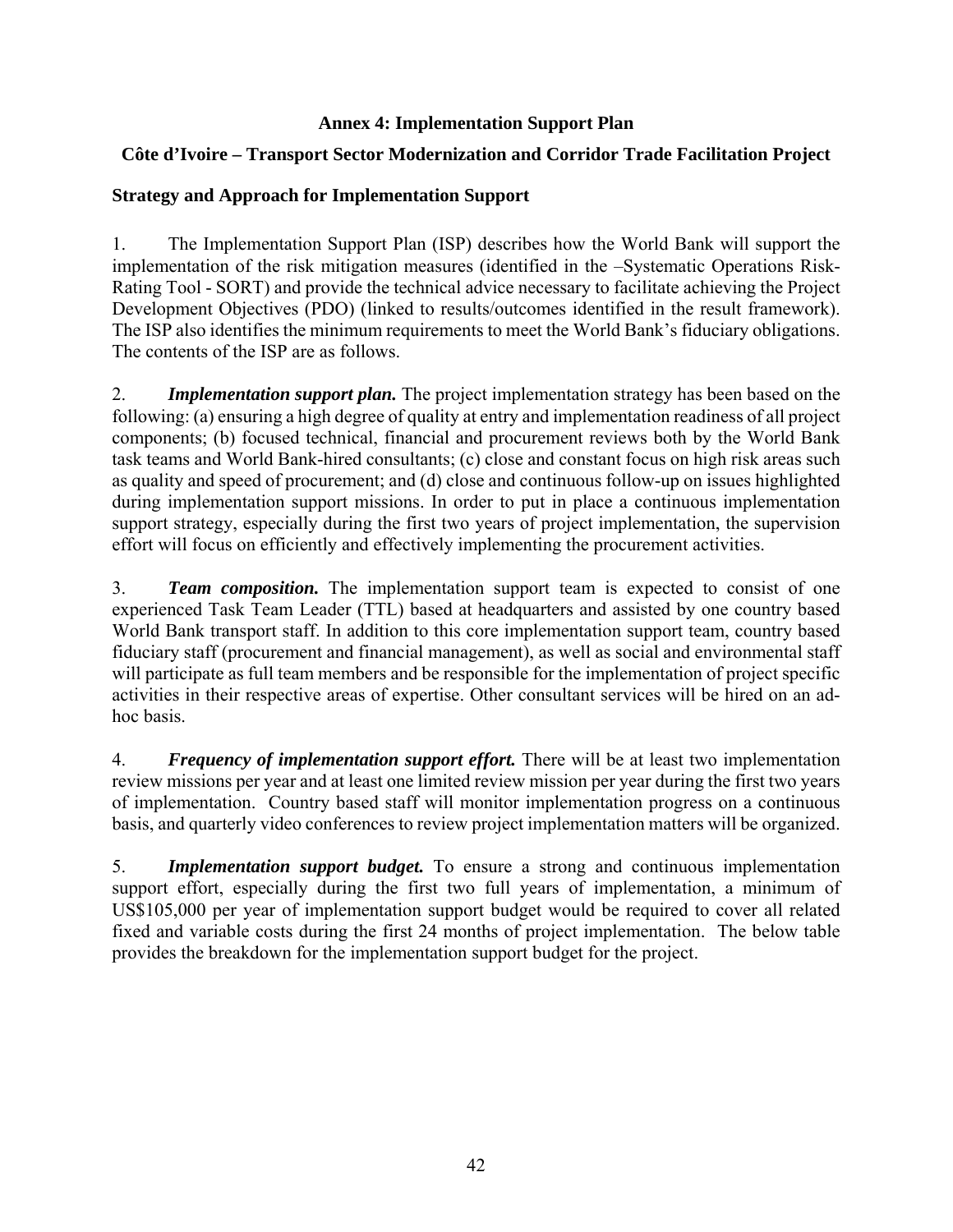| Team member by skill mix             | <b>Fixed costs</b><br>(US\$) | <b>Variable</b><br><b>Costs</b><br>(US\$) | Number of<br><b>Staff</b><br>weeks | <b>Number</b><br>of trips |
|--------------------------------------|------------------------------|-------------------------------------------|------------------------------------|---------------------------|
| Task Team Leader                     | 40,000                       | 15,000                                    | 9                                  | 2                         |
| Country based transport team member  | 10,000                       | 5,000                                     | 10                                 | $\theta$                  |
| Country based procurement specialist | 5,000                        |                                           | 3                                  |                           |
| Country based FM specialist          | 5,000                        |                                           | 3                                  | $\theta$                  |
| Customs and transit facilitation     |                              |                                           |                                    |                           |
| specialist                           |                              | 25,000                                    | 5                                  | $\overline{2}$            |
| <b>Total</b>                         | 60,000                       | 45,000                                    | 30                                 | 4                         |

**Table 4.1: Estimated Supervision Budget (Core Task Team) (First 24 months of project implementation)**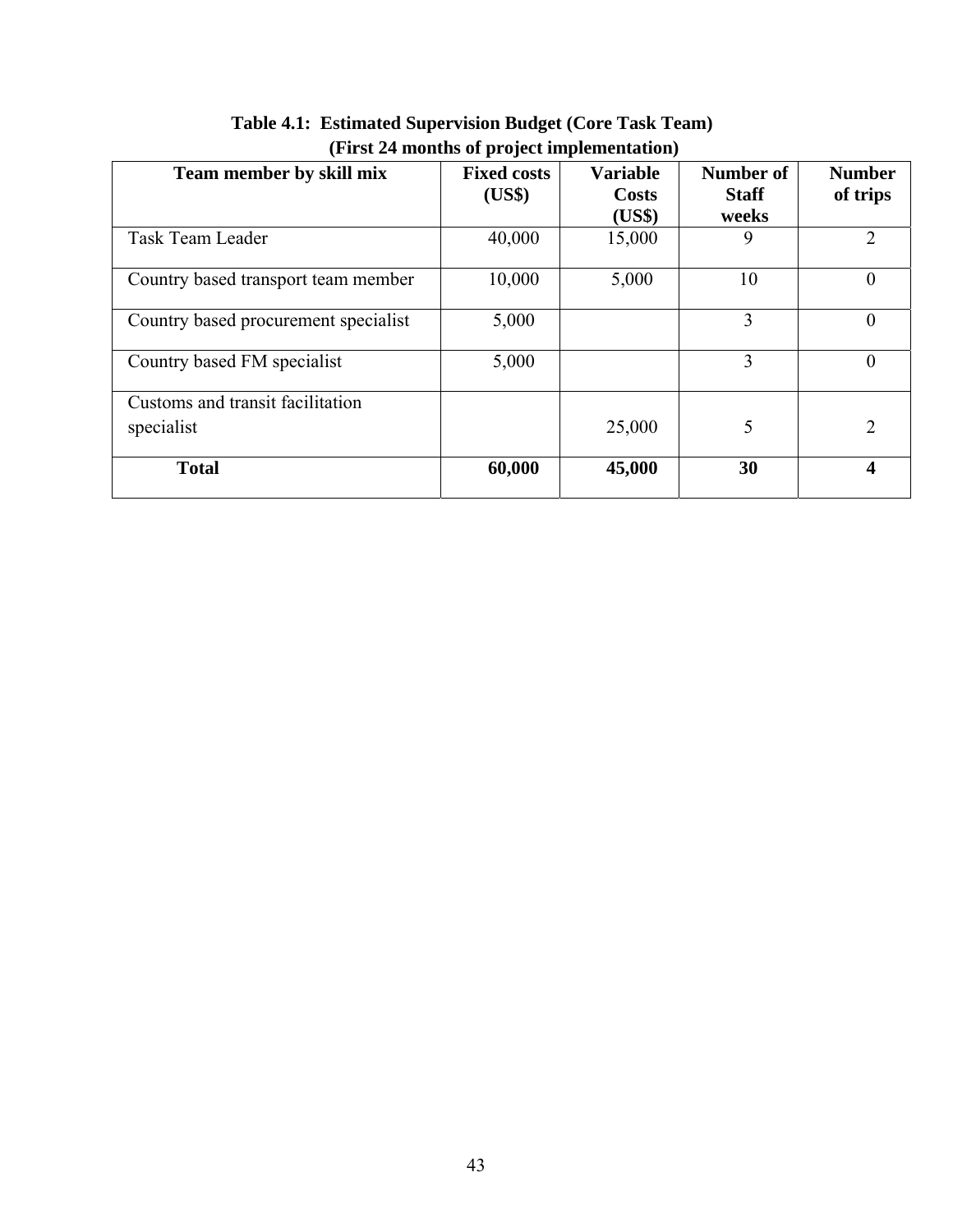### **Annex 5: Economic Analysis**

## **Côte d'Ivoire: Transport Sector Modernization and Corridor Trade Facilitation Project**

#### **A. Scope and Cost of the Project**

1. The proposed Project Development Objective is to **improve the efficiency and safety of transport services on the Ivorian section of the Abidjan, Ivory Coast – Ouagadougou, Burkina Faso road Corridor.** To achieve this Objective, the project was designed to: (a) provide technical and financial assistance to enable the effective operationalization of the policy and regulatory reforms under the Bank finance RTFCC DPO addressing road transport, transit and trade facilitation; and (b) establish support mechanisms to help private operators adapt to the new regulatory environment and mitigate the potential negative socio-economics impact of such reforms.

2. The total cost of the proposed project, including the **management and monitoring component,** is estimated at **US\$45 million** to be implemented over a **4.5 year period**. IDA is expected to finance **US\$30 million** of the total project costs, while the Government will finance the balance as counterpart funding.

## **B. Project Impact Area (PIA)**

3. The Abidjan – Ouagadougou Corridor is a 1,189 km long road and a rail corridor, including a 653 km (55 percent of the total length) section on the Ivorian territory. The Abidjan – Bamako Corridor follows the same road from Abidjan to Ouangolodougou and then branches off to Bamako (a distance of 1,180 km), while the multimodal road/rail route takes the railway from Abidjan to Ouangolodougou and then continues by road to Bamako. The Ouagadougou route passes through the border posts of Ouangolodougou (some 30 km from the border town of La Léraba in Côte d'Ivoire and Niangoloko in Burkina Faso). The Bamako route passes through the border posts of Pogo (Côte d'Ivoire) and Zegoua (Mali).

4. As stipulated in the PDO, the project direct target area is the Ivorian section of the Abidjan – Ouagadougou road Corridor. However, as the great majority of the project activities are not Corridor specific, the related impacts are expected to benefit the transport industry in Côte d'Ivoire as a whole, as well as other expected positive spin offs on jobs, safety, and security in the Trucking industry. In addition, considering the strategic role of the Ivorian section of the Abidjan – Ouagadougou road Corridor, as a backbone interconnecting the Abidjan Port with its hinterland, the improvements in Transport efficiency along this section, will benefit the various branch-outs beyond the border, including the Burkinabe section of the Corridor and beyond to Niamey in Niger, as well as the La Leraba – Bamako section of the Abidjan – Bamako Corridor, as illustrated in the following Diagram, where the Abidjan-Ouagadougou and Abidjan-Bamako corridors overlap over the section Abidjan – Ouangolodougou (border with Burkina). Both corridors are the primary import/export routes for the two landlocked countries of Burkina Faso and Mali from the Port of Abidjan.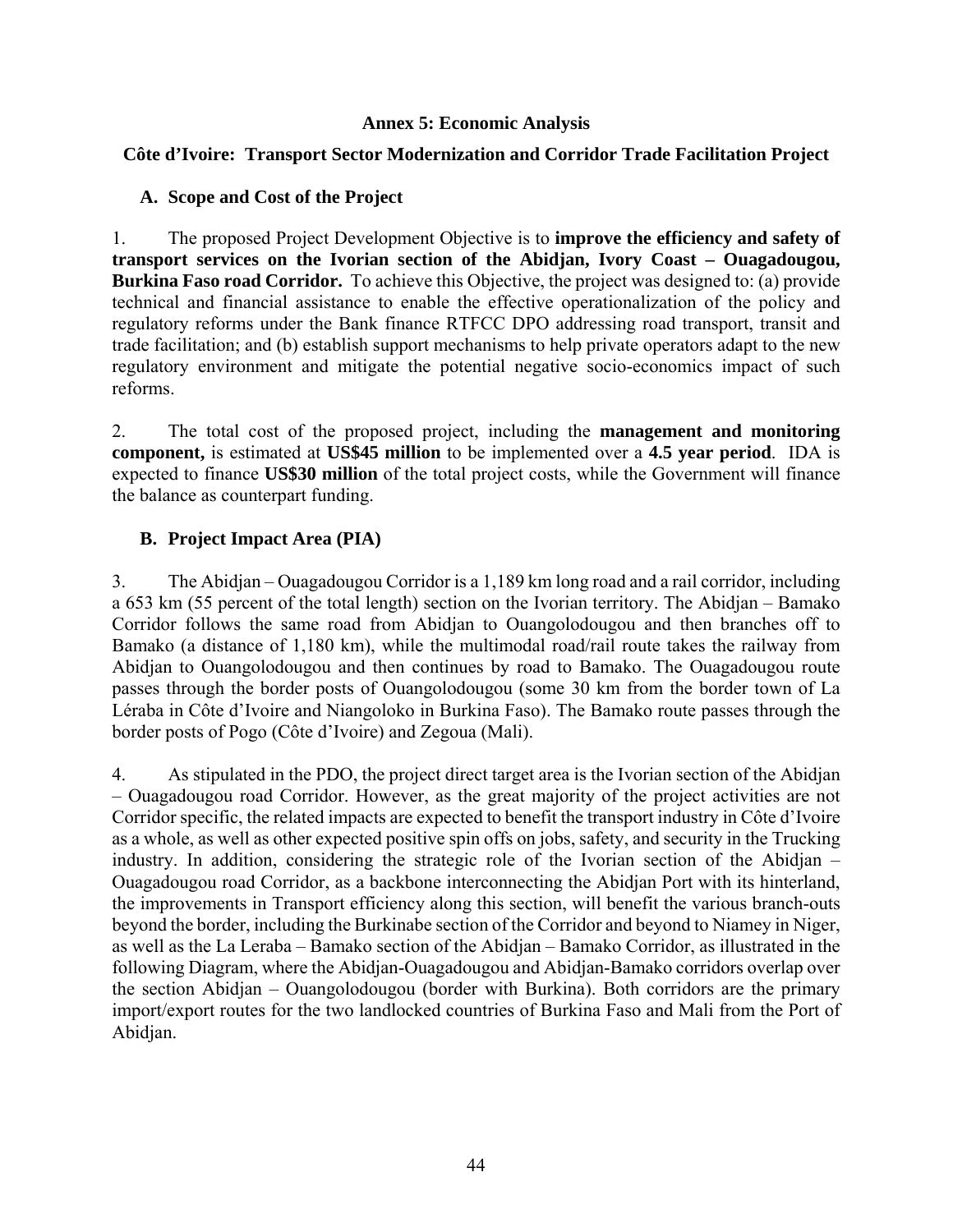## **C. Potential Project Impacts**

5. The reforms supported by the proposed project are designed to facilitate transport and trade, and are thus expected to generate socio-economic benefits through lower transport costs and prices, improved safety, and reduced emissions. In addition, the project will strengthen Côte d'Ivoire's role as a key transport and transit hub for neighboring countries, notably the Sahel landlocked countries, mainly Burkina Faso, but also Mali and Niger, whose economies depend on a reliable and affordable access to international markets. To the extent that these reforms will reduce the costs of importing and exporting goods, improved journeys reliability and predictability, faster delivery periods, and reduced damage to goods, will have great positive impacts on growth, employment and poverty reduction. As for the Ivorian economy, in addition to the project direct impacts stated above, the improved connectivity will foster trade and further integration with the neighboring countries, reduce fragility and expedite the country's transition to stability, prosperity, and the achievement of the "emerging country" target status by 2020.

6. While some Corridor stakeholders will inevitably be negatively impacted by the project, requiring well-targeted support to ease their short-term adjustment hardship, there will be direct positive impacts on most transport sector participants, resulting from the enhanced productivity and income. Overall, the project expected benefits should outweigh the costs, subject to the full implementation of the underlying reforms, to which rent seeking stakeholders' hostilities and entrenchment to fair and transparent competition, hold a major risk.

# **D. Transit Characteristics on the Abidjan – Ouagadougou Corridor**

7. While the Corridor concept is generally well understood and accepted among West African countries, as an important vehicle of development and economic growth, a catalyst to greater regional integration and trade among the linked countries and with the world markets, there are still important hurdles requiring joint political commitments to remove, including: (a) operationalization of Joint Border Post Control; (b) enforcement of Vehicle/Axle Load Control; (c) operationalization of Tracking System; (d) functional Corridor Management Committees; (e) harmonized and coordinated Vehicle/axle load controls; (f) harmonized/Simplified Customs Procedures (Computerization –Interconnection); (g) harmonized transit charging; (h) free access to transport services market; and (i) transport observatories.

8. The poor transit conditions along the Corridor are not unique, and rather common to most of the region's Corridors, characterized by: (a) missing links or in poor condition links; (b) lengthy transit times and delays at border posts; (c) inadequate security and safety resulting in pilferage and cargo loss; (d) poor cargo handling productivity; and (e) cumbersome and non-harmonized rules and procedures. As a consequence, inland transport costs (US\$/km) on West African Corridors are among the highest in the world, see following table:

| TANIC PILI TIININ TIMINDAL CONDI |            |                  |       |             |                 |                |                |  |  |
|----------------------------------|------------|------------------|-------|-------------|-----------------|----------------|----------------|--|--|
| <b>Regional corridors</b>        | <b>USA</b> | <b>Black Sea</b> | India | <b>SAWC</b> | South<br>Africa | East<br>Africa | West<br>Africa |  |  |
| Transport costs<br>$(US\$/km)$   | $00$ .     | 1.15             | 0.44  | 1.23        | .44             | 2.62           | 3.31           |  |  |

**Table 5.1: Inland Transport Costs**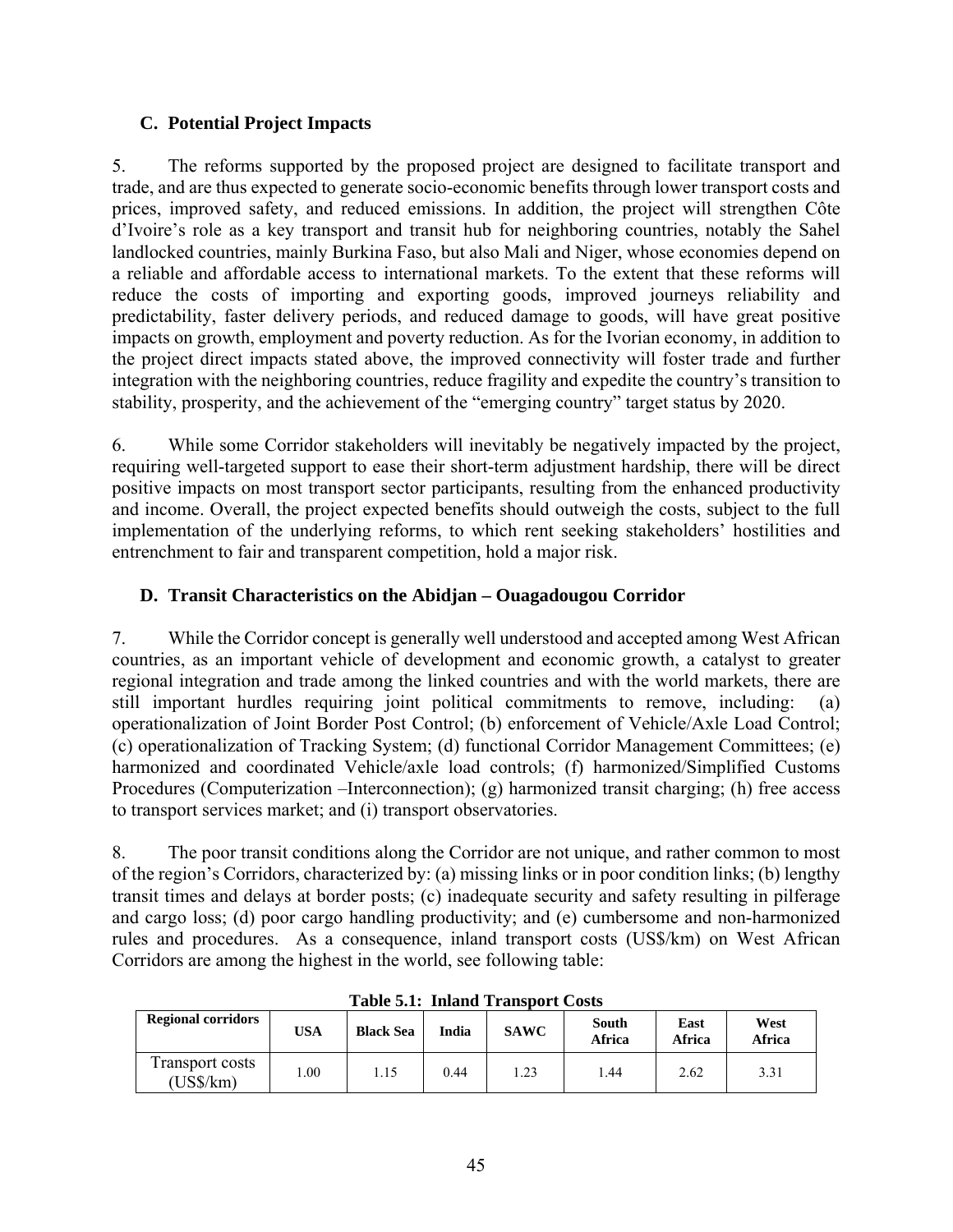9. Such high costs are often stated as one of the main cause of uncompetitive West African industries (high imported inputs costs and high products export costs. Together with the low productivity, discourages FDIs flow to the region.

10. While logistics performance in Côte d'Ivoire outperforms that of most West African neighbors, there is still, room for improvement, particularly with the customs clearance performance that is still behind that in Benin, Senegal, Burkina Faso or Niger.

| <b>2014 Data</b> |      | Logistics<br><b>Performance</b><br>Index (LPI) |      | <b>Customs</b> |      | <b>Infrastructure</b> |      | <b>International</b><br>shipments |      | Logistics<br>quality $\&$<br>competence |             | <b>Tracking and</b><br>tracing |      | <b>Timeliness</b> |
|------------------|------|------------------------------------------------|------|----------------|------|-----------------------|------|-----------------------------------|------|-----------------------------------------|-------------|--------------------------------|------|-------------------|
| <b>Economy</b>   | Rank | Mean<br>score                                  | Rank | Mean<br>score  | Rank | Mean<br>score         | Rank | Mean<br>score                     | Rank | Mean<br>score                           | <b>Rank</b> | Mean<br>score                  | Rank | Mean<br>score     |
| Côte d'Ivoire    | 82   | 2.7                                            | 119  | 2.3            | 103  | 2.36                  | 82   | 2.77                              | 85   | 2.63                                    | 70          | 2.83                           | 73   | 3.24              |
| Benin            | 90   | 2.66                                           | 76   | 2.54           | 101  | 2.4                   | 105  | 2.62                              | 101  | 2.55                                    | 84          | 2.67                           | 78   | 3.17              |
| Nigeria          | 91   | 2.66                                           | 132  | 2.22           | 93   | 2.44                  | 100  | 2.64                              | 90   | 2.6                                     | 74          | 2.79                           | 75   | 3.22              |
| Senegal          | 100  | 2.6                                            | 78   | 2.53           | 108  | 2.33                  | 73   | 2.84                              | 96   | 2.57                                    | 105         | 2.54                           | 142  | 2.72              |
| Ghana            | 107  | 2.54                                           | 127  | 2.25           | 90   | 2.46                  | 93   | 2.67                              | 116  | 2.42                                    | 90          | 2.65                           | 135  | 2.78              |
| Guinea           | 113  | 2.5                                            | 101  | 2.37           | 131  | 2.18                  | 120  | 2.52                              | 107  | 2.48                                    | 118         | 2.48                           | 106  | 2.97              |
| Burkina Faso     | 116  | 2.47                                           | 110  | 2.34           | 120  | 2.27                  | 131  | 2.44                              | 115  | 2.44                                    | 129         | 2.41                           | 114  | 2.94              |
| Niger            | 120  | 2.46                                           | 92   | 2.42           | 135  | 2.16                  | 119  | 2.52                              | 128  | 2.34                                    | 134         | 2.38                           | 117  | 2.93              |
| Togo             | 128  | 2.42                                           | 139  | 2.19           | 138  | 2.15                  | 101  | 2.64                              | 142  | 2.24                                    | 97          | 2.59                           | 149  | 2.67              |
| Mali             | 136  | 2.39                                           | 149  | 2.09           | 147  | 2.1                   | 121  | 2.51                              | 152  | 2.17                                    | 110         | 2.52                           | 120  | 2.9               |
| Gambia,          | 141  | 2.36                                           | 141  | 2.18           | 155  | 2.02                  | 99   | 2.64                              | 122  | 2.38                                    | 148         | 2.27                           | 153  | 2.58              |
| Mauritania       | 145  | 2.35                                           | 146  | 2.13           | 105  | 2.34                  | 151  | 2.29                              | 141  | 2.25                                    | 138         | 2.36                           | 136  | 2.78              |
| Sierra Leone     | 163  | 2.06                                           | 163  | 1.78           | 106  | 2.34                  | 163  | 1.91                              | 164  | 1.92                                    | 160         | 2.07                           | 162  | 2.36              |

**Table 5.2: Logistics Performance** 

## *Transport Costs on the Corridor*

11. Despite the best logistics performance in the region, transport costs in Côte d'Ivoire are still among the highest. Recent surveys undertaken with transport sector stakeholders, revealed that unlawful levying and racketing at road-blocks is the main underlying cause, together with the rent seeking by the industry middleman.

12. Currently the average price (in 2014) paid by the shippers for transporting a cargo of 34 tons (average load), on the Abidjan - Ouagadougou is 1.045 million FCFAs (equivalent to US\$2,100), distributed as follows:

- i. Access to the transport market caused by cartels / lack of competition: **373,025 FCFA (35.7 percent)**
	- Intermediate: 24,200 F CFA
	- Margin: 348,825 F CFA

## ii. Transportation cost: **672,620 F CFA**

• Road blocks molestation, and bribery for overloading: 59,200 F CFA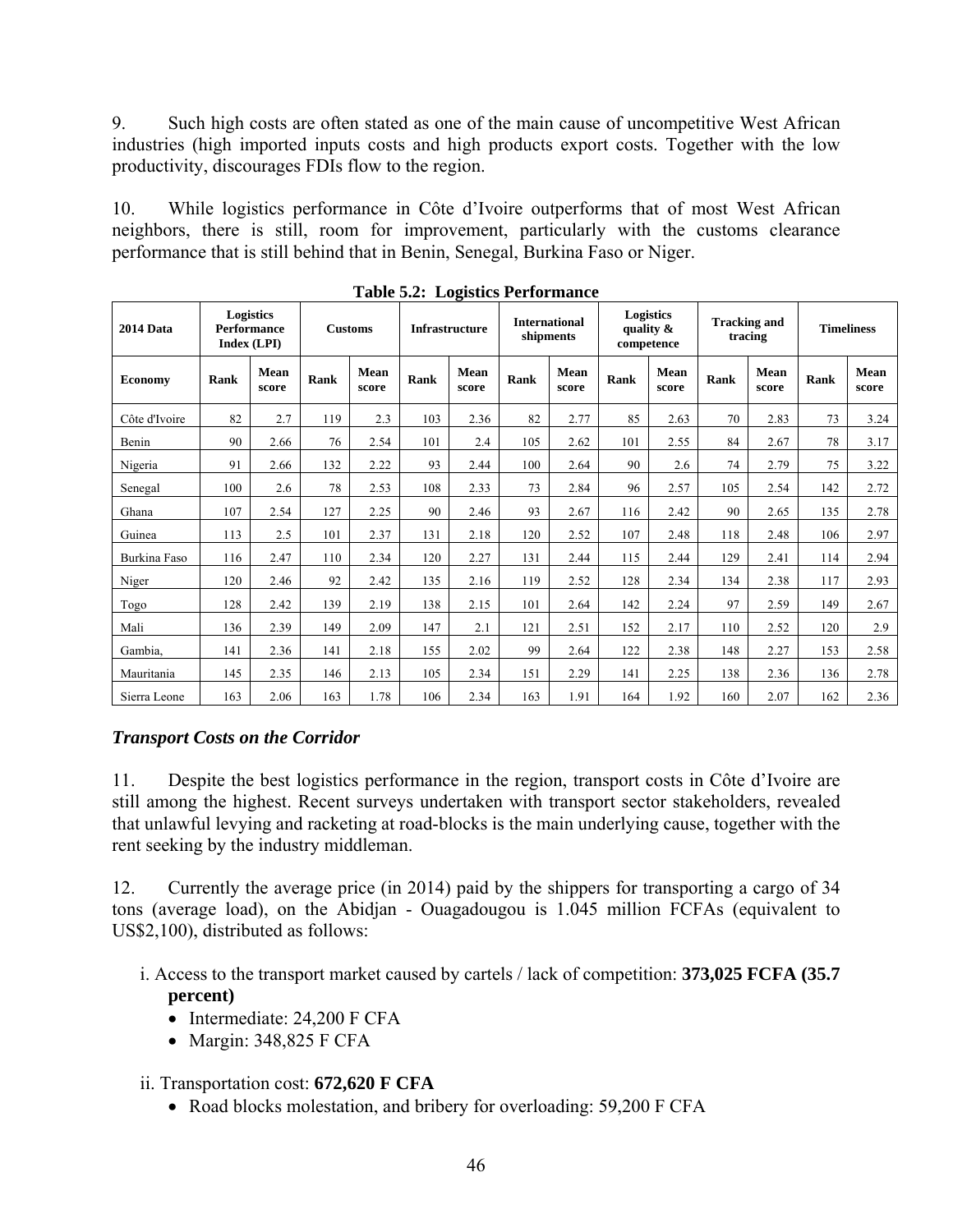- Fixed costs of the carrier: 107,030 FCFA, including
	- o Access to the profession: 98,830 FCFA
		- Financing for trucks: 18,020 FCFA
		- Corporate Structure: 80,810 FCFA
	- o Other authorizations/ border crossing costs: 8,200 FCFA
- Vehicle Operating Costs: 506,390 F CFA, including:
	- o Fuel: 414,598 FCFA
	- o Maintenance: 91,792 FCFA

13. As shown above, the lack of competition accounts for more than one third of the transport costs. Besides the low average turn-around of trucks (on average two trips per month on the Abidjan – Ouagadougou corridor), the frequent empty backhaul, the high number of checkpoints, the slow return of security on the Ivorian section of the Corridor, and the limited implementation of the  $1/3$ ,  $2/3<sup>2</sup>$  rule to the high crops season, are a serious deterrent for many Ivorian transporters, thus reducing competition.

## *Traffic Levels on the Ivorian section of the Corridor*

#### Corridor Traffic volumes

 $\overline{a}$ 

14. Traffic data on the Ivorian section of the corridor was provided by the Ministry of Transport and included:

- Road traffic counts on the Ivorian section of the Corridor;
- Abidjan Autonomous Port throughput data ; and
- Customs Transit data at the border with Burkina Faso.

15. As summarized in Table 5.3, Average Annual Daily Traffic (AADT) data was provided for three stretches of the Abidjan – Yamoussoukro section of the Corridor, by vehicle category for years 2013 and 2014.

16. As the data shows, traffic on the section Abidjan – Yamoussoukro has decreased during the period 2013-2014, essentially due to the new motorway construction works.

 $2$  The 1/3, 2/3 Haulage business share rule between the countries Ivory Coast and Burkina Faso and Ivory Coast respectively was stipulated a bilateral treaty that was established pursuant to the ECOWAS Inter-State Road Transportation Convention (No. A/P2/82). The latter allows pairs of member states to conclude bilateral treaties that give specific percentages of the freight passing through a coastal country's port *en route* to a landlocked country.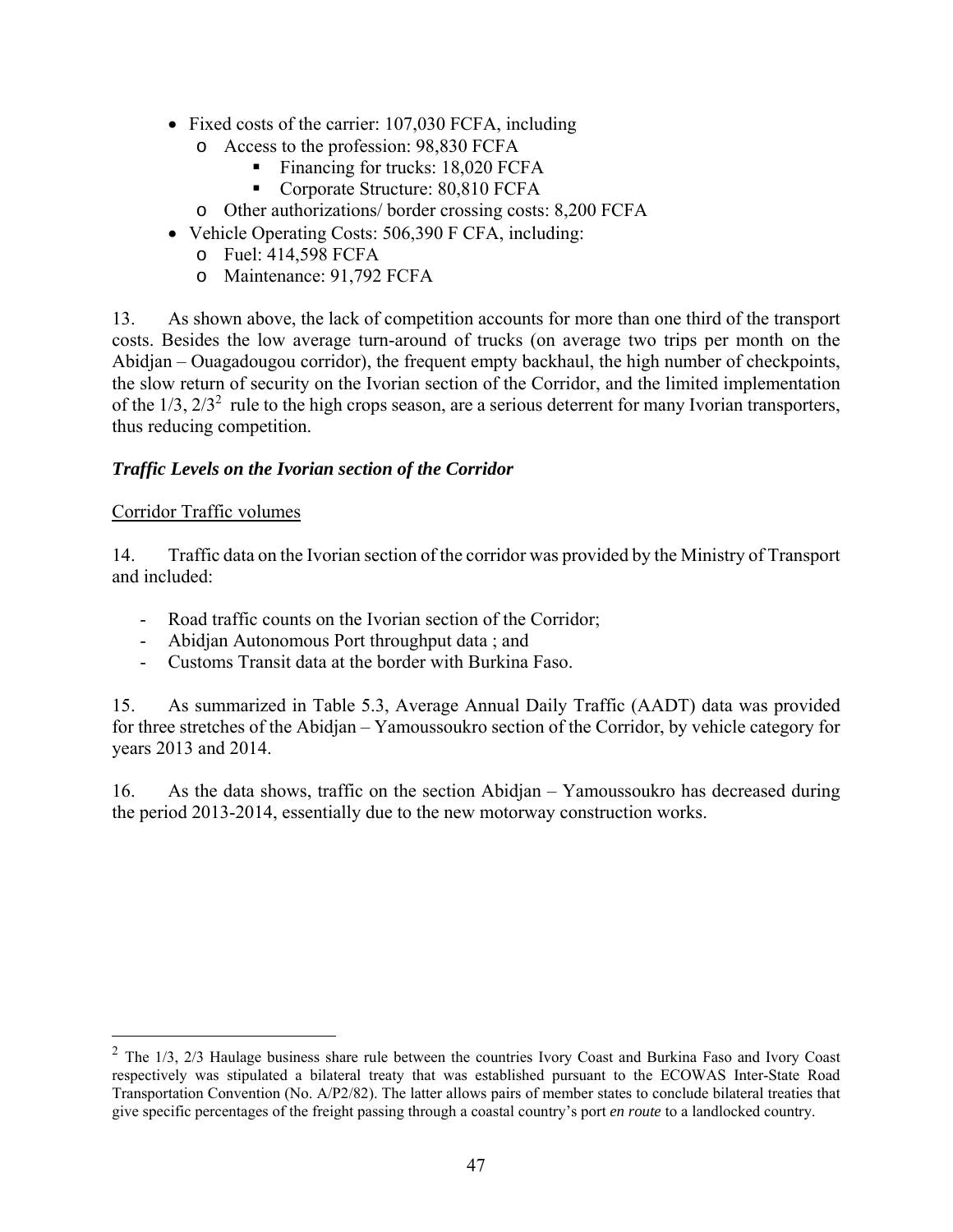| <b>Road section</b>                                         | <b>Length</b><br>(km) | <b>Private</b><br>car | <b>Intercity</b><br>taxi | <b>Minibus</b><br>$\leq 31$<br>seats. | <b>Autocar</b><br>> 31<br>seats. | <b>Pick</b><br><b>ups</b> | <b>Lorries</b> | <b>Trucks</b><br>Artic. | <b>Total</b> |
|-------------------------------------------------------------|-----------------------|-----------------------|--------------------------|---------------------------------------|----------------------------------|---------------------------|----------------|-------------------------|--------------|
| <b>GESCO-ELIBOU</b>                                         | 60                    | 2911                  | 200                      | 1 1 3 9                               | 772                              | 1 3 0 3                   | 1 0 5 4        | 1038                    | 8417         |
| % per vehicle category                                      |                       | 35%                   | 2%                       | 14%                                   | 9%                               | 15%                       | 13%            | 12%                     | 100%         |
| <b>ELIBOU-BODO</b>                                          | 33                    | 2715                  | 38                       | 1 1 4 6                               | 487                              | 69                        | 488            | 977                     | 5920         |
| % per vehicle category                                      |                       | 46%                   | $1\%$                    | 19%                                   | 8%                               | 1%                        | 8%             | 17%                     | 100%         |
| <b>BODO-SINGROBO</b>                                        | 38                    | 2012                  | 44                       | 304                                   | 672                              | 370                       | 366            | 656                     | 4 4 2 5      |
| % per vehicle category                                      |                       | 45%                   | $1\%$                    | 7%                                    | 15%                              | 8%                        | 8%             | 15%                     | 100%         |
| <b>Weigthed AADT for Abidjan-</b><br>Singrobo (2014)        | 131                   | 2600.847              | 114                      | 898                                   | 671                              | 721                       | 712            | 912                     | 6630         |
| % per vehicle category                                      |                       | 39%                   | 2%                       | 14%                                   | 10%                              | 11%                       | 11%            | 14%                     | 100%         |
| <b>Weigthed AADT</b> for Abidjan-<br><b>Singrobo</b> (2013) | 131                   | 2946                  | 100                      | 1 2 2 9                               | 611                              | 493                       | 795            | 1 0 8 2                 | 7 2 5 6      |
| <b>SINGROBO-TOUMODI</b>                                     | 35                    | 1980                  | 42                       | 447                                   | 525                              | 378                       | 353            | 644                     | 4 3 6 8      |
| % per vehicle category                                      |                       | 45%                   | $1\%$                    | 10%                                   | 12%                              | 9%                        | 8%             | 15%                     | 100%         |
| <b>TOUMODI - YAMOUSSOUKRO</b>                               | 45                    | 2078                  | 814                      | 402                                   | 446                              | 202                       | 204            | 753                     | 4 9 0 0      |
| % per vehicle category                                      |                       | 42%                   | 17%                      | 8%                                    | 9%                               | 4%                        | 4%             | 15%                     | 100%         |
| <b>Weigthed AADT for Singrobo-</b><br>Yamoussoukro (2014)   | 80                    | 2035                  | 476                      | 422                                   | 480                              | 279                       | 269            | 706                     | 4667         |
| % per vehicle category                                      |                       | 47%                   | 11%                      | 10%                                   | 11%                              | 6%                        | 6%             | 16%                     | 108%         |
| <b>Weigthed AADT for Singrobo-</b><br>Yamoussoukro (2013)   | 80                    | 2001                  | 443                      | 541                                   | 359                              | 304                       | 247            | 770                     | 4 6 6 5      |
| <b>Weigthed AADT for Abidjan-</b><br>Yamoussoukro (2014)    | 211                   | 2 3 8 6               | 251                      | 718                                   | 599                              | 554                       | 544            | 834                     | 5886         |
| % per vehicle category                                      |                       | 41%                   | 4%                       | 12%                                   | 10%                              | 9%                        | 9%             | 14%                     | 100%         |
| <b>Weigthed AADT</b> for Abidjan-<br>Yamoussoukro (2013)    | 211                   | 2588                  | 230                      | 968                                   | 516                              | 421                       | 587            | 963                     | 6 2 7 4      |
| %age growth 2013-2014                                       |                       | $-7.8%$               | 9.1%                     | $-25.8%$                              | 16.1%                            | 31.6%                     | $-7.3%$        | $-13.4%$                | $-6.2%$      |

**Table 5.3: Average Annual Daily Traffic** 

Source: Ageroute

17. Additional traffic data was collected from traffic using the Abidjan – Yamoussoukro Motorway, showing substantial growth at two toll-booths, at Attinguie (17.5 percent growth) and Singrobo (9.5 percent growth), despite the implementation of relatively high tolls in relation to the average income levels (at a base rate of US\$.02 cents/km, about one-third of average international commercial rates). Such high growth rates are typical of the ramp up period during the first few years after opening to traffic, and should therefore be discounted to obtain the organic growth rates.

18. Consequently, taking the above figures in consideration, we have compared data from year 2013 and 2015, as shown in the table below. While the overall traffic on the Abidjan - Yamoussoukro road section has been static (0 percent growth), the heavy goods vehicles traffic has substantially increased, including by 7.6 percent and 4.5 percent on Classes 3 and 4 respectively.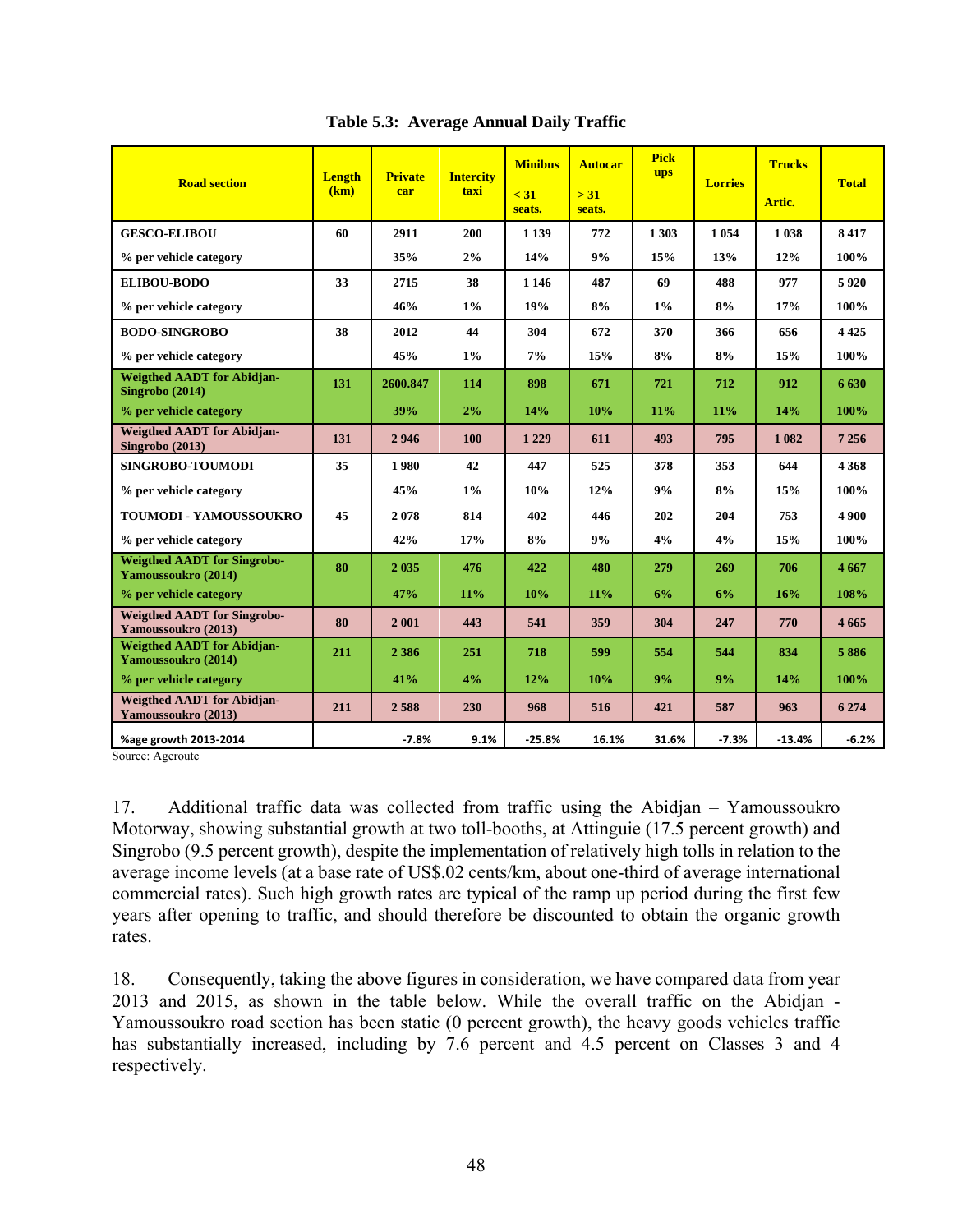| <b>AADT</b>                                       | Year        | <b>Class 1</b> | Class 2   | Class 3 | Class 4 | <b>Total</b> |
|---------------------------------------------------|-------------|----------------|-----------|---------|---------|--------------|
| Abidjan-Singrobo (131 km)                         | 2013        | 3046           | 1722      | 1406    | 1082    | 7256         |
|                                                   | 2015        | 3651           | 1086      | 1640    | 1201    | 7578         |
|                                                   | <b>AAGR</b> | $9.5\%$        | $-20.6\%$ | 8.0%    | 5.3%    | 2.2%         |
|                                                   | 2013        | 2444           | 845       | 606     | 770     | 4665         |
| Singrobo-Yamoussoukro<br>$(80 \text{ km})$        | 2015        | 2220           | 403       | 680     | 811     | 4114         |
|                                                   | <b>AAGR</b> | $-4.7\%$       | $-30.9\%$ | 5.9%    | $2.6\%$ | $-6.1\%$     |
| <b>Weighted Abidjan-</b><br>Yamoussoukro (211 km) | 2013        | 2818           | 1389      | 1103    | 964     | 6274         |
|                                                   | 2015        | 3109           | 827       | 1276    | 1053    | 6265         |
|                                                   | <b>AAGR</b> | 5.0%           | $-22.8%$  | $7.6\%$ | 4.5%    | $-0.1\%$     |

Table 5.4: AADT Traffic Volumes per Homogenous Section and Vehicle Type

Class 1: Private car + Intercity Taxi; Class 2: Pick up + Minibus (<31 seats); Class 3: Lorries + Bus (> 31 seats); Class 4: Articulated

# Corridor traffic growth

19. Reliable historic traffic data is difficult to obtain for the period prior to 2010, due to the prolonged political crisis with the consequent economic volatility, directly impacting traffic levels on the corridor. Available traffic data for the period 2011 – 2015 was obtained from the Abidjan Autonomous Port throughput, which provides a good benchmark on the growth of transit traffic along the various corridors it serves.

20. As shown in the tables below, Port of Abidjan traffic has recorded varying patterns of growth for bulk and containerized traffic. While bulk traffic has grown at an average annual rate of 7.7 percent, container traffic grew at lower rate of 3.9 percent annually. The latter representing only 23 percent of the total tonnage, with an improved loading over the period, resulting in an overall average annual growth of Ton equivalent of 7.6 percent, in the same range as that of bulk.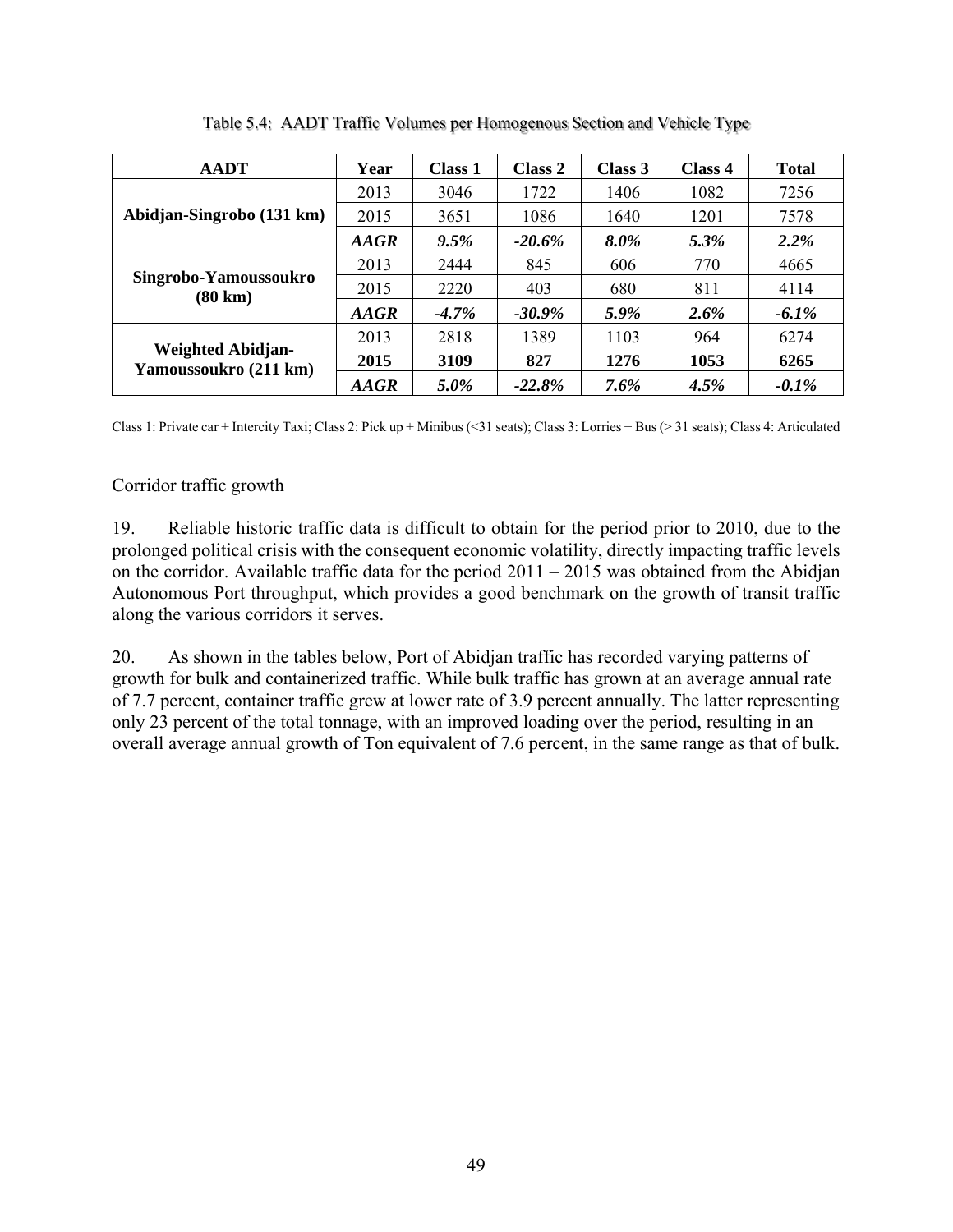|                                         |           |              | <b>TRANSIT TRAFFIC PER COUNTRY (in Tons)</b> |           |           |                         |
|-----------------------------------------|-----------|--------------|----------------------------------------------|-----------|-----------|-------------------------|
|                                         | 2010      | 2011         | 2012                                         | 2013      | 2014      | <b>AGR</b><br>2011-2014 |
| <b>IMPORTS</b>                          | 846,829   | 682,692      | 1,389,874                                    | 1,567,730 | 1,535,073 | 31%                     |
| - Burkina Faso                          | 441,747   | 330,533      | 667,851                                      | 740,926   | 839,395   | 36%                     |
| - Mali                                  | 402,082   | 349,593      | 699,616                                      | 803,701   | 642,026   | 22%                     |
| - Niger                                 | 506       | 1,323        | 8,306                                        | 10,770    | 37,185    | 204%                    |
| - Autres pays                           | 2,495     | 1,244        | 14,101                                       | 12,332    | 16,467    | 137%                    |
| <b>EXPORTS</b>                          | 190,955   | 82,248       | 223,257                                      | 260,736   | 304,146   | 55%                     |
| - Burkina Faso                          | 109,234   | 63,869       | 90,246                                       | 144,879   | 200,245   | 46%                     |
| - Mali                                  | 81,721    | 18,378       | 133,011                                      | 115,857   | 103,866   | 78%                     |
| - Niger                                 | $\theta$  | 0            | $\theta$                                     | $\theta$  | 0         |                         |
| - Autres pays                           | $\theta$  | $\mathbf{0}$ | $\theta$                                     | $\theta$  | 35        |                         |
| <b>TOTAL MARITIME</b><br><b>TRAFFIC</b> | 1,037,784 | 764,940      | 1,613,132                                    | 1,828,466 | 1,839,220 | 34%                     |
| <b>Equiv. Trucks (34 Tons) AADT</b>     | 84        | 62           | 130                                          | 147       | 148       | $7\%$                   |

## 21. When considering Port of Abidjan transit traffic to/from Burkina Faso, Mali and Niger,

**Table 5.5: Transit Traffic per Country** 

potentially using the Ivorian section of the Corridor, and assuming an average truck load of 34 tons (Borderless survey data), the transit traffic accounts for only 15 percent of the overall Heavy Goods Vehicles (HGV) traffic, suggesting that most trucks operating in the corridor are for domestic goods transport with similar annual growth rates over the period 2012-2014 of approximately 7 percent.

22. The following Table shows past trends data on the transit traffic through Côte d'Ivoire (Tons) to main hinterland, confirming the overall volumes of Transit Traffic estimated above, with an average equivalent trucks transit through the border at Ouangolodougou of about 130 trucks in 2012, of which 47 percent to/from Burkina Faso and 51 percent to/from Mali. The table also illustrates the impacts of the political turmoil that Côte d'Ivoire has gone through over the period 2002 to 2011, with an erratic pattern of Transit Traffic volumes through the border due to the latter's high sensitivity to security conditions.

|                                    | 2002    | 2003   | 2004   | 2005   | 2006   | 2007   | 2008   | 2009    | 2010    | 2011   | 2012    |
|------------------------------------|---------|--------|--------|--------|--------|--------|--------|---------|---------|--------|---------|
| <b>Burkina Faso</b>                | 388993  | 1584   | 162077 | 304077 | 298309 | 518878 | 384650 | 588979  | 550963  | 394402 | 758097  |
| Mali                               | 637646  | 76644  | 251958 | 285855 | 399580 | 374256 | 325897 | 656446  | 483803  | 367971 | 832628  |
| <b>Others</b>                      | 23542   | 1347   | 6964   | 1753   | 1465   | 326    | 1926   | 12227   | 3000    | 2567   | 22407   |
| <b>Total Transit</b>               | 1050181 | 179575 | 420999 | 591685 | 699354 | 893460 | 712473 | 1257652 | 1037766 | 764940 | 1613132 |
| <b>Equiv Trucks</b><br><b>AADT</b> | 85      | 14     | 34     | 48     | 56     | 72     | 57     | 101     | 84      | 62     | 130     |

**Table 5.6: Past Transit Traffic Trends through Côte d'Ivoire** 

23. The Table below of volumes of Trade across the border derived from customs data, shows a higher growth rate of 6 percent in 2015, essentially driven by a surge in Burkina Faso exports, albeit accounting for only 10 percent of the total border Trade.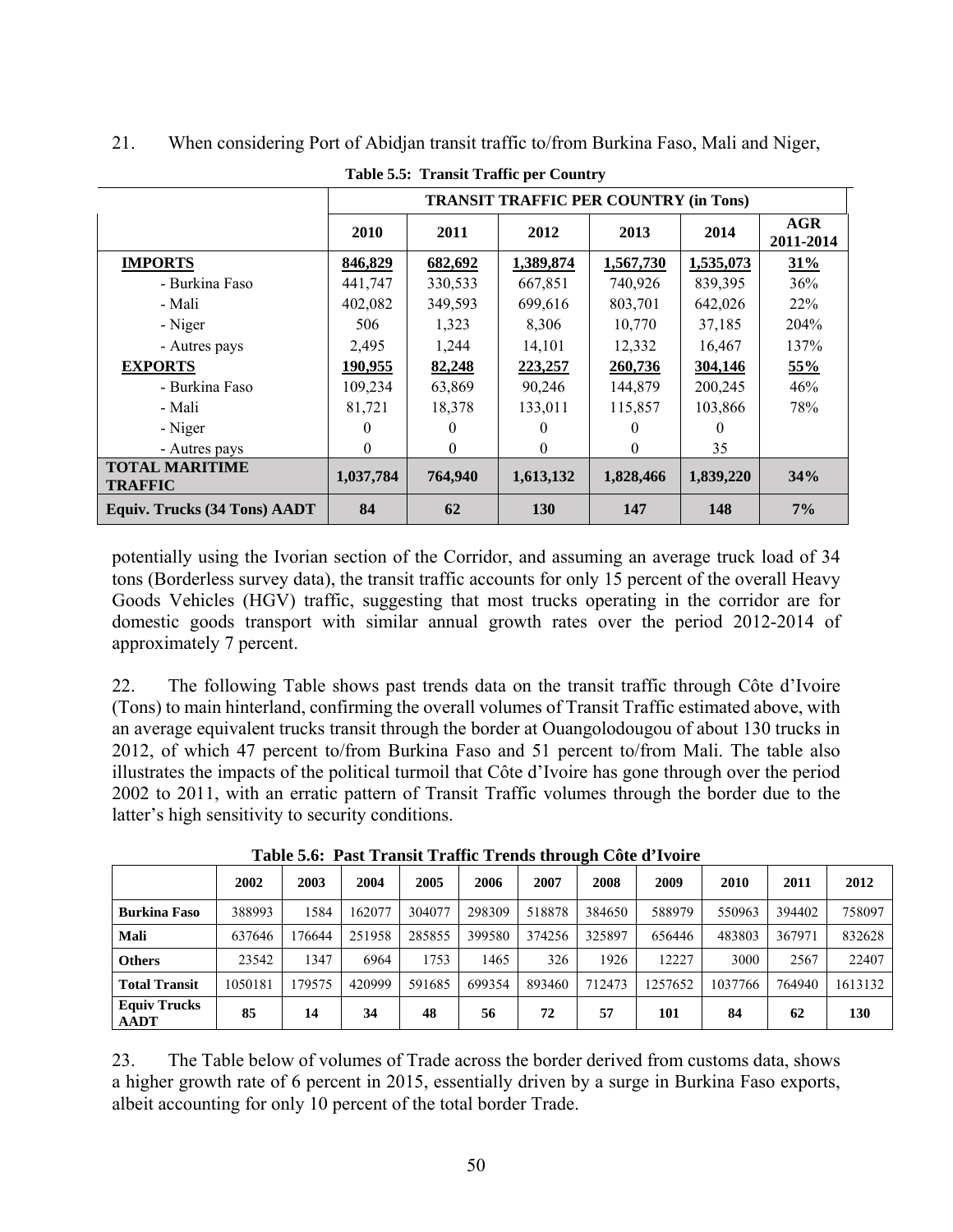24. Based on an average truck load on the Corridor of 34 tons, an average annual daily traffic of approximately 160 Trucks transited through the border (both ways) in 2015, in line with the above estimates derived from the Port of Abidjan throughput.

| Duraci between burkina raso anu Cole u rvon e |                         |                          |  |  |  |  |  |  |
|-----------------------------------------------|-------------------------|--------------------------|--|--|--|--|--|--|
| <b>Year 2014</b>                              | <b>Weight (in Tons)</b> | <b>Equiv Trucks AADT</b> |  |  |  |  |  |  |
| <b>EXPORT</b>                                 | 1,671,238               | 135                      |  |  |  |  |  |  |
| <b>IMPORT</b>                                 | 296,336                 | 24                       |  |  |  |  |  |  |
| <b>TOTAL</b>                                  | 1,967,575               | 159                      |  |  |  |  |  |  |

**Table 5.7: Annual Trade volume across the Border between Burkina Faso and Côte d'Ivoire** 

| <b>Year 2015</b> | Weight (in Kg) | <b>Equiv Trucks AADT</b> |
|------------------|----------------|--------------------------|
| <b>EXPORT</b>    | 1,718,739      | 138                      |
| <b>IMPORT</b>    | 366,848        | 30                       |
| <b>TOTAL</b>     | 2,085,587      | 168                      |

25. Considering the above, we have retained average **trucks transit traffic of 160 in 2015**, growing at 6 percent annually.

#### **Conclusions**

26. Based on the above analysis we have retained the following traffic volumes for year 2015 and growth levels on the Ivorian section of the Corridor, for the economic analysis period.

| <b>Corridor section</b> | Length |                | <b>Total Trucks</b> | <b>AADT</b> | <b>Transit</b><br>trucks |  |
|-------------------------|--------|----------------|---------------------|-------------|--------------------------|--|
|                         | (km)   | <b>Lorries</b> | <b>Articulated</b>  |             |                          |  |
| <b>ABIDJAN-ELIBOU</b>   | 64     | 1117           | 1100                | 8922        | 160                      |  |
| <b>ELIBOU-BODO</b>      | 35     | 517            | 1036                | 6275        | 160                      |  |
| <b>BODO-SINGROBO</b>    | 40     | 388            | 695                 | 4691        | 160                      |  |
| SINGROBO-TOUMODI        | 37     | 374            | 683                 | 4630        | 160                      |  |
| TOUMODI - YAMOUSSOUKRO  | 48     | 216            | 798                 | 5194        | 160                      |  |
| YAMOUSSOUKRO-TIEBISSOU  | 40     | 146            | 337                 | 2671        | 160                      |  |
| <b>TIEBISSOU-BOUAKE</b> | 66     | 142            | 332                 | 2254        | 160                      |  |
| BOUAKE-OUANGOULOUGOU    | 283    | 143            | 334                 | 2419        | 160                      |  |

**Table 5.8: Traffic volumes per road section for year 2015**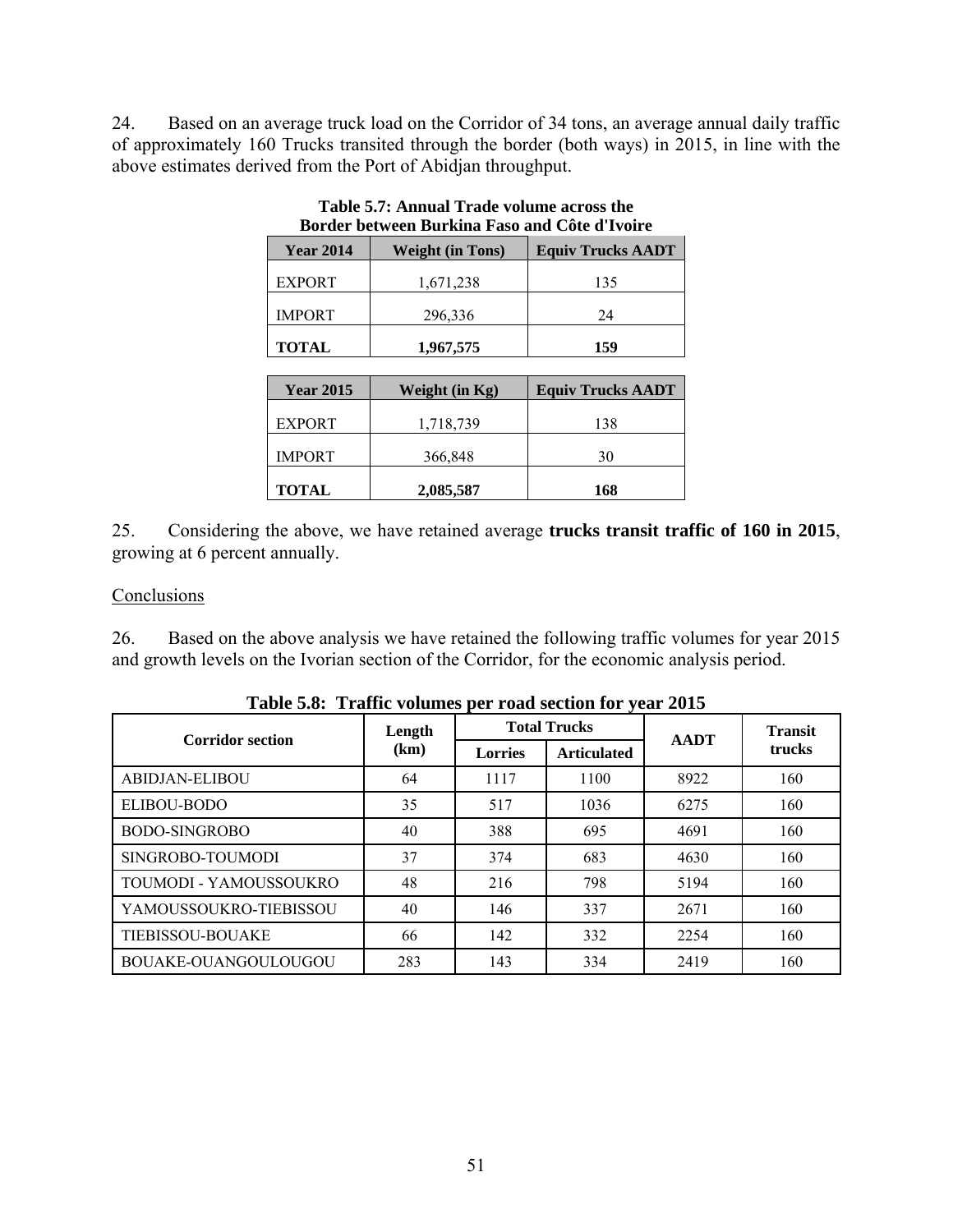| <b>Annual Corridor Background Traffic growth</b> | 2016-2025 | 2026-2031 | 2032-2036 |  |  |  |  |  |  |
|--------------------------------------------------|-----------|-----------|-----------|--|--|--|--|--|--|
| Pessimistic scenario                             | $4.0\%$   | $3.0\%$   | $2.0\%$   |  |  |  |  |  |  |
| Realistic scenario                               | $6.0\%$   | $4.5\%$   | $3.0\%$   |  |  |  |  |  |  |
| Optimistic scenario                              | $8.0\%$   | $6.0\%$   | $4.0\%$   |  |  |  |  |  |  |

**Table 5.9: Annual Corridor Traffic Growth** 

#### *Travel Times on the Ivorian section of the Corridor*

27. Table 5.10 shows that the total transit time (from Cargo offloading at Port of Abidjan to its arrival to final destination in Ouagadougou dry port), is currently around seven days, which makes the Corridor the most competitive among the various alternative gateways serving Ouagadougou (via Lomé and Tema). Similar transit times were recorded for cargo destined to Bamako from Abidjan.

| Table S.Tv. Tolar Transic Thile |                 |              |              |  |  |  |  |  |  |
|---------------------------------|-----------------|--------------|--------------|--|--|--|--|--|--|
| <b>Task\Section</b>             | Abidjan - Ouaga | Lomé - Ouaga | Tema - Ouaga |  |  |  |  |  |  |
| Port Handling                   |                 |              |              |  |  |  |  |  |  |
| <b>Customs Procedures</b>       |                 |              |              |  |  |  |  |  |  |
| Subtotal Through Port           |                 |              |              |  |  |  |  |  |  |
| Road Transit                    |                 |              |              |  |  |  |  |  |  |
| <b>Total</b>                    |                 |              | 15.5         |  |  |  |  |  |  |

**Table 5.10: Total Transit Time** 

Source: Feasibility Study for the extension of Abidjan – Yamoussoukro motorway to the north

28. While the inland travel time between Abidjan and Ouagadougou is among the lowest, as illustrated below, the Doing Business Report<sup>3</sup> 2014 shows that the total time for export or import for Burkina's businesses is among the highest in the world, even when compared to similar landlocked countries such as Mali. In addition, while the inland transport and handling time, taken alone, is well competitive for Burkina's cargo, the related monetary cost is among the highest, accounting for almost 50 percent of the total export costs and about 35 percent of total import costs, and essentially driven by the high trucks operating costs, bribery, intermediation and rent seeking along the Corridor.

 $\overline{a}$ 

<sup>&</sup>lt;sup>3</sup> http://www.doingbusiness.org/reports/global-reports/doing-business-2014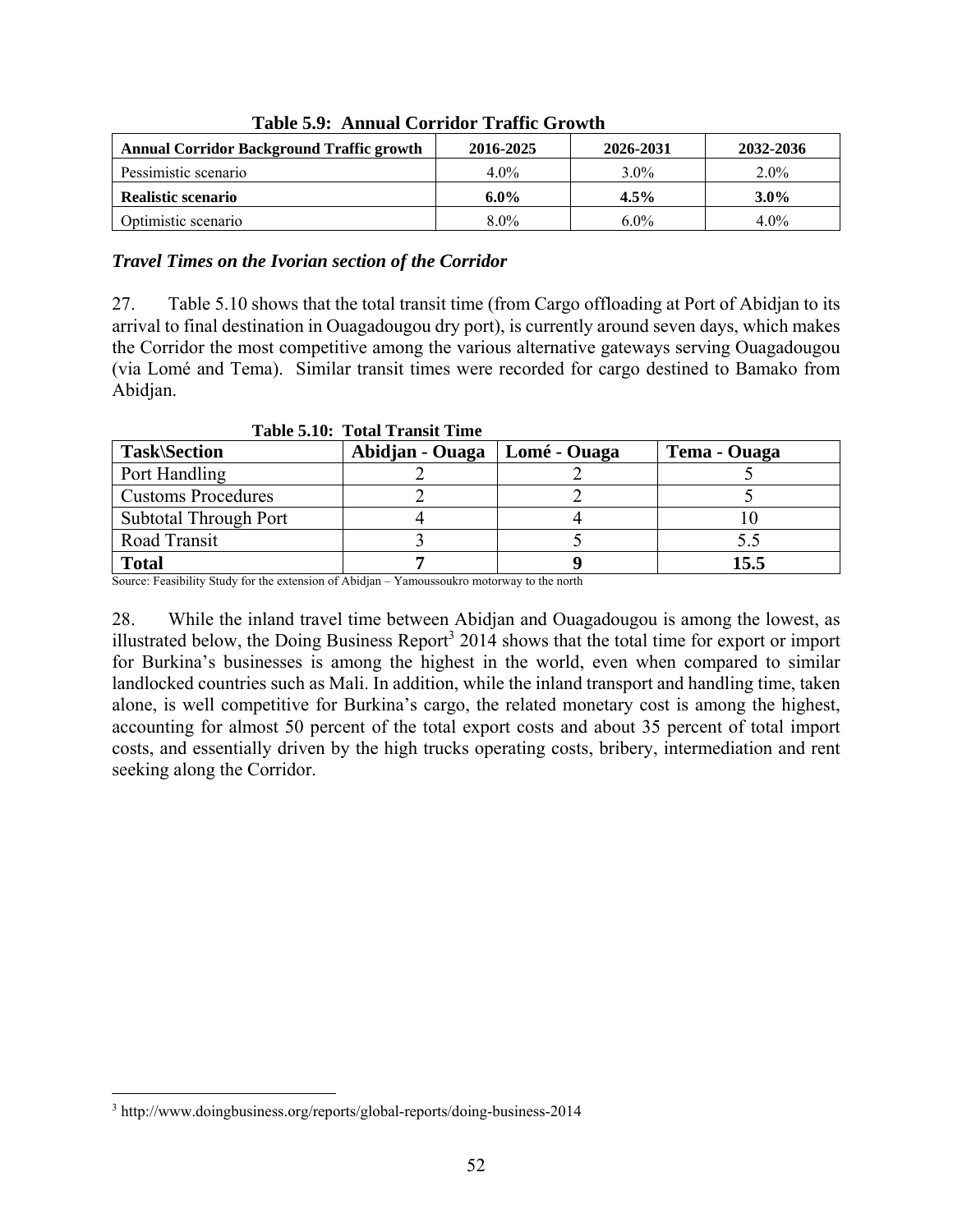

#### **Figure 5.1: Time and cost to trade across borders**

## *Truck fleet in Côte d'Ivoire*

29. As the table below shows, the typical composition of truckers' fleet vary substantially with the category of operator (formal or informal sector) and the range of operation (Transit or Domestic).

#### Truck fleet distribution in West Africa (excluding Nigeria)

30. The total registered truck fleet in Côte d'Ivoire in 2015 includes 21,618 lorries and 6,278 articulated trucks, including 40 percent out of service trucks at any given time and 85 percent that are more than 10 years old. An estimated 70 percent of these vehicles were purchased second hand and 15 percent were purchased when they were more than 20 years old, resulting on an average fleet age of 21 years. The fleet is composed of about 33 percent container carriers, 50 percent conventional trucks with sides, 5 percent tank trucks and 12 percent others.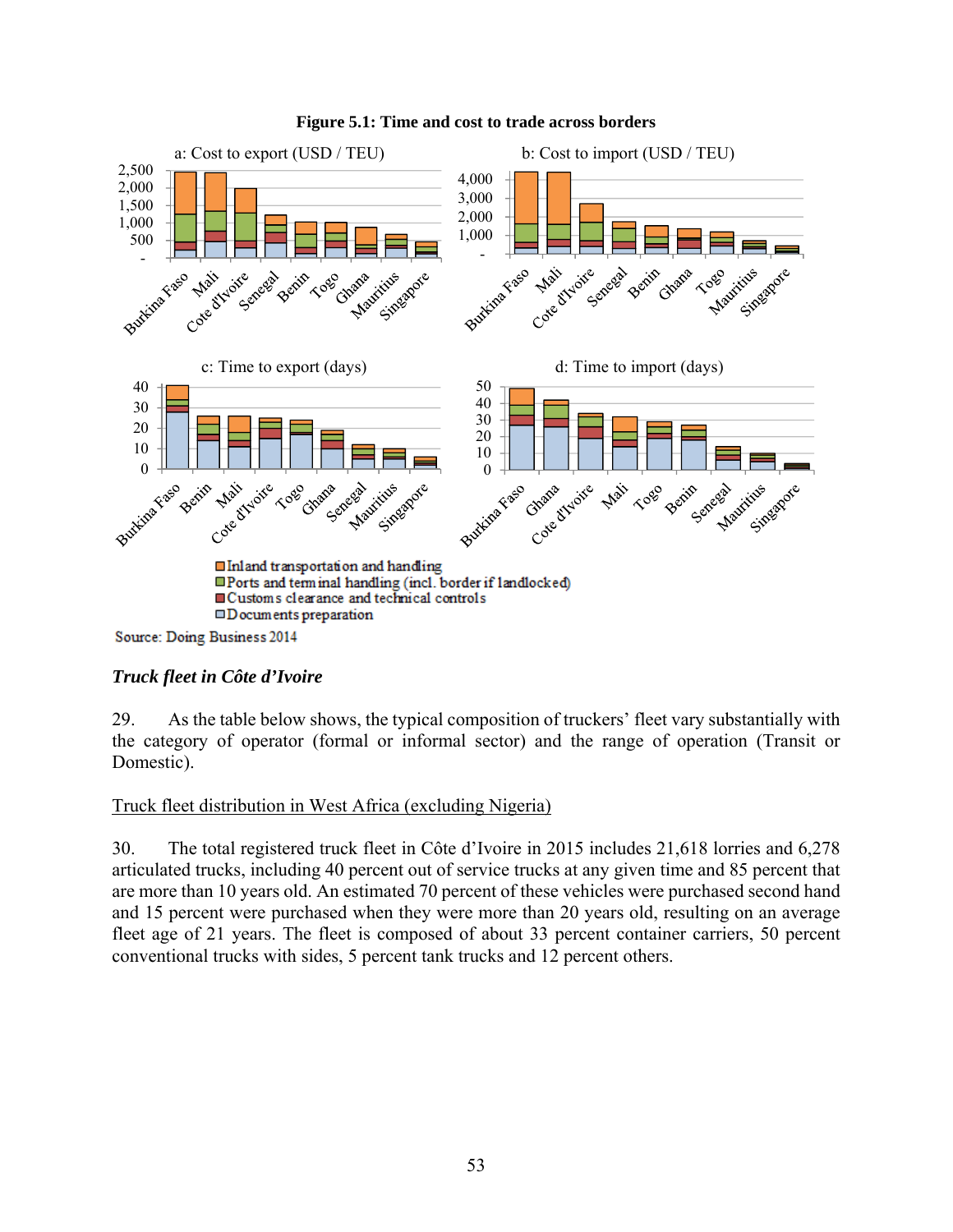



Source: Hartmann 2013

31. As illustrated in the chart below, 69 percent of the trucks (19 tons and over) fleet is registered under commercial transport, while several companies registered under private (or ownaccount) transport are actually public transport companies. Individual operators dominate the commercial transport sector, with 62 percent of the fleet, while companies dominate the ownaccount transport sector, with 86 percent of the fleet.



#### **Chart 5.3: Ownership Structure of the Truck Fleet (19t. and over) in Côte d'Ivoire**

32. Overall, the market structure is dominated by few operators and characterized by nontransparent allocation of freight, slow rotation times, and inefficient customs clearance procedures. This has given rise to low-productivity and large gap between prices and costs.

## Fleet renewal

33. Access to financing is key to fleet renewal and is usually provided by financial and banking institutions, that requires collaterals. This often represents a major constraint to small and medium trucking companies that are left with the only option of financing through equity or informal loans. In Côte d'Ivoire, due to informal nature and small size of most freight transport companies (less than 5 trucks), the primary modes of financing Trucks' purchase are: self-financing (85.5 percent); lease-buy (5 percent); informal and family loans (6.5 percent), and bank loans (2 percent).

## *Accident Levels on the Ivorian section of the Corridor*

34. Statistics of accidents and related costs, along the Ivorian section of the Corridor were provided by *OSER,* summarized in the following Tables:

Source: Hartmann 2013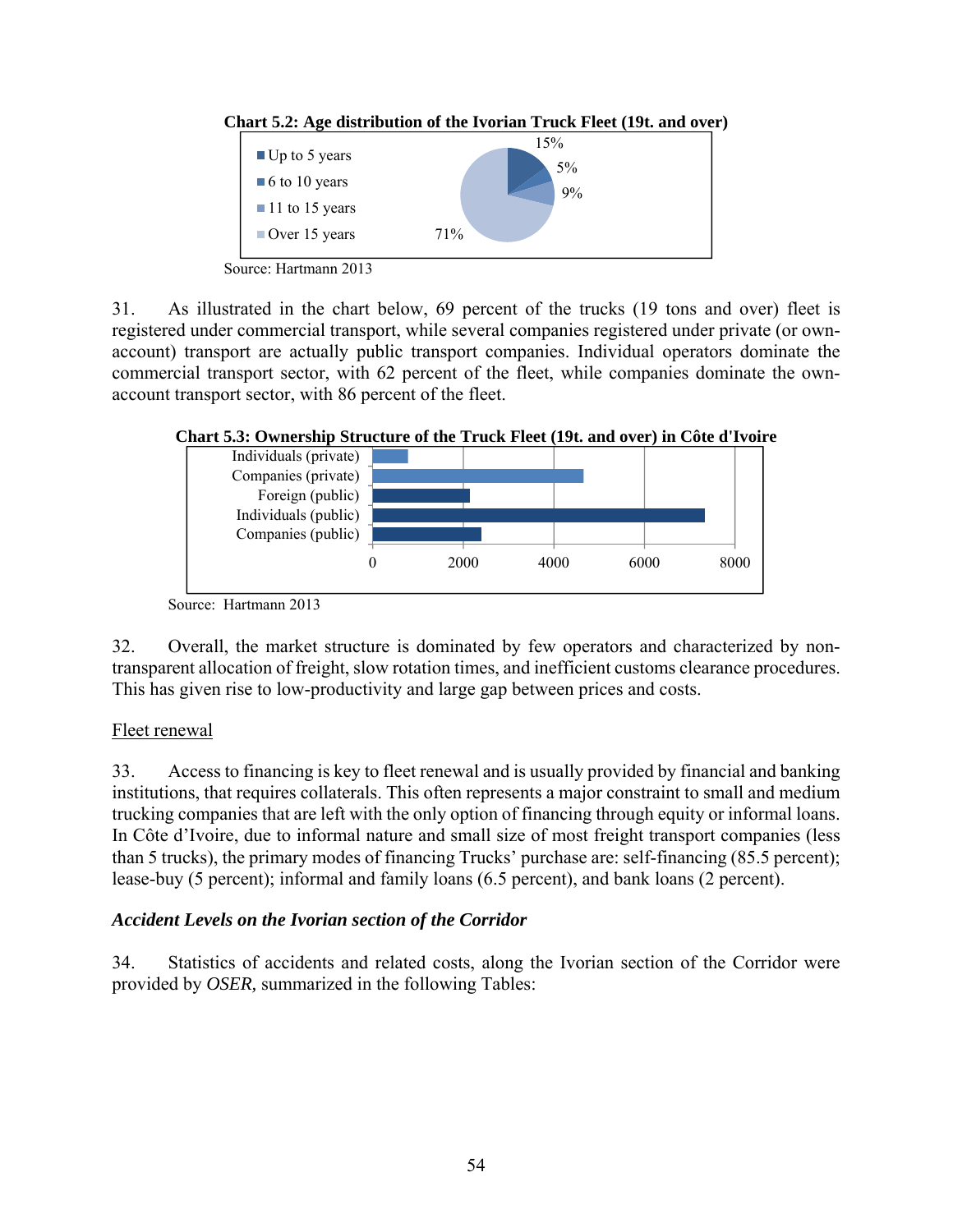| <b>Corridor section</b>               | <b>Accidents</b> | <b>Casualties</b> | <b>Severely</b><br>injured | Slightly<br>injured |
|---------------------------------------|------------------|-------------------|----------------------------|---------------------|
| Abidjan – Yamoussoukro Section        | 106              | 55                | 408                        | 260                 |
| Yamoussoukro – Ouangolodougou Section | 81               | 35                | 215                        | 112                 |
| <b>Urban Sections</b>                 | 26               | 20                | 194                        | 148                 |
| Abidjan – Ouangolodougou Corridor     | 213              | 110               | 817                        | 520                 |

**Table 5.11: Accidents distribution per severity level and section of the Abidjan – Ouangolodougou Corridor** 

35. In 2014, the number of accidents on the Ivorian section of the Corridor amounted to 213, 2.6 percent of the Côte d'Ivoire total number of road accidents (8,262), with 110 killed, representing 13.35 percent of the total number of people killed (816) on the entire road network. This emphasizes the higher severity levels of accidents on the Ivorian part of the Corridor, when compared with a typical section on the national road network.

| <b>Severity</b> | <b>2015 US\$</b> |
|-----------------|------------------|
| Casualty        | 71345            |
| Injured         | 7510             |

**Table 5.12: Unit Accident Economic Cost per Severity Level** 

## **E. Economic Analysis**

## *Measurable project impacts*

36. The implementation of the project activities is expected to generate a number of impacts that vary in terms of their: (a) materialization time span (short term vs. mid/long term); (b) geographical area (Ivorian section of the Corridor vs. the remainder of the Corridor with all the branching-outs outside Côte d'Ivoire vs. rest of the Ivorian territory); (c) attributions (fully vs. partially attributable to the project activities); (d) impacts order (direct vs. indirect/second order impacts); and (e) measurability (quantitative vs. qualitative impacts).

37. Such diversity of the impacts makes it difficult to derive a single economic rate of return for the entire project investments. Whilst section B.3 above discussed the breadth of qualitative and indirect project impacts, in this section the focus will be on the appraisal of the quantifiable and directly attributable project impacts, for which a cost-benefit analysis will be carried out, namely:

- a) Reduction in transport and logistics costs due to better regulated market and professionalization of the industry;
- b) Reduction in VOCs (fuel consumption, maintenance) thanks to fleet renewal;
- c) Reduction in transit time due to removal of road blocks and improved clearance procedures;
- d) Reduction in vehicle emissions, with the consequent environmental and economic impacts (GHG emissions) and savings in health costs;
- e) Reduction in road accidents due to newer fleet, better trained drivers, better police patrol, higher awareness among the corridor riparian populations; and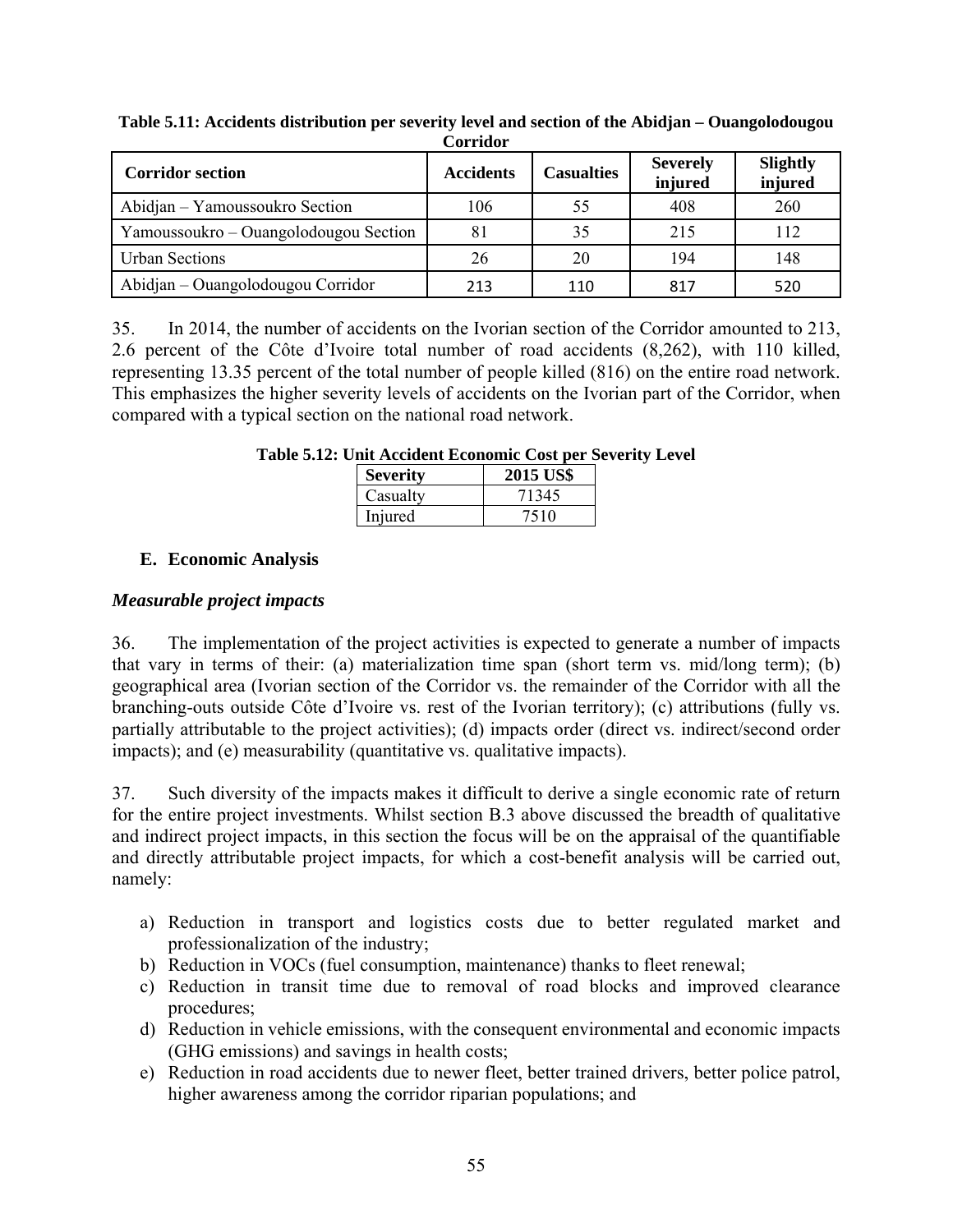f) Increase in trade as a consequence of lower transport costs and more reliability of transport journeys, with the consequent new jobs creation and higher added value, and better paid.

### *Economic Analysis of measurable project impacts*

### **a) Reduction in transport and logistics costs due to better regulated market and professionalized industry:**

38. The improvement to the trucking market regulation and professionalization of the industry in Ivory is expected to enable:

- Reduction in the high profit currently being made by a handful of operators due to cartels;
- Access to cheaper financing of working capital and investments in fleet renewals, due to industry professionalization and the consequent better business planning, solvency and predictability; and
- Transfer of all transport costs savings harvested from all other Project activities (such as VOC reduction, travel time reduction, reduction in truck insurance as a result of reduction in road accidents), to the end consumer.

39. As shown under section B.4 above, the estimated costs of non-competition (due to lack of transparency and poor regulation) is **35.7 percent** of the total transport costs (33.4 percent in margin and 2.3 percent in intermediation). In particular for transit traffic, this represent around **US\$746** for a trip between Abidjan and Ouagadougou, or around US\$62.6 cents / Truck x km.

40. Assuming that both the intermediation is reduced by 20 percent and that Truckers' margins is reduced by 20 percent as a result of competition induced by the introduction of the transparent trips allocation (bourse de fret) and better-regulated market. This will imply a total reduction of US\$12.55 cents / Truck x km of the transport costs on the Ivorian section of the Corridor, with direct attribution to the project investments. Considering the above Traffic volumes, the implementation of this activity will accrue for the baseline year, 2015 at total savings of:

| <b>Baseline year</b>      | 2015 US\$  |
|---------------------------|------------|
| Corridor Truck x km/day   | 512,939    |
| Cost savings / Truck x km | 0.1255     |
| 2015 costs savings        | 23,402,842 |

**Table 5.13: On the Abidjan - Ouangolodougou Corridor section:** 

#### **b) Reduction in VOCs of the renewed truck fleet**

41. As stated above, the proposed project fleet renewal scheme will result in reduction in fuel consumption and in maintenance costs. For such costs savings to be transferred to the end consumer, it is assumed that market regulation and transparency is in place to create the required competition that drives the prices down. Currently, VOC accounts for 48.4 percent of the transport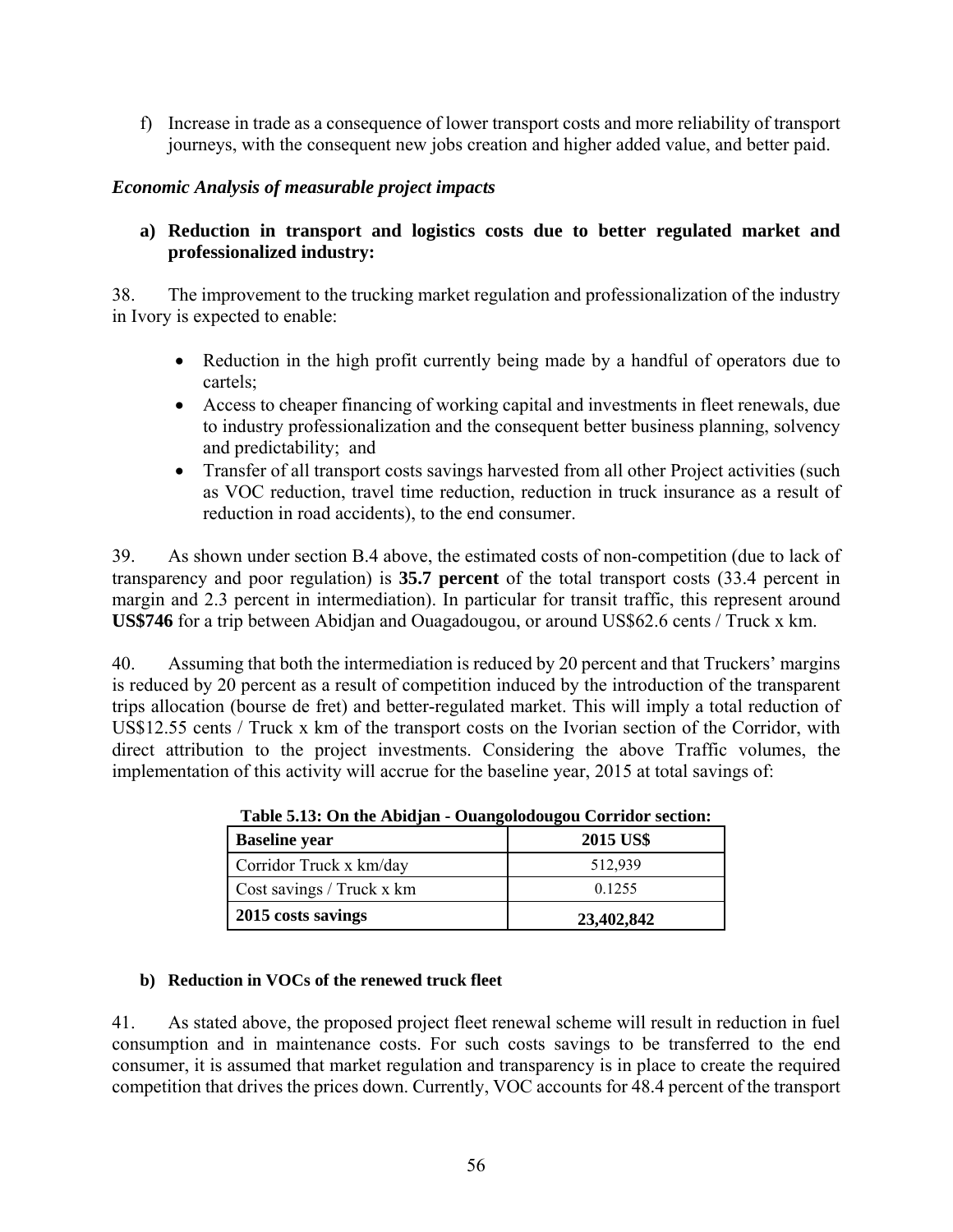costs, including 39.6 percent in fuel (US\$69 cents/km or 52.5 liter/100 km) and 8.8 percent in maintenance (US\$15 cents/km).

42. The new trucks with higher performance are expected to operate at US\$42 cents/km (32 liter/100 km) in fuel and US\$10 cents/km in maintenance.

43. This will result in savings in VOC in year 2015 prices of **US\$7.68 million**. Considering the current average age of Trucks in Côte d'Ivoire of 21 years. Such annual savings will gradually taper off over a period of twenty year, as the new trucks become older, and totally disappear when the trucks reach the twenty years age.

| $1000$ cm $1000$ $1000$ $1000$ $1000$ $1000$ |                   |                            |               |  |
|----------------------------------------------|-------------------|----------------------------|---------------|--|
| <b>200 Trucks renewal</b>                    | Saving/Truck x Km | <b>Saving/Truck x Year</b> | Saving / Year |  |
| Saving in Fuel                               | 0.270             | 21.597                     | 6,479,040     |  |
| Saving in Maintenance                        | 0.050             | 4.000                      | 1,200,000     |  |
| Total VOC savings                            |                   |                            | 7,679,040     |  |

**Table 5.14: Savings in Vehicle Operating Costs**

#### **c) Reduction in Transit costs due to removal of road blocks and improved clearance procedures**

44. The improvement of the customs clearance procedures and the reduction in number of road blocks and bribery is expected to be removed gradually over time as behaviors change and the trucking industry move up the professionalization ladder, enabling it to be more compliant with laws and regulations and less subject to police and customs bargaining at road blocks and borders. Hence a 20 percent reduction in bribery and illicit levying was assumed.

45. Similar to the impacts of other project activities, for this to yield economic benefits, the market competition should be at play to transfer any costs savings into benefits to end consumers of hauled commodities.

46. Currently, the bribery and harassment amounts to on average US\$118 per road trip between Abidjan and Ouagadougou, equivalent to US\$9.95 cents/Truck x km. The 20 percent reduction in such practices shall accrue a saving benefit of US\$2 cents/Truck x km, or a total benefit on the Ivorian section of the Corridor in year 2015 prices of:

| Table 5.15. Savillys per Teal |                      |  |
|-------------------------------|----------------------|--|
| US\$ / year                   | <b>Saving / Year</b> |  |
| Savings/Truck x km            | 0.0199               |  |
| Truck x km /day               | 512,939              |  |
| Savings for year 2015         | 3,728,708            |  |

**Table 5.15: Savings per Year** 

## **d) Environmental and economic impacts of reduction in vehicle emissions**

47. Currently large heavy-duty trucks (34 tons) with an average age of 21 years are estimated to operate on a fuel efficiency of 52.5 liter/100 km and an annual truck mileage of 100,000 km.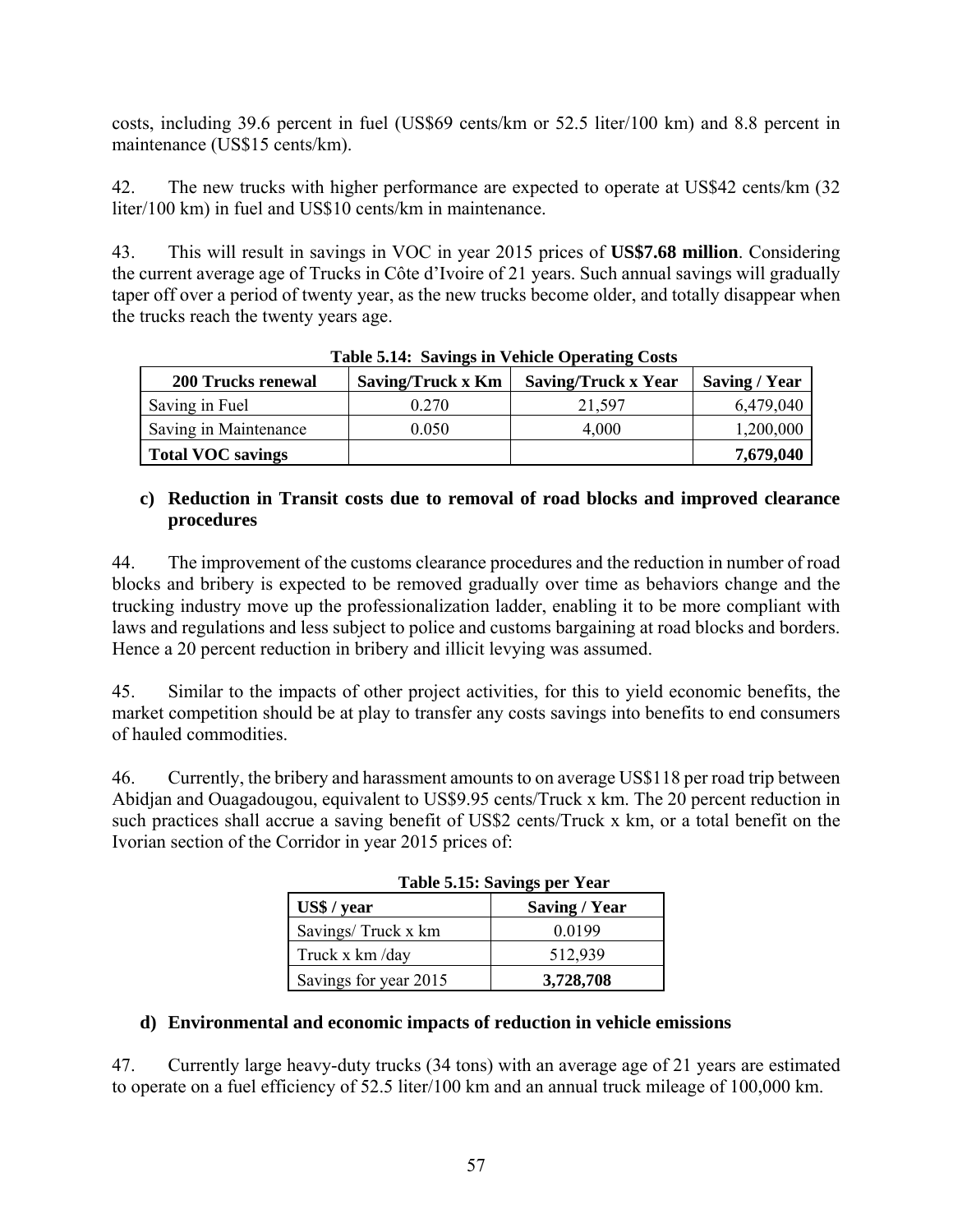48. Under the project, 300 of these trucks will be scrapped and replaced by newer models at an efficient average fuel consumption of 32 liter/100 km, according to standards reported by the IRU trucking handbook for 2006.

49. As detailed in the table below, the resultant GHG emissions' savings are estimated at 16,421 tCO2/year, representing 39 percent savings from the baseline emission levels.

| <b>Country</b> | <b>Mileage</b> | <b>Baseline Scenario</b><br>$(20yr$ old 35-<br>40ton trucks) | <b>Project Scenario</b><br>(New truck fleet 2006)<br>standard) | $CO2$ savings per<br>truck/year | $CO2$ savings<br>per 300 trucks/<br>year |
|----------------|----------------|--------------------------------------------------------------|----------------------------------------------------------------|---------------------------------|------------------------------------------|
| Unit           | km             | tCO <sub>2</sub> /vr                                         | tCO <sub>2</sub> /vr                                           | tCO <sub>2</sub> /vr            | tCO <sub>2</sub> /yr                     |
| Côte D'Ivoire  | 100,000        | 140.175                                                      | 85.44                                                          | 54.735                          | 16,421                                   |

**Table 5.16: GHG Emissions Savings** 

50. In additional to the above environmental impacts, there will be economic impacts of the reduction in GHG emissions as a consequence of avoidance of the damage this would have caused the environment. This impact could be estimated by using several methods that provide similar estimates, namely:

- **The social value of carbon** that assesses the marginal (global) damage cost of an additional unit of GHG emitted. The social value of carbon emissions at the present value of expected future damages caused by an additional ton of CO2-equivalent emitted to the atmosphere in different years. Projects use a baseline estimate of social value of carbon starting at US\$30/ton of CO2 in 2015 and increasing to US\$80 in real terms by 2050.
- **Marginal abatement costs** aim to measure the carbon price necessary to achieve a particular climate target. This approach derives shadow price of carbon from large energy-environment-economy models.
- **Carbon market prices** are derived from forecasting models of existing and emerging carbon markets. They are used in financial analysis of projects and can inform credit assessment.

For the purpose of the economic analysis, we will use the savings in **social value of carbon** as a result of the reduction in GHG emission. In the reference year 2015, this will amount to **US\$492,615, increasing in value by 2.8 percent yearly during the first ten years of purchase, then decreasing to zero when the procured trucks reach twenty years age.**

51. It should be noted that transit trucks emissions' savings may occur in both Ivorian and Burkinabé territories. However, for the purpose of the economic analysis, only the savings in GHG emissions occurring inside Côte d'Ivoire will be included.

**e) Reduction in road accidents due to newer fleet, better trained drivers, better police patrol, higher awareness among the corridor riparian populations**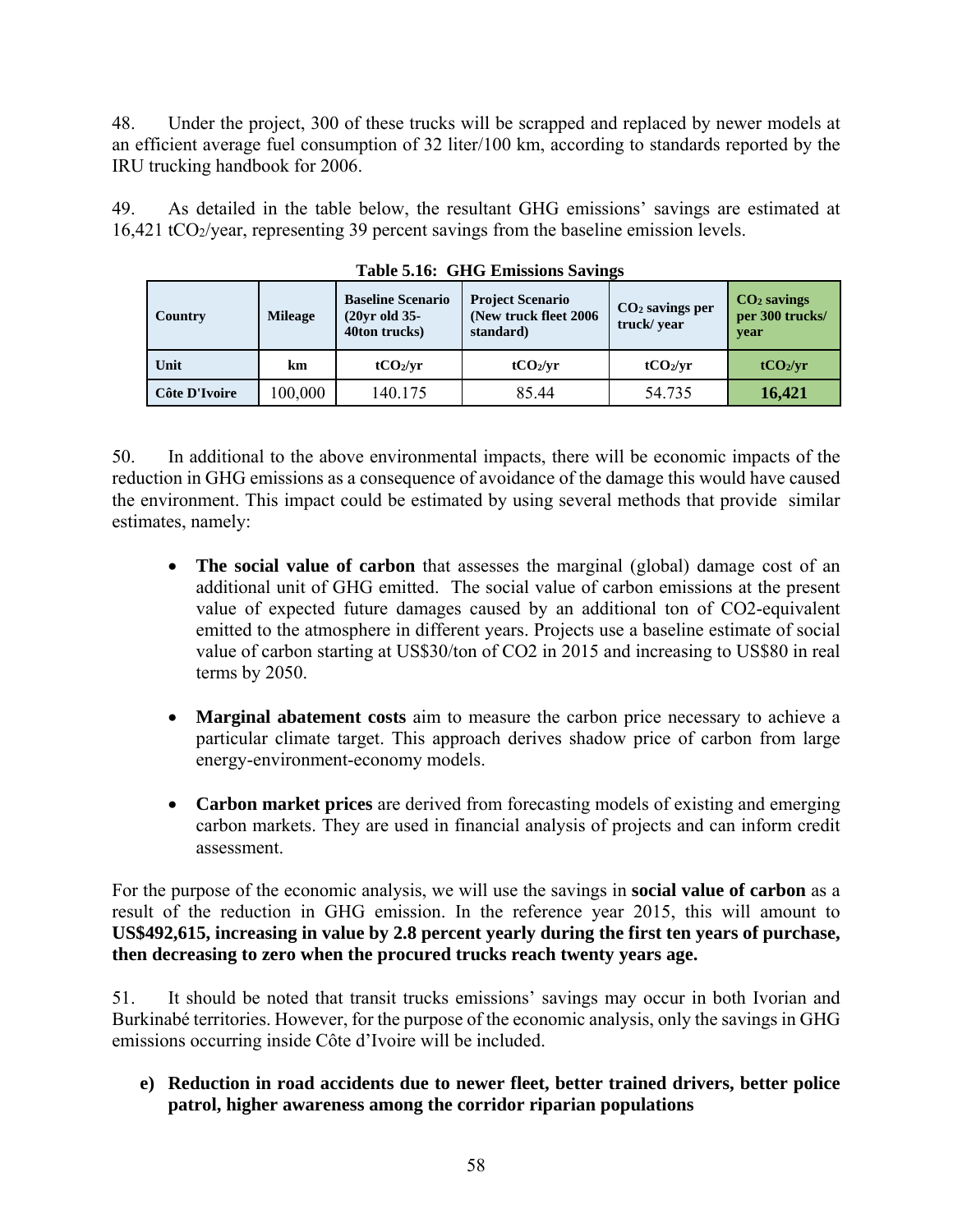52. As detailed above the number of accidents on the Ivorian section of the Corridor amounted to 213 in 2014, 2.6 percent of the Côte d'Ivoire total number of road accidents (8,262), with 110 killed, representing 13.35 percent of the total number of people killed (816) on the entire country road network.

53. By providing technical support to OSER, the proposed project will contribute to improving the efficiency of the Agency in fully playing its role of safety advocacy (accidents observatory, safety education to drivers and awareness raising among road users), and monitoring (identification and mitigation of black spots and the implementation of traffic calming measures). If such measures are implemented, it is expected that the number of accidents on the Ivorian section of the Corridor as well as on the entire country road network, should be reduced both in numbers and severity. Data from OSER shows that accidents, particularly the severe ones, tend to be located in specific black spots in the network, which suggests that removal of such black spots should have immediate impacts. Based on this, it is assumed that the number of accidents on the Corridor and the rest of the country road network will be gradually reduced to achieve 50 percent reduction from 2015 figures within Ten years' time from the project full implementation in 2020. It is also assumed a linear reduction in accidents over the ten years period. This is a reasonably achievable target considering the shown high Government commitments to tackle this issue and the revealed gradual improvement of governance and law enforcement capacity in the country since the 2011 political transition.

| Table 9.17. Accidents  |               |                                         |            |  |
|------------------------|---------------|-----------------------------------------|------------|--|
| <b>Accidents costs</b> | 2015 Casualty | Savings in 2025 (2015 US\$)             |            |  |
| saving                 | value (US\$)  | <b>Reduction in</b><br><b>Accidents</b> | Value      |  |
| Casualty               | 71345         | 65                                      | 4,637,425  |  |
| Injured                | 7510          | 840                                     | 6,304,645  |  |
| <b>Total</b>           |               |                                         | 10,942,070 |  |

|  | Table 5.17: Accidents |
|--|-----------------------|
|--|-----------------------|

### **f) Increase in Trade induced by lower transport costs, safer and more reliable journeys**

54. The reduction in transport costs and the arbitrary police and customs checks and racketing, together with the improvement of security, is expected to encourage more trade along the Corridor. In addition to the background (organic) growth, such increase in trade will generate from a combination of diverted trade traffic from competing corridors, as Corridor becomes more competitive, and induced trade due to new investments along the Corridor to harness the reduced transport costs and improved accessibility and security.

55. The traffic data from the past five years post return to normality show an average growth of freight traffic of about 6 percent per year, in line with the GDP growth in both countries (elasticity of one). This suggests that the corridor did not benefit from a major traffic diversion from competing corridors. That could largely be attributed to the impacts of investments over the past decade on competing Gateway Corridors such as the Lomé, Cotonou, Dakar and Tema. In addition, with the ongoing improvement works on the Abidjan – Ouagadougou railway link, it is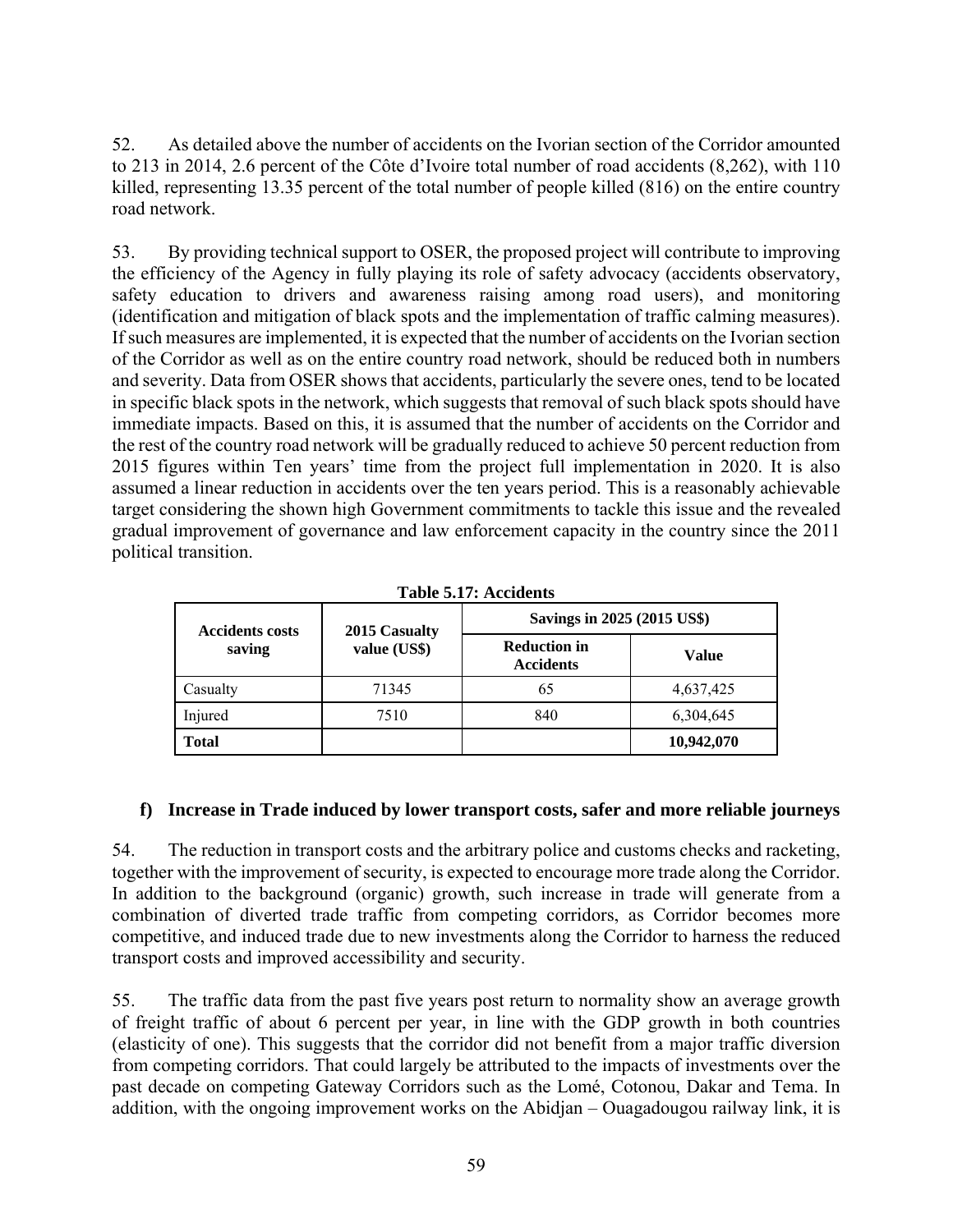expected that any future diversions from competing corridors will be captured by the latter as a more economic mode of transport for bulk and long haul. Consequently, for the purpose of the economic analysis we will only consider the growth in traffic and trade induced by the reduction in transport costs and improved security along the Corridor.

56. As shown above, the reduction in transport costs will essentially be derived from the reduction in transport companies' high profit margin, the improved transparency, the removal of intermediaries and rent seekers, the reduction in VOCs, and the reduction in racketing and unlawful fining. Except for the 300 trucks, renewed, the project implementation is expected to reduce mainly the following components of the transport costs:

i. Costs of access to the transport market caused by cartels / lack of competition, in particular:

- Banning of intermediary: 20 percent reduction; and
- Margin: 20 percent reduction.

ii. Transportation cost

• Road blocks disruption: 20 percent reduction.

57. This implies an overall reduction by 8.3 percent of the transport costs within the Ivorian section of the Corridor.

58. Since the project impacts are mainly country specific and do not include improvements to the Port-to-Port costs, we can use Clarke et al (2004) estimates of elasticity of trade to transport costs of about - 1.3. This implies an increase in trade and traffic along the Abidjan – Ouangolodougou as a result of the above reduction in transport costs, by 5.93 percent (8.3 percent  $x 55$  percent  $x 1.3$ ).

59. Currently the trade value along the Abidjan – Ouangolodougou section of the corridor is measured by the estimated overall value of goods transported, which excludes the local passing by trade (service to the truck drivers including hotels, catering, petrol stations, mechanic and tires workshops, etc.) and jobs in the trucking industry. With the increase in Trade volumes, both the passing by trade and the jobs are expected to increase, however as the economic value of such activities seldom exceeds 5 percent of the total Trade value, it could therefore be omitted for the purpose of the analysis.

60. As the economic analysis is being undertaken for the Ivorian investment project, we will be limiting the assessment to the impacts of the project on the increased Ivorian trade with Burkina Faso, Mali and beyond. The following Table summarizes the 2014 total trade value of Côte d'Ivoire with both Burkina Faso and Mali.

|                       | TAMIC DINA TULAI TTAMU TANU |       |              |  |
|-----------------------|-----------------------------|-------|--------------|--|
| 2015 US\$ million     | <b>Burkina</b>              | Mali  | <b>Total</b> |  |
| From Côte d'Ivoire    | 4224                        | 306.9 | 7293         |  |
| To Côte d'Ivoire      | 26.4                        | 6.6   | 33           |  |
| <b>Total Ivorian</b>  |                             |       |              |  |
| <b>Corridor Trade</b> | 448.8                       | 313.5 | 762.3        |  |

**Table 5.18: Total Trade Value**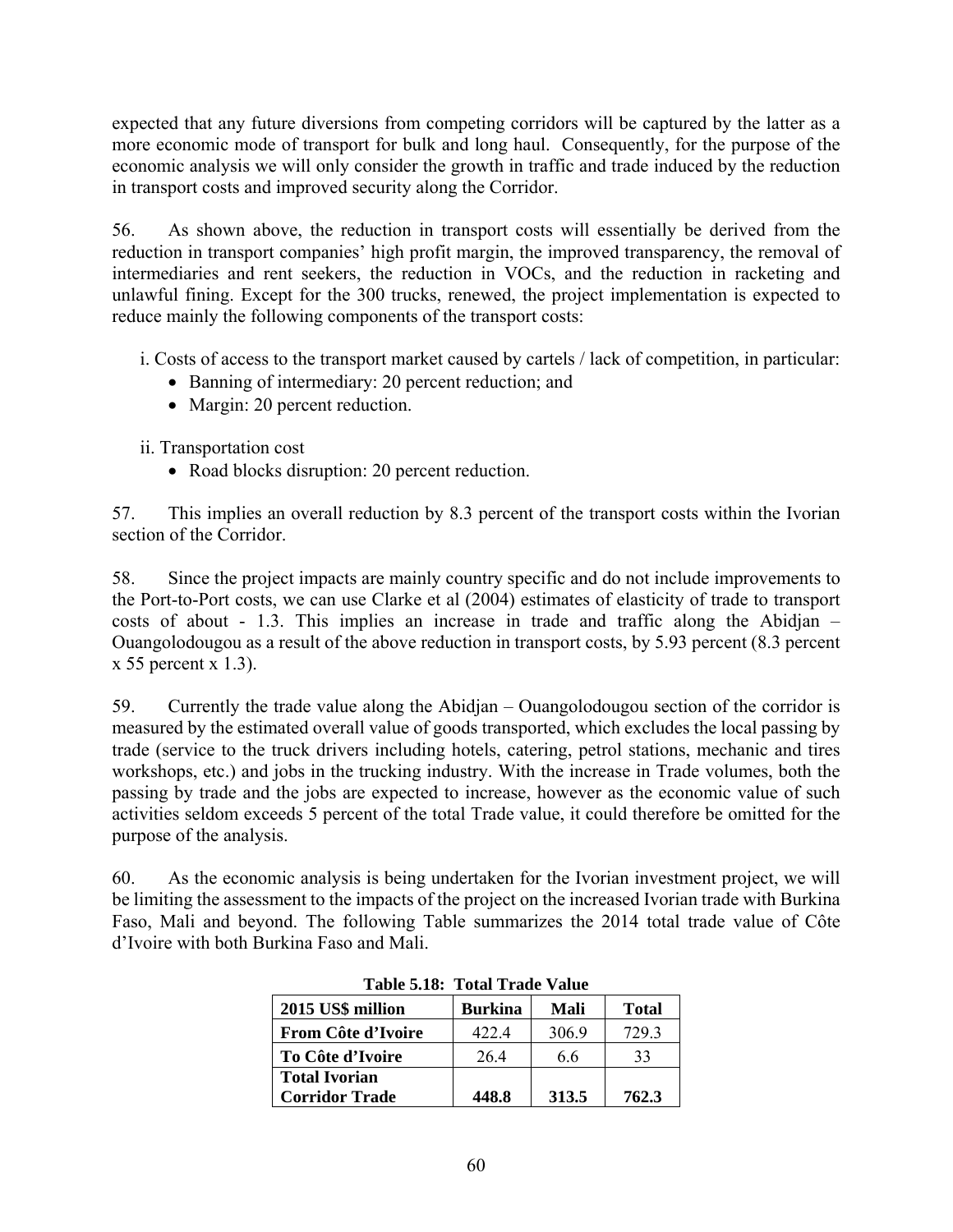61. Assuming that 90 percent of this trade is carried through the Abidjan Ouangolodougou section of the corridor, this implies an increase in total trade between Côte d'Ivoire and both Mali and Burkina Faso as a consequence of the project investments of about **US\$40.55 million**. Such induced effect will build up gradually over a ramp up period of approximately ten years from the project implementation date.

### **g) Economic appraisal**

62. The project scope includes five components with the following overall cost to be disbursed evenly over a period of about 4.5 years (October 2016 – June 2021.)

### **Summary Project Costs (2016 – 2021)**

63. The total cost of the proposed project is estimated at US\$45 million, to be implemented over a 4.5 year period. IDA is expected to finance **US\$30 million** of the total project costs.

64. The following Table summarizes the project benefits detailed in the previous sections of the note:

|                                                                                                                                                                                                  | <b>Benefit</b>               |               |                                                                                            |
|--------------------------------------------------------------------------------------------------------------------------------------------------------------------------------------------------|------------------------------|---------------|--------------------------------------------------------------------------------------------|
| <b>Project Benefits in 2016 US\$ million</b>                                                                                                                                                     | <b>Reference</b><br>benefits | <b>Period</b> | <b>Profile</b>                                                                             |
| Reduction in transport and logistics costs<br>a)<br>due to better regulated market and<br>professionalization of the industry                                                                    | 23 403                       | 2021-2040     | Five years linear ramp<br>up                                                               |
| Reduction in VOCs (fuel consumption,<br>b)<br>maintenance) thanks to fleet renewal                                                                                                               | 7.679                        | 2021-2040     | Constant over first 10<br>years, then decreasing<br>to zero by 2040                        |
| Reduction in transit time due to removal of<br>$\mathbf{c}$<br>road blocks and improved clearance procedures                                                                                     | 3.729                        | 2021-2040     | Five years linear ramp<br>up                                                               |
| Reduction in vehicle emissions, with the<br>d)<br>consequent environmental and economic<br>impacts (GHG emissions) and savings in health<br>costs                                                | 0.493                        | 2021-2040     | Increasing $(a)$ 2.8<br>percent over first 10<br>years, then decreasing<br>to zero by 2040 |
| Reduction in road accidents due to newer<br>e)<br>fleet, better trained drivers, better police patrol,<br>higher awareness among the corridor riparian<br>populations                            | 10.942                       | 2021-2040     | Five years linear ramp<br>up                                                               |
| Increase in trade as a consequence of lower<br>f)<br>transport costs and more reliability of transport<br>journeys, with the consequent new jobs creation,<br>higher added value, and better pay | 40 5 54                      | 2021-2040     | Ten years linear ramp<br>up                                                                |

| Table 5.20: Summary of Project Benefits (2021 – 2040) |  |  |  |  |  |
|-------------------------------------------------------|--|--|--|--|--|
|-------------------------------------------------------|--|--|--|--|--|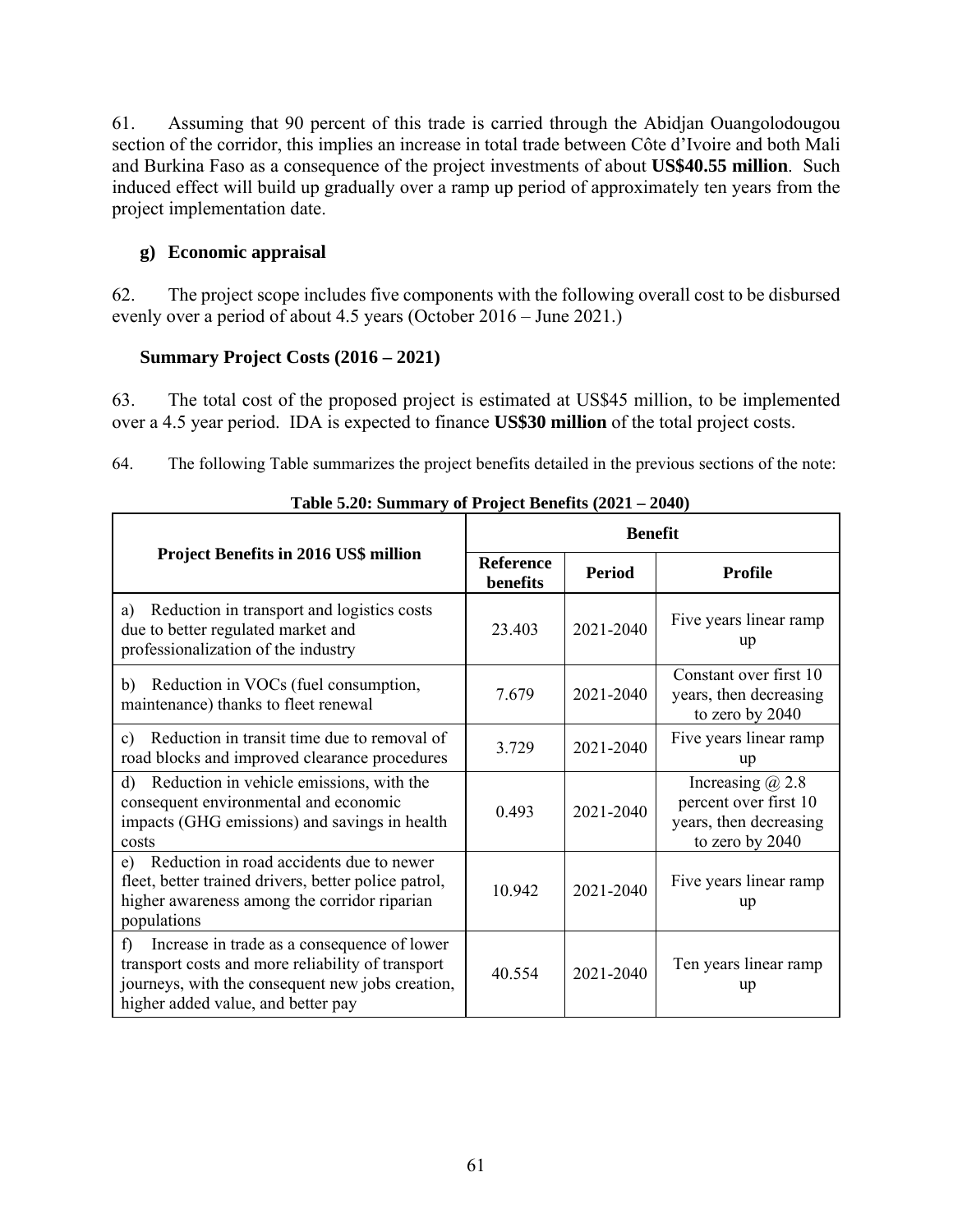#### **Project Economic Appraisal (2016 – 2040)**

65. Based on the above project costs and benefits cash flows, the following economic efficiency indicators were computed:

- Project Net Present Value (NPV) discounted at the Bank standard rate of 12 percent as well as the newly recommended rate of 5 percent to account for longer term project impacts
- Project Economic Internal Rate of Return (EIRR)
- 66. The following table summarizes the results

| 2015 US\$ million   | <b>NPV @ 12%</b> | <b>NPV @ 5%</b> |  |
|---------------------|------------------|-----------------|--|
| <b>Benefits</b>     | US\$231.02       | US\$609.49      |  |
| <b>Costs</b>        | (US\$30.62)      | (US\$38.02)     |  |
| <b>Net Benefits</b> | US\$200.41       | US\$571.47      |  |
|                     |                  |                 |  |
| <b>EIRR</b>         |                  | 40.2%           |  |

### **Table 5.21: EIRR**

67. **Sensitivity Analysis:** given the low uncertainty on the project costs (little physical investments) and the higher uncertainty on the benefits' achievement, we have run a sensitivity analysis of the results, to an increase in project costs by 10 percent and a reduction of the benefits by 20 percent.

**Table 5.22: Sensitivity Analysis** 

**(**Increase in project costs by 10 percent and a reduction of the benefits by 20 percent)

| 2015 US\$ million   | <b>NPV @ 12%</b> | <b>NPV @ 5%</b> |
|---------------------|------------------|-----------------|
| <b>Benefits</b>     | US\$184.82       | US\$487.59      |
| <b>Costs</b>        | (US\$33.68)      | (US\$41.82)     |
| <b>Net Benefits</b> | US\$151.14       | US\$445.77      |
|                     |                  |                 |
| <b>EIRR</b>         |                  | 34.5%           |

68. In addition, given that the highest contribution to the project benefits coming from the 'Increase in Trade as a consequence of lower generalized transport costs (monetary costs, enhanced reliability of transport journeys, with the consequent new jobs creation, higher added value, and better paid jobs)', we have run a sensitivity analysis of the results to the elasticity of trade to generalized costs, assuming a reduction of the latter by 50 percent (half).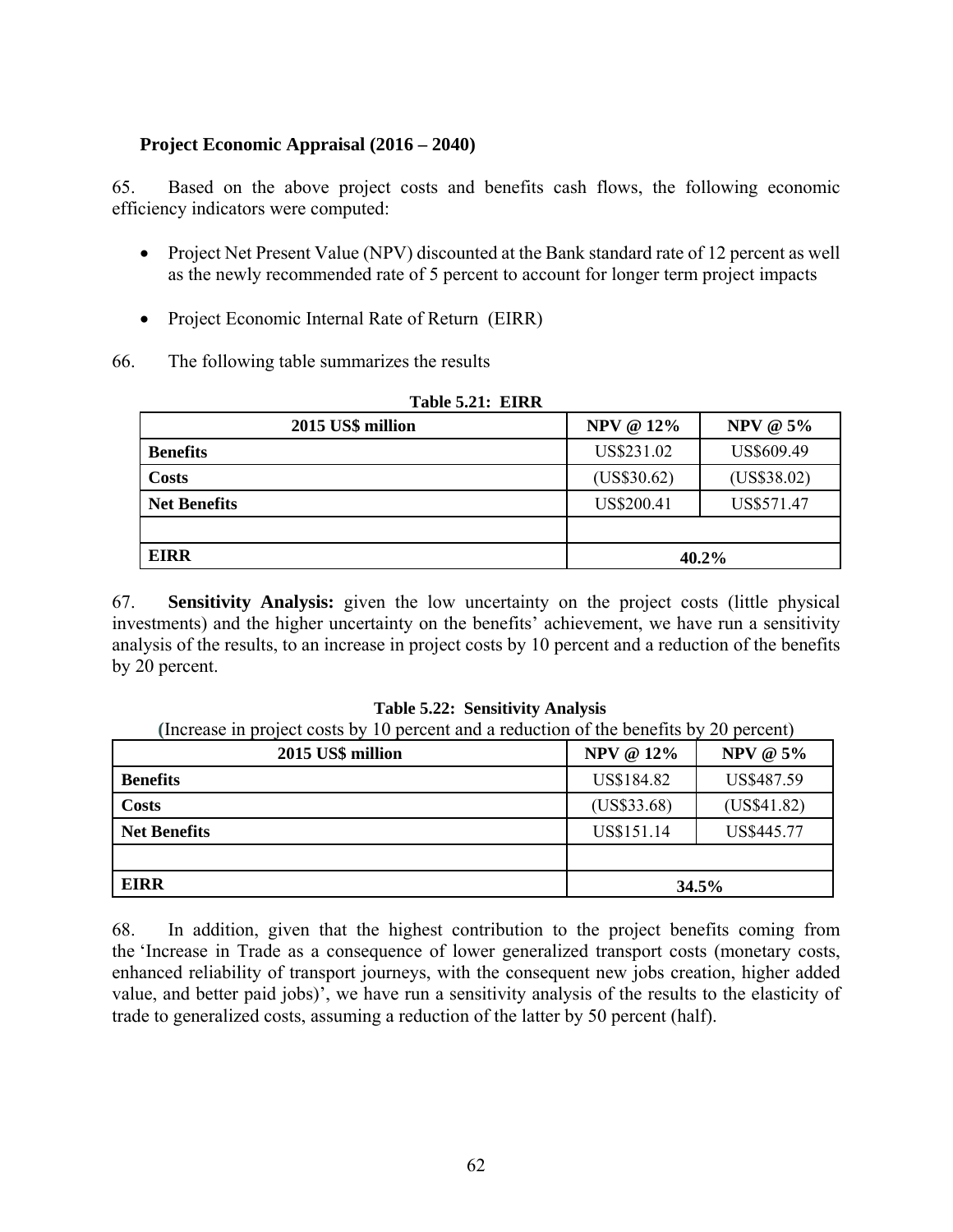| 2015 US\$ million   | <b>NPV @ 12%</b> | <b>NPV @ 5%</b> |
|---------------------|------------------|-----------------|
| <b>Benefits</b>     | \$186.79         | \$483.89        |
| <b>Costs</b>        | $(\$30.62)$      | (\$38.02)       |
| <b>Net Benefits</b> | \$156.17         | \$445.87        |
|                     |                  |                 |
| <b>EIRR</b>         |                  | 37.2%           |

**Table 5.23: Sensitivity Analysis – Trade elasticity** 

### **F. Conclusions**

69. As the economic analysis above shows, the project internal rate of return is estimated at **40.2 percent** and the project net present value improves with a lower discount rate, implying the long term impacts of the project and the sustainability of the investments as the intended reforms begin to yield the desired behavioral change that creates an auspicious and conducive business environment for an efficient and competitive trucking industry in Côte d'Ivoire and the neighboring countries. In addition, as the sensitivity analysis results show, the project remains highly economically viable, highlighting the robustness of the viability conclusions.

70. The World Bank has a long track record in building capacity for public institutions, notably in the transport sector, and in implementing social mitigation measures. More specifically, the proposed project builds on the extensive policy dialogue and agreements reached between the World Bank, the Government, and private stakeholders in the context of the RTFCC DPO series. As emphasized by the Board of Executive Directors upon approval of the RTFCC-1 DPO, the proposed project is fully justified by the need to ensure effective implementation of the proposed reforms, to mitigate any negative social impacts and to ensure their long-term sustainability.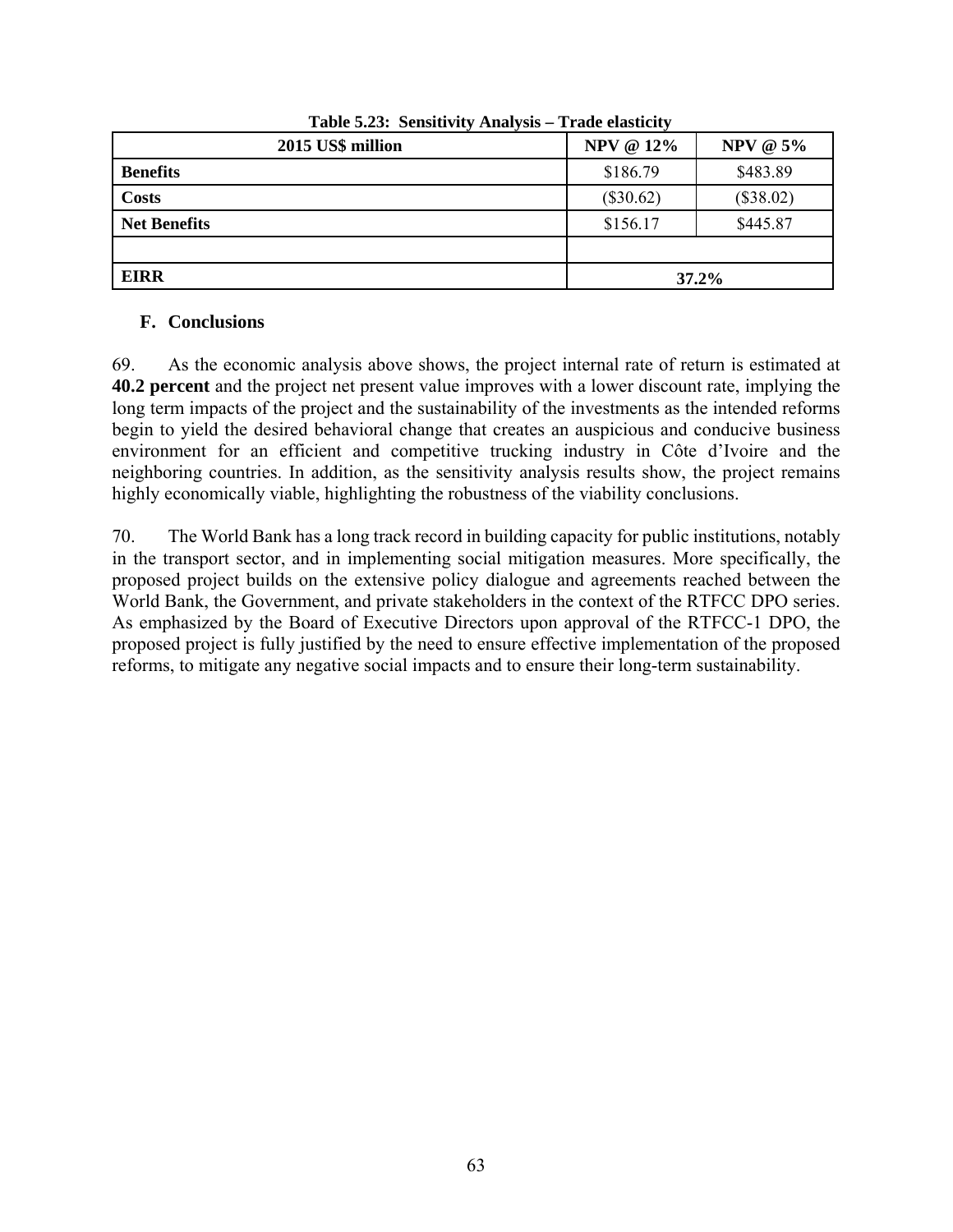# **Annex 6: Policy and Results Matrix for RTFCC DPO**

## **Côte d'Ivoire: Transport Sector Modernization and Corridor Trade Facilitation Project**

|                                                                                                                                             | <b>Prior Actions under RTFCC 1</b>                                                                                                                                                                                                                                                                                                                                       | <b>Triggers for RTFCC 2</b>                                                                                                                                                                                                                                                                                                                                                                                                                                                                                 | <b>Results</b>                                                                                                                                                                                    |
|---------------------------------------------------------------------------------------------------------------------------------------------|--------------------------------------------------------------------------------------------------------------------------------------------------------------------------------------------------------------------------------------------------------------------------------------------------------------------------------------------------------------------------|-------------------------------------------------------------------------------------------------------------------------------------------------------------------------------------------------------------------------------------------------------------------------------------------------------------------------------------------------------------------------------------------------------------------------------------------------------------------------------------------------------------|---------------------------------------------------------------------------------------------------------------------------------------------------------------------------------------------------|
|                                                                                                                                             | A - Professionalizing and formalizing the trucking industry                                                                                                                                                                                                                                                                                                              |                                                                                                                                                                                                                                                                                                                                                                                                                                                                                                             |                                                                                                                                                                                                   |
| A1 - Business<br>enabling<br>environment<br>promoting<br>professionalization<br>and formalization of<br>the trucking<br>industry            | Adoption of legal and regulatory framework to<br>redefine the criteria for access to the profession<br>of commercial and own-account road freight<br>transport operator (with a well-defined, time-<br>limited transition period) following best<br>international practices (e.g. UNECE Resolution<br>No. 4 on facilitation of international road<br>transport) [BF; CI] | Adoption of a regulatory framework (decrees<br>and/or ministerial order) mutually elaborated<br>between the two countries defining (a) the<br>training curricula for road transport company<br>managers and truck drivers, following best<br>international practices (UN Conventions, IRU);<br>and (b) the criteria and certification mechanism<br>for the creation of private institutions providing<br>training and issuing certificates of professional<br>competence for the trucking industry [BF, CI] | Number of formally registered transport<br>operators under new criteria for access<br>to the profession<br>BF: $0(2015) / 300(2017)$<br>$\overline{\phantom{a}}$<br>CI: 0 $(2015) / 3,000 (2017)$ |
| A2 - Professional<br>organization<br>representing the<br>trucking industry                                                                  | Approval by Transport Ministry of the bylaws<br>and rules of procedures for an independent<br>umbrella professional association representing<br>the trucking industry, in line with best<br>international practices [CI]                                                                                                                                                 |                                                                                                                                                                                                                                                                                                                                                                                                                                                                                                             |                                                                                                                                                                                                   |
| A3 - Implementation<br>of axle load<br>regulations                                                                                          | Adoption of an interministerial order defining<br>the respective responsibilities of the Ministries<br>of Transport and Infrastructure regarding<br>regulation and enforcement of axle load<br>controls [CI]                                                                                                                                                             | Application of Article 11.a of WAEMU<br>Regulation 14 on truck axle load standards and<br>controls [BF, CI]                                                                                                                                                                                                                                                                                                                                                                                                 | Proportion of non-compliant trucks<br>controlled at weighing stations<br>BF: 80% (2015) / 35% (2017)<br>CI: $85\%$ (2015) / 35% (2017)                                                            |
|                                                                                                                                             | B - Modernizing the organization of the trucking market                                                                                                                                                                                                                                                                                                                  |                                                                                                                                                                                                                                                                                                                                                                                                                                                                                                             |                                                                                                                                                                                                   |
| B1 - Efficiency of<br>road transport<br>operations through<br>better contractual<br>relations between<br>trucking companies<br>and shippers | Revision and implementation by the Ministry<br>of Transport of the regulatory framework<br>(decree and/or ministerial orders) organizing                                                                                                                                                                                                                                 | Introduction in Burkina Faso of a virtual freight<br>exchange that (a) is accessible only by<br>compliant transporters, (b) is voluntary for both<br>shippers and transporters and (c) allows a<br>competitive matching of transport services<br>supply and demand [BF]<br>Transition to electronic inter-State consignment<br>notes and mutual recognition by BF and CI<br>[Joint]                                                                                                                         | Volume of trade in Côte d'Ivoire carried<br>under a consignment note: 3.9 million<br>tons $(2015)$ / 5 million tons $(2017)$                                                                      |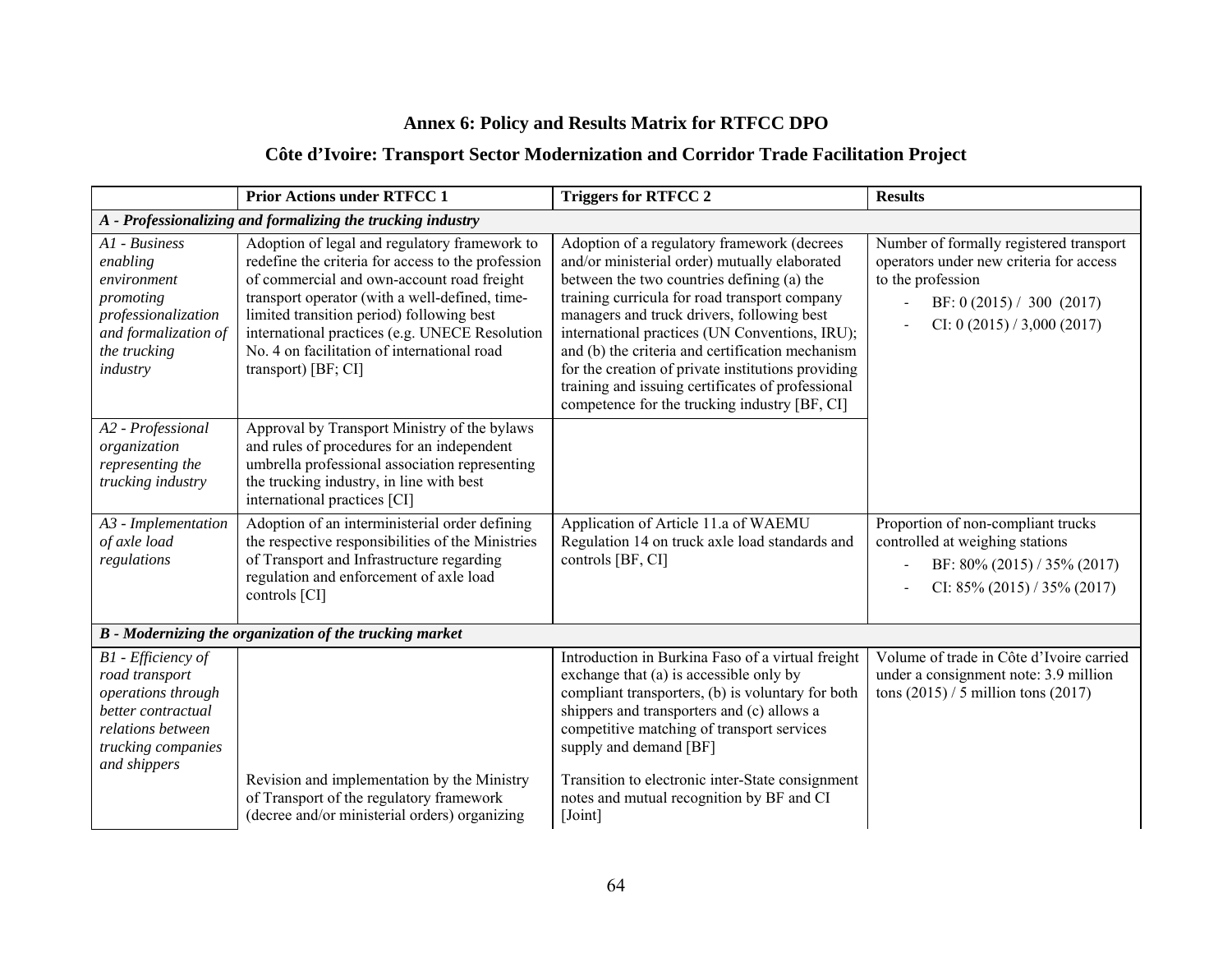|                                                                                               | <b>Prior Actions under RTFCC 1</b>                                                                                                                                                                                                                                                                                                                                                                                                                                    | <b>Triggers for RTFCC 2</b>                                                                                                                                                                                                                                                                                                                                                                                                                        | <b>Results</b>                                                                                                                                                                                                                          |
|-----------------------------------------------------------------------------------------------|-----------------------------------------------------------------------------------------------------------------------------------------------------------------------------------------------------------------------------------------------------------------------------------------------------------------------------------------------------------------------------------------------------------------------------------------------------------------------|----------------------------------------------------------------------------------------------------------------------------------------------------------------------------------------------------------------------------------------------------------------------------------------------------------------------------------------------------------------------------------------------------------------------------------------------------|-----------------------------------------------------------------------------------------------------------------------------------------------------------------------------------------------------------------------------------------|
|                                                                                               | the issuance of consignment notes (OHADA<br>template) in Côte d'Ivoire [CI]<br>Ministers of Foreign Affairs of both countries<br>sign MoU giving mandate to a joint technical<br>committee to negotiate the revision of the 1999<br>bilateral road transport agreement in the<br>framework of the Friendship and Cooperation<br>Treaty (TAC), including issues related to trade<br>and transport facilitation and the liberalization<br>of freight allocation [Joint] | Signature by the two countries of the revised<br>bilateral road transport agreement [Joint]                                                                                                                                                                                                                                                                                                                                                        |                                                                                                                                                                                                                                         |
| B2 - Efficiency of<br>road transport<br>operations through<br>a more efficient<br>truck fleet |                                                                                                                                                                                                                                                                                                                                                                                                                                                                       | Establishment by the Ministry of Transport of a<br>mechanism to support fleet renewal for<br>compliant transporters, including (a) provisions<br>to lower the cost of vehicles (notably tax and<br>customs duty exemptions); (b) provisions to<br>facilitate access to credit; and (c)<br>accompanying measures [BF;CI]<br>Revision of the technical inspection system and<br>regulations for trucks to eliminate substandard<br>vehicles [BF; CI] | Percentage reduction of new vehicle<br>prices under fleet renewal mechanism<br>BF: 0 (2015) / 35% (2017)<br>CI: 0 (2015) / 20% (2017)                                                                                                   |
|                                                                                               | C - Enhancing the competitiveness of maritime and inland gateways                                                                                                                                                                                                                                                                                                                                                                                                     |                                                                                                                                                                                                                                                                                                                                                                                                                                                    |                                                                                                                                                                                                                                         |
| C1 - Port and<br>terminals<br>operational<br>efficiency and prices                            | Adoption of an arrêté (order) by the Ministry<br>of Transport liberalizing the activity of<br>container delivery in the Abidjan metropolitan<br>area and setting objective and open eligibility<br>criteria for transporters [CI]                                                                                                                                                                                                                                     | Adoption of a ministerial order reactivating the<br>Commission on Competitiveness of Ivorian<br>Ports [CI]<br>Revision of tariff structure and practices of<br>container terminals in Burkina Faso to promote<br>containerization [BF]                                                                                                                                                                                                             | 1) Reduction of container delivery prices<br>in Abidian compared to initial<br>FEDERMAR tariff : 0% (2015) / 25%<br>(2017)<br>2) Number of transport operators<br>authorized to deliver containers in<br>Abidjan: 30 (2015) / 50 (2017) |
| D - Improving customs clearance                                                               |                                                                                                                                                                                                                                                                                                                                                                                                                                                                       |                                                                                                                                                                                                                                                                                                                                                                                                                                                    |                                                                                                                                                                                                                                         |
| D1 - Availability of<br>information on<br>trade procedures<br>and regulations                 | Adoption by the Ministries of Commerce and<br>Finance of an interministerial arrêté (order) for<br>the preparation and maintenance of a Trade<br>Information Web Portal (TIW) [BF, CI]                                                                                                                                                                                                                                                                                | Establishment of TIW in line with Article 1 of<br>the WTO's Trade Facilitation Agreement,<br>based on the WAEMU template and best<br>international practices (e.g. WCO, WB) [BF,<br>CI]                                                                                                                                                                                                                                                            | Proportion of the inventory of trade<br>procedures and regulations published on<br>the TIW<br>BF: $0\%$ (2015) / 80% (2017)<br>$\overline{\phantom{a}}$<br>CI: $20\%$ (2015) / 90% (2017)                                               |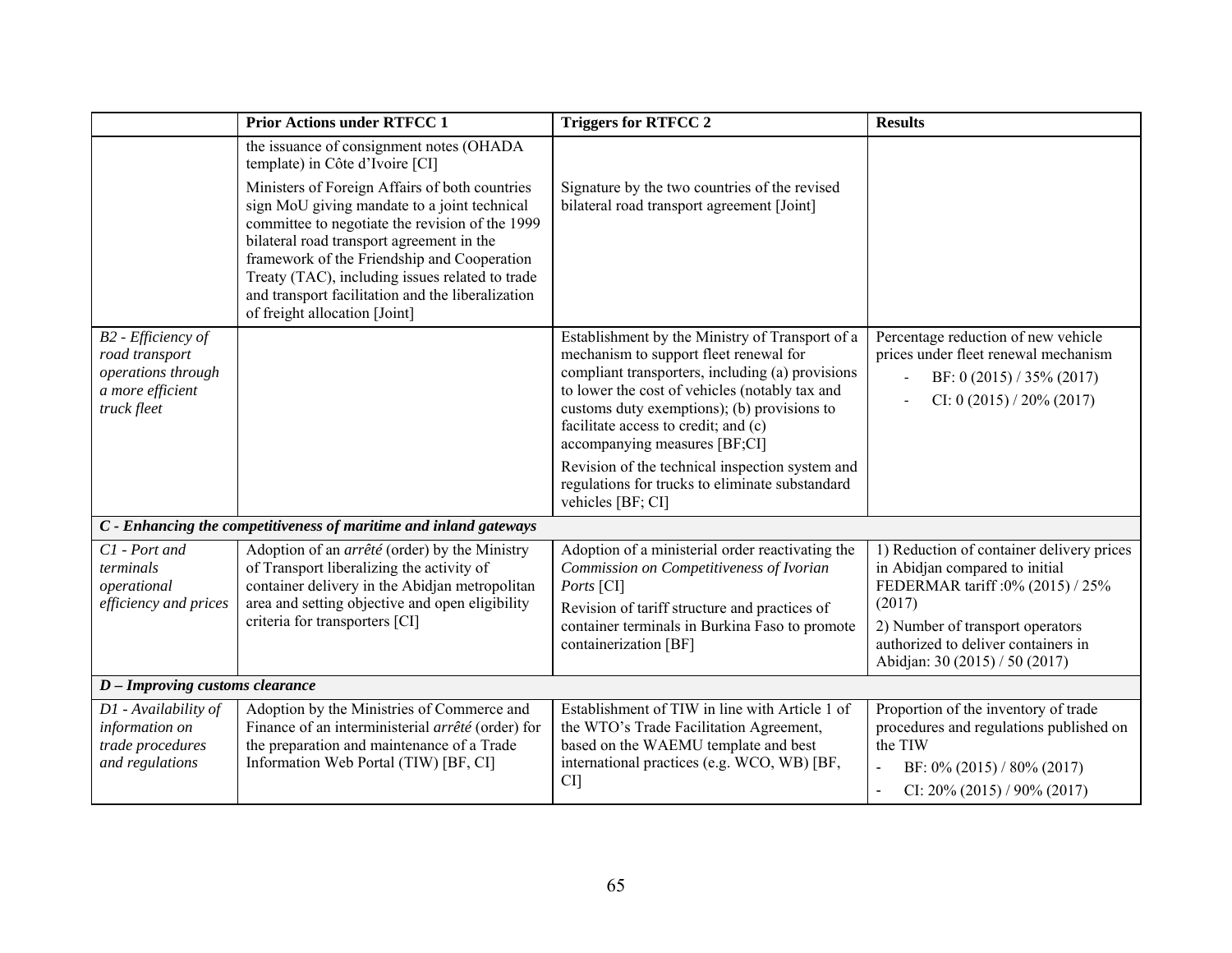|                                                                                       | <b>Prior Actions under RTFCC 1</b>                                                                                                                                                                                    | <b>Triggers for RTFCC 2</b>                                                                                                                                                                                                                                                                                                                      | <b>Results</b>                                                                                                                                                     |
|---------------------------------------------------------------------------------------|-----------------------------------------------------------------------------------------------------------------------------------------------------------------------------------------------------------------------|--------------------------------------------------------------------------------------------------------------------------------------------------------------------------------------------------------------------------------------------------------------------------------------------------------------------------------------------------|--------------------------------------------------------------------------------------------------------------------------------------------------------------------|
| $D2$ – Customs<br>clearance<br>procedures and<br>reward of<br>compliance              | Establishment by the customs administration of<br>an automated and operational database on<br>traders' risk profiles [BF; CI]                                                                                         | Strengthening by the customs administration of<br>(a) risk management through the interface of<br>the traders' risk profiles database with the<br>customs management system), and (b) post-<br>clearance audits (PCA) through the adoption of<br>a PCA strategy and manual of procedures [BF,<br>CI                                              | Proportion of transactions routed in<br>customs' red channel<br>BF: 25% (2015) / 10% (2017)<br>CI: $70\%$ (2015) / 30% (2017)                                      |
|                                                                                       |                                                                                                                                                                                                                       | Adoption and implementation of a legal and<br>regulatory framework defining the criteria and<br>functioning of an Authorized Economic<br>Operator (AEO) scheme [CI]                                                                                                                                                                              |                                                                                                                                                                    |
| $D3 - Professional$<br>standards for<br>customs and<br>logistics service<br>providers | Adoption of the Customs Code of Ethic and<br>Good Governance [CI]                                                                                                                                                     | Transposition of the revised WAEMU<br>regulation governing the profession of customs<br>brokers [BF, CI]<br>Improvement by the customs administration of<br>transparency and anticorruption through the<br>adoption of (a) an internal control strategy and<br>audit plan, and (b) an annual plan for the<br>control of customs brokers [BF, CI] | Number of internal controls planned by<br>the customs administration<br>BF: 2 $(2015) / 4 (2017)$<br>CI: $5(2015)/7(2017)$                                         |
| $E$ – Facilitating transit                                                            |                                                                                                                                                                                                                       |                                                                                                                                                                                                                                                                                                                                                  |                                                                                                                                                                    |
| El - Border<br>crossing procedures                                                    | Signature by the two customs administrations<br>of the interconnection agreement concluding<br>the study phase of the project and defining<br>technical specifications, budget and<br>implementation timeline [Joint] | Interconnection by the two customs<br>administrations of their information systems<br>[Joint]                                                                                                                                                                                                                                                    | Percentage of declarations at the border<br>submitted prior to the arrival of the truck<br>BF: 0% (2015) / 100% (2017)<br>$\sim$<br>CI: $0\%$ (2015) / 100% (2017) |
| $E2 - Transit$ regime                                                                 | Signature by the Burkinabe and Ivorian<br>Chambers of Commerce of an addendum to the<br>February 2014 Agreement on the single<br>payment of the ISRT transit guarantee enabling<br>its effective application [Joint]  |                                                                                                                                                                                                                                                                                                                                                  | Average transit time between Abidjan<br>and Ouagadougou: 140 hours (2015) /<br>100 hours (2017)                                                                    |
|                                                                                       | Adoption by the Minister of Finance of a<br>ministerial order requesting Burkinabe customs<br>to stop collecting the ISRT transit guarantee on<br>goods in transit on top of the one collected in<br>CI[BF]           |                                                                                                                                                                                                                                                                                                                                                  |                                                                                                                                                                    |